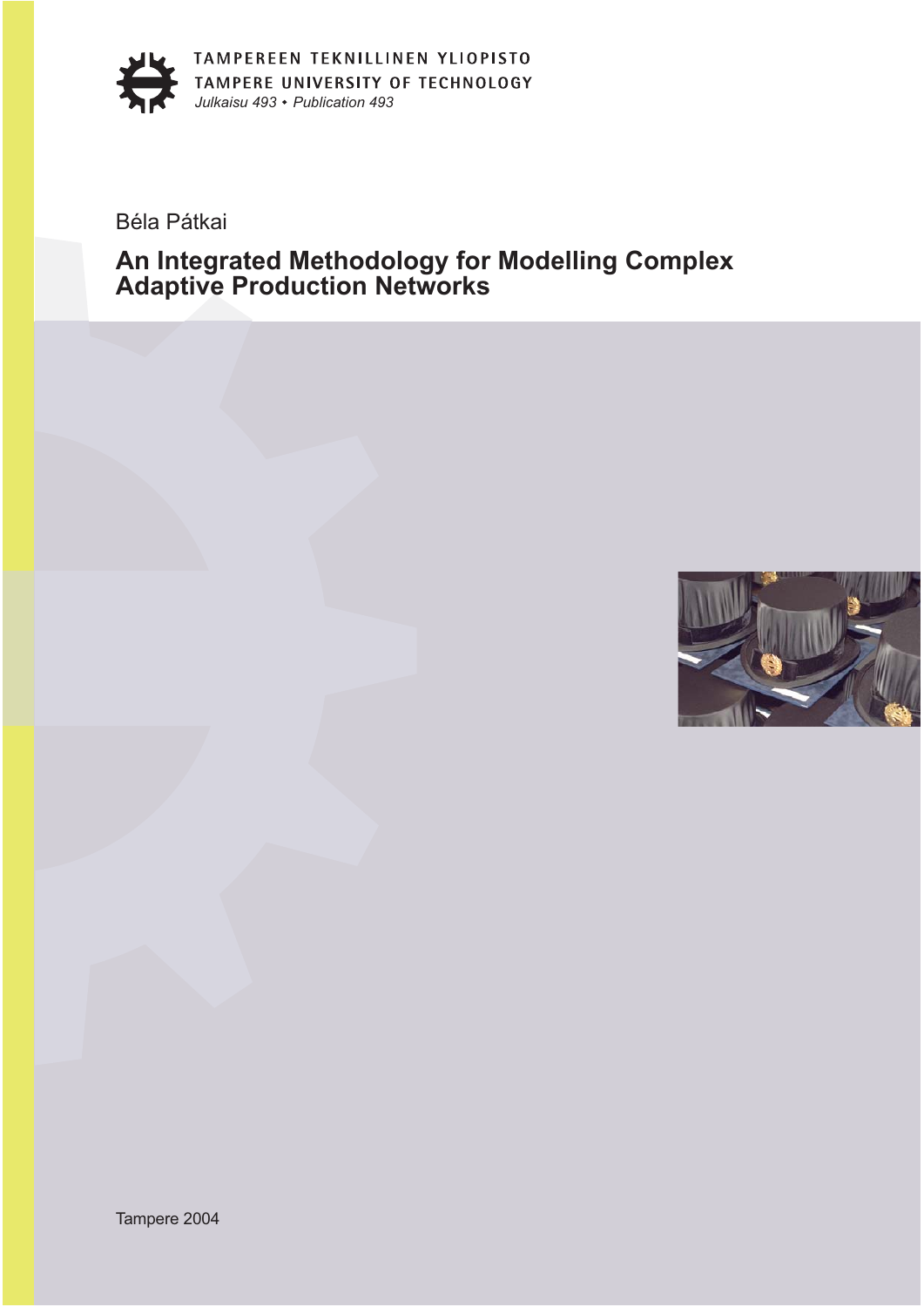Tampereen teknillinen yliopisto. Julkaisu 493 Tampere University of Technology. Publication 493

Béla Pátkai

## **An Integrated Methodology for Modelling Complex Adaptive Production Networks**

Thesis for the degree of Doctor of Technology to be presented with due permission for public examination and criticism in Hermitec Building, Auditorium B116, at Tampere University of Technology, on the 13th of September 2004, at 12 noon.

Tampereen teknillinen yliopisto - Tampere University of Technology Tampere 2004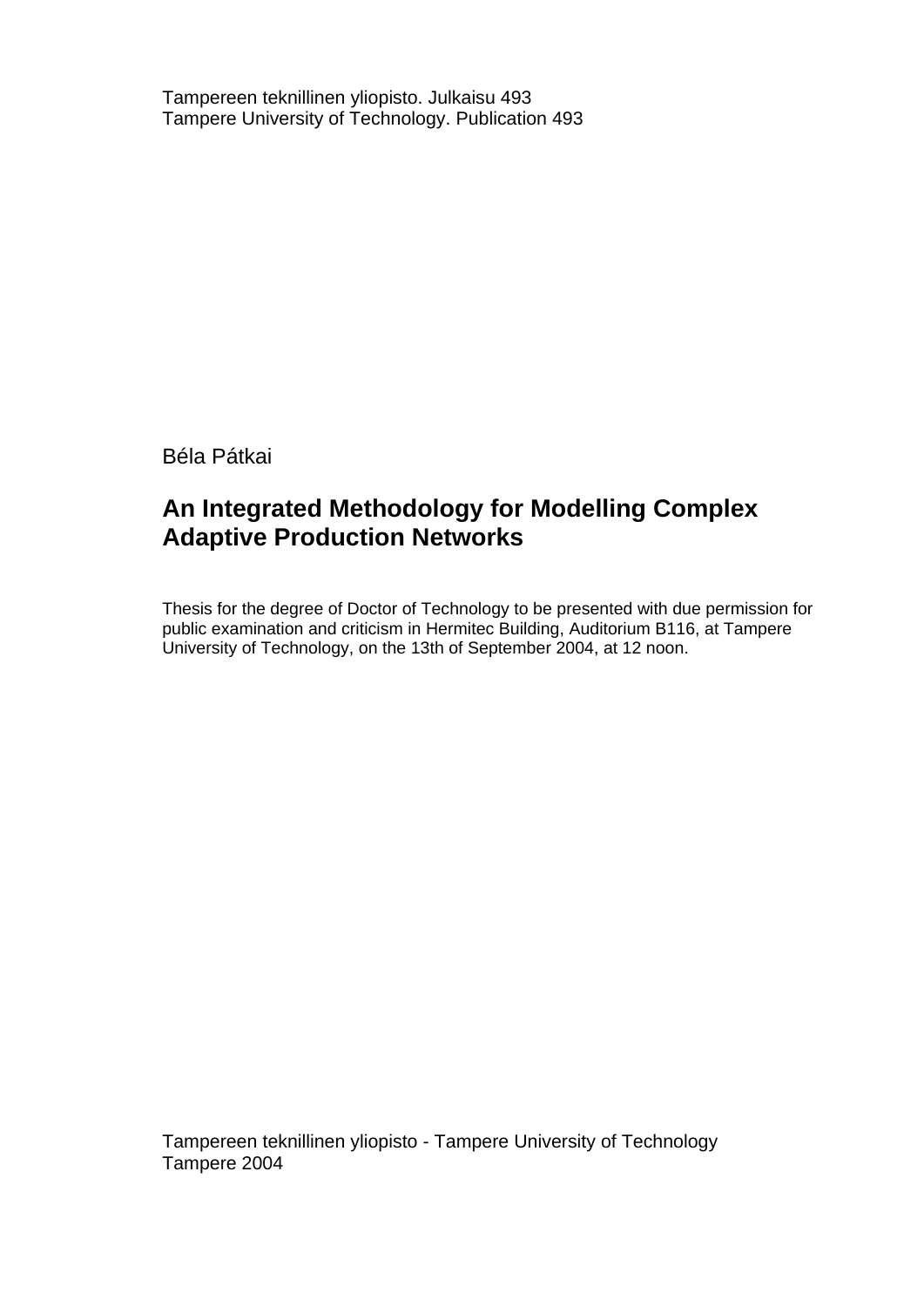ISBN 952-15-1238-5 (printed) ISBN 978-952-15-1842-3 (PDF) ISSN 1459-2045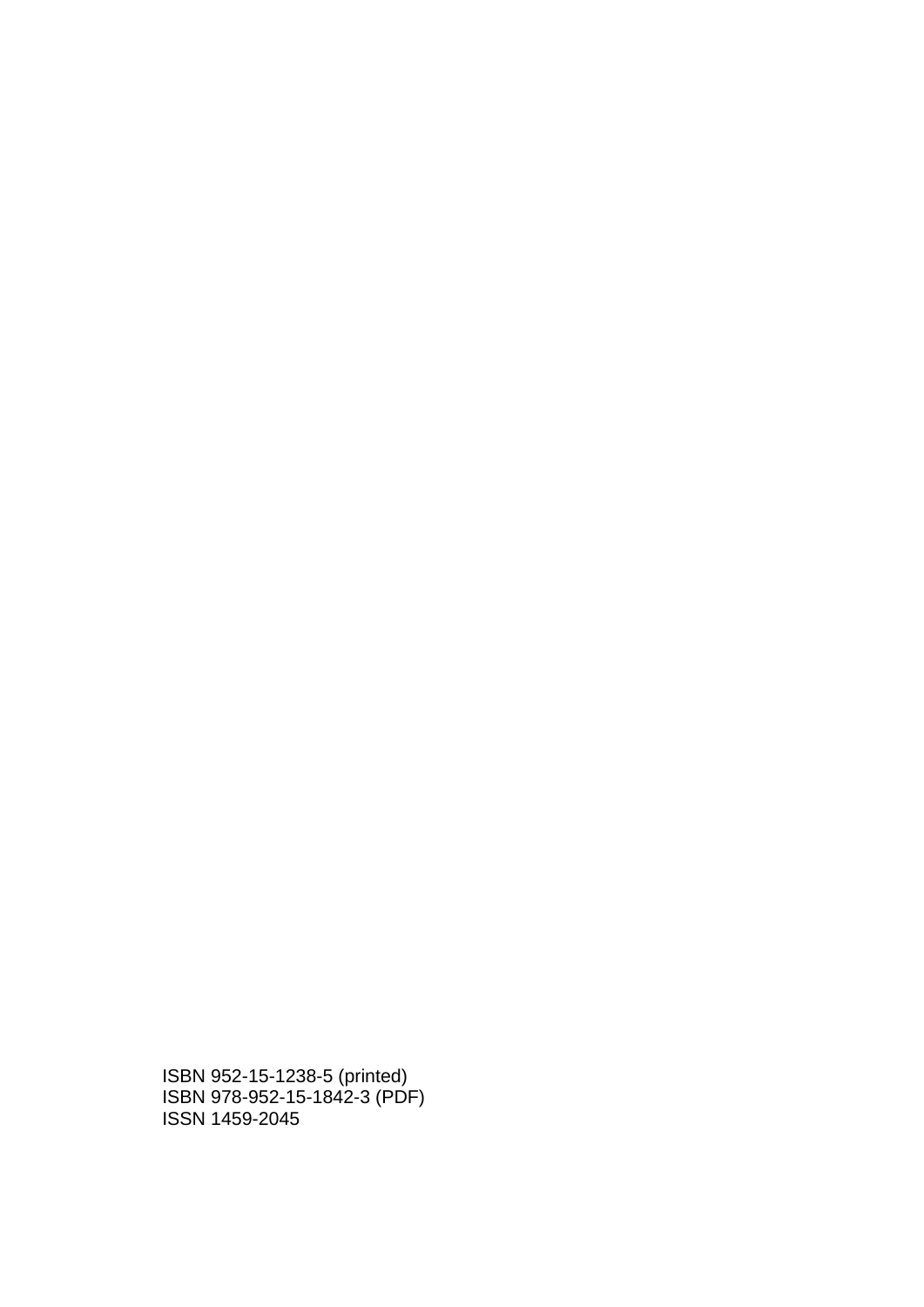### **Abstract**

**Pátkai, Béla:** *An Integrated Methodology for Modelling Complex Adaptive Production Networks*

Tampere University of Technology Department of Mechanical Engineering Institute of Production Engineering Production System Design Laboratory Finland, 2004

**Keywords:** agentbased modelling and simulation, complex adaptive systems, dissipative structures, evolutionary computation, methodology development, production networks.

Adaptation and learning are the most crucial skills in the survival of any complex system − the former one emphasizing the ability to perform structural reorganization and the latter one the use of previously available information − to reflect on the endlessly changing environment the particular system is embedded in. Humans are such complex systems and also manmade ones that humans manage by the aid of cooperation, science and the multitude of automated tools such as computers, robots, vehicles and their combinations. The survival fitness of individuals, organizations, societies and mankind itself depends on the successful management of the adaptation and learning process that often involves the changing of the environment.

In this interplay between man and nature it is crucial to gather useful knowledge of explanatory and predictive power in the − Aristotelian − form of science and metaphors. In addition to these, computers have provided a third form or language for knowledge gathering and representation since the middle of the XX<sup>th</sup> century. The success of a system of knowledge − a theory − largely depends on the integrated application of these knowledge acquisition methods and is measured by the fitness and survival of its users.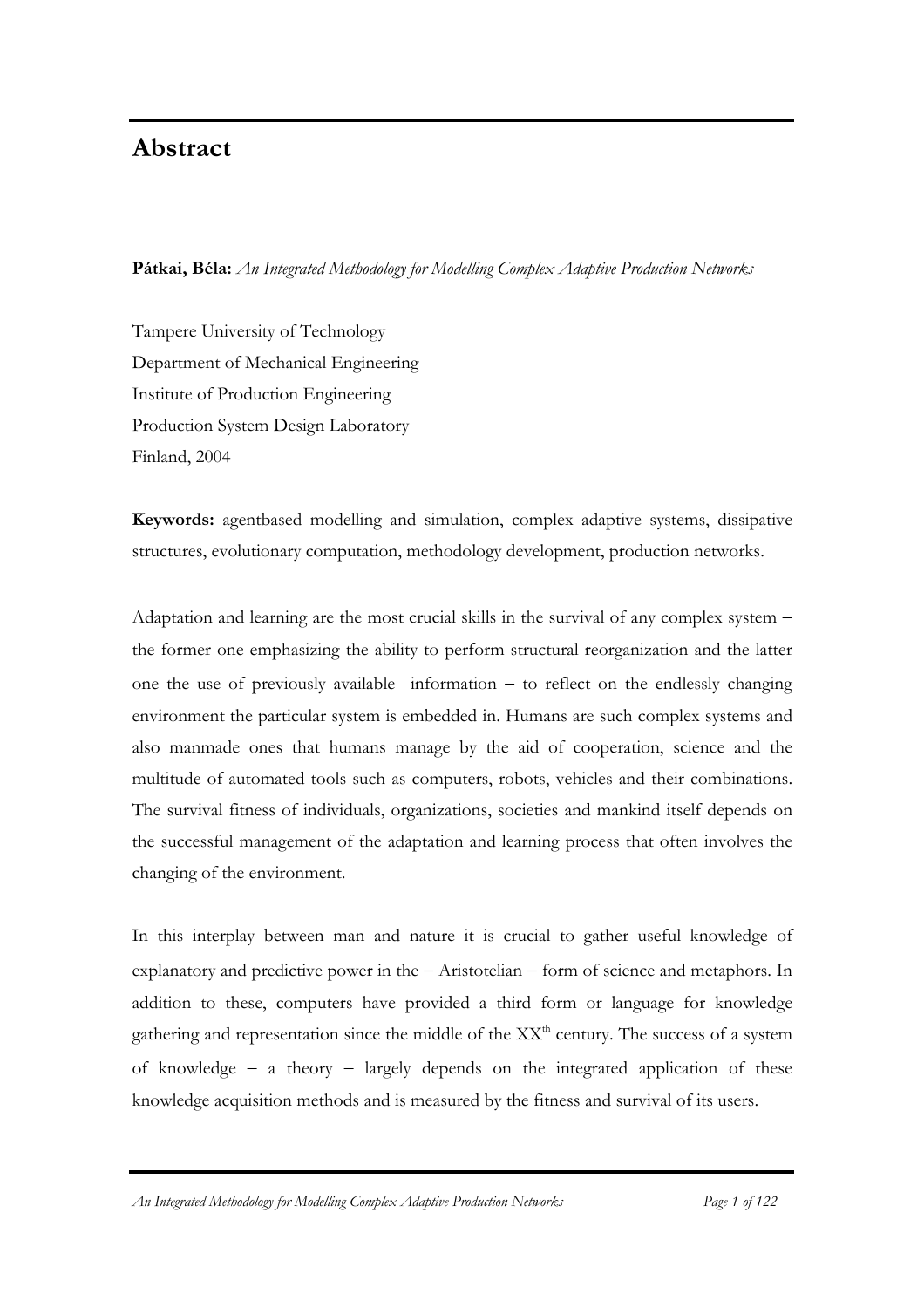Since scientific methods are typically limited in scope, metaphors are used to bridge the gaps and connect seemingly distinct fields.

The general aim of this thesis is to contribute to the area of complex adaptive systems research − in particular complex adaptive production networks − by integrating scientific, metaphoric and computational knowledge in a *methodology* to complement more traditional and specialized approaches such as mathematical equation based modelling, computer simulation techniques and management methods. Building synthetic, agentbased simulation models is only part of this endeavor, providing a media for repeatable experiments that point to various scenarios leading to chaotic behavior, inflection points and bifurcations.

Since research in the area of agentbased modelling and complex adaptive systems often concentrates on building software and running simulations, the methodology developed in this work is mainly concerned about the bigger picture that includes not only a basic software library but a scientific and philosophical framework that integrates knowledge gathering techniques and languages and helps to navigate in the challenging area of complex systems by exploring limitations and opportunities systematically.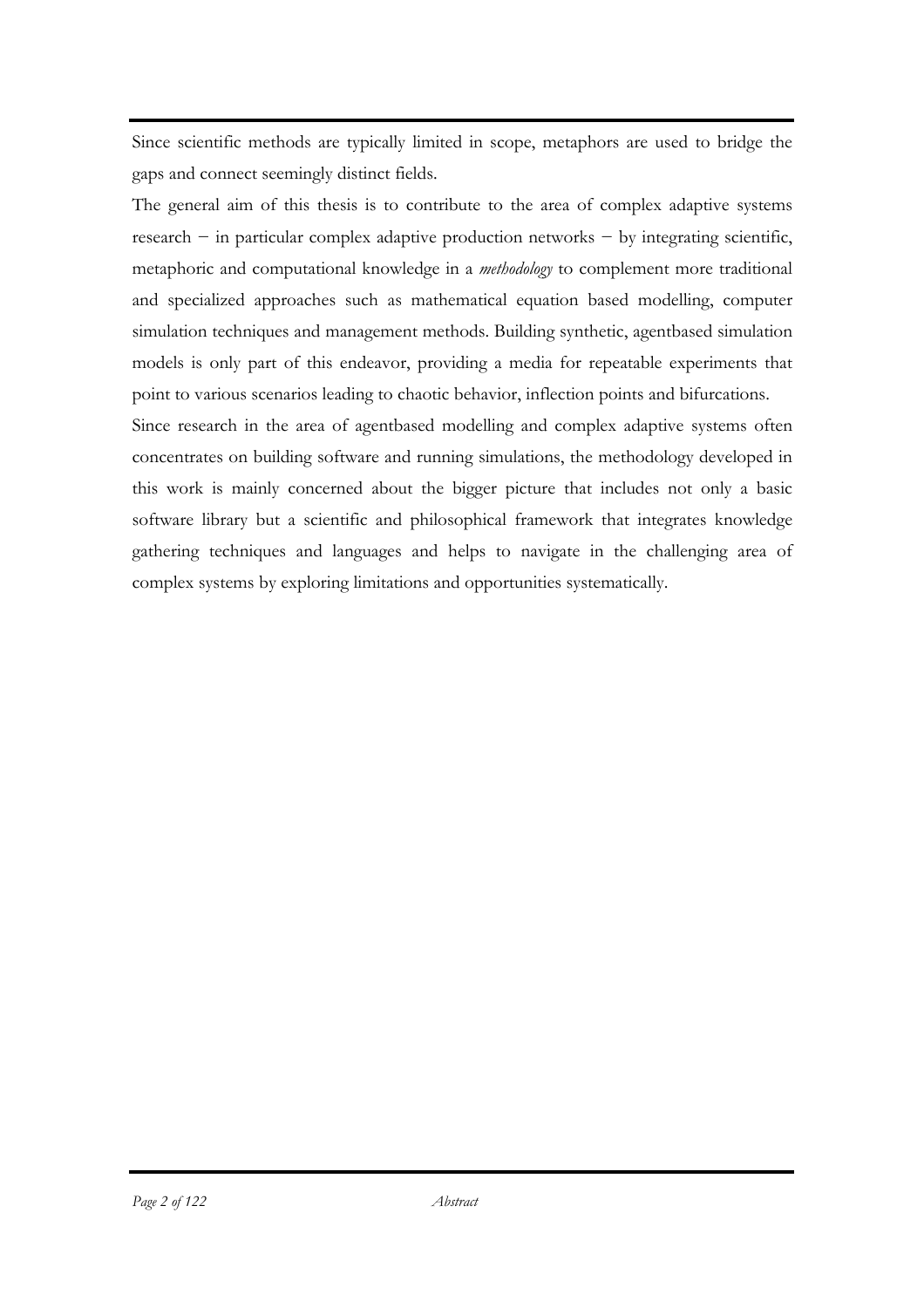## **Acknowledgments**

The preparation of this thesis is based on the research work carried out between the years of 2000 and 2004 by the financial support of Suomen Akatemia (Academy of Finland) in projects *ModNet* − in the framework of the TUKEVA programme, directed by Dr. Kalle Hakalehto − (proj.no. 772318) 2000-2003, and *AGITEC* (proj.no. 5104951) in 2004. In addition to this the Institute of Production Engineering − my host institute − has provided high quality infrastructure and support personnel for which I am very grateful.

I am most indebted to my supervisor, Prof. Seppo Torvinen, director of the PSD laboratory, who has encouraged and supported me in many different ways to start and complete this dissertation.

In the above mentioned *ModNet* project Mr. Janne Keskinarkaus and Mr. Zoltán Szaniszló were my cheerful workmates, who have contributed to the pleasant work environment and also to the development of the *ModNet* simulation system.

In the PSD laboratory many people have helped me at different times, and I had fruitful conversations with all of them. I would especially like to thank Mr. Petri Huhtala who has been involved in many of my efforts in various ways.

In my home country, Hungary, I benefited from the professional and friendly cooperation with Prof. Imre Rudas, rector of Budapest Tech, who has also advised me in my minor subject studies. For the last 10 years, Prof. József Kázmér Tar, also at Budapest Tech, has been an advisor and good friend of mine. His knowledge and enthusiasm for the natural sciences, literature and philosophy has revolutionarized my thinking and provided great intellectual and friendly support whenever I needed it.

During the preliminary assessment process, the comments and corrections of Prof. Graeme Britton, NTU Singapore, and Prof. Pietro Terna, University of Turin, Italy, have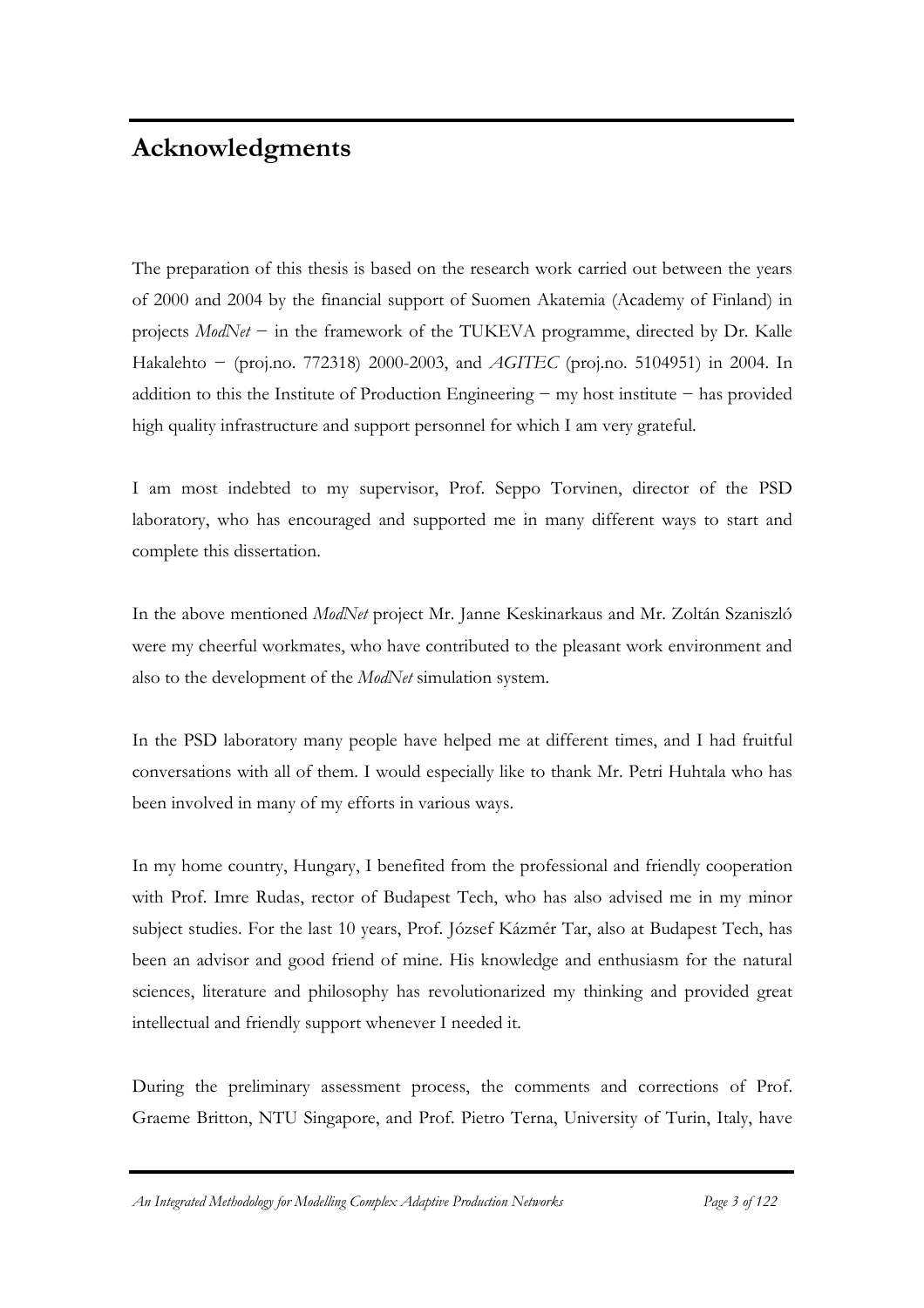been very useful and encouraging. Based on their reports I could improve the thesis significantly and gained numerous ideas for further research.

I would like to express my gratitude to my parents, Eszter and Béla, and my sisters, Csilla and Boglárka for their love and support. The long journey that has lead me to Finland and to postgraduate studies started with the first steps along my family and continued with educational institutions and devoted teachers in Egyházaskozár, Bonyhád, Nyíregyháza, Budapest, Nottingham and finally Tampere. During this journey I got to know many people from many different cultures and were fortunate enough to become their friend.

Finally, I would like to thank the loving support of my fiancée, Ms. Nina Honga, without whom my last two years would not have been complete and my motivation would have faded away. Her love and friendship made me a happier worker and her example taught me a lot about how to be more organized and focused. I would also like to thank her family: Auli, Göran, Anne-Marja, Susanna, Janne and Saana for their friendship and regular inquiries about my professional progress.

Béla Pátkai bela.patkai@tut.fi Tampere, August 2004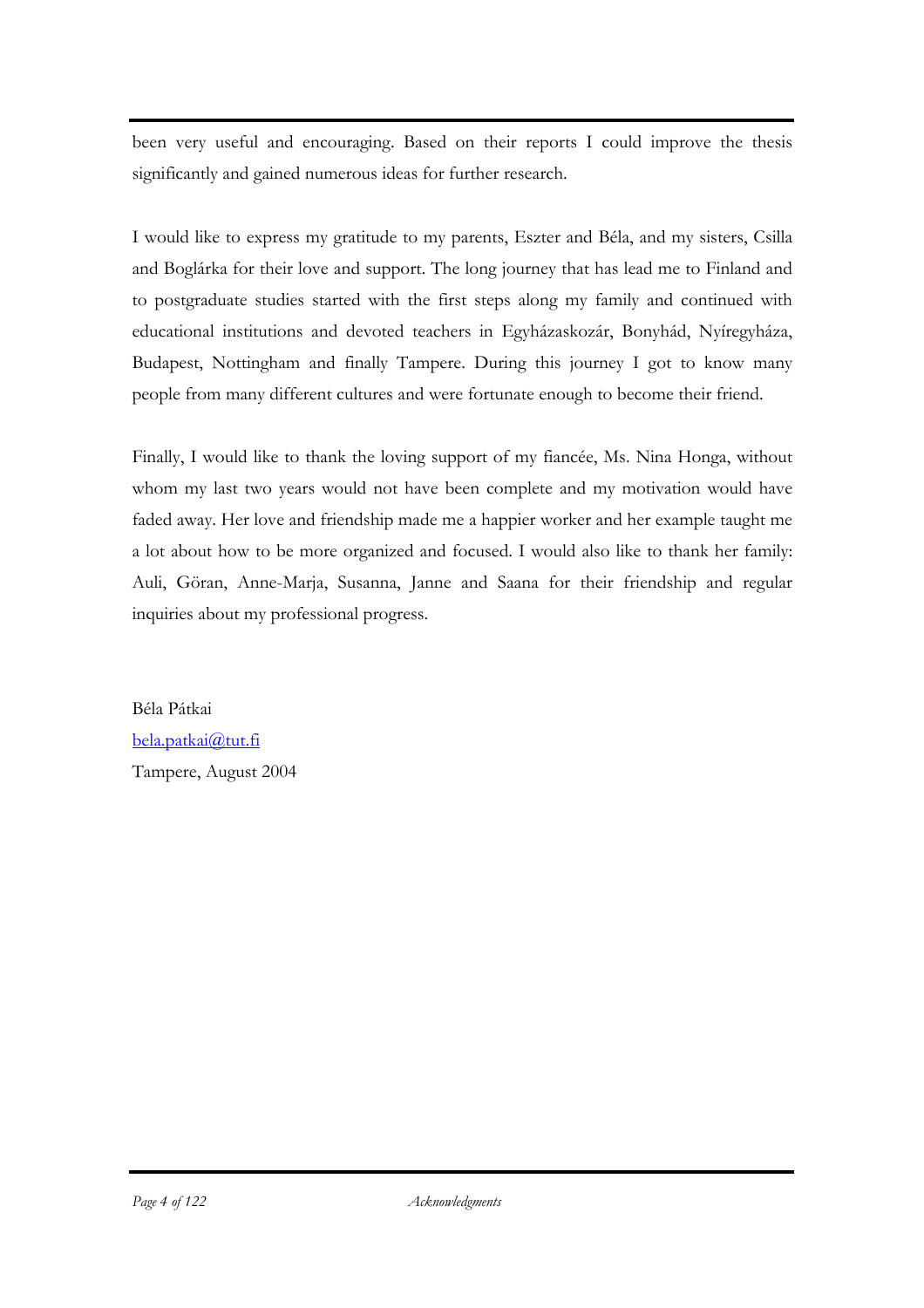# **Table of Contents**

| ABSTRACT 1                                 |                            |
|--------------------------------------------|----------------------------|
| ACKNOWLEDGMENTS 3                          |                            |
| TABLE OF CONTENTS <b>TABLE OF CONTENTS</b> | $\frac{5}{2}$              |
| <b>LIST OF FIGURES</b>                     | $\overline{\phantom{a}}$   |
| <b>LIST OF TABLES</b> 11                   |                            |
| <b>LIST OF SYMBOLS</b>                     | 13                         |
| CHAPTER 1 INTRODUCTION 15                  |                            |
| 1.1 STRUCTURE OF THE THESIS 19             |                            |
|                                            |                            |
| 1.2.1 HYPOTHESIS AND OBJECTIVES            | 20                         |
| 1.2.2 ORIGINAL CONTRIBUTIONS 21            |                            |
| 1.3 RESEARCH METHOD 22                     |                            |
| <b>CHAPTER 2 PROBLEM FORMULATION</b>       | $\overline{\phantom{2}23}$ |
| 2.1 FROM PROBLEMS TO A SYSTEM OF PROBLEMS  | 24                         |
| 2.2                                        | 24                         |
| SUPPLY CHAINS<br>2.2.1                     | 26                         |
| PRODUCTION NETWORKS<br>2.2.2               | 27                         |
| VIRTUAL PRODUCTION NETWORKS<br>2.2.3       | 28                         |
| 2.2.4                                      | 28                         |

*An Integrated Methodology for Modelling Complex Adaptive Production Networks Page 5 of 122*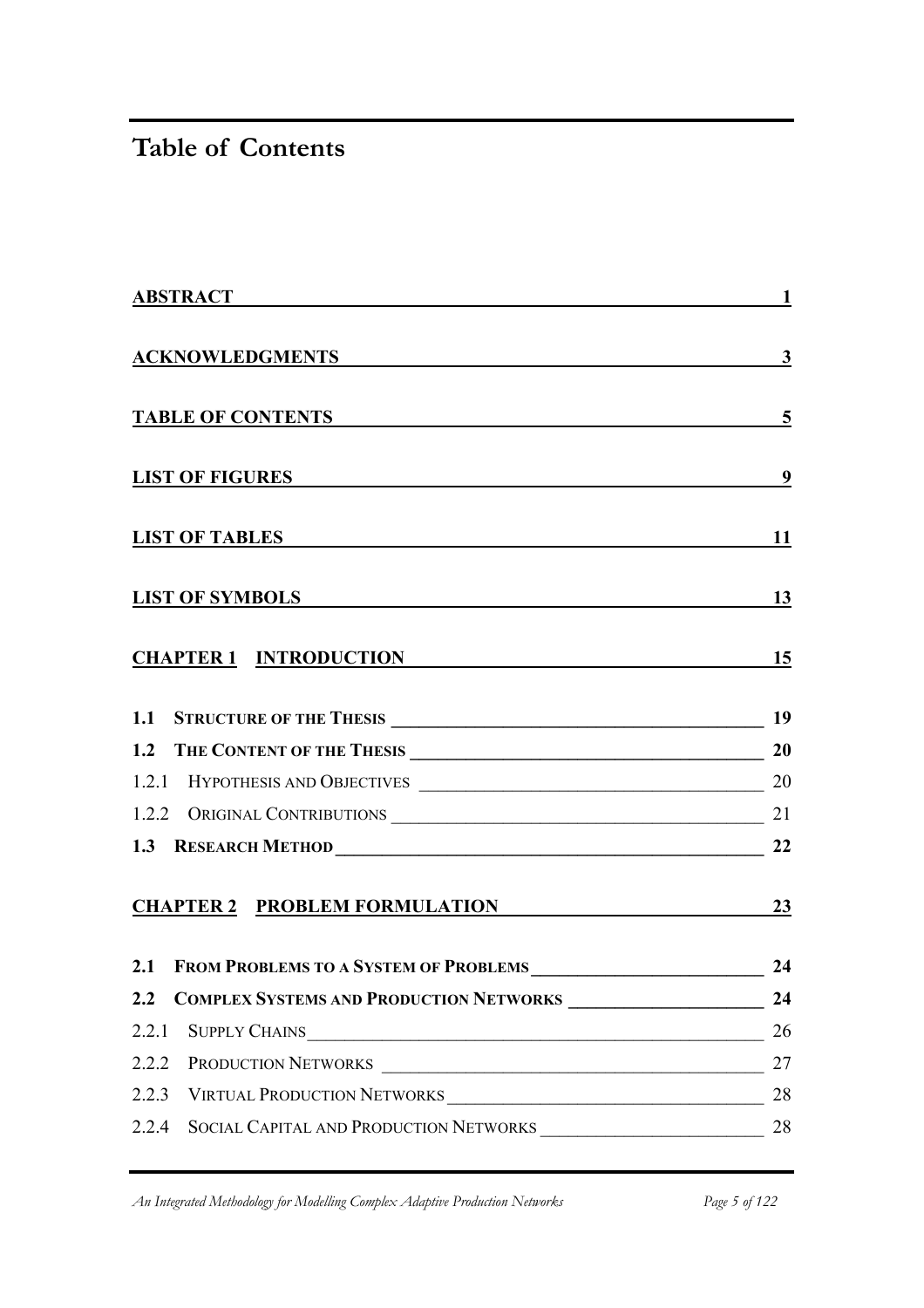|                | 2.2.5 TYPICAL PROBLEMS OCCURRING IN SUPPLY CHAINS/PRODUCTION NETWORKS 29                                                                               |    |
|----------------|--------------------------------------------------------------------------------------------------------------------------------------------------------|----|
|                |                                                                                                                                                        |    |
|                | <b>CHAPTER 3 REVIEW OF COMPLEX SYSTEMS</b>                                                                                                             | 35 |
|                | 3.1 COMPLEX SYSTEMS - COMPLEX BEHAVIOR<br>36                                                                                                           |    |
|                |                                                                                                                                                        |    |
|                |                                                                                                                                                        |    |
| 3.2            |                                                                                                                                                        |    |
| 3.3            |                                                                                                                                                        |    |
|                |                                                                                                                                                        |    |
|                |                                                                                                                                                        |    |
|                |                                                                                                                                                        |    |
|                | 3.3.4 THE JAVA ENTERPRISE SIMULATOR $-JES$ 44                                                                                                          |    |
|                |                                                                                                                                                        |    |
|                |                                                                                                                                                        |    |
| 3.5            |                                                                                                                                                        |    |
|                | <b>CHAPTER 4 SCIENTIFIC ESTABLISHMENTS</b>                                                                                                             | 49 |
|                |                                                                                                                                                        |    |
|                | 4.2 THE METAPHOR OF EVOLUTION AND ITS APPLICATION 53                                                                                                   |    |
| 4.2.1          |                                                                                                                                                        | 53 |
| 4.2.2          | EVOLUTIONARY COMPUTATION                                                                                                                               | 54 |
| 4.2.3<br>4.2.4 | <b>GENETIC ALGORITHMS (GA)</b><br><u> 1989 - Johann Barn, mars ann an t-Amhain Aonaich an t-Aonaich an t-Aonaich ann an t-Aonaich ann an t-Aonaich</u> | 55 |
|                |                                                                                                                                                        | 59 |
| 4.2.5<br>4.2.6 |                                                                                                                                                        |    |
| 4.2.7          |                                                                                                                                                        | 61 |
| 4.2.8          | GENETIC PROGRAMMING (GP)                                                                                                                               | 61 |
| 4.3            | CONCLUSIONS ON EVOLUTION                                                                                                                               | 61 |
|                | <b>ARTIFICIAL IMMUNE SYSTEMS</b>                                                                                                                       |    |
| 4.4            |                                                                                                                                                        | 62 |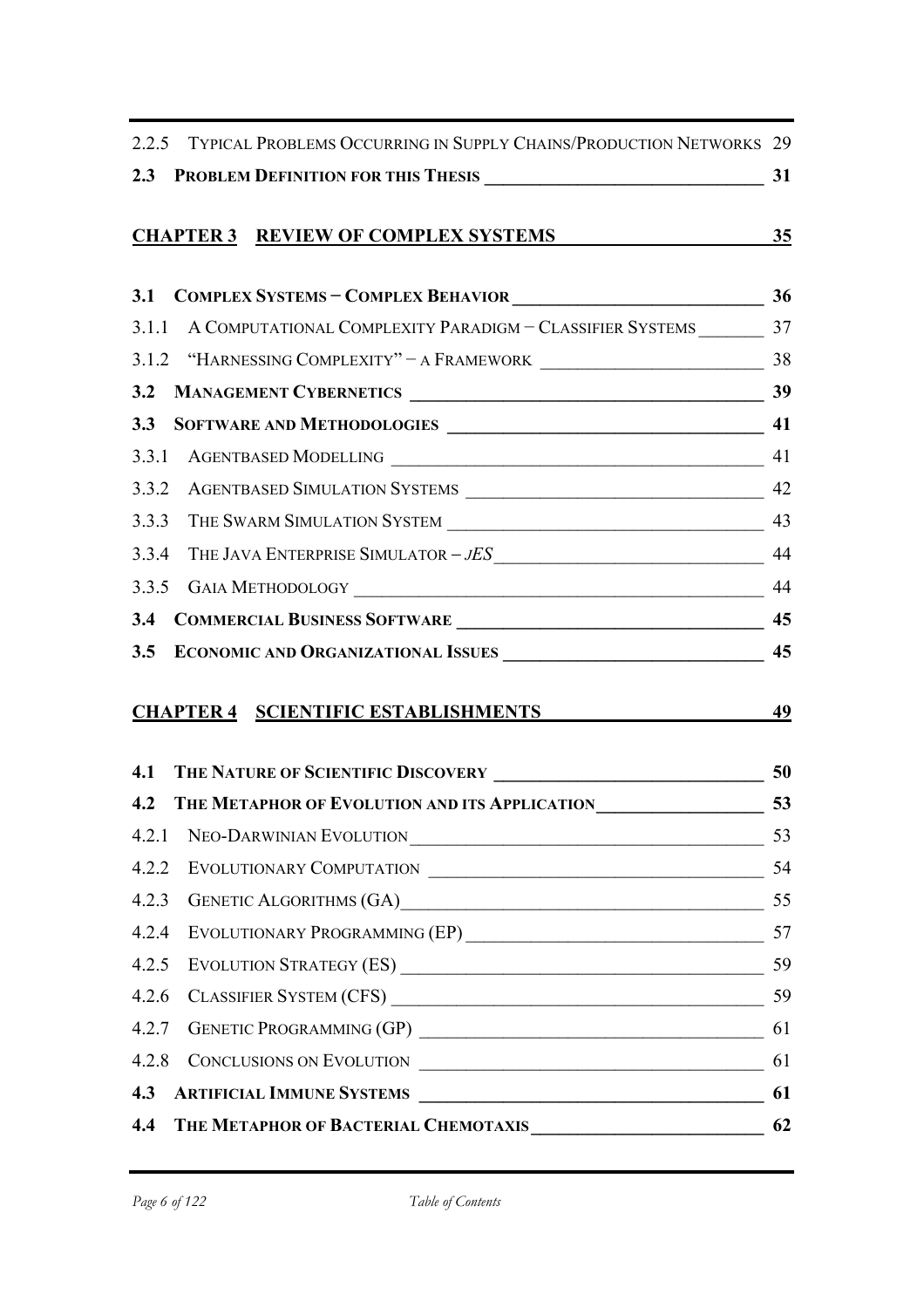| 4.5                                                                | 62        |
|--------------------------------------------------------------------|-----------|
| 4.5.1                                                              |           |
| 4.5.2<br>EQUILIBRIUM THERMODYNAMICS 65                             |           |
| 4.5.3                                                              |           |
| 4.5.4                                                              |           |
| 4.6                                                                |           |
| COMPUTERS AND COMPUTATION 2010 12<br>4.6.1                         |           |
| 4.6.2                                                              |           |
| 4.6.3                                                              |           |
| 4.6.4                                                              |           |
| <b>CHAPTER 5 THE MODNET TOOLBOX AND SIMULATOR</b>                  | 77        |
| 5.1                                                                |           |
| 5.2<br>THE MODNET PN SIMULATOR<br>80                               |           |
| SIMULATION TYPES 80<br>5.2.1                                       |           |
| OPERATIONAL MODES 81<br>5.2.2                                      |           |
| 5.2.3                                                              |           |
| <b>CHAPTER 6 THE INTEGRATED METHODOLOGY</b>                        | $\sim$ 85 |
| 6.1 LIMITATIONS & CHALLENGES OF SYSTEM MODELS AND METHODOLOGIES 86 |           |
|                                                                    |           |
| 6.2.1 KNOWLEDGE TRANSFER EXAMPLE - THE METAPHOR AND ANALOGY OF     |           |
|                                                                    |           |
| 6.3 SYNTHETIC SYSTEM MODELLING WITH KNOWLEDGE TRANSFER 191         |           |
| 6.3.1 BOTTOM-UP SYSTEM MODELLING 92                                |           |
| 6.3.2 METHODOLOGY 93                                               |           |
|                                                                    | 95        |
| <b>CHAPTER 7 COMPLEX ADAPTIVE PRODUCTION NETWORKS</b> 97           |           |
|                                                                    | 97        |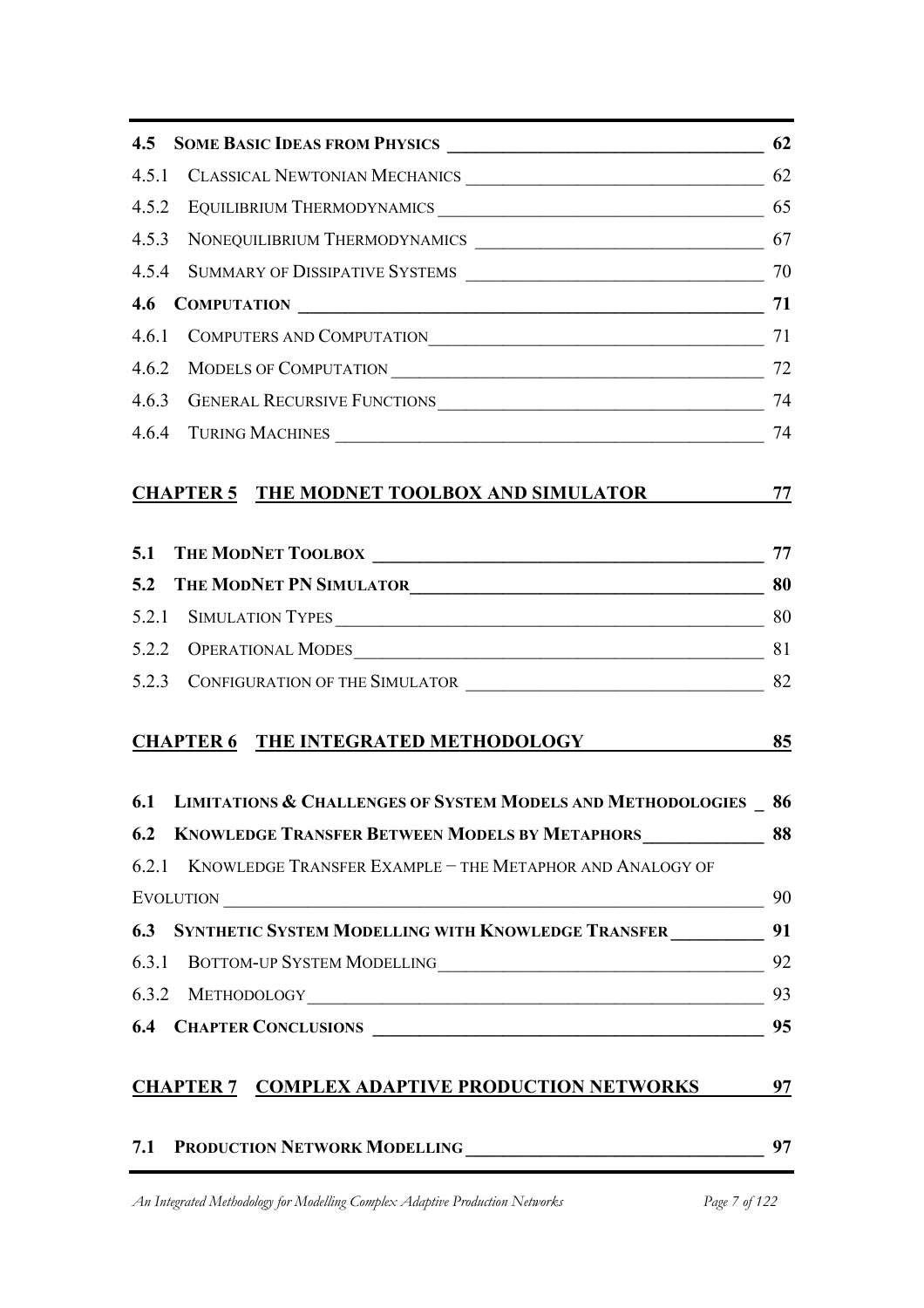| 7.1.2 DISSIPATIVE STRUCTURES 101                  |     |
|---------------------------------------------------|-----|
|                                                   |     |
| 7.1.4 CHAPTER CONCLUSIONS                         | 103 |
| <b>CHAPTER 8 SUMMARY, CONCLUSIONS AND OUTLOOK</b> | 105 |
|                                                   |     |
|                                                   |     |
|                                                   | 109 |
| 8.4 FUTURE PLANS AND OPPORTUNITIES                | 111 |
| <b>REFERENCES</b>                                 | 113 |
| <b>BIBLIOGRAPHY</b>                               | 119 |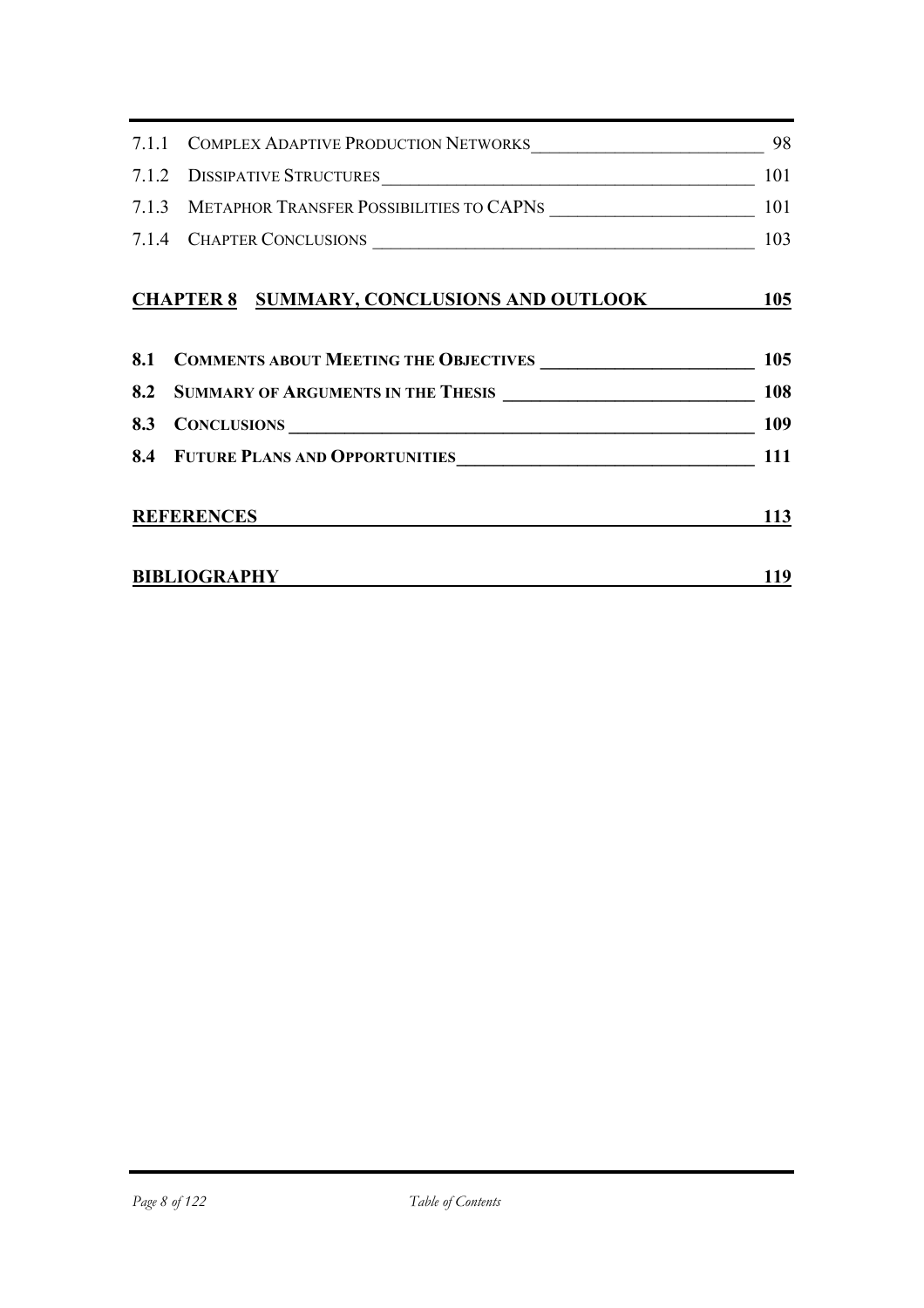# **List of Figures**

|                                                                                                                                                                                                                                | $-19$  |
|--------------------------------------------------------------------------------------------------------------------------------------------------------------------------------------------------------------------------------|--------|
| Figure 2-1 The concept of Virtual Engineering __________________________________                                                                                                                                               | 24     |
| Figure 2-2 The patch procedure on the partitioned problem of coupled subproblems 125                                                                                                                                           |        |
|                                                                                                                                                                                                                                |        |
|                                                                                                                                                                                                                                |        |
| Figure 3-1 The operation of a complex adaptive system (figure from Gell-Mann [16]) 36                                                                                                                                          |        |
|                                                                                                                                                                                                                                |        |
|                                                                                                                                                                                                                                |        |
| Figure 3-4 Application of the theory of models (figure from Beer: Decision and Control                                                                                                                                         |        |
| $[6]$ $\overline{\phantom{a}}$                                                                                                                                                                                                 | $-40$  |
| Figure 4-1 A classification of human knowledge __________________________________                                                                                                                                              | $\_51$ |
| Figure 4-2 Development of different sciences of the same phenomenon by quantitative                                                                                                                                            |        |
| measurement and mathematization entirely all the state of the state of the state of the state of the state of the state of the state of the state of the state of the state of the state of the state of the state of the stat | 52     |
|                                                                                                                                                                                                                                |        |
|                                                                                                                                                                                                                                |        |
| Figure 4-5 Symmetry breaking between the different levels of physical inquiry _________70                                                                                                                                      |        |
| Figure 4-6 The concept of universal computation by Gödel numbers (and other media) _71                                                                                                                                         |        |
| Figure 4-7 Emulation of different Models of Computation on a Universal Computer ___75                                                                                                                                          |        |
| Figure 5-1 The class diagram of the core, interdependent classes in the ModNet toolbox 78                                                                                                                                      |        |
| Figure 5-2 The class diagram of the Operation classes __________________________                                                                                                                                               | -79    |
| Figure 5-3 The class diagram of some other important classes in the ModNet toolbox _80                                                                                                                                         |        |

*An Integrated Methodology for Modelling Complex Adaptive Production Networks Page 9 of 122*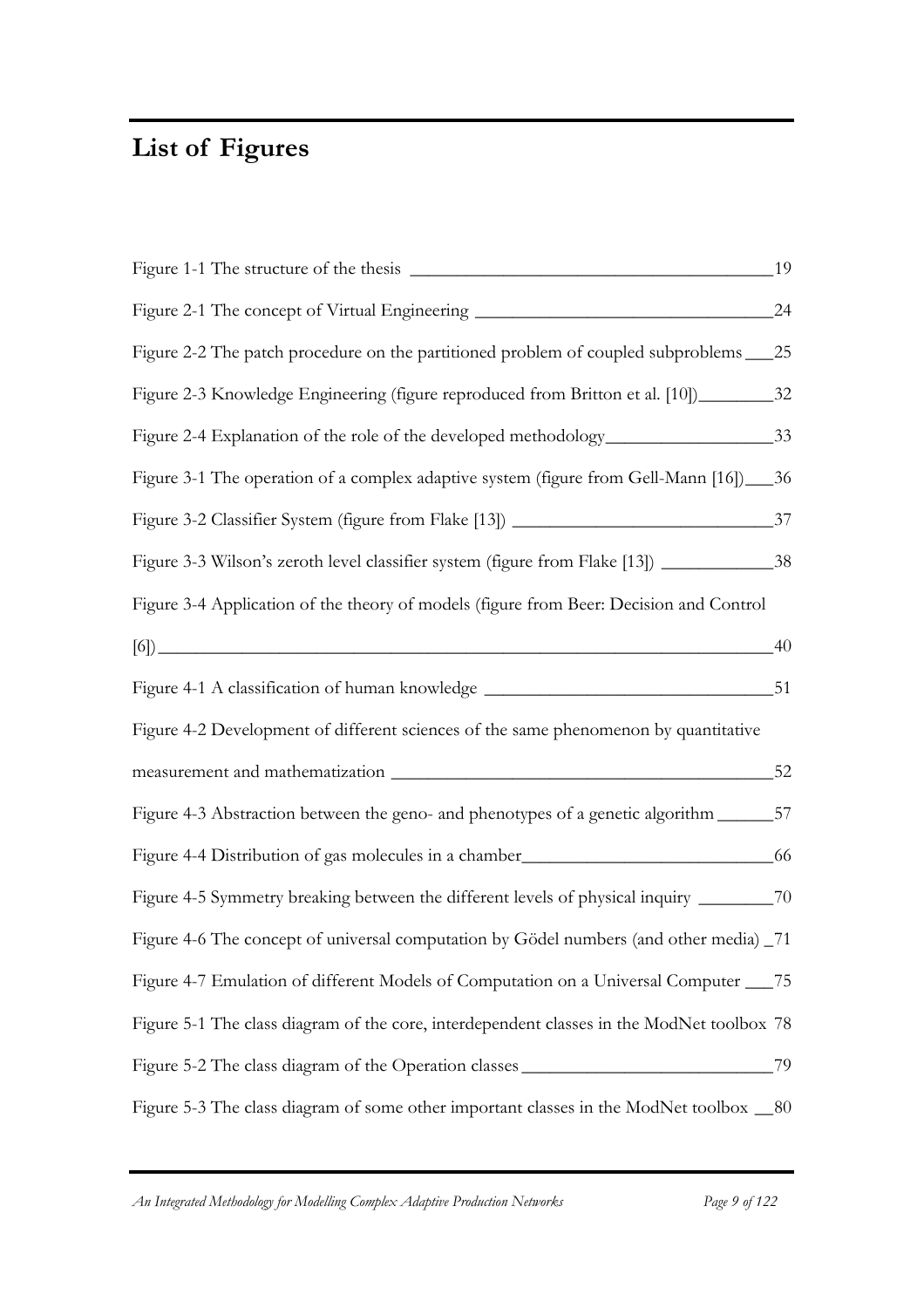| Figure 5-4 Preprogrammed options of centralized, decentralized and distributed control in |    |
|-------------------------------------------------------------------------------------------|----|
| production networks                                                                       |    |
| Figure 6-1 Classification of numbers according to their computability                     | 86 |
| Figure 6-2 Transferring knowledge between models by drawing analogies _                   | 90 |
| Figure 6-3 Computational Synthesis of System Models _                                     | 92 |
| Figure 6-4The computational system model synthesis methodology                            | 94 |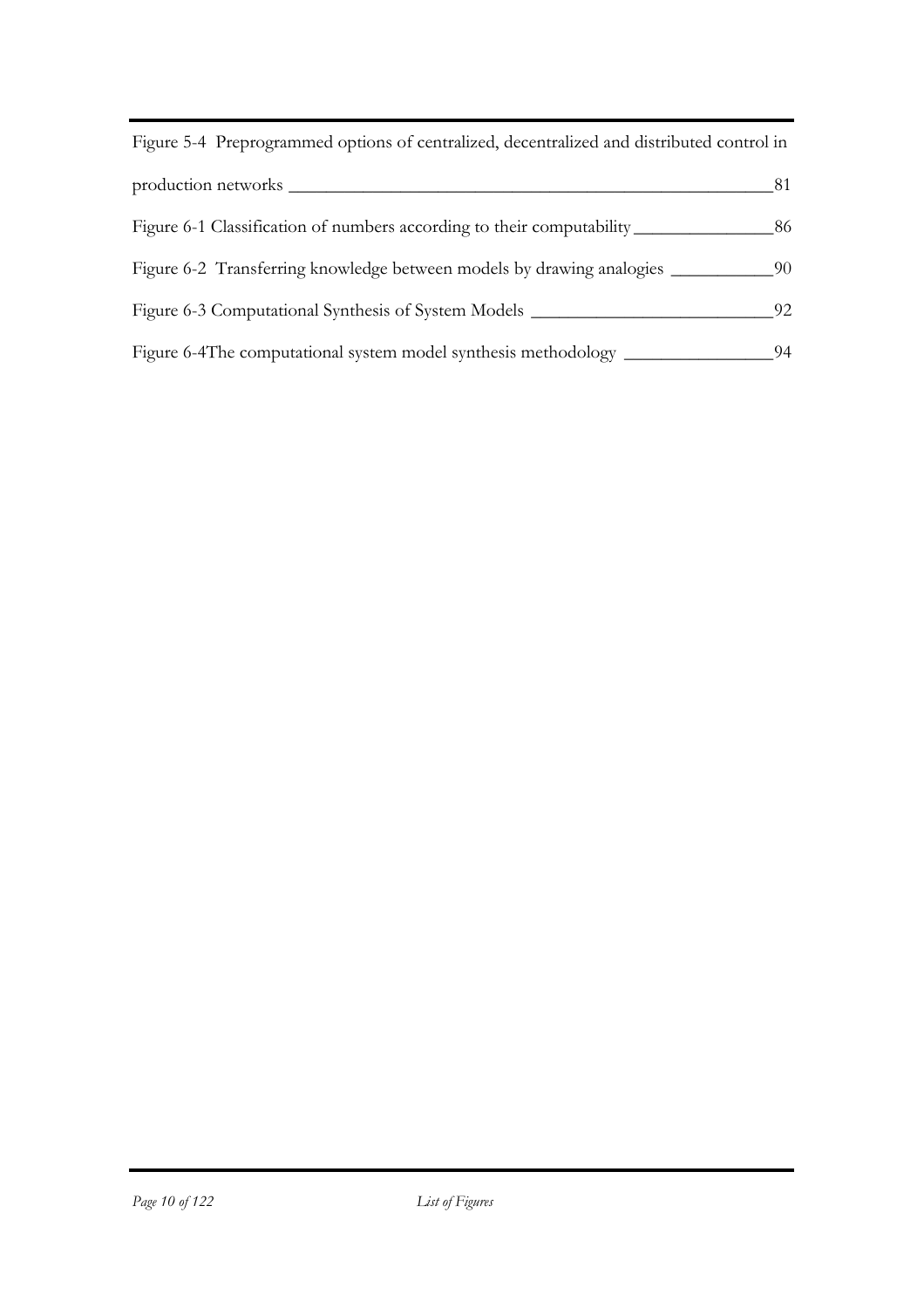# **List of Tables**

| Table 4-1 The rules of General Recursive Functions                                | 73  |
|-----------------------------------------------------------------------------------|-----|
|                                                                                   | 82  |
| Table 5-2 Machine description table                                               | 83  |
| Table 5-3 Order definition with resource requirements                             | 83  |
| Table 6-1The transition of basic paradigms and dogmas in contemporary science     | 87  |
| Table 7-1 Similarities of Complex Adaptive Systems and Production Networks ______ | 99  |
|                                                                                   | 102 |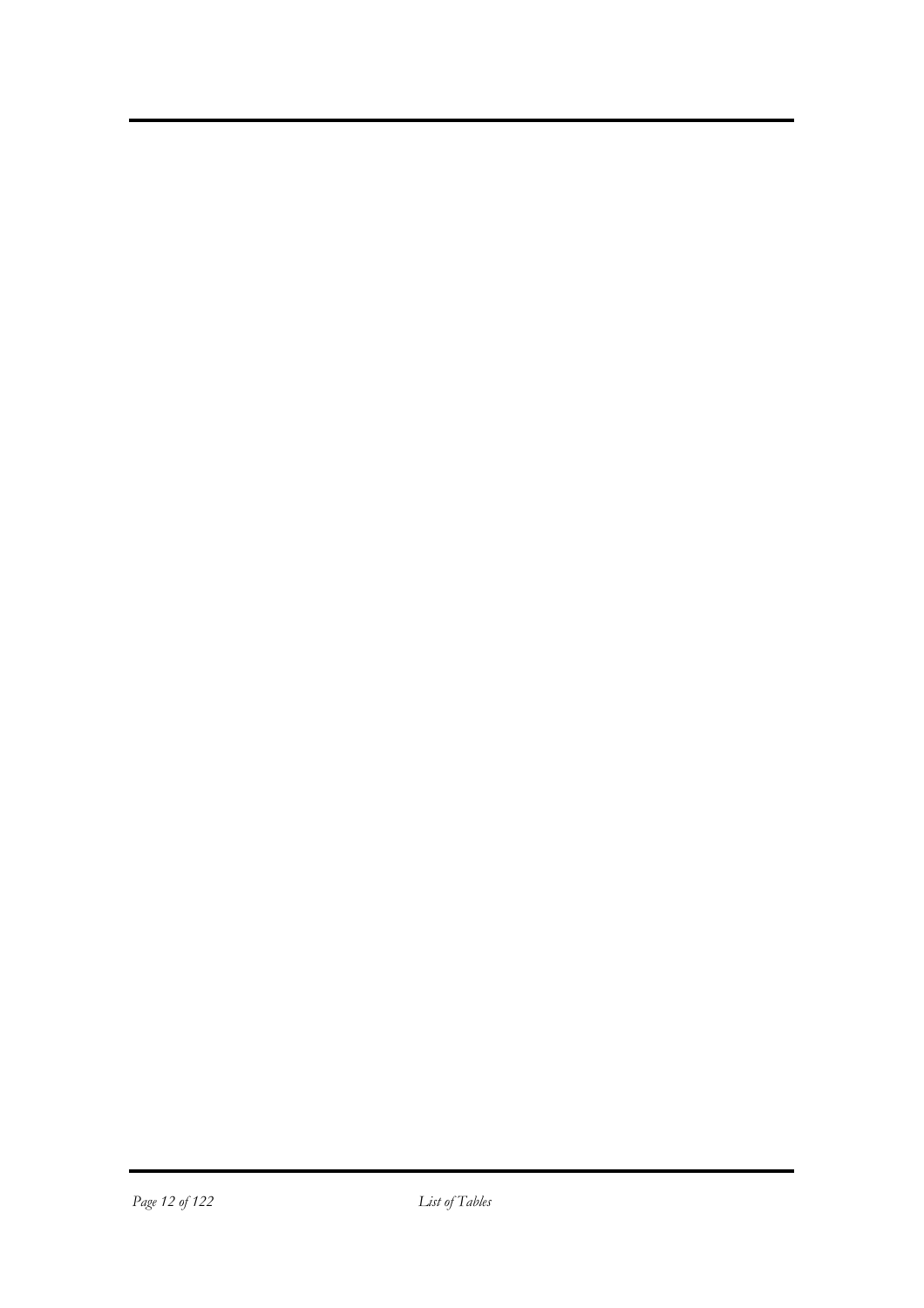# **List of Symbols**

| $\boldsymbol{F}$  | Force                                                                   |
|-------------------|-------------------------------------------------------------------------|
| H                 | Hamiltonian                                                             |
| J                 | Thermodynamic flows                                                     |
| $k_{B}$           | Boltzmann constant                                                      |
| $\overline{N}$    | Number of molecules in a gas chamber                                    |
| p                 | In Eqn.3. generalized momentum, in thermodynamic equations pressure, in |
|                   | section 4.6 about computation it represents a prime number              |
| $\overline{P}$    | Total entropy production                                                |
| $\boldsymbol{q}$  | Generalized coordinate                                                  |
| $\mathcal Q$      | Heat                                                                    |
| $\mathcal{S}_{0}$ | Thermodynamic entropy                                                   |
| $dS_e$            | Thermodynamic entropy change due to exchange of energy and matter       |
| $dS_i$            | Thermodynamic entropy change due to the irreversibility of processes    |
| $\sigma$          | Entropy production                                                      |
| T                 | Temperature                                                             |
| U                 | Internal energy in the thermodynamics section and universal computer in |
|                   | the computation section                                                 |
| V                 | Volume                                                                  |
| W                 | Thermodynamic probability                                               |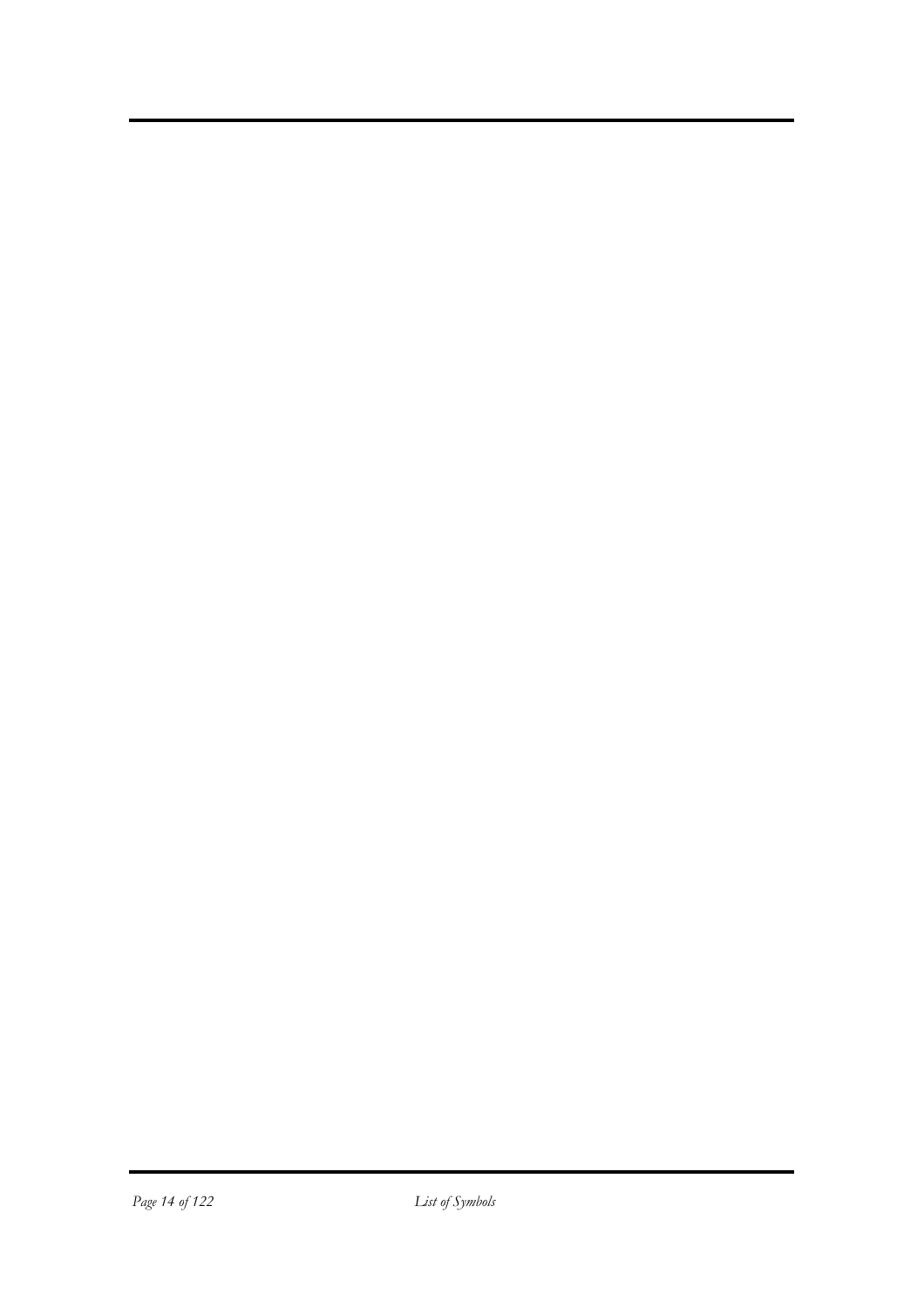## **Chapter 1 Introduction**

*"Science and technology will shift from a past emphasis on motion, force, and energy to communication, organization, programming and control". John von Neumann (1950)* 

> *"I think the next century will be the century of complexity." Stephen Hawking (1999)*

*A theory in science compresses into a brief law or set of equations, the regularities in a vast, even indefinitely large body of data. Murray Gell-Mann1*

Advanced technology, telecommunications and logistics are the most typical factors that make the world change faster, and the co-evolution of these and human cognition constitute the foundation for the frequently mentioned phenomenon of globalization. Such a speedup makes us face an accelerating adaptation process, and puts more stress (selective pressure) on the individual and nature, as well as on manmade systems, i.e. infrastructure, organizations, related paradigms, decision making practices, etc. Systems emerging from this highly competitive, evolving environment typically have more degrees of freedom and are more open, but the path of their evolution inherently involves the merciless extinction of the less fit ones − individuals, organizations, ideas − something that all of them would like to avoid. The deep desire of humans to make the world more predictable led to the development of science, the tool for a more understandable and controllable world that is less vulnerable to the vagary of chance.

The incremental − and occasionally revolutionary − development of formal theories have significantly shaped our thinking, and − in a co-evolutionary manner − the way of thinking had generated either a holistic or a disintegrated science, the former in the beginnings and the latter in the  $XIX<sup>th</sup>$  century, when the representatives of the separate disciplines thought their subject is a well-defined one, and its details only need time to be worked out

*An Integrated Methodology for Modelling Complex Adaptive Production Networks Page 15 of 122* 

 $\overline{a}$ 

<sup>&</sup>lt;sup>1</sup> Murray Gell-Mann, Nobel laurate in physics, The 6<sup>th</sup> Annual Stanislaw Ulam Memorial Lecture Series, Santa Fe Institute, *The Regular and the Random*, September 22, 1999.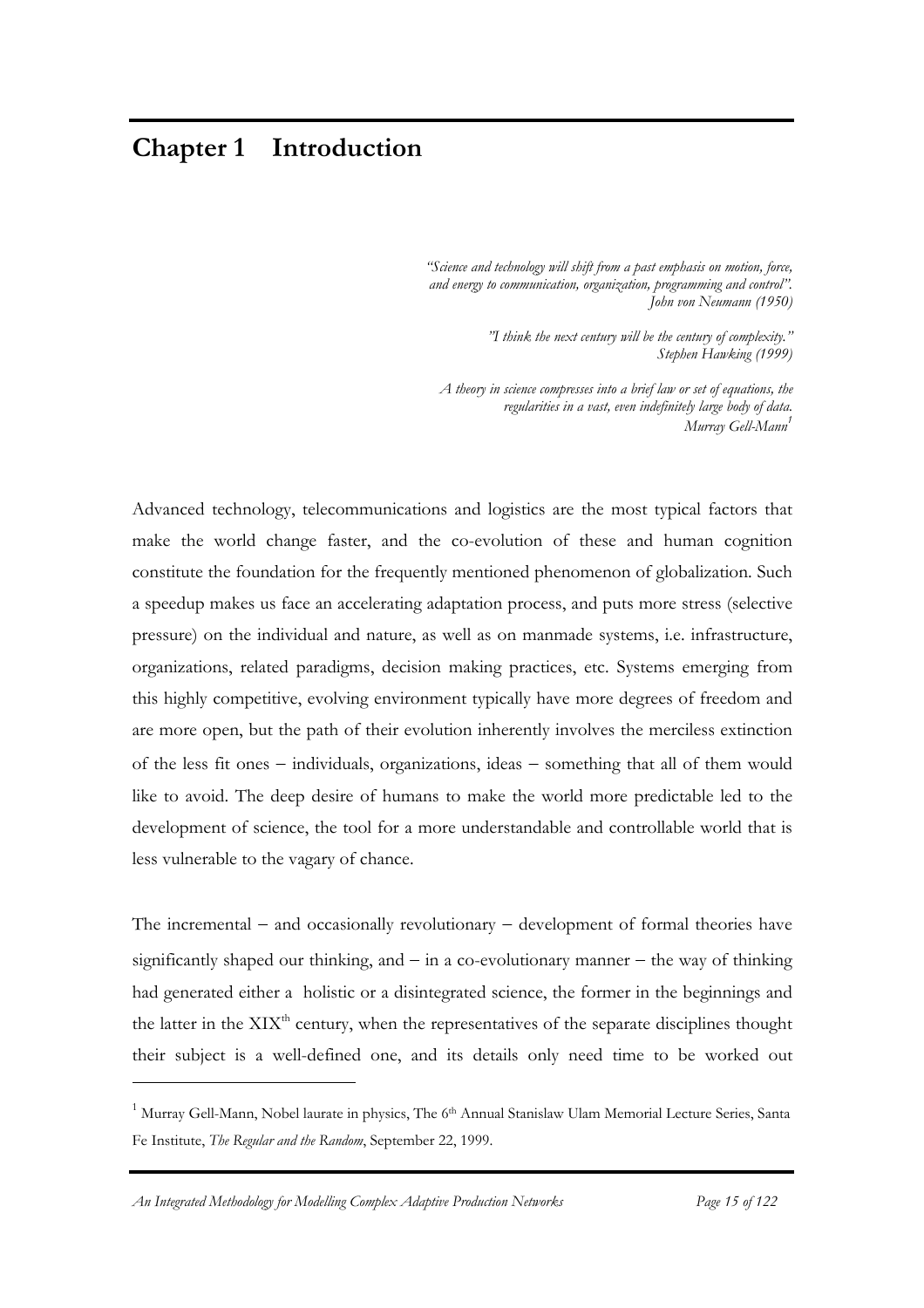completely. Despite this rather optimistic endeavor multi− and cross−disciplinary research evolved in the  $XX<sup>th</sup>$  century, and the walls between biology and mathematics, physics and chemistry started to erode. Scientists started to emphasize again, that nature is unified, not disjointed, and so should be the science we develop. For a long time it seemed that the applications of science were lagging behind this integration, as engineering disciplines had a firm foundation on *Classical* (or *Newtonian*) *Mechanics* [29]*,* based on the the so-called *reductionist* way of thinking [43]: the idea was to *reduce* all problems to the level of understandable, tractable, mechanistic equations.

However, the aforementioned changes in the − scientific − world dislocated the focus of interest from particulars to *systems*, and in the first half of the XX<sup>th</sup> century a number of new ideas emerged related to systemic thinking, e.g. Cybernetics [52][2][17], General System Theory [9][50], Artificial Life [30], followed by Complexity Science [36] (called in short *Complexity*, also called Plectics, i.e. the "science of the simple and the complex" [16]). This latter one is also advocated by two eminent scientists − both Nobel laureates − Ilya Prigogine, who carried out and inspired a lot of work related to nonequilibrium thermodynamics, and Murray Gell-Mann, the discoverer of quarks and co-founder of the Santa Fe Institute that is generally considered one of the leading centers of complexity research.

The related paradigms, theories, tools, all embraced by or closely related to Complexity Science − including Soft Computing techniques such as Artificial Neural Networks, Fuzzy Sets, Genetic Algorithms, Evolution Strategies, Genetic Programming, Population Based Incremental Learning − have swiftly started to diffuse into engineering practice, and nowadays they are commonly used. Also − demonstrating the change of thinking about the strict separation of disciplines – dedicated university courses are trying to bridge the gap between seemingly distant principles. Mechanical engineers apply the principles of simulated evolution for aircraft wing profile optimization, electrical engineers run genetic programming algorithms to design patentable electrical circuits, logistic experts use computer simulations of ant colonies, control engineers investigate chemical reactions [47], computer scientists make software that evolves programs without expert intervention and materials scientists make use of the far-from-equilibrium conditions to treat materials [36].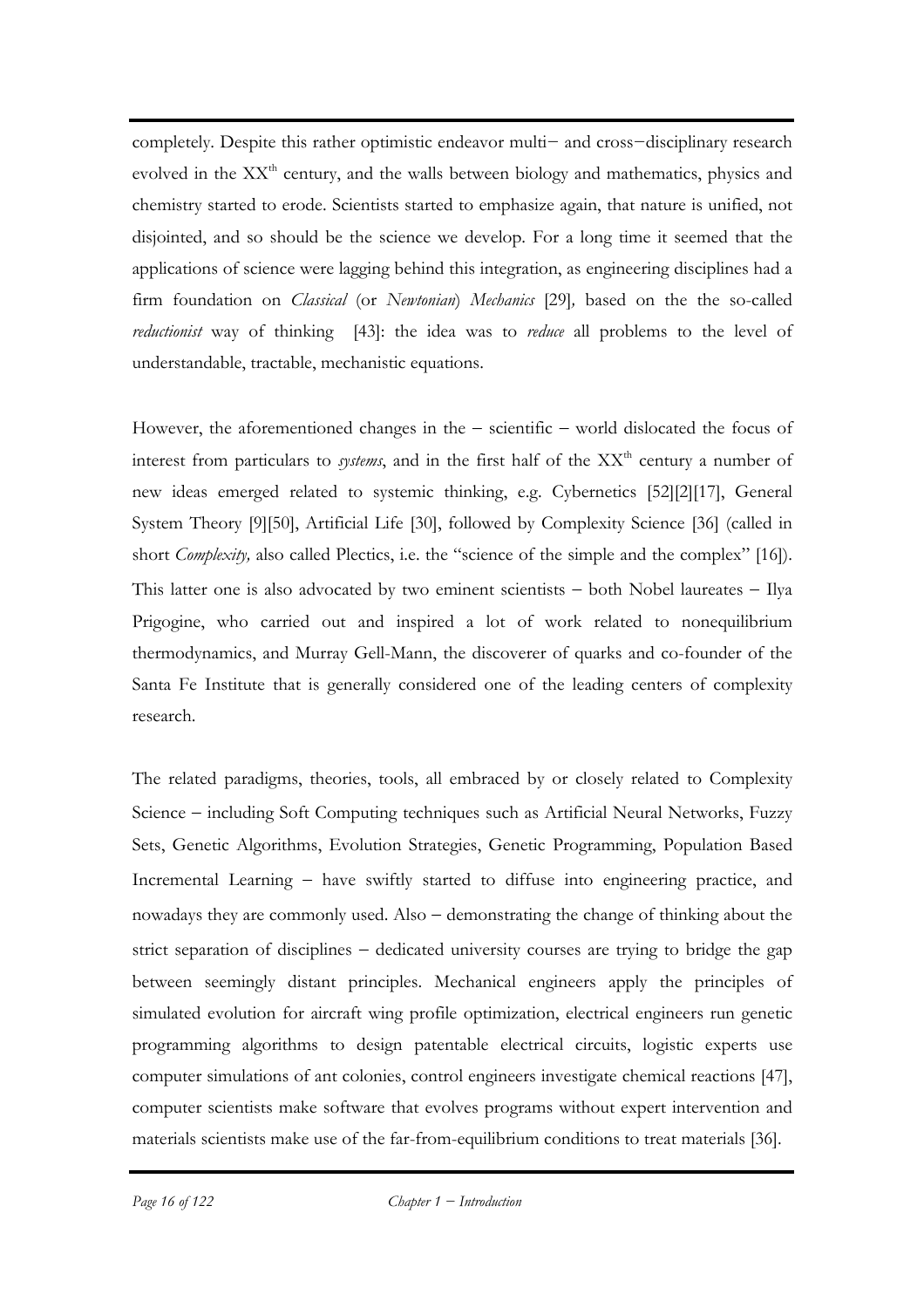Throughout this thesis the concept of *complex adaptive systems* (one of the central paradigms in complexity science) is going to be used often and in different contexts. A more detailed discussion about complex adaptive systems is found in Chapter 3, but to eliminate the need for forward referencing a summary is provided to show the main characteristics of such systems. A complex adaptive system is characterized by [16][36][27][13]:

- 1. its ability to find regularities in the data present in its environment, and compress it in "schemata"
- 2. react to changes in the environment in order to maintain its boundaries, increase its fitness and "survive"
- 3. learn/adapt through testing and updating its schema (i.e. compressed experience, knowledge)
- 4. exhibit chaotic behavior and emergence of complex phenomena from simple interactions.

Typical complex adaptive systems are our mind, science, businesses, organizations, supply chains, cities, nations, economies, evolution of species, thermodynamic systems, etc. In case of a business firm the schema includes business practices, in a society they are laws, customs and myths, in science they are theories. These schemata are constantly tested against the environment − that consists of other complex adaptive systems − and depending on their success they remain or get replaced by other schemata. The systems themselves are the "unfolding" of these schemata, just as the DNA unfolds in the environment and "builds" a human body; e.g. in case of a business firm external changes make the firm react − according to rules and information included in its schema. In case the reaction does not achieve the expected result, part of the schema may be replaced and tested against the environment, as long as the conditions of survival are reestablished. In extreme conditions, when the selection pressure is very high, the adaptation process may fail, and the firm may leave the market – this is evolution at its routine, survival or extinction.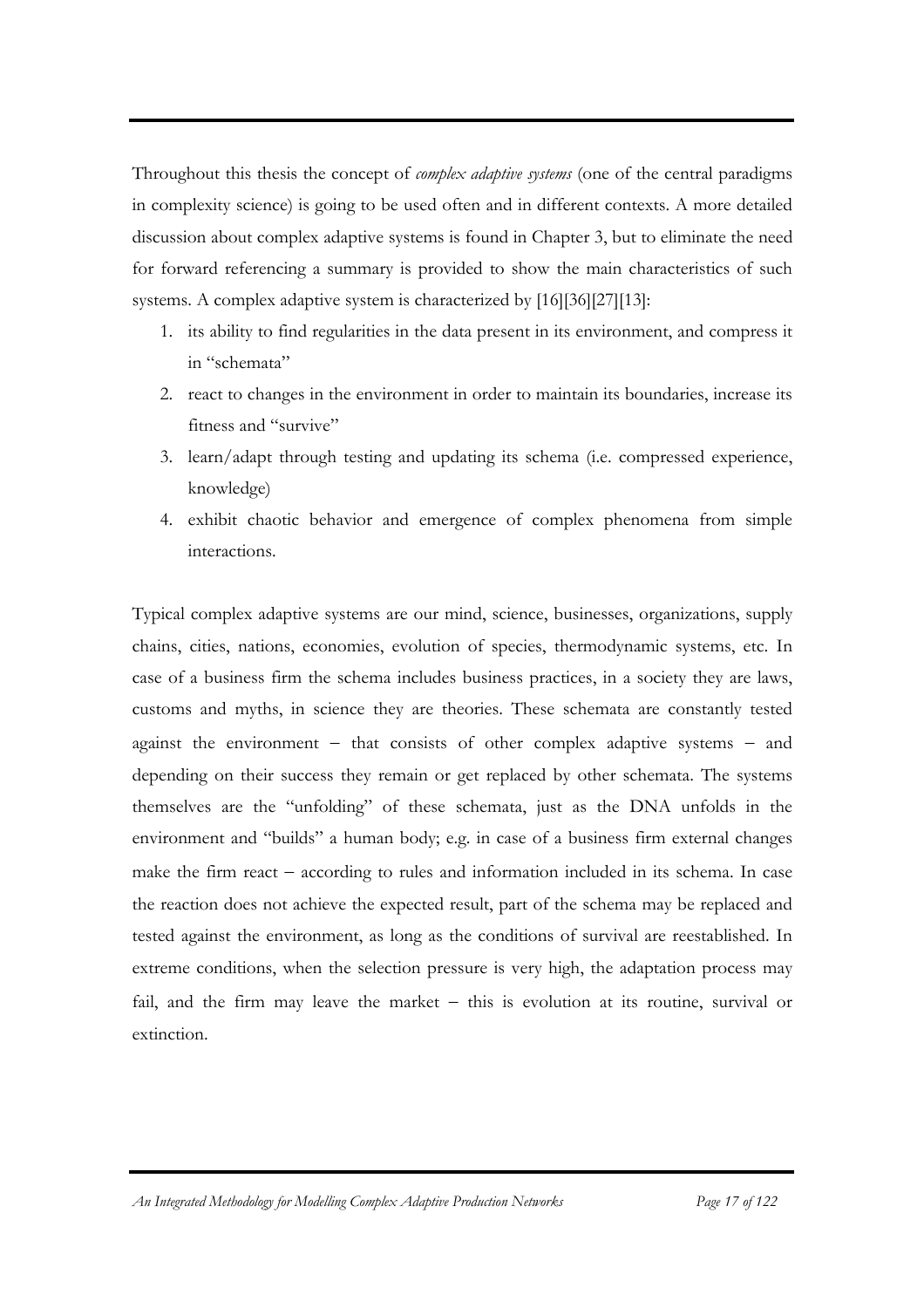The central theme of this thesis is the consideration of production networks as complex adaptive systems and the development of a methodology that acknowledges the complexity of the problem and integrates different tools and methods of inquiry.

There are several influences of high potential in today's world that motivate the way of thinking lurking in this thesis:

- 1. The last decades' shift from reductionism to systemic thinking in science and engineering
- 2. The possibility for quick and relatively cheap physical transportation of goods and people around the world
- 3. The practically unlimited and unrestricted flow of information through the Internet
- 4. The possibility for computational modelling of systems and processes
- 5. The high computational power available for a relatively low price and the expected breakthrough in the next few decades (nanotube semiconductors, molecular transistors, analogue microprocessors, quantum computation, etc.) and the challenge they represent (i.e. are we ready to use them?)

It is also useful to think about this thesis as a *component* of a complex adaptive system. The schema includes the ideas, concepts, theories, claims, theses, postulates and software, all of these unfolding in the manuscript, the mind of its writer and a software library. During its production and years of research many competing ideas, software components were tested against the "real world", such as the opinion of colleagues, supervisors, friends, paper reviewers, conference attendants, information in books and papers, computer simulations. Many of the ideas have not survived but new ones were born − all these part of the adaptation/evolution process. Such a work − along with the knowledge of the researcher and the continuously developed software tools − is nothing like a finished, static entity, but − true to its subject − a snapshot at a certain point of time, aiming at survival while interacting with its environment  $-$  a number of interacting complex adaptive systems including human minds and organizations.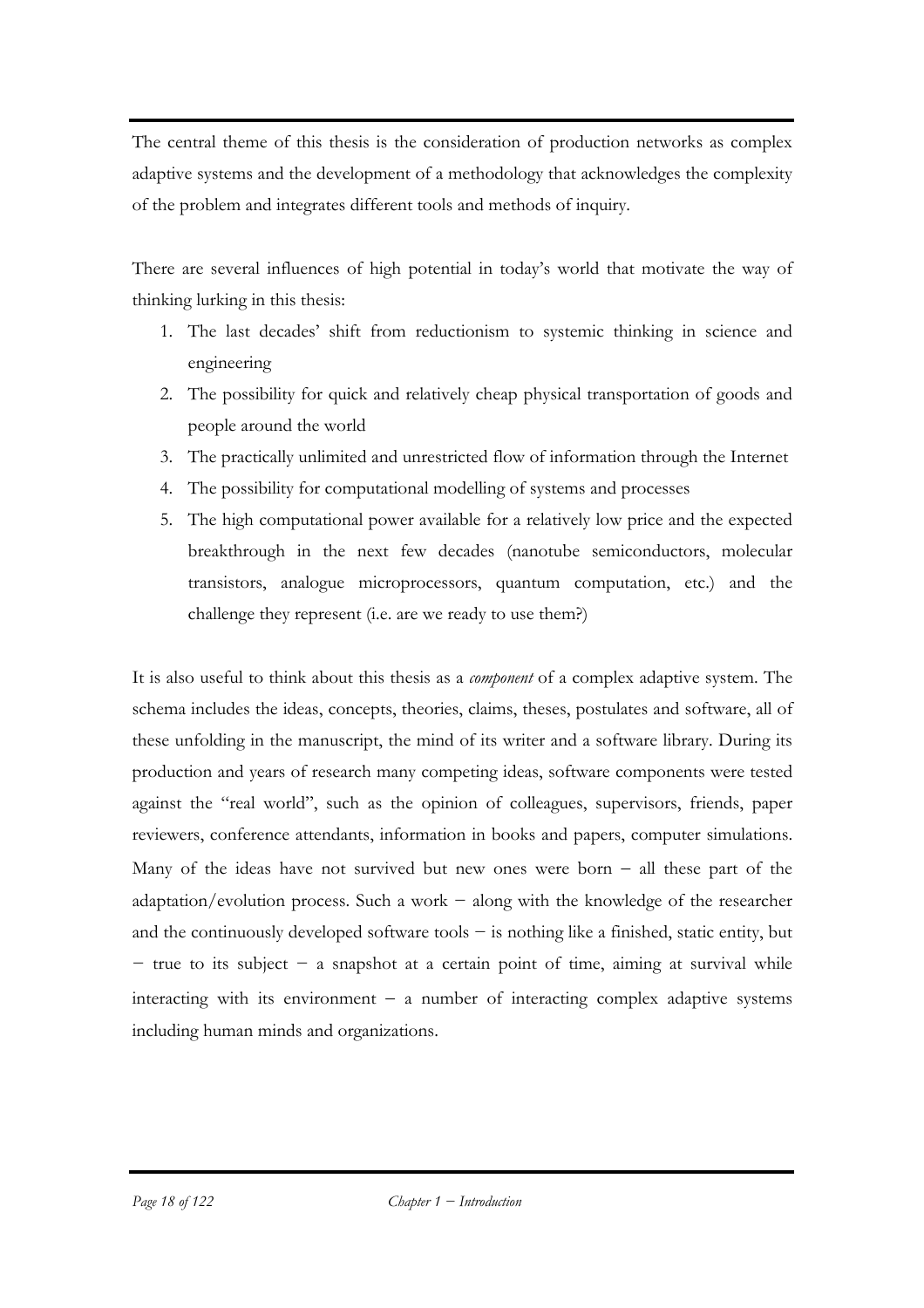#### **1.1 Structure of the Thesis**

The thesis consists of eight chapters, starting with an introduction and ending with conclusions plus references. Its structure can be seen in Fig. 1.1 below.



*Figure 1-1 The structure of the thesis* 

Following the introduction chapter 2 is about the problem formulation where it is shown how the simple and straightforward formulation of problems becomes a system or network of interconnected problems − forming a complex system. In chapter 3 a review of complex systems and some related topics are discussed including complex adaptive systems, agentbased modelling, enterprise modelling, some economical and organizational issues, and enterprise modelling software along with some examples of commercial products addressing related problems. The scientific establishments of chapter 4 provide some powerful metaphors and analogies that will be used in various ways throughout the thesis. Chapters 3 and 4 constitute the literature review and background research of the thesis and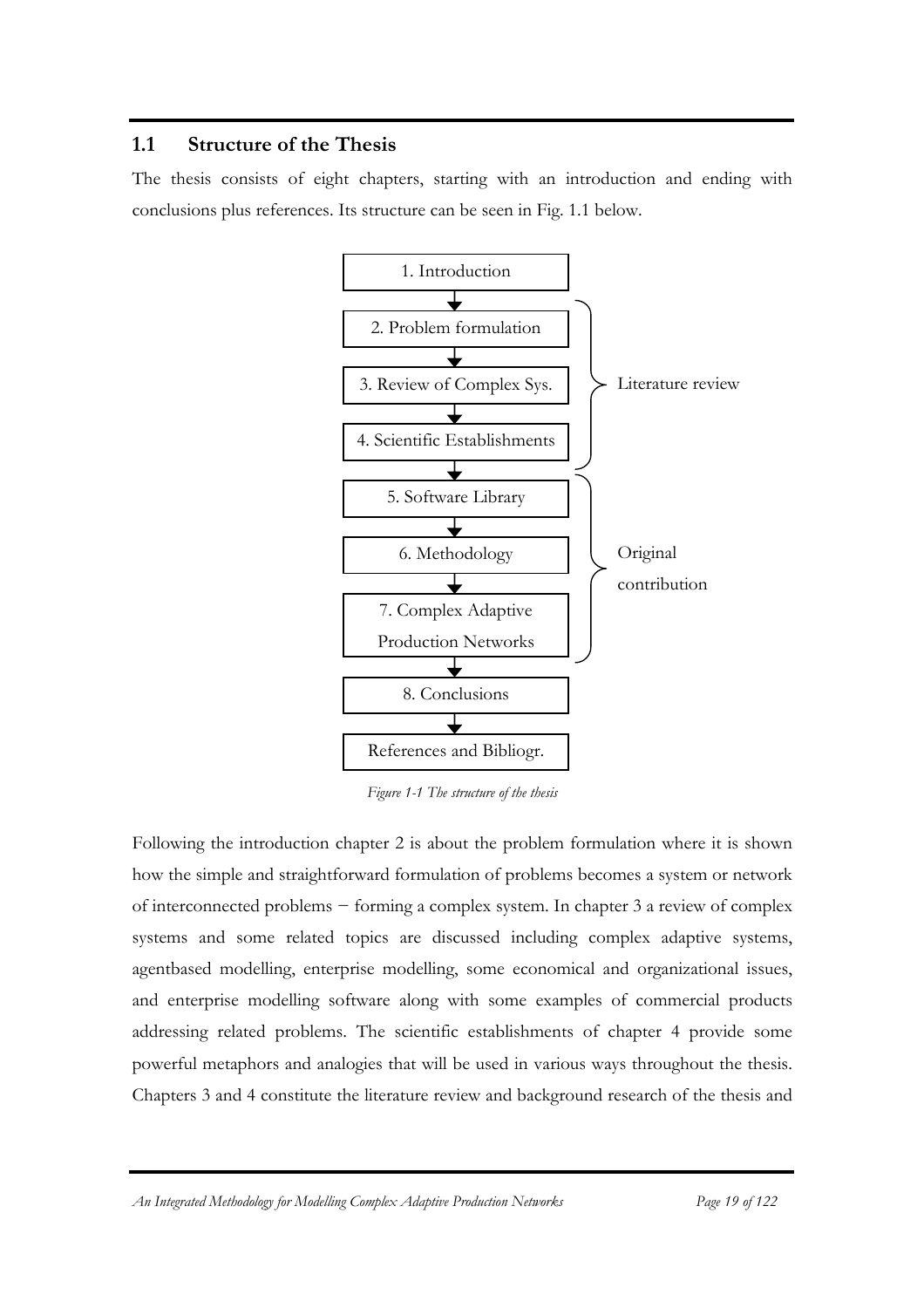include a considerable amount of originality in its selection, form presentation and interpretation.

The original contributions are included in three chapters, 5-7. Chapter 5 describes the ModNet production network modelling toolbox that was designed by the author, but its coding is mainly attributed to a research project team member as described in the Foreword. This toolbox and the synthetically developed methodology in chapter 6 provide the tools for complex systems modelling for potential users, and points out various limitations of such a methodology.

Chapter 7 builds on the literature review and the original contributions, too, and introduces a new concept of *complex adaptive production networks*. In harmony with the methodology and the scientific background presented earlier, this chapter draws analogies between dissipative structures from non−equilibrium thermodynamics, evolution and production networks. This chapter includes ideas that are not fully worked out because of the natural temporal limitations and the nature of this thesis. However, it provides a good starting point for others who will apply and refine the methodology.

Chapter 8 is a summary that concludes and analyses the achievements and includes a section on further plans. The last chapter lists the references in alphabetic order.

#### **1.2 The Content of the Thesis**

For formal requirements a hypothesis is provided in the next subsection, followed by a list of objectives and a summary of original contributions.

#### **1.2.1 Hypothesis and Objectives**

The methodology and the accompanying software tool presented in this thesis are designed and developed to contribute to the area of complex systems and agentbased modelling research. This contribution enables other researchers to carry out systematic modelling of complex systems, share information about it and discuss it in a coherent, integrating framework that includes and enforces a terminology, a viewpoint and practices. The use of this framework and methodology by other researchers has the potential to eventually lead to an accumulation of modelling knowledge useful in commercial computer advanced modelling products.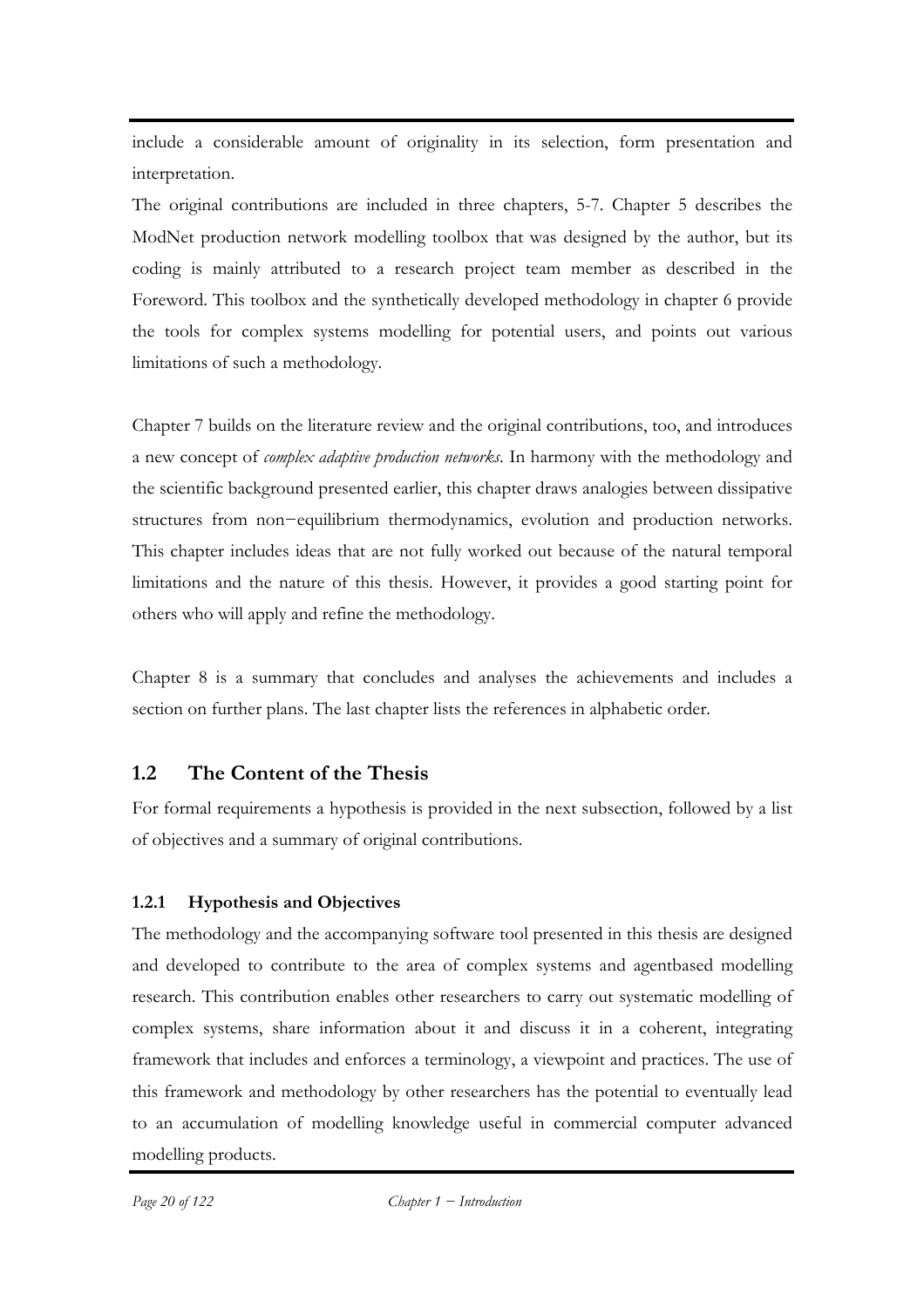The detailed objectives are the following:

- 1. Establish the epistemological background for the research, including the critical view of scientific and rhetoric knowledge
- 2. Define a new problem class based on the observations made related to complex adaptive systems and production networks
- 3. Survey state-of-the-art methods and tools related to the identified problem, formulate this from an original point of view to make it a minor original contribution
- 4. Identify and explore scientific tools showing potential for successful application either as exact methods or as applicable analogies
- 5. Formulate an integrated methodology for buttom−up complex system modelling
- 6. Identify the limitations of the methodology with special attention to computational and philosophical issues
- 7. Design an agentbased modelling software library that enables researchers to run comparable and reproducible simulations of distributed production systems with different distribution of control
- 8. Describe an analogy transfer in detail, showing how knowledge is transferred through a scientific metaphor into a model

#### **1.2.2 Original Contributions**

Previous work in the area of complex systems, agentbased modelling and systems modelling has consumed lots of effort in the field of software development, conceptual clarification, phenomenological studies and modelling theory. However, mainly due to the novelty and the challenging limitations of the field, no standard methodology has been developed, especially none that would place agentbased modelling of complex systems in an integrated scientific, philosophical and software framework.

This work claims to have made the following original contributions to this problem:

- 1. A literature review reflecting a special view of the subject
- 2. A new problem definition of production networks that exhibit complex behavior
- 3. The synthetic development of an integrating modelling methodology
- 4. Drawing a new analogy between dissipative structures and production networks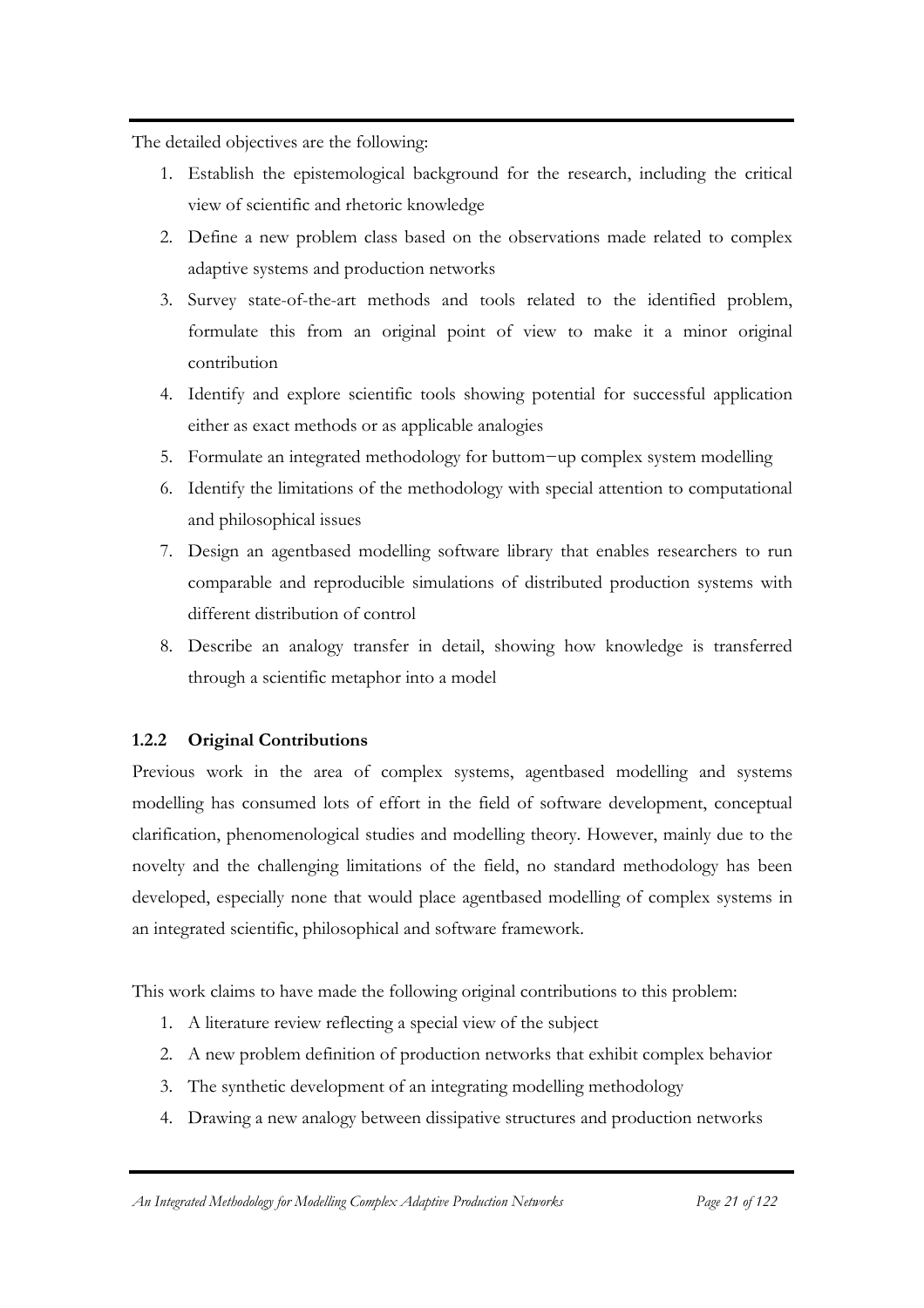#### **1.3 Research Method**

The definition of the problem, exploration and exploitation of potential solutions and new developments all are addressed in this thesis in harmony with the views expressed in the beginning of this chapter about complex adaptive systems and their "soft" formulation. A more conventional method would have been:

- Definition of a problem mathematically
- Exploration of available results (with quantitative measures of success)
- Proposal of a new method or algorithm
- Quantitative comparisons

However, in the problem domain of this thesis  $-$  as it will become more apparent in the next chapters − the classical engineering approach fails, because complexity and complex systems cannot be controlled by classical methods, despite of the research effort consumed in reducing these problems to classical ones. In addition to this serious challenge the problem is considered an open system − similar to the ideas of non−equilibrium thermodynamics − and admit, that sharp boundaries of the problem cannot be drawn. However, many things *can* be done, and therefore a wide range of topics are explored and integrated in the next chapters in a true systemic manner.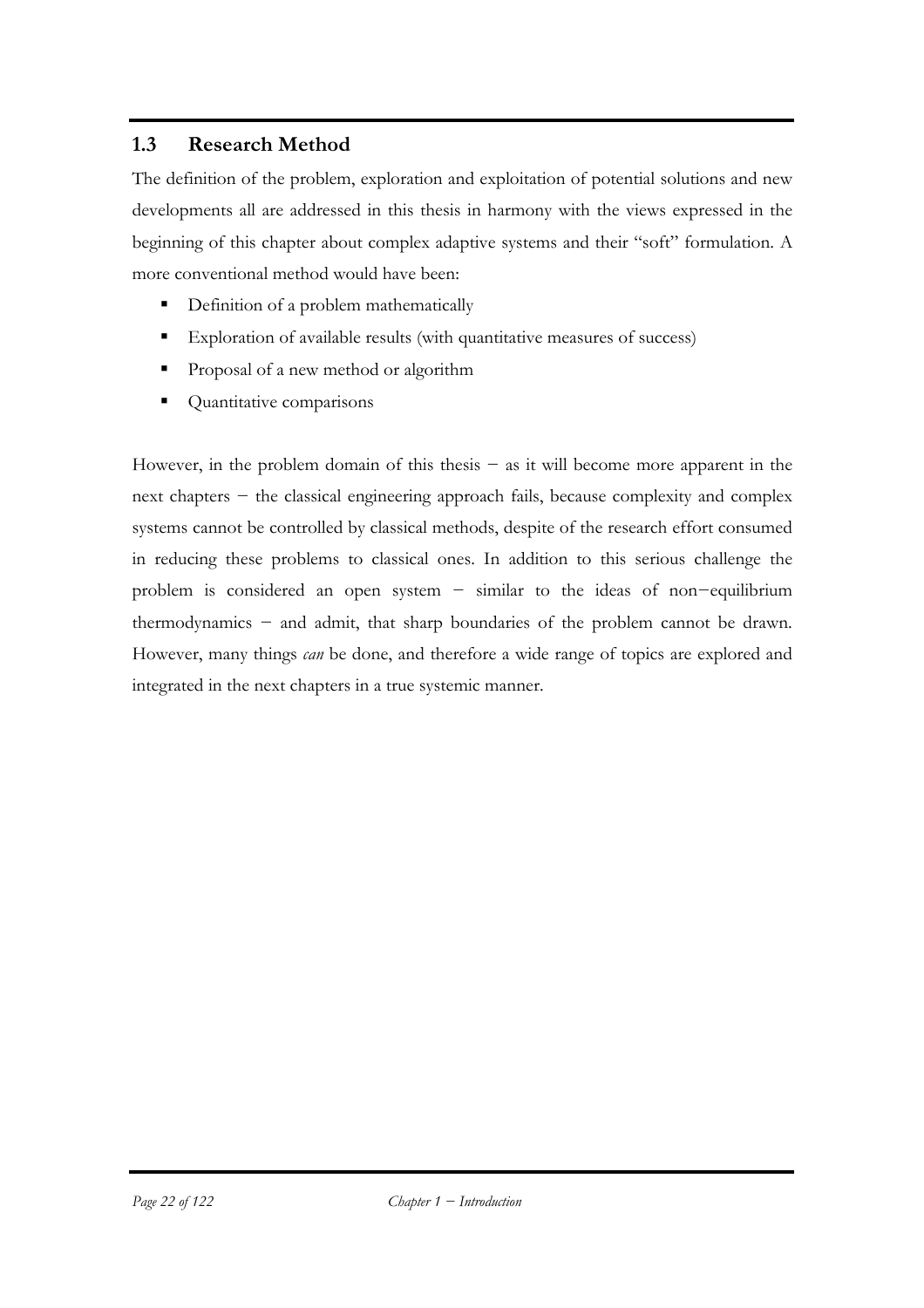## **Chapter 2 Problem Formulation**

*"Natural science does not simply describe and explain nature; it is part of the interplay between nature and ourselves; it describes nature as exposed to our method of questioning." Werner Heisenberg2*

The correct, clear-cut definition of the problem, aims, goals and ideals is evidently crucial in any thesis. However, as it was have suggested previously, it is plausible from a pragmatic point of view to let the problem be what it is in reality: fuzzy. Following the two main points made in the previous chapter it is assumed that the problems associated with production organizations are large and complex enough to consider them complex adaptive systems<sup>3</sup>. In addition to this let's assume that the problems we are facing is not a single problem, but a set or system of related and − to a varying degree − coupled problems (forming a CAS), including standard mathematical problems and issues more "blurry", related to the "human factor" or simply too difficult to formulate because of the nature of the problem or because the lack of knowledge available. In the next section it is shown how industrial problems formulated in an exact manner shape up to form a complex system. In section 2.2 some of the typical optimization problems are listed that appear frequently in a production environment, and in section 2.3 problems related to supply chains/production networks are summarized, that require a combination of scientific and rhetoric knowledge even for their definition. This latter one is claimed in this thesis to be the realistic approach for problem formulation and methodology development, therefore at the end of the chapter a synthesis of the problem is done, and is explained in a figure to relate it to other problems and methods.

 $\overline{a}$ 

 $2$  Werner Heisenberg (1901-1976), physisist, one of the founders of quantum mechanics.

 $3$  A certain amount of forward referencing to concepts was unavoidable in this work, however, it is kept to a minimum.

*An Integrated Methodology for Modelling Complex Adaptive Production Networks Page 23 of 122*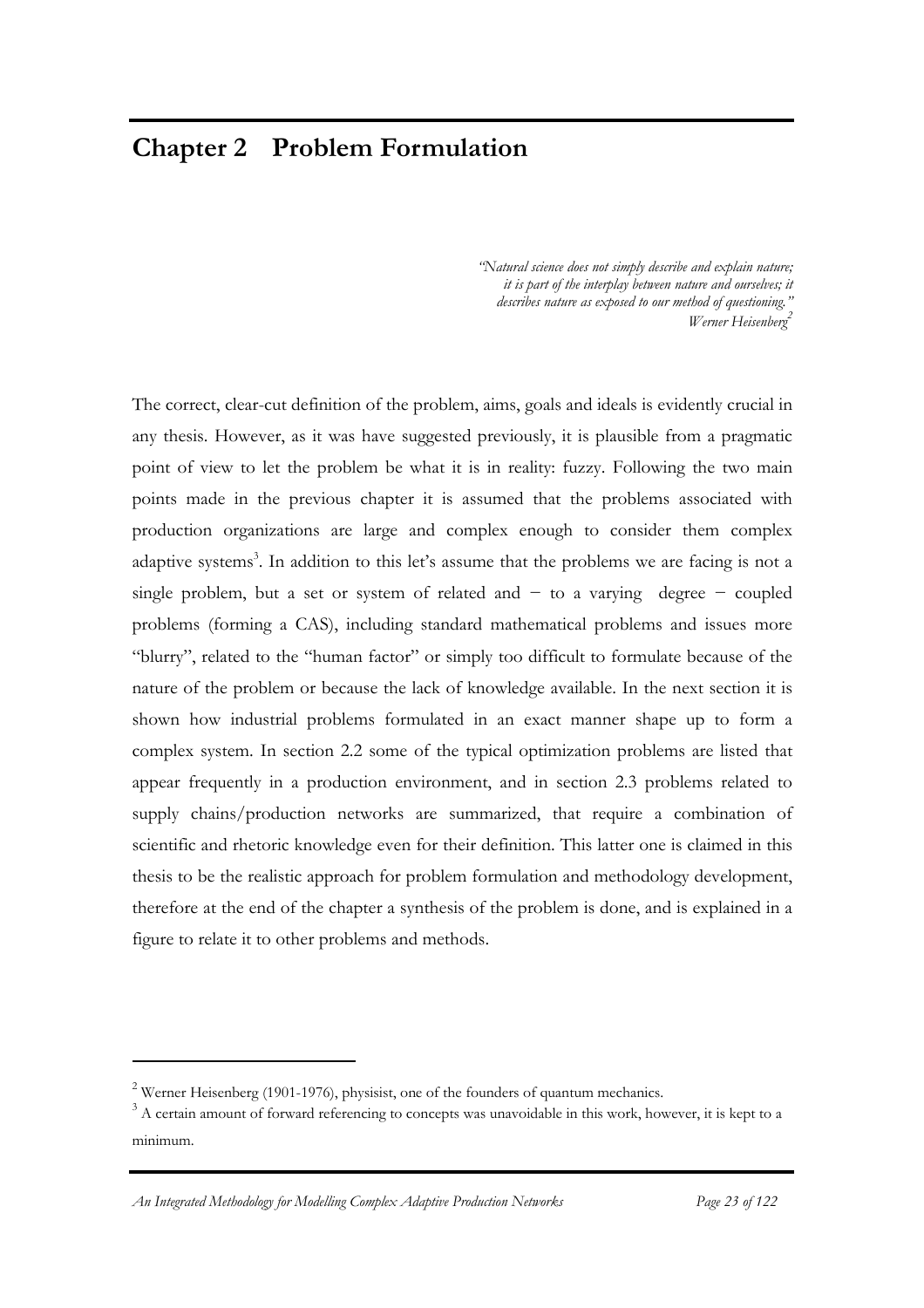#### **2.1 From Problems to a System of Problems**

In *Fig. 2.1* the concept of virtual engineering is presented, summarized by Wörn in [54]. The concept emphasizes that a manufacturing environment − from initial plant design to end product – is very strongly computerized and is full of optimization problems, especially combinatorial ones. In the same time these optimization problems are interconnected, coupled, and form a complex system.



*Figure 2-1 The concept of Virtual Engineering* 

In the context of supply chains/production networks it is customary to look at problems as optimization problems, in fact it is an "attitude" – also criticized − towards problem solving [23].

#### **2.2 Complex Systems and Production Networks**

Complex adaptive systems have different formulations, two important ones being developed by John Holland and Murray Gell-Mann [16]. The difference between them is that they put the emphasis on different points. Holland starts with the *internal model -> adaptive agent -> complex adaptive system,* while Gell-Mann starts with *schemata -> complex adaptive system -> a set of complex adaptive systems.* Gell-Mann's formulation is very suitable for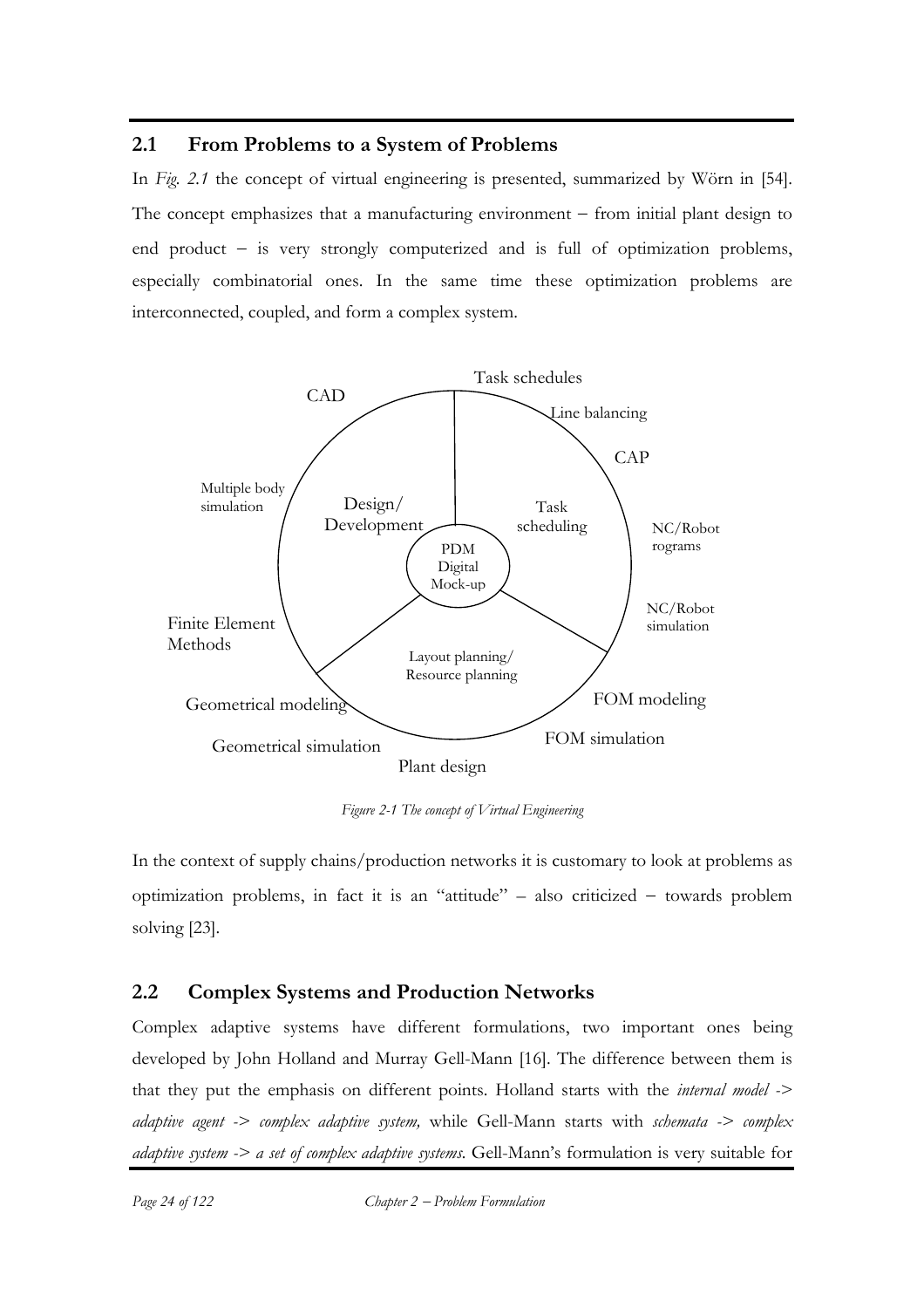application in this thesis, since it reflects the view that the problem is a problem set of a "loose aggregation" of complex adaptive systems which interact [16][13][1][24][27][36].

The problem with such interactions is that changing one of the complex adaptive systems in the set changes the interaction of the parts. Kauffman describes it as the "patch procedure" (see it schematically in *Fig. 2.2*): *"The basic idea of the patch procedure is simple: take a hard, conflict laden task in which many parts interact, and divide it into a quilt of non-overlapping patches. Try to optimize within each patch. As this occurs, the couplings between parts in two patches across patch boundaries will mean that finding a "'good" solution in one patch will change the problem to be solved by the parts in adjacent patches. Since changes in each patch will alter the problems confronted by neighboring patches, and the adaptive moves by those patches in turn will alter the problem faced by yet other patches, the system is just like our model co-evolving ecosystems."* ([24] pp. 252–3).



*Figure 2-2 The patch procedure on the partitioned problem of coupled subproblems* 

This *illustrates* our concern that such a systemic mechanism causes combinatorial explosion in its environment, since small changes in problem size and chaotic changes might cause the entire reconfiguration of the system, if not its collapse. This single remark about coupling in complex adaptive systems itself makes us change our focus and direct us to abstract system theories and related methods.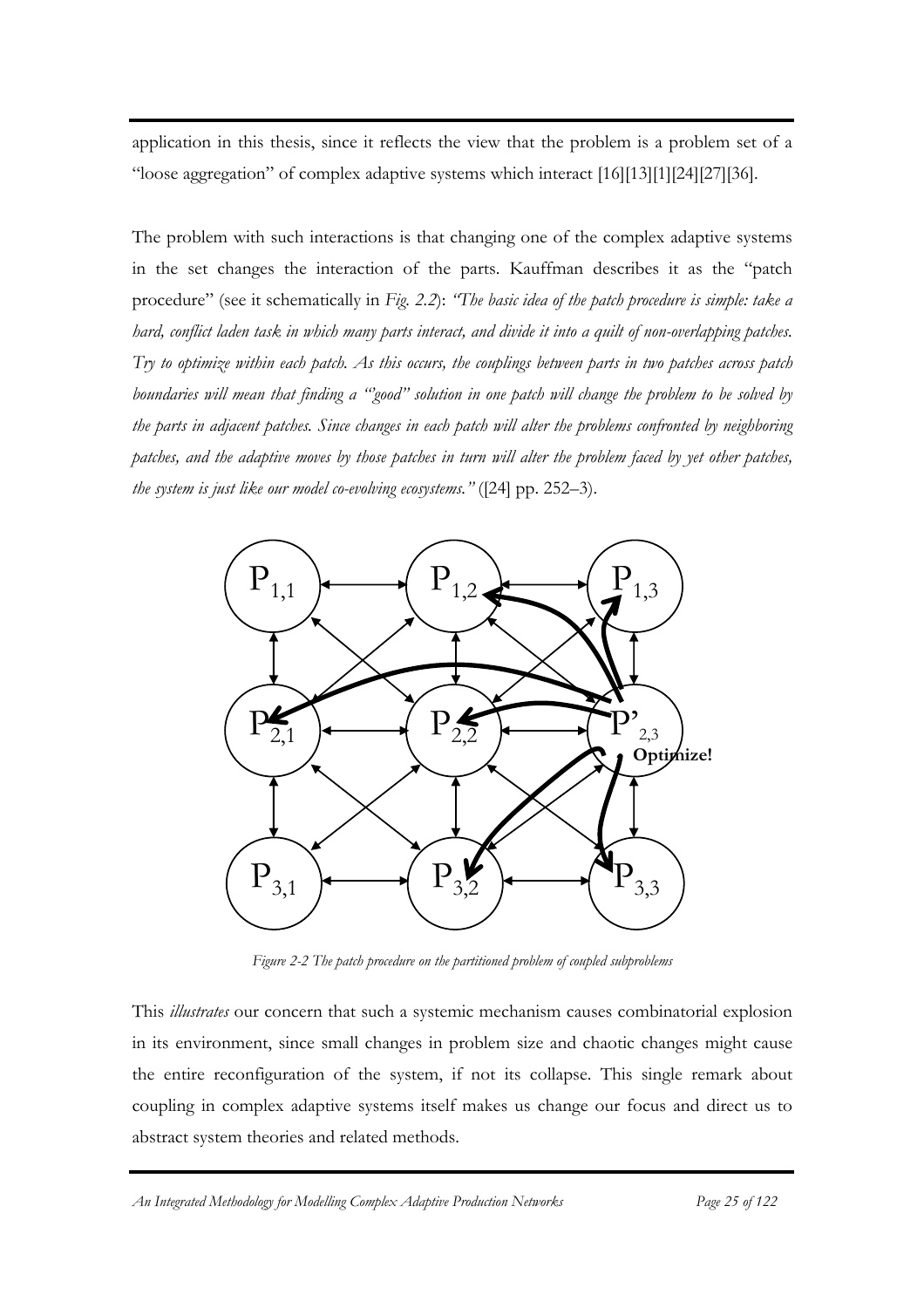Instead of looking at such problem categories separately, it seems more suitable to handle them as part of a dual problem set including optimization problem instances as subproblems. As Ingalls points out in [23], optimization problems in supply chains often end up in simplified form of mathematical programming (linear, dynamic, mixed-integer), and miss important points such as:

- Demand forecasting details
- Earnings estimates and their feedback
- Variance (in various contexts)
- **Strategic planning**
- Supplier reliability

This clearly indicates that reducing the global problem to optimization issues avoids complexity and can have serious consequences, like missing the point of organizational modelling.

#### **2.2.1 Supply Chains**

Since this thesis is concerned about complex systems, and is applied to problems related to production networks supply chains are briefly introduced in this section and its supersets in the next two sections.

Supply chains have various generally accepted definitions but all are very similar. Listing a few:

- *A supply chain is a network of autonomous or semi-autonomous business entities collectively responsible for procurement, manufacturing, and distribution activities associated with one or more families of related products* [99].
- *A supply chain is a network of facilities that procure raw materials, transform them into intermediate goods and then final products, and deliver the products to customers through a distribution system* [87].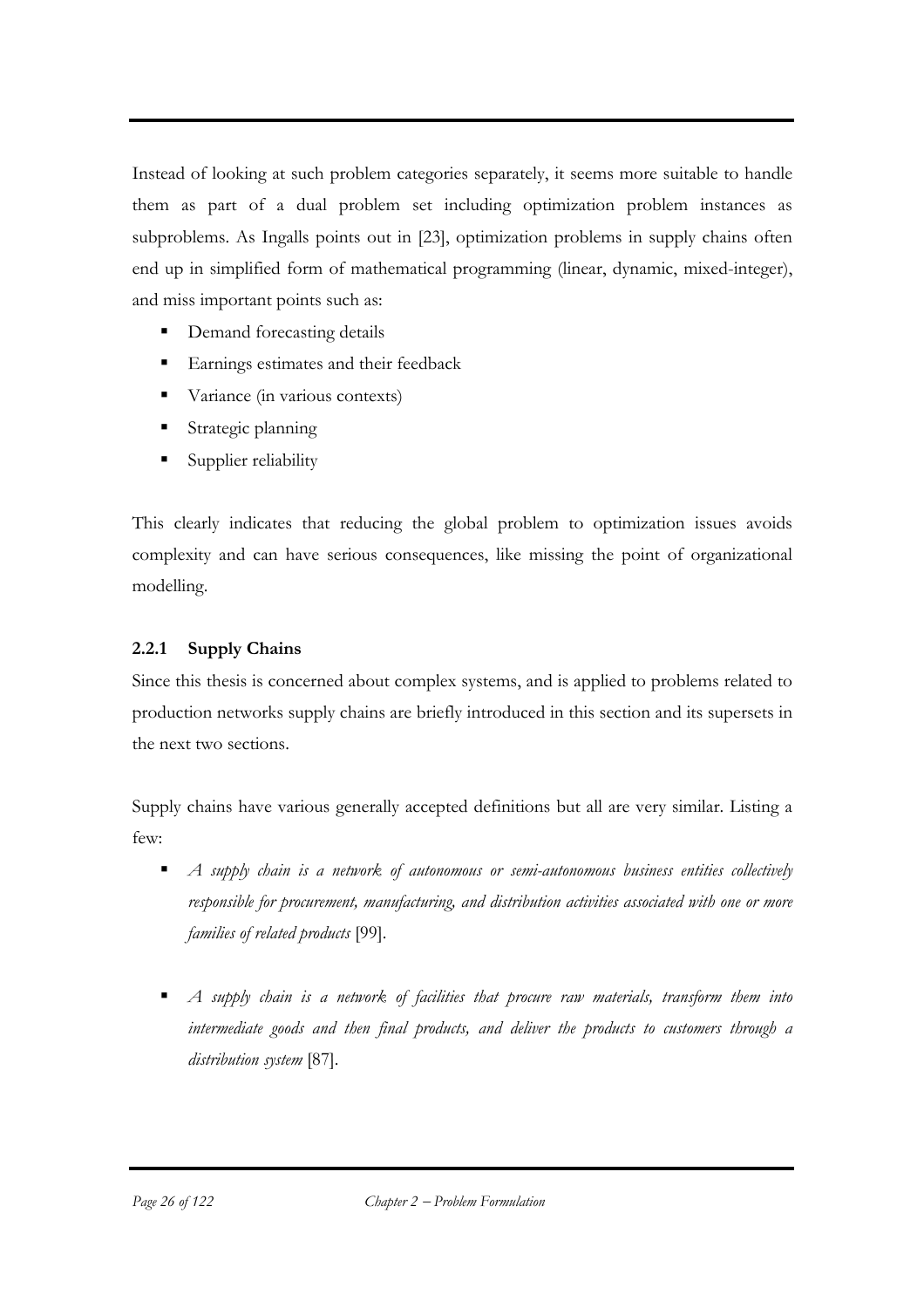*A supply chain is a network of facilities and distribution options that performs the functions of procurement of materials, transformation of these materials into intermediate and finished products, and the distribution of these finished products to customers* [15].

Other terms for supply chains are [44]:

- *demand network*
- *value network*
- *demand chain*
- *commodity chain*
- *production chain*
- *activities chain*
- *value chain*
- *value web*
- *pipeline*

All these terms emphasize a different aspect or characteristic of supply chains.

#### **2.2.2 Production Networks**

The concept of *production network* is one level higher in the organizational hierarchy than supply chains. According to the definition of Prof. Sturgeon *"a production network is a set of two or more value (or supply-) chains that share at least one actor."* [44] This is an evident extension of the supply chain paradigm, and a deverticalization, too.

In comparing supply *chains* and production *networks* it is important to see that the word *chain* implies a vertical orientation and *network* implies also horizontal interconnection.

Production networks emerged due to global changes favoring the construction of larger and larger production organizations, often spanning through continents. One of the main reasons for this increase in size and complexity is cheap and fast transportation available worldwide.

Depending on mainly cultural factors, it is posible to distinguish between *captive, relational* or *turn-key* type production networks [7], though other finer classifications are possible.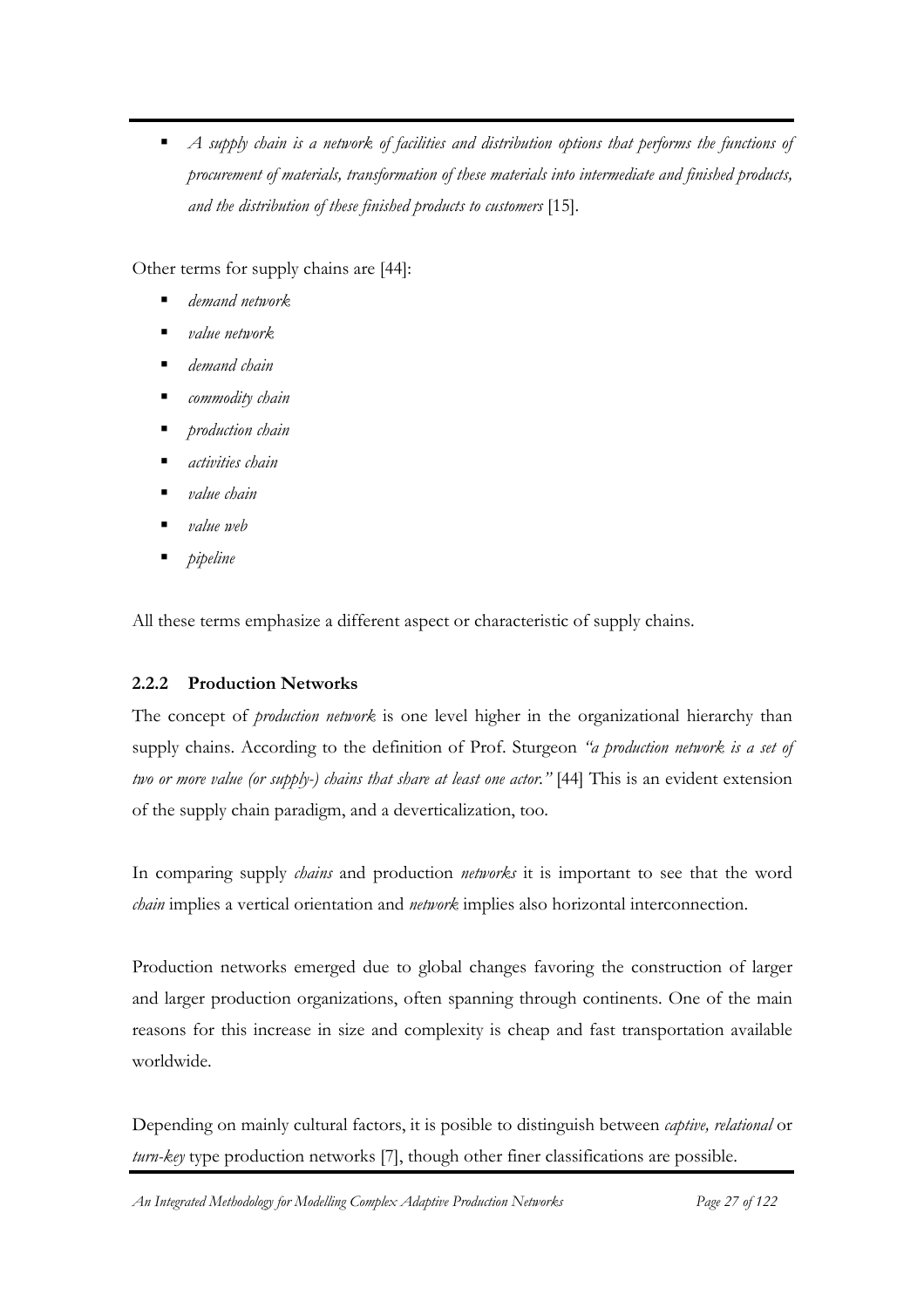- A *captive* type of production network is dominated by an organization larger than the others involved.
- The *relational* type is the most typical one in Europe, that is largely built on spatial and social links, building on trustful relationships in the business environment.
- *Turn-key* type production networks are usually represented by American organizations, that emphasize flexibility and innovation the most.

The evolution of production networks starts with isolated production systems and continues with supply chains. The second evolutionary step resembles production networks with even more degrees of freedom, including possibilities for virtual networking.

#### **2.2.3 Virtual Production Networks**

The highly developed state of the information infrastructure and logistics enables a dynamic networking of production, i.e. the formation of virtual production networks. Companies developing such a virtual network usually make use of their know-how and *link innovative but deverticalized lead firms with sets of highly functional suppliers* [44]. The lead firms in such a network typically provide the innovative part and marketing power and the rest of the functions such as manufacturing, process engineering, assembly, packaging, distribution are taken care of by supplier<sup>4</sup>s [44][45][46]. There are inevitably dangers in this production model, since a significant part of the physical process lies in the hands of the subcontractors, who easily gain expertise, get a grip on the rest of the process and get loose to become dominant lead firms themselves.

#### **2.2.4 Social Capital and Production Networks**

An important aspect of production networks is their relation to social capital[42]. The previous section already pointed out that cultural and historical motivation has a significant effect on production networks. In the same way production networks have an effect on culture and politics − this way the two coevolve and therefore influences any work carried out in the field of enterprise modelling. Though in this work it's not possible to go into more details about this issue, it is important to note that in case of evolutionary exploration

 $\overline{a}$ 

<sup>&</sup>lt;sup>4</sup> The great danger of this strategy is apparent in the Japan-USA virtual networking, where the suppliers have learned the lessons of the american lead firms, and became functional without them.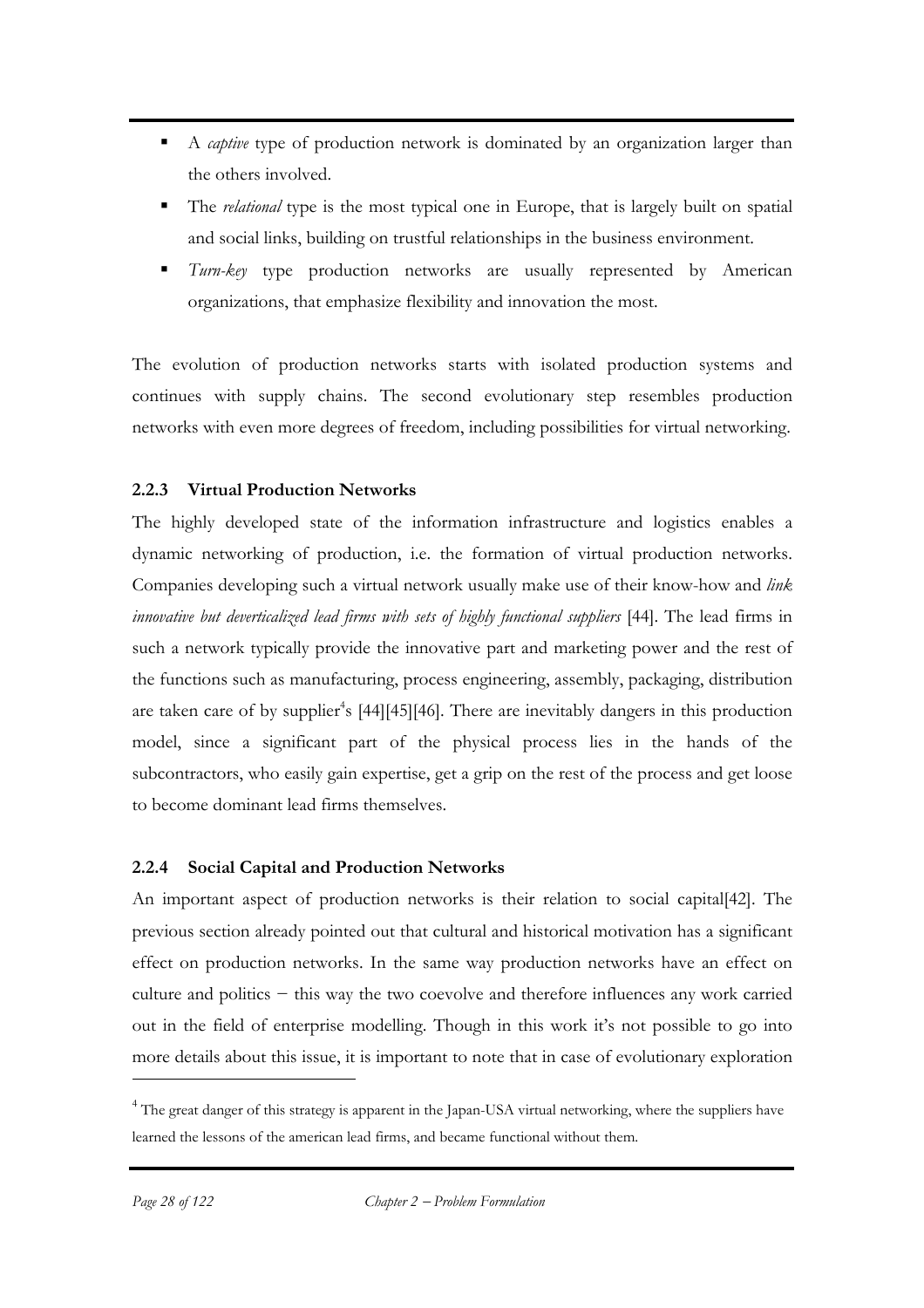or optimization of network structure it is not useful to develop organizations that are not viable because issues related to social capital have been ignored. Some social capital examples that need to be taken into account include:

- 1. In certain countries subcontracting is seriously constrained by personal relationships between company managers.
- 2. A factory cannot be shut down in a small community because of political reasons.
- 3. A reorganization of an enterprise has to be done so as to preserve good spirit amongst workers.
- 4. The headquarters of an enterprise cannot be moved to a more favorable country because homeland buyers would penalize the change by changing purchasing habits.
- 5. The introduction or removal of environment friendly products on the market changes the acceptance of other actions.
- 6. Information sharing practices between cooperating/competing companies influence strategic decisions.

#### **2.2.5 Typical Problems Occurring in Supply Chains/Production Networks**

In the three previous subsections we have seen some major organizational configurations that are at the centre of our interest.

In the following some typical problems arising in supply chains and production networks are listed<sup>5</sup>:

- 1. plants are usually dedicated to one product
- 2. typically not much excess capacity available
- 3. Forecasting and information sharing/communication problems
- 4. forecast date has high error margin
- 5. plant capacity is imprecise

 $\overline{a}$ 

6. coordinating distributed production is an increasingly complex task

<sup>&</sup>lt;sup>5</sup> This list is a collection of comments and documented problems from real-world supply chains and production networks, collected from conference and journal papers and websites.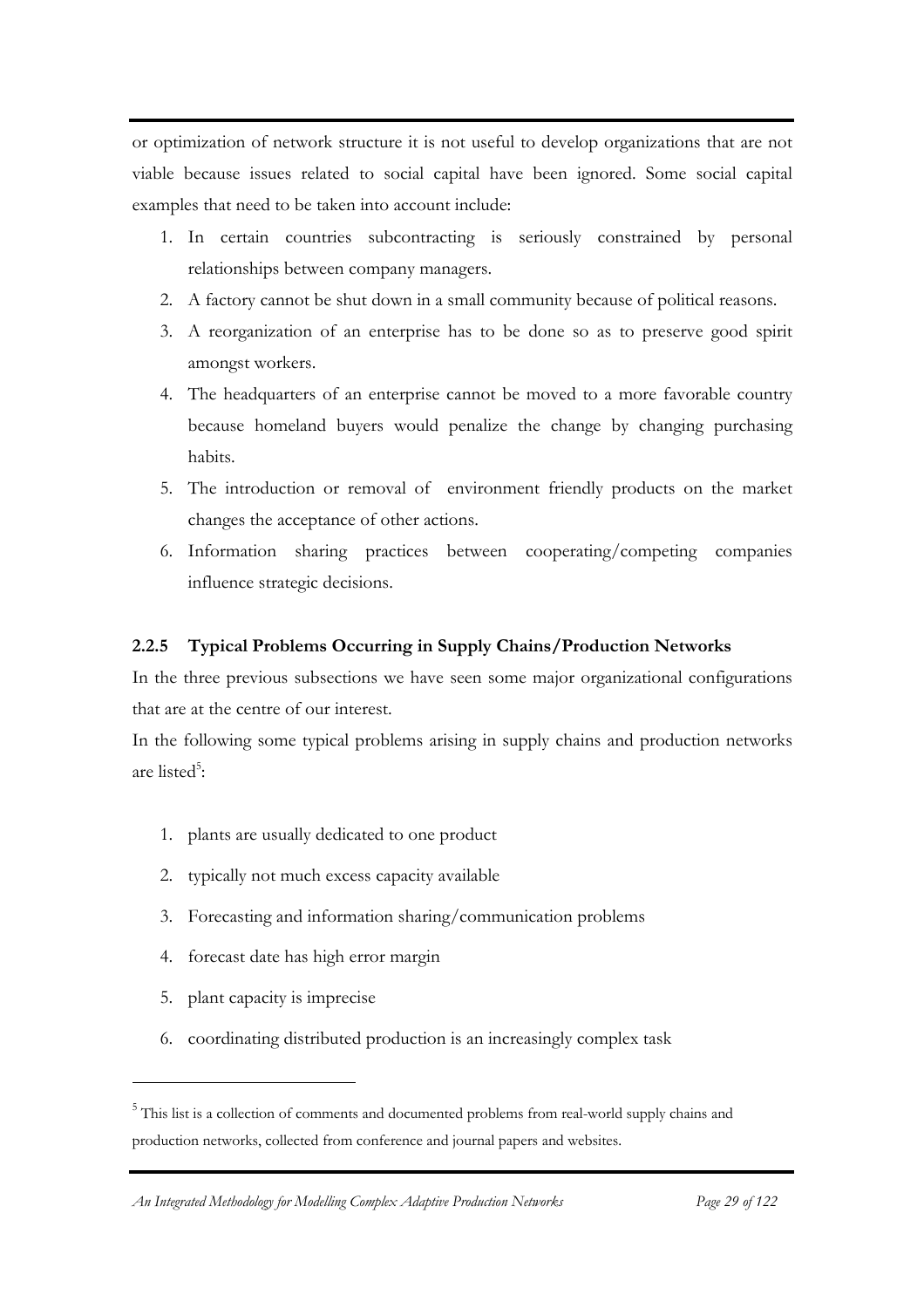- 7. government regulations may be an issue in case of large network (tax and duties, trade restrictions, wages, requirements)
- 8. handling of imprecise data
- 9. handling of long-term planning
- 10. how to explore and exploit the whole solution space
- 11. how to handle multiple objectives
- 12. how to rank solutions
- 13. distribute decision making across the system
- 14. what should be the systems architecture be like
- 15. plan the capacity and location of new plants or suppliers
- 16. data fuzziness all over the system
- 17. out-of-stocks cause 4-5% loss to manufacturer, not including other intended purchases at time of the visit (Source: Retailer Operating Data, Prism Partner Store Audits, Coca Cola Retail Council Independent Study, 1996)manufacturer and retailer forecasts are not integrated
	- o sales history is used as a predictor
	- o forecasts do not include future programs
	- o manufacturers are not building to retailer and consumer demand
	- o forecasting of promotional, seasonal and new items remain a critical issue
- 19. bullwhip effect (i.e. supply chains are chaotic) causing huge oscillations in case the individual units are trying to solve their own problems and:
	- o overreact to backlogs
	- o poor communication in the supply chain
	- o poor coordination
	- o variable delay times
	- o customers order more unnecessarily to keep their inventories safe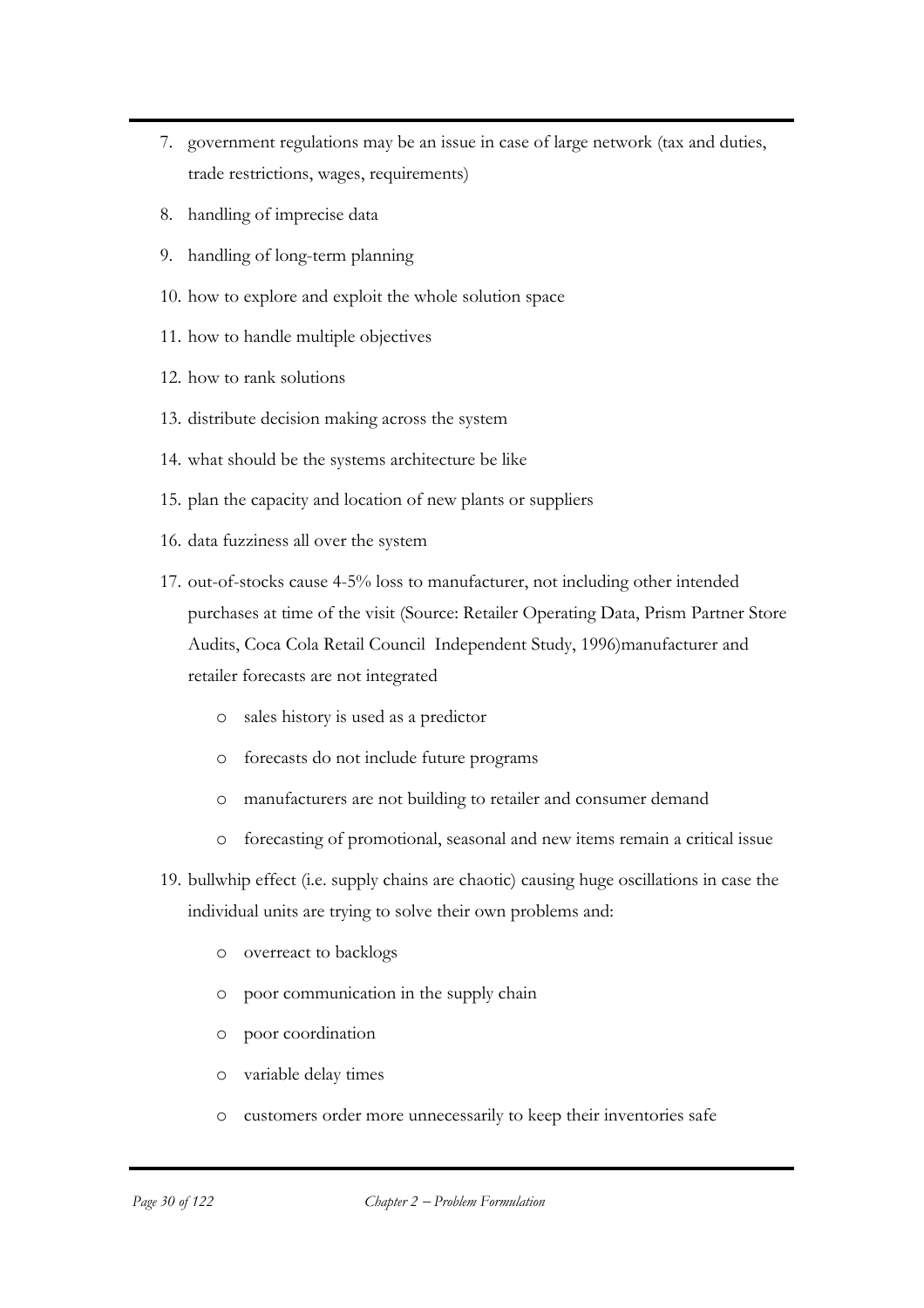o partners order too small amounts to keep their inventories low

#### **2.3 Problem Definition for this Thesis**

In this chapter we have seen some aspects of the problems related to complex systems, systems of problems and production networks that resemble complex systems. The problems related to production networks are vast in number, they embrace scientific, managerial, financial, political, cultural issues.

The methodology developed in chapter 6 is only concerned about modelling the complexity aspect of these problems conceptually and computationally. To provide more focus, a figure from the related literature is used in Fig. 2.3 and extended with new boxes and explanatory notes. The summary Fig. 2.3 is a taken from the area of knowledge engineering, and is quite self-explanatory [10]. It shows that Knowledge-based Expert Systems (KBES) can be viewed at the knowledge and at the computational level.

In Fig.2.4 agentbased modelling and agent-oriented representation (programming) had been added to the figure because the implementation paradigm of the methodology is agentbased, and the corresponding software engineering methodology is agent-oriented, therefore it is depicted as a shaded text box.

The four numbers at different points of the figure provide a good summary of what is expected of the methodology in chapter 6:

- 1. At the knowledge and problem level
	- Where are the boundaries of the problem (i.e. what to model)?
- 2. At the border between the knowledge− and computational level (i.e. the mapping of knowledge on a computational structure):
	- How to make the mapping (methodology)?
	- What is lost in the mapping (what type of mapping is it)?
	- What can be represented by computation and what can't be?
	- When and why use a certain representation?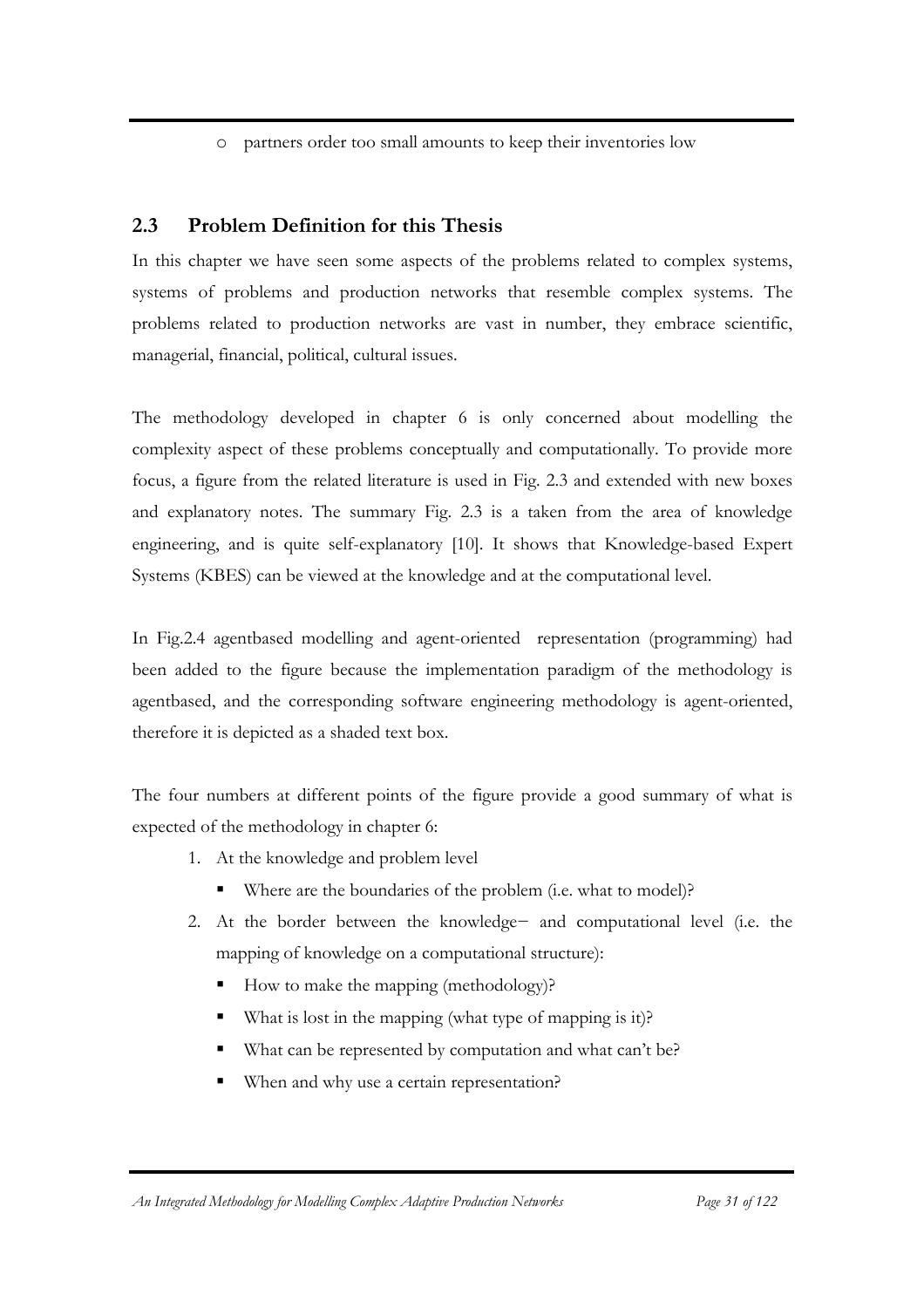

*Figure 2-3 Knowledge Engineering (figure reproduced from Britton et al. [10])* 

- 3. At the generic techniques:
	- How to formulate the model?
- 4. At the implementation specific part:
	- How to represent the model?
	- How to validate and verify it?

These questions are expected to be answered by the methodology. Summing up the problem: *our aim is to develop a methodology by synthesis that supports the effective, correct and well grounded mapping of human− and domain knowledge of complex systems into agentbased models by integrating scientific− and rhetoric knowledge by the use of analogies and computer experiments.*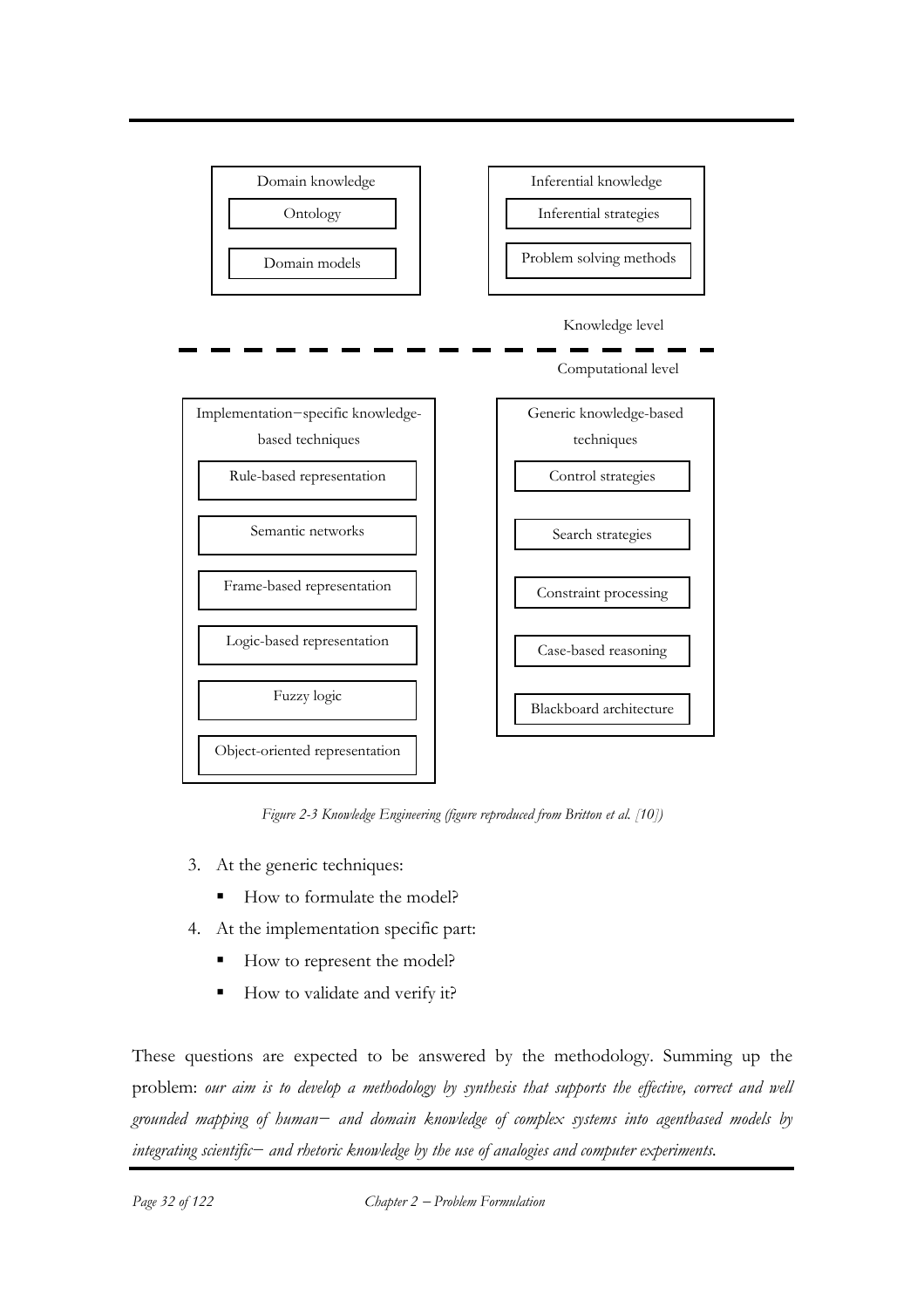

*Figure 2-4 Explanation of the role of the developed methodology*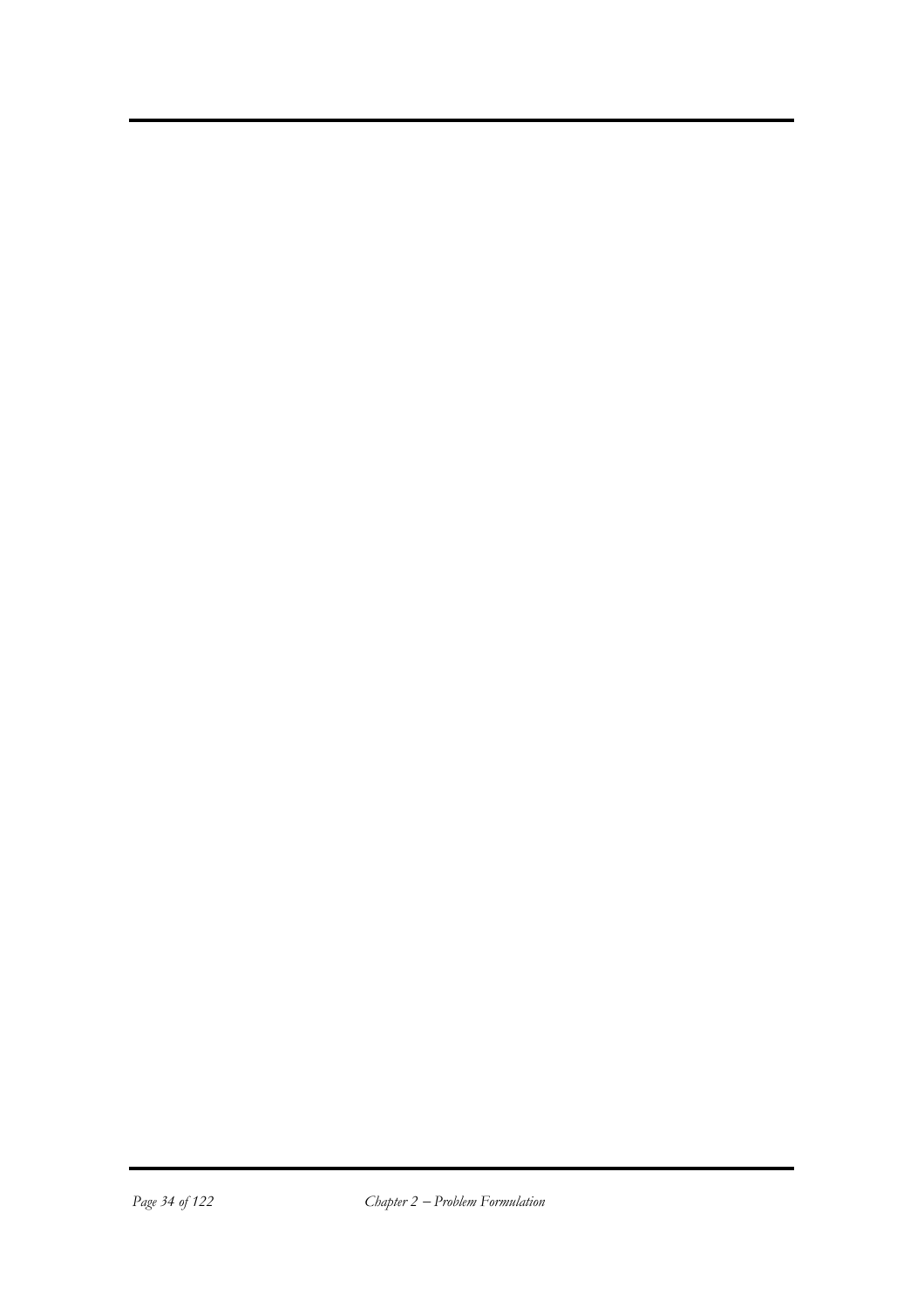# **Chapter 3 Review of Complex Systems**

*"Scientists must use the simplest means of arriving at their results and exclude everything not perceived by the senses." Ernst Mach* 

> *"Things have to be as simple as possible, but not simpler." Albert Einstein*

In accordance with the introductory chapters we can see that the tools and theories associated with supply chains and production networks can be vast and their choice is strongly influenced by corporate culture, geographical location, management, owners, operating conditions, competition, etc.

Complex systems are omnipresent, and their description is found in chemistry, physics and engineering principles, however, the field is lacking tools mainly because of the nature of the problem. Maybe the most promising tool is agentbased modelling, but its slow development and the lack of standardized methodologies have disappointed the public and researchers in the last decade.

Because of this omnipresence of complex systems, in this chapter an effort is made to introduce the state-of-the-art of different aspects of scientific and engineering advances in related fields. Therefore this chapter cannot focus on a single topic, it has to sum up at least some of those complex systems concepts, software development methodologies and even some commercial enterprise software products to show in how many ways the challenges of complexity are met. In a way this method of showing typical examples only is true to the philosophy of this thesis, because it would be impossible to handle such a wide area by going into details at every topic.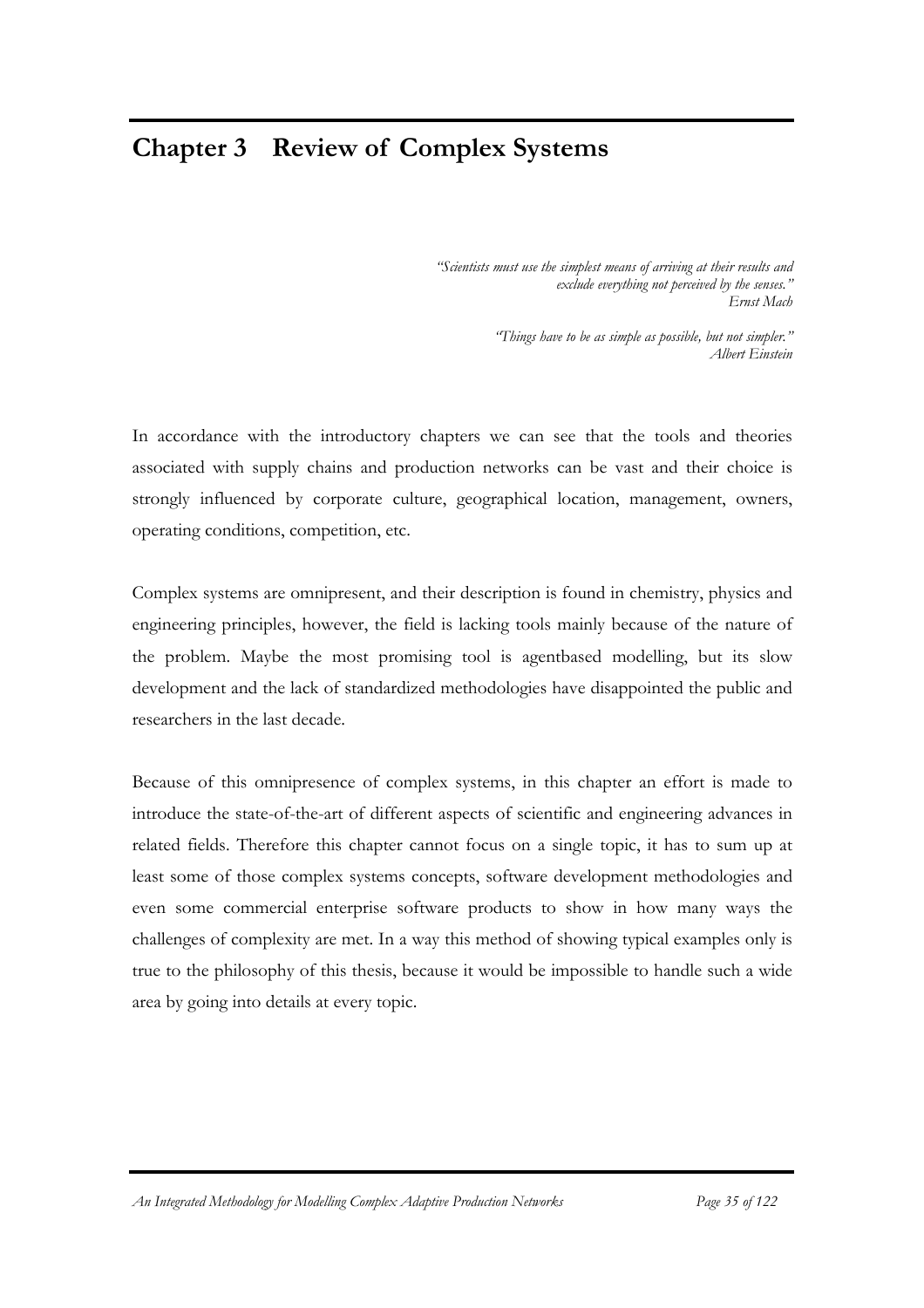# **3.1 Complex Systems − Complex Behavior**

Complex systems methods use systemic inquiry to build fuzzy, multivalent, multi-level and multi-disciplinary models of reality. (This definition of the problem acknowledges − opposite to those who circumvent it − that in a real complex problem the problem boundaries are usually not known.) The way to understand these models and reality through them is to look for patterns that seem to have some meaning.



*Figure 3-1 The operation of a complex adaptive system (figure from Gell-Mann [16])* 

The reason why it is customary to start with extremely simple simulation models of complexity is that at that simple level it should be possible to understand how the computational model is working and why. In case the mechanism of the model is understood one step can be made further and so on, until a model is available with known mechanisms, i.e. something science aims at, working models with predictive power which are also understandable. Following this method the results may very well be user dependent and might only provide complimentary insight. Complex systems are elusive, because they transition between different equilibria, self-organize and "control and order is emergent rather than predetermined" [13].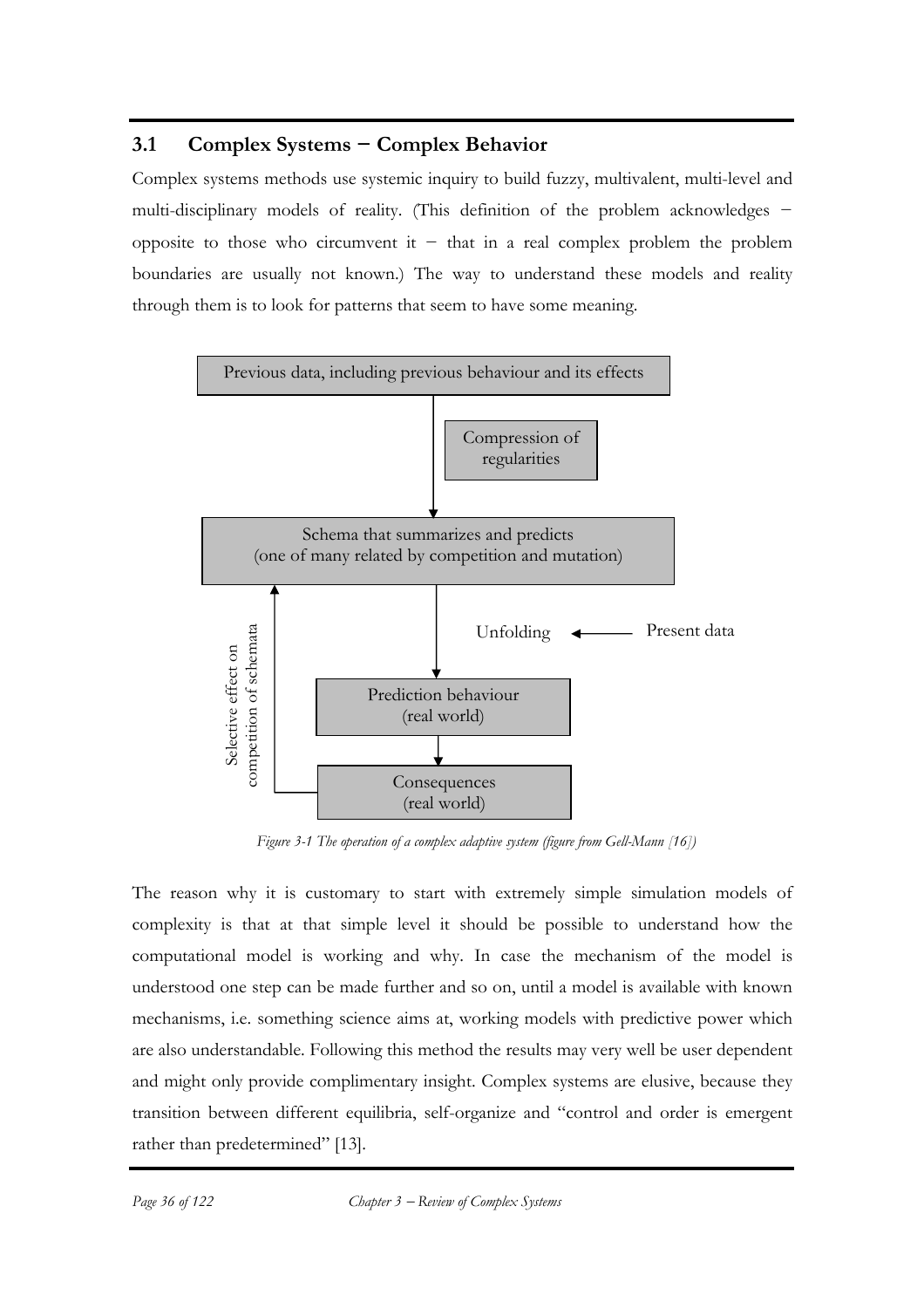In Fig. 3.1 taken from the book of Murray Gell−Mann an intuitive representation of a complex adaptive systems shows how these systems work. Basically this is an information processing framework that is processing schemata, compressed knowledge, that can have all kinds of meaning in different environment.

### **3.1.1 A Computational Complexity Paradigm − Classifier Systems**

Classifier systems are the most characteristic and abstract, computational models of CAS. They are well researched and lots of software is available free on the web for experimentations. They represent the same idea as the CAS of the previous figure, but are less abstract, giving a specific representation and schemata processing mechanism. In *Fig. 3.2* and *3.3* we can see two simple classifier systems, and find how they process schemata in order to adapt to the environment.



*Figure 3-2 Classifier System (figure from Flake [13])* 

The metaphor of this schemata processing is used in evolutionary biology, sociology and in complexity science as well. However, a classifier system is only a low level representation of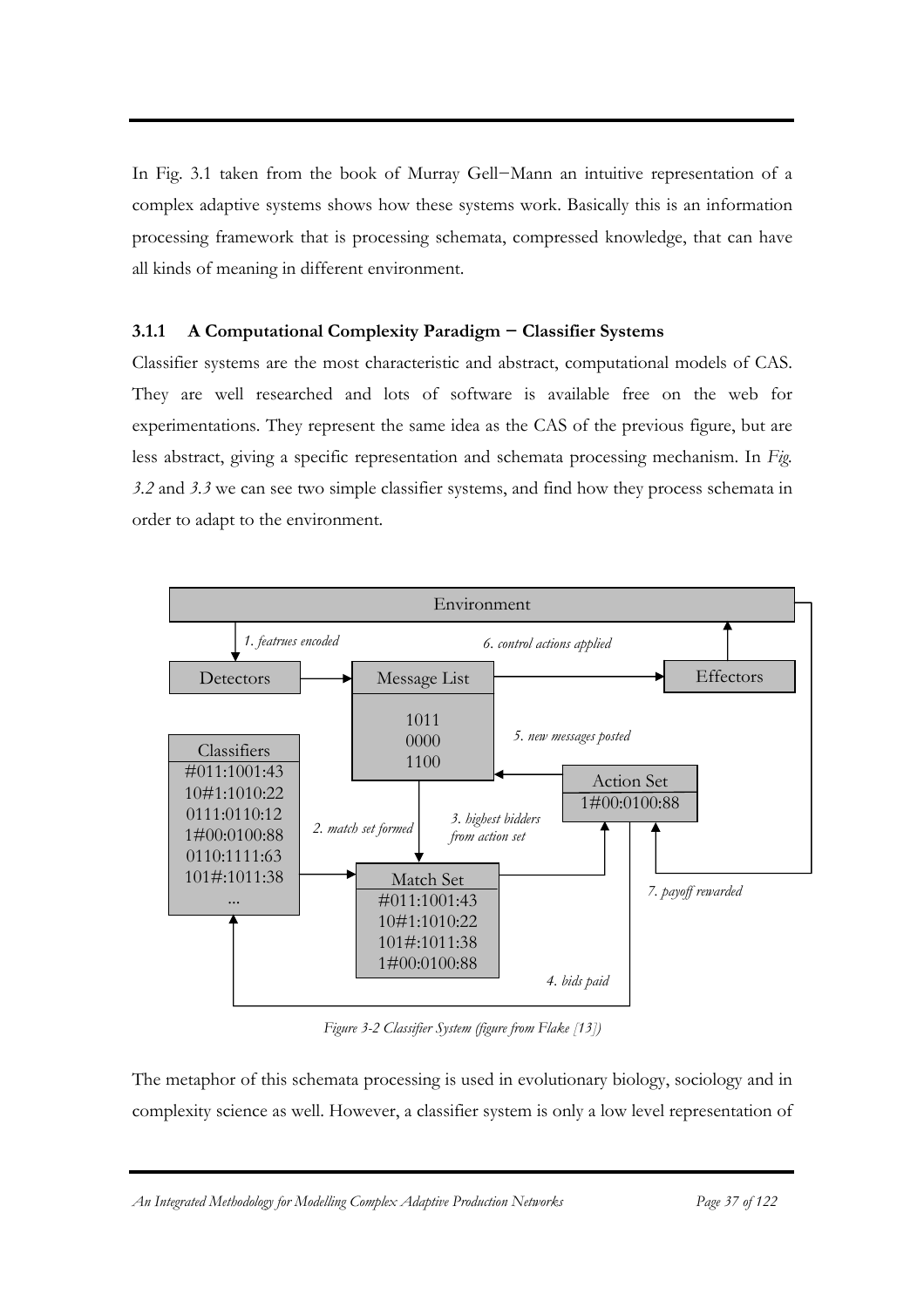a complex system, i.e. it is at the computational, implementation level that doesn't provide any help in how to map a system on it.



*Figure 3-3 Wilson's zeroth level classifier system (figure from Flake [13])* 

### **3.1.2 "Harnessing Complexity" − a Framework**

In the recent book from Prof. Axelrod et al. *"Harnessing Complexity − Organizational Implications of a Scientific Frontier"* [3] a rhetoric framework is developed from the experience the authors had with agentbased modelling and simulations. The framework is organized around three main actions with further recommendations:

- 1. Variation
	- a. Arrange organizational routines to generate a good balance between exploration and exploitation.
	- b. Link processes that generate extreme variation to processes that select with few mistakes in the attribution of credit.<sup>6</sup>
- 2. Interaction
	- a. Build networks of reciprocal interaction that foster trust and cooperation.

 $6$  This means – in the terminology of the referenced author – that processes with high variation (i.e. good at the exploration of possibilities, e.g. high mutation rate in a genetic algorithm) should be connected to effective selection processes (e.g. the objective function of an algorithm) that exploit this variety. This rule is related to the exploration vs. exploitation tradeoff.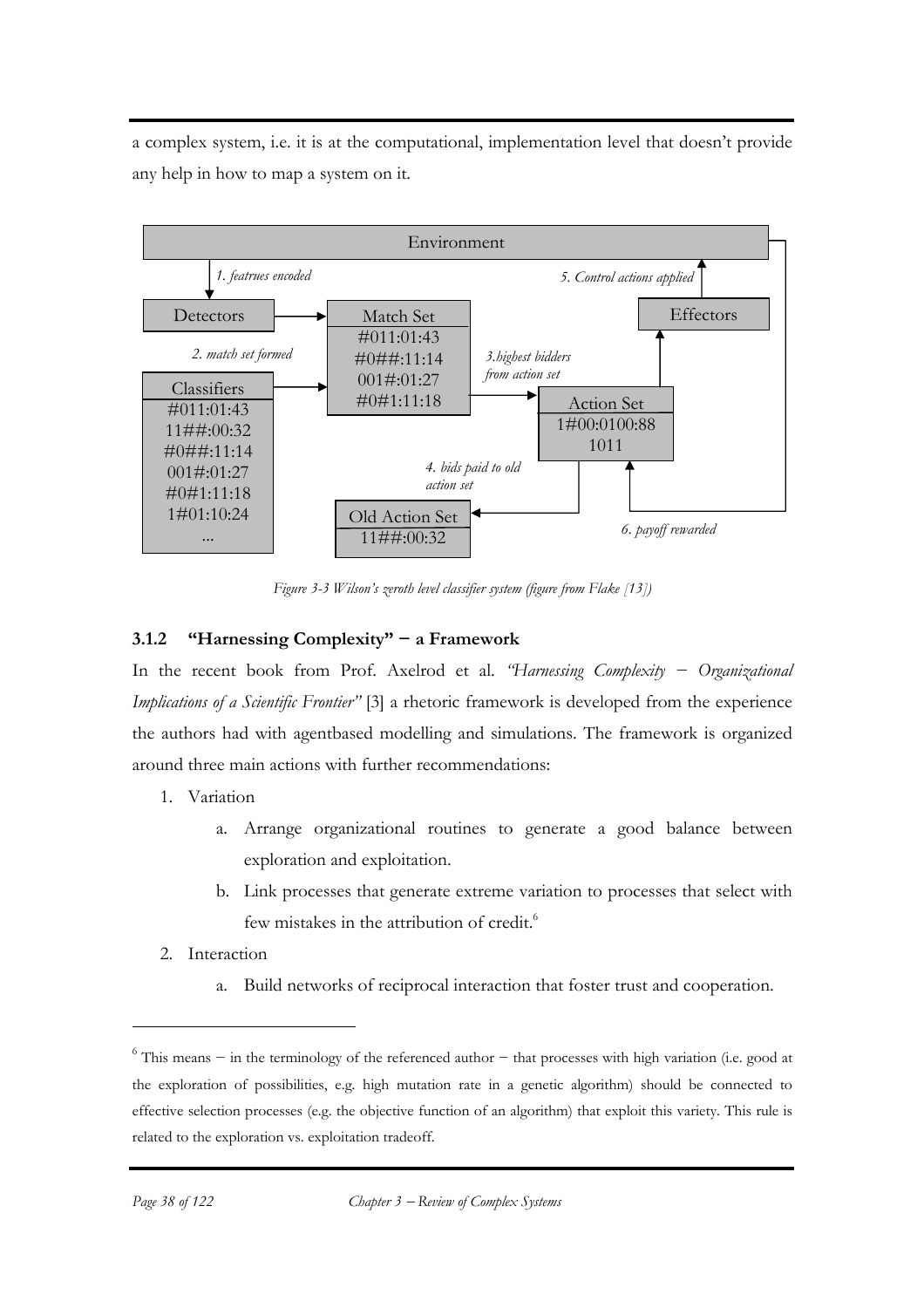- b. Assess strategies in light of how their consequences can spread.
- c. Promote effective neighborhoods.
- d. Do not sow large failures when reaping small efficiencies.
- 3. Selection
	- a. Use social activity to support the growth and spread of valued criteria.
	- b. Look for shorter-term, finer-grained measures of success that can usefully stand in for longer-run, broader goals.

The importance of Axelrod's work is at least twofold, not only his conclusions are important, but also how he arrived at them. At the beginning of the book he makes it clear what the title of the book suggests: it is time to give up the illusion that we are in control, complex systems cannot be controlled, that is why they are called *complex*. Classical control problems and even the problems solved by Cybernetics and General Systems Theory consider only negative feedback control, no positive [24], so in case we would like to use the term "control" in complex systems we have to redefine it. Complexity, however, can be harnessed − if not controlled by classical methods − if the basic guiding principles are known it is possible to adjust to them. This only means a higher probability of success, but still this is the best we can do. It is important from the point of view of this thesis, that the conclusions of Axelrod's framework were developed by observing complex systems and building numerous agentbased simulation models. (These results can be found in [4]).

# **3.2 Management Cybernetics**

While in the previous sections we found CAS and CS representations of complex systems and in Axelrod's work a positive example of how agentbased modelling of complex systems can lead to strategic/rhetoric knowledge, we still don't know anything about how the systems are mapped on computational models.

Complex systems research is typically associated with the "complexity hype" of the 1990's. Interestingly, the books and publications of this hype rarely make any notice that a similar one had taken place in the 1950's under the name of Cybernetics and General Systems Theory [52][9]. In those days digital computers were already available and the development of technology and mathematics inspired systemic thinking and the recognition of new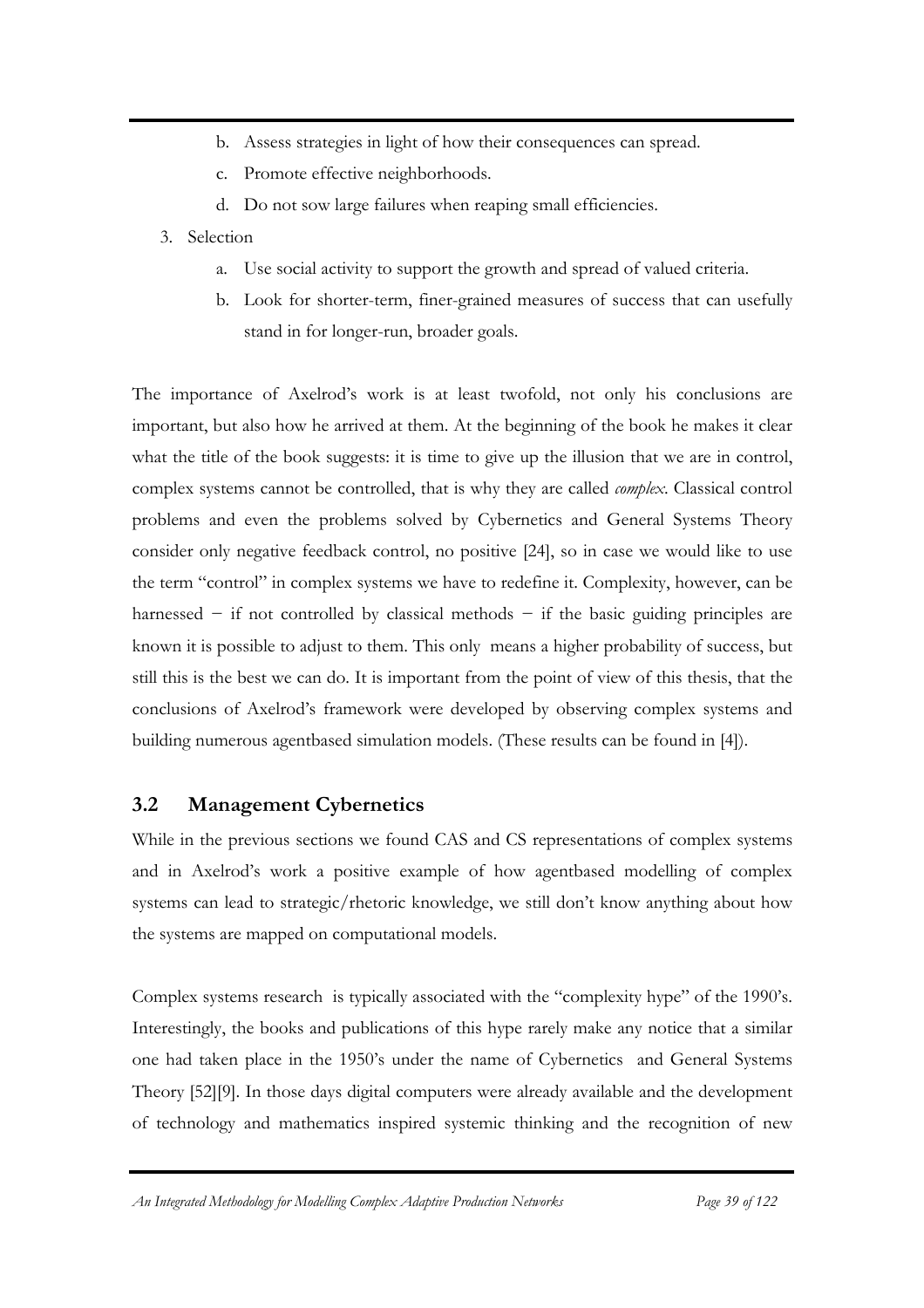problems. Many of these theories were too much ahead of their times, e.g. John von Neumann talking about the necessity of individual-based modelling [35].



*Figure 3-4 Application of the theory of models (figure from Beer: Decision and Control [6])* 

One of the most worked-out applications of these theories is the work of Stafford Beer, whose explanation and ideas about using metaphors, analogies, similarity in modelling are very relevant to this thesis, too. In Fig. 3.4 similarity is shown at different levels of abstraction as simile, analogy and isomorphism. His claim in [6] *"the model of any one system stands in some sort of correspondence with the model of any system: the question is whether the*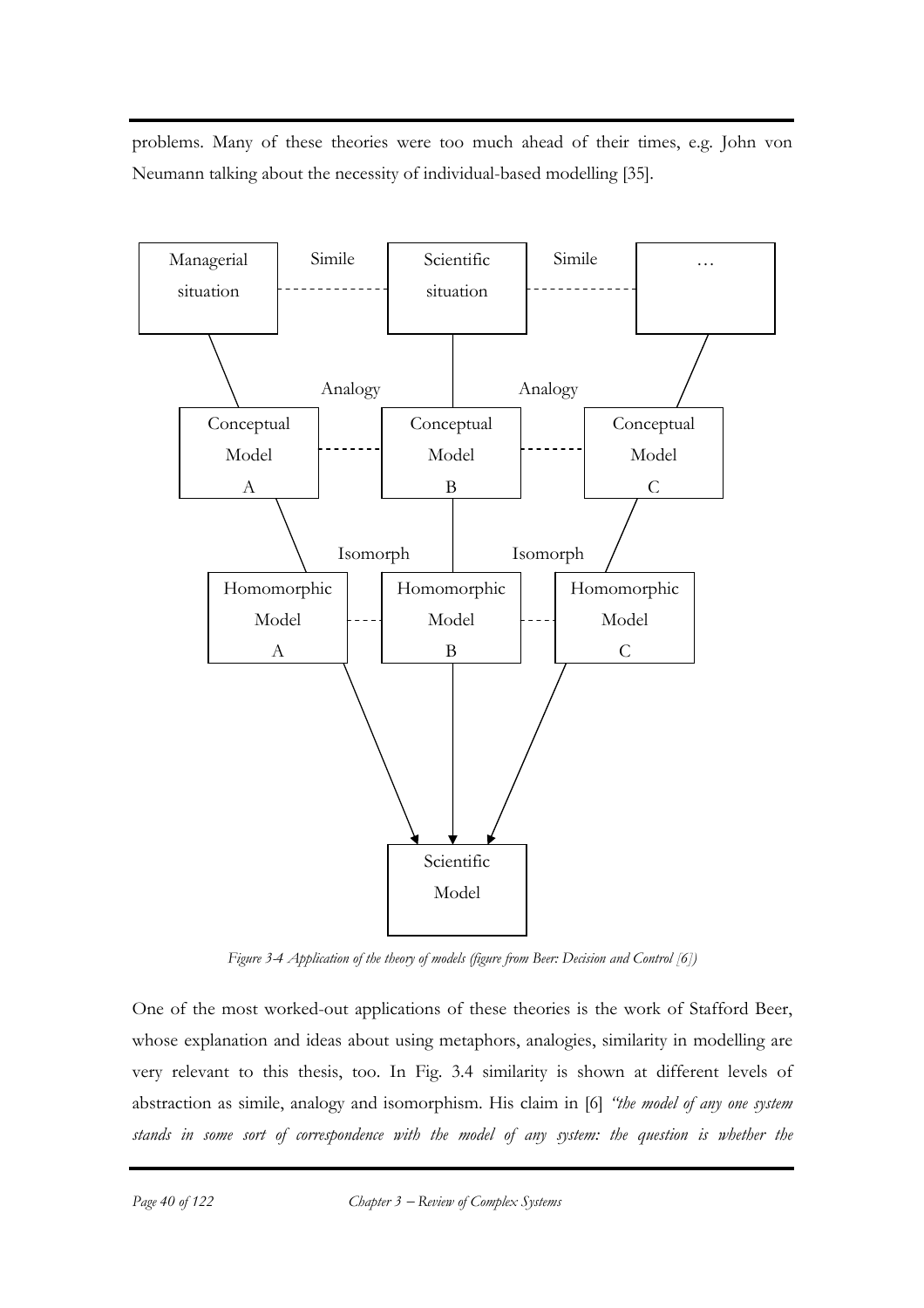*correspondence is great or small − and therefore more useful or less useful"* is very important, too, because on the one hand it encourages us to draw analogies between seemingly distant phenomena, but on the other hand warns that "some sort of correspondence" doesn't necessarily mean anything, it has to be tested for usefulness. These ideas will be applied in the developed methodology of chapter 6.

## **3.3 Software and Methodologies**

Software engineering translates models into code. In case of complex and componentbased problems and models (e.g. agentbased models) the software engineering methodology has crucial importance.

Object Oriented Design (OOP) became an everyday tool for engineers and it is considered a proven technology. However, in case we are aiming at building agents of all kinds the paradigm has to be extended, because a higher level of independence for agents is necessary than in case of objects. Therefore Agent Oriented Design was developed to translate agent models to software. Agent Oriented Design and Programming is still using OOP for implementation and it is a very suitable one, but the implemented agents reflect a special programming philosophy, as agents can have their own goals, communicative actions and protocols that enable them "to live their own life" on the basis of preprogrammed goals and actions.

In the following sections some tools, development− and modelling methodologies are introduced, all related to software.

#### **3.3.1 Agentbased Modelling**

Agentbased modelling (also called Individual Based Modelling, IBM) has a central importance in modelling and representing complex systems. It shouldn't be confused with agent-oriented software engineering, because that is a software development method, while ABM is a modelling method. However, they are not far from each other, since agentbased models are implemented as software. The following list includes the main properties of agentbased modelling (ABM):

• it's a bottom-up modelling approach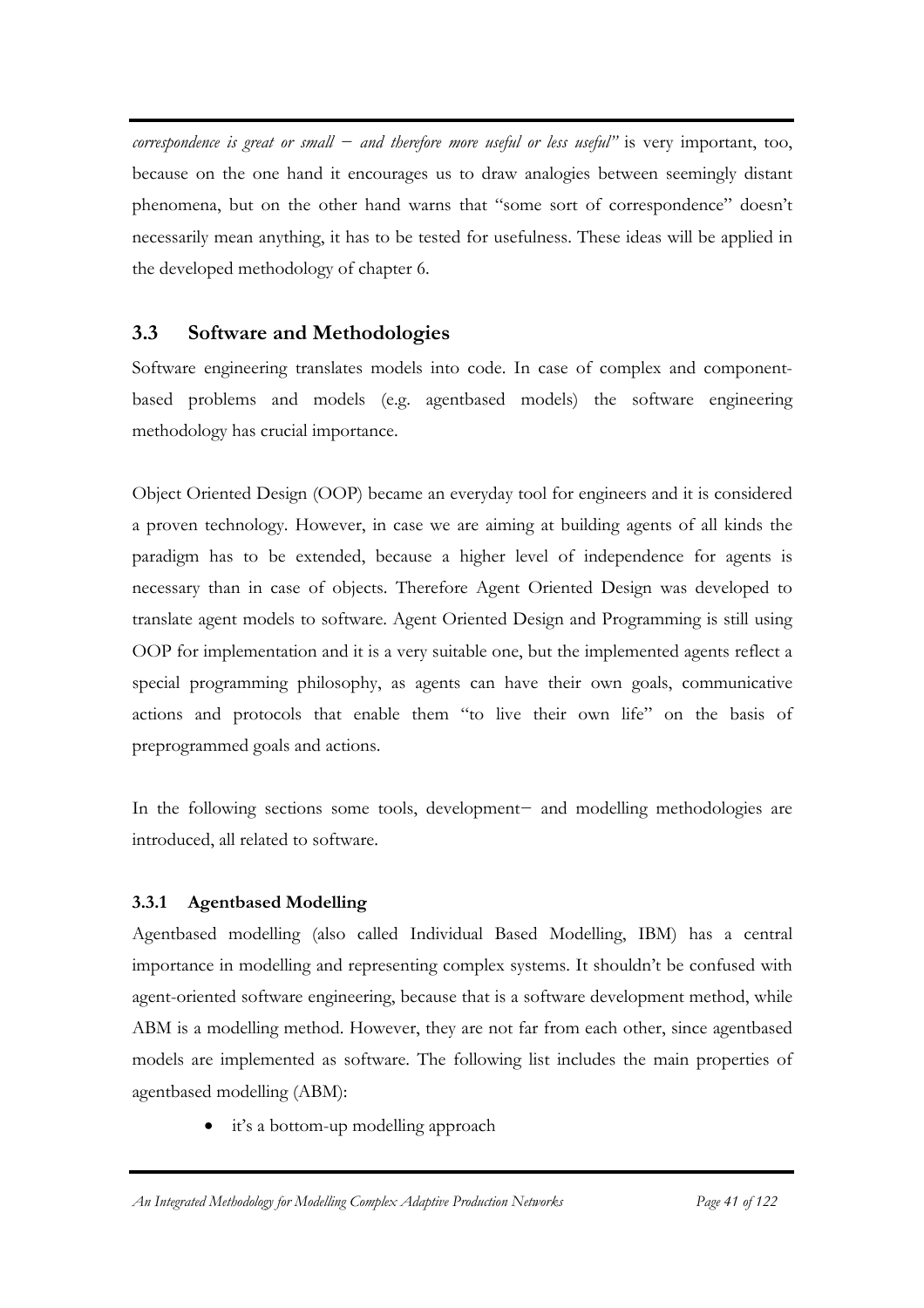- agents are the basic entities of the simulation, they have behaviors and actions
- agents are completely independent, i.e. they have their own intelligence, make their own decisions
- the modeled system is typically a large set of agents
- the behavior of the system of agents "emerges" from the basic properties of the agents, and this emergence is the subject of study
- agentbased systems are very close to natural systems, and consequently they are potentially:
	- o flexible
	- o robust
	- o often simpler than manmade systems
	- o distributed in space and control
	- o evolving
	- o learning/adaptive
- it is very closely related to complexity science

ABM therefore seems − and is proven − to be a viable alternative of exact mathematical methods for handling high complexity. Various software packages are offered for ABM, e.g. Ascape, AgentSheets, Repast and the earliest one called Swarm.

#### **3.3.2 Agentbased Simulation Systems**

Agentbased simulation software are the most important for our investigations since they are capable of building bottom-up/synthetic models and incorporating many of the requirements we impose. In the next section the Swarm simulation system is summarized − as we use it in the ModNet toolbox − but there are many similar ones available. Most of them are free to use, but this only shows that they are not ready for commercialization yet, so it's not such a good news. To mention some of the other known agentbased simulation software:

- Ascape
- AgentSheets
- lade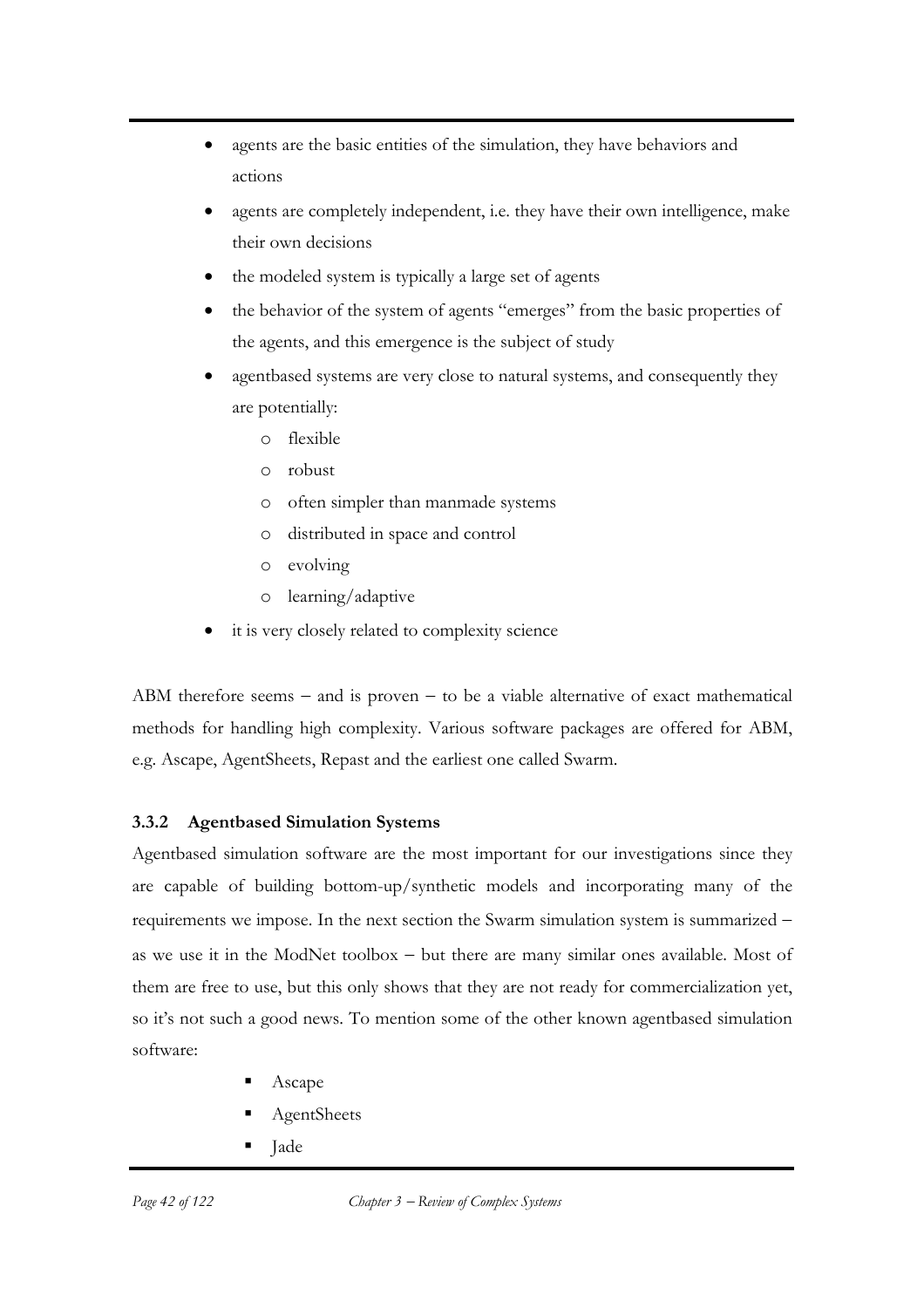- JAS
- NetLogo
- RePast (this would probably be the next best candidate for our toolbox implementation, because it has a structure and philosophy similar to Swarm and is a simple to use Java component)
- Zeus

#### **3.3.3 The Swarm Simulation System**

Swarm is a free agentbased simulation package − www.swarm.org − licensed under the GNU General Public License (GPL).

The characteristics and advantages of this package over others are:

- 1. very heavily tested by numerous applications
- 2. free of charge
- 3. its *Objective-C* source code is available
- 4. it can be programmed in any programming language that can speak to the Java Virtual Machine (most importantly the Java language)
- 5. its binaries are compiled for all major platforms (Win32, Unix/Linux, Solaris, MacOS/X)
- 6. since it is a developers kit, it can be integrated with any software
- 7. it has toolboxes developed by its user community, e.g. statistics, genetic algorithms, evolution, fuzzy, GIS
- 8. it is freely and reliably supported by the Swarm Development Group (Santa Fe, NM, USA)
- 9. it has a user community of several thousand from all over the world (Swarm User **Community**
- 10. it is used for the research of complex adaptive systems and agentbased systems in Biology, Computer Science, Engineering, Economics, Ecology, Culture/Anthropology, Political Science, Geography and Defense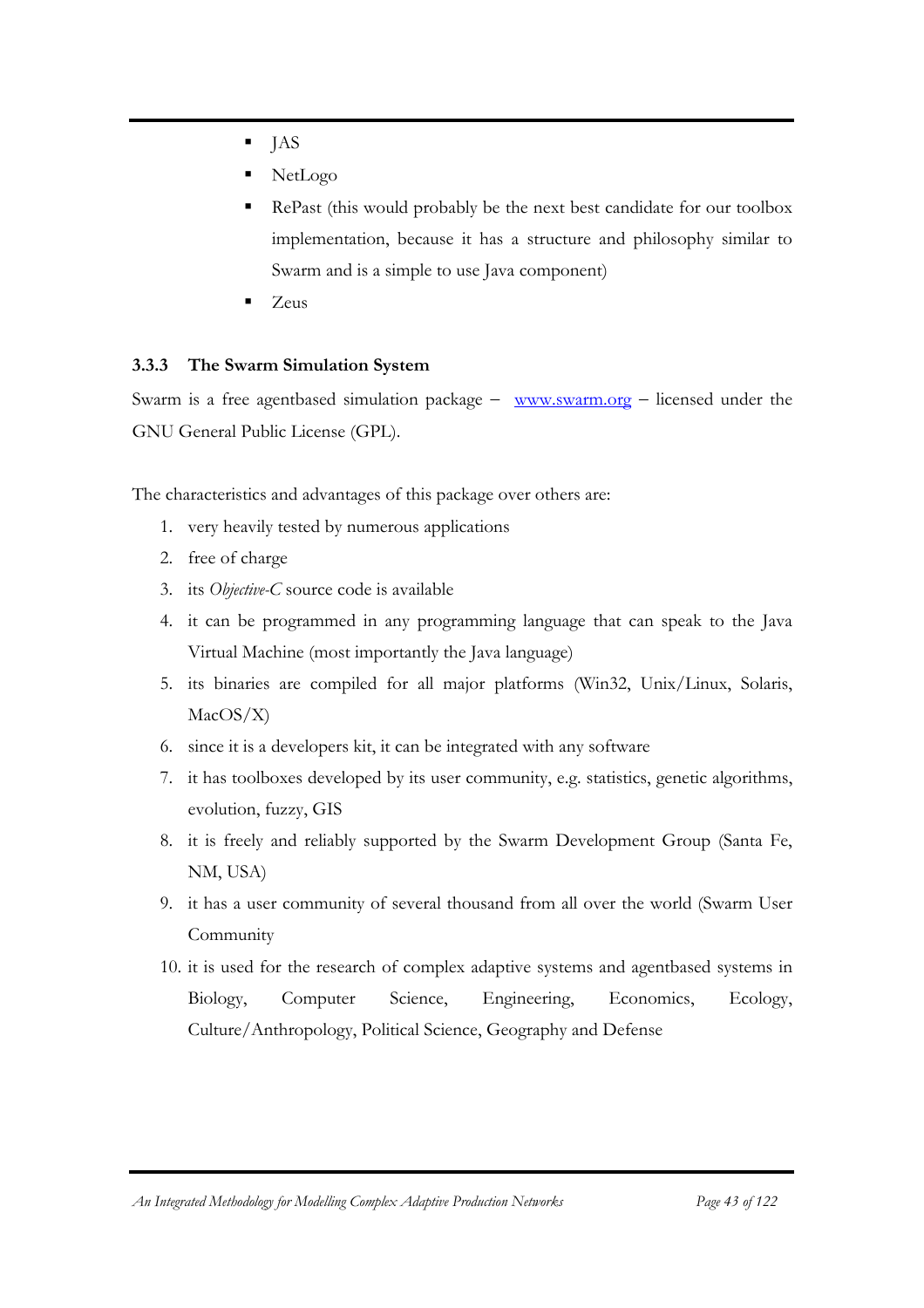#### **3.3.4 The Java Enterprise Simulator** − **jES**

The jES built on top of the Swarm simulation system is very similar to the ModNet simulator<sup>7</sup> with two differences: it is much more advanced and it is concerned much more with questions related to economics, not only structural and production system level issues. jES uses abstract representations and enables the user to discover also imaginary systems and investigate model problems [48].

jES basically consists of units, orders and recipes that build up the simulations. The recipes are equivalent to a process plan. Three formalisms of the enterprise production are abbreviated as WD, DW, WDW − What to Do, which Doing What and When Doing What, i.e. orders, process plans and schedules. The package models fixed and variable costs, including production unit setup costs, and news propagation/information sharing.

The most recent development of the package (jESevol) includes tools for the investigation of evolutionary steps in enterprise development. This package is under development, but some preliminary results<sup>8</sup> suggest that this will be a heavily used and widely explored tool in the near future, especially because it is the only one providing all the tools for the exploratory modelling of virtual enterprises.

#### **3.3.5 Gaia Methodology**

The Gaia methodology is one of the rare methodologies, which are concerned about agentoriented analysis and design. It is a general methodology, which supports both micro-level (agent structure) and macro-level (agent society and organization structure) aspects of the system. Existing methodologies cannot represent the autonomous nature and problemsolving ability of agents and also fail to model agent's ways of performing interactions and creating organizations. Using this methodology the software designer can develop an implementation-ready design based on system requirements.

<sup>&</sup>lt;sup>7</sup> Developed at the Production System Design Laboratory, Institute of Production Engineering, Tampere University of Technology, Finland, work supported by the Academy of Finland, TUKEVA programme, 2000-2003.

<sup>&</sup>lt;sup>8</sup> See  $\frac{\text{http://web.econ.unito.it/~terna/jes}}{\text{then.}}$  for details.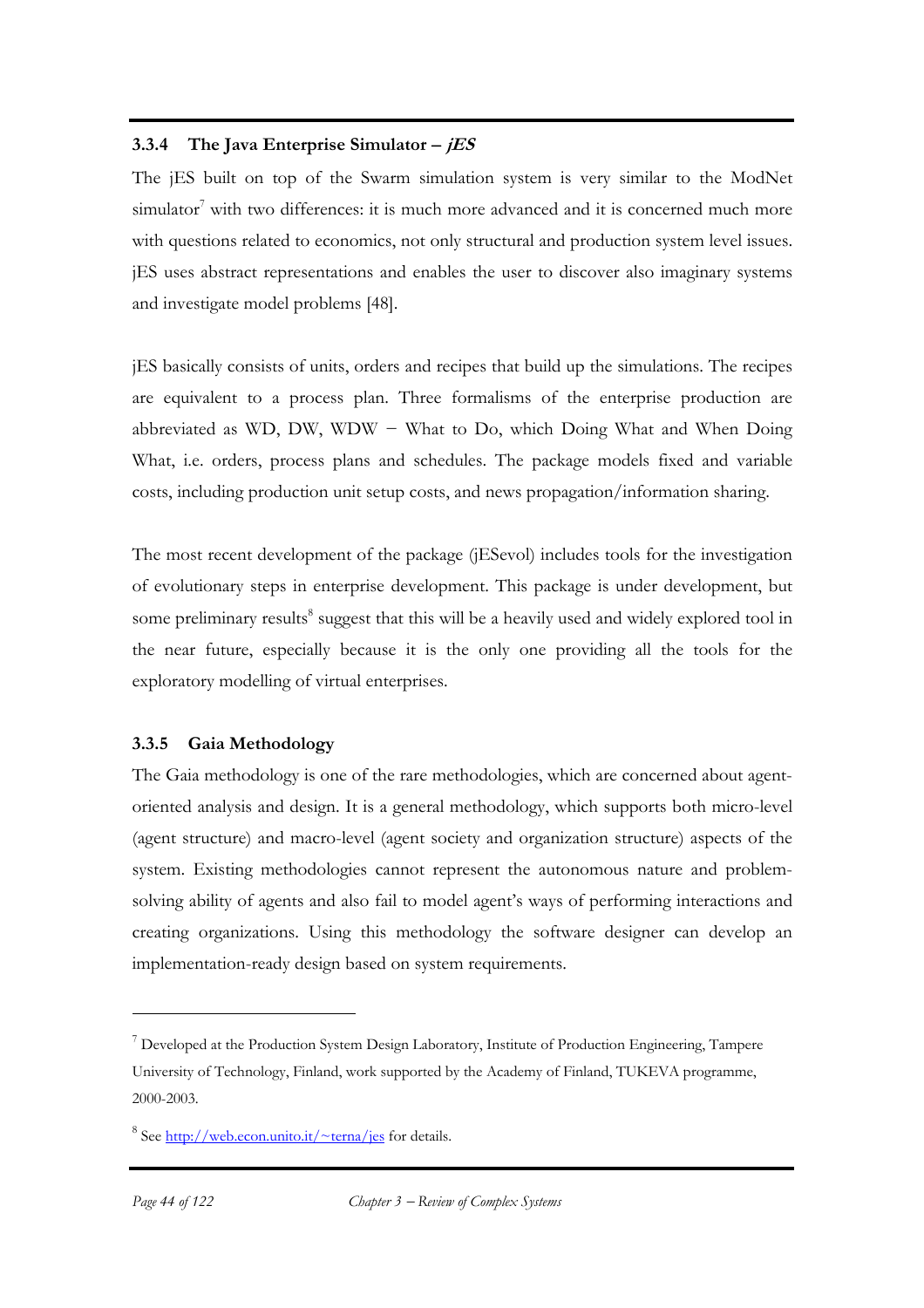The methodology is used for both analysis and design. Analysis and design can be thought of as a process of developing increasingly detailed models of the system to be constructed.

By breaking down the problem and modelling its different aspects we have a methodology that has the potential of producing high quality agent-oriented software model [53].

## **3.4 Commercial Business Software**

In *Table 4.1* we can see a list of commercial software systems that obviously concentrate on those problems that can be formulated as optimization or reasoning problems. One of their practical advantages is that they can all be integrated with other software, creating a fully integrated software environment. It is encouraging to see that NuTech Solutions makes good use of agentbased modelling and turned the just recently maturing technology into a commercial product.

### **3.5 Economic and Organizational Issues**

As the problem formulation in the second chapter has emphasized the goal of the development of a methodology in this thesis is the modelling of complex systems in general but production networks are pointed out as an example that is discussed in more detail. Because of this focus it is important to have a concentrated look on the nonorthodox literature of organizational theory and point out some interesting observations very relevant to this work.

Until the beginning of the 1980's the firm was usually considered as a black box problem and it was handled in that manner [18]. The opening up of the black box and the accumulation of slow development shows interesting parallels with scientific and technological advances. Organizational and economic theory faced those challenges that were mentioned in chapter 2 in a little different context, i.e. the problem's boundaries are blurred (what to model?) and analytic tools may not be suitable to handle the problem.

The availability of cheap computers and simulation software, and the idea of agent/individual-based modelling along with developments in complexity science has had a significant effect on organizational theory as it introduced a new way of inquiry.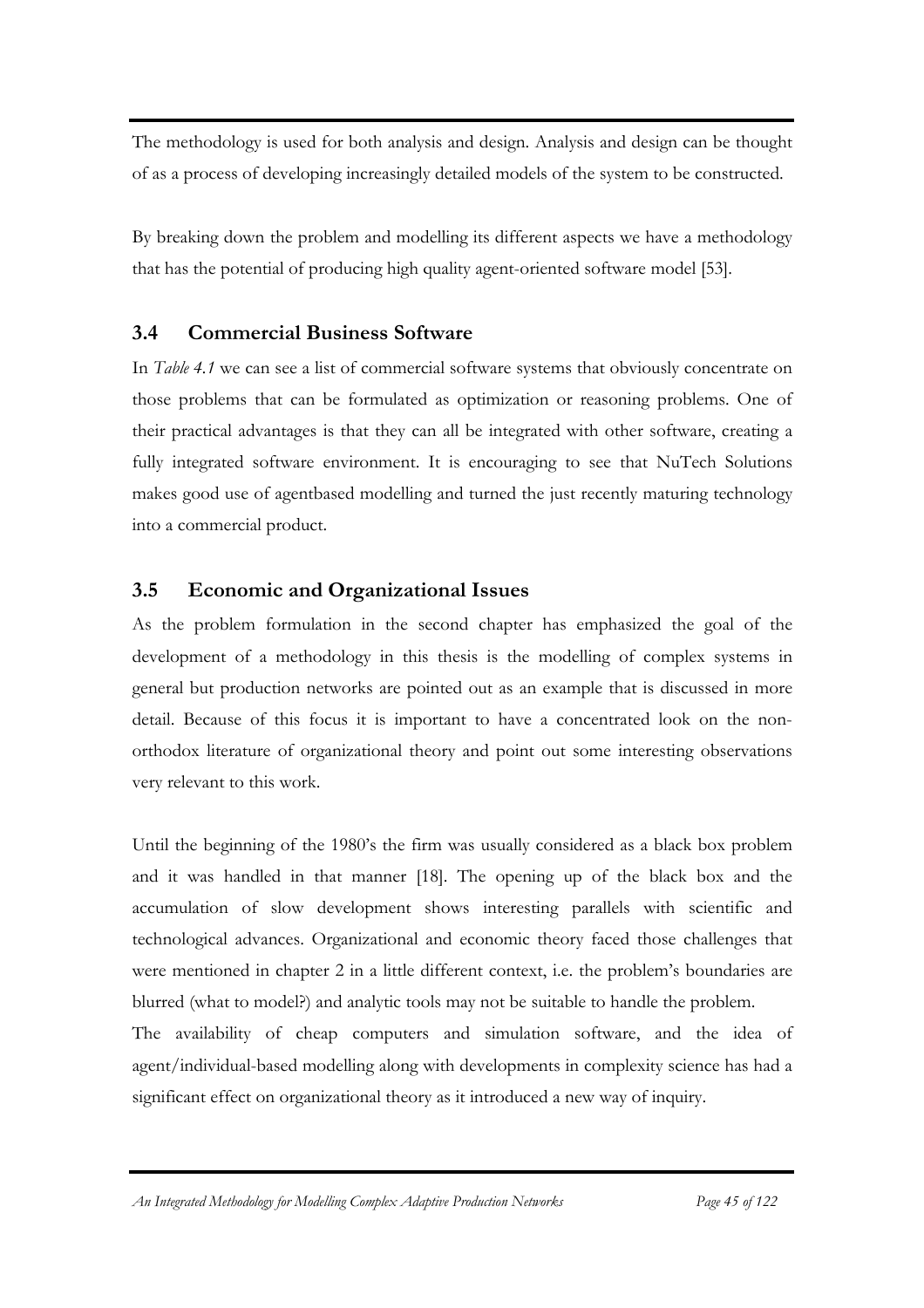As Gibbons claims in [18], the self-interested agents are the key to explain why so many policies crucial for the performance of the firm are not implemented. On the one hand this brings the focus to the individuals making up the firm and on the other hand encourages the use of such alternative modelling methods as agentbased modelling. In a similar way to the "harnessing complexity" ideas of Axelrod introduced in section 3.1.2, Axtell inquires agentbased simulation models to draw conclusions about the evolutionary mechanisms of firms [5]. Such work involves the definition of detailed metrics, goals, individual behaviors comprising a modelling network − and is certainly sensitive to the methodology applied during the process. Axtell's work is true to the complexity of the task and complex systems research, because it demonstrates how growth, stability and cooperation emerge from individual behavior of the actors in the firm.

The use of metaphors and analogies is beautifully demonstrated in the work of Padgett et al. [38], who − at the Santa Fe Institute − have developed an economic model of production networks analogue to chemical systems. They also demonstrate their "complex systems thinking" by considering product flow as a coevolutionary process: products change the enterprise, just as the enterprise changes the products. They point out that the learning process related to changing contracts/partners and therefore products is often ignored and is worth modelling.

All these ideas from the literature illustrate the trend of systemic thinking, agentbased modelling and simulation, the use of metaphors, analogies and rhetoric, and the importance of conducting research in the area of complex systems. Also, these examples shed some light on how new methodologies emerge and how complex systems can be investigated.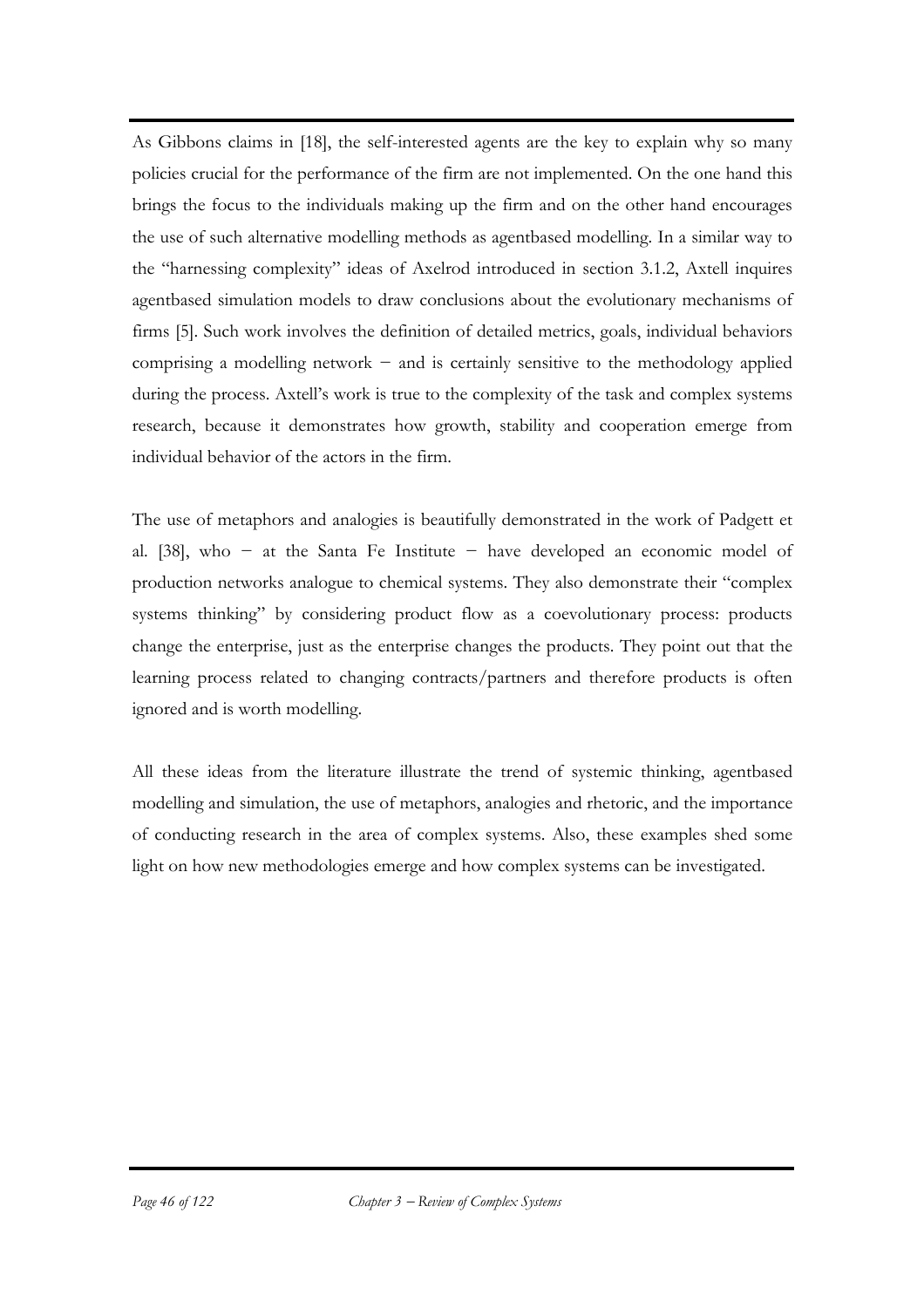| Company          | Software               | Purpose                      |
|------------------|------------------------|------------------------------|
| SAP              | MySAP SCM              | Supply chain management,     |
|                  |                        | share information,           |
|                  |                        | knowledge, resources         |
| SAS              | Supply chain analysis  | Analytics, process           |
|                  |                        | intelligence modelling,      |
|                  |                        | intelligence architecture    |
| NuTech Solutions | Supply network         | Decrease inventory, reduce   |
| (Biosgroup)      | optimization           | out-of-stocks, adaptive      |
|                  |                        | agents                       |
| Oracle           | <b>SCM</b>             | Real-time collaboration, low |
|                  |                        | inventory, logistics, supply |
|                  |                        | chain planning               |
| Prowess Software | <b>MarketProwess</b>   | Trade-off analysis           |
| I2               | Logistic Optimization  | Design logistic network,     |
|                  |                        | bidding and rate             |
|                  |                        | negotiations, planning       |
| <b>IBM</b>       | Supply Chain Simulator | model and analyze<br>п       |
|                  | (SCS)                  | supply chain issues          |
|                  |                        | site location                |
|                  |                        | replenishment                |
|                  |                        | policies                     |
|                  |                        | manufacturing                |
|                  |                        | policies                     |
|                  |                        | transportation<br>▪          |
|                  |                        | policies                     |
|                  |                        | stocking levels              |
|                  |                        | lead times                   |
|                  |                        | customer service             |

*Table 4.1 Software systems tackling the complexity of enterprises*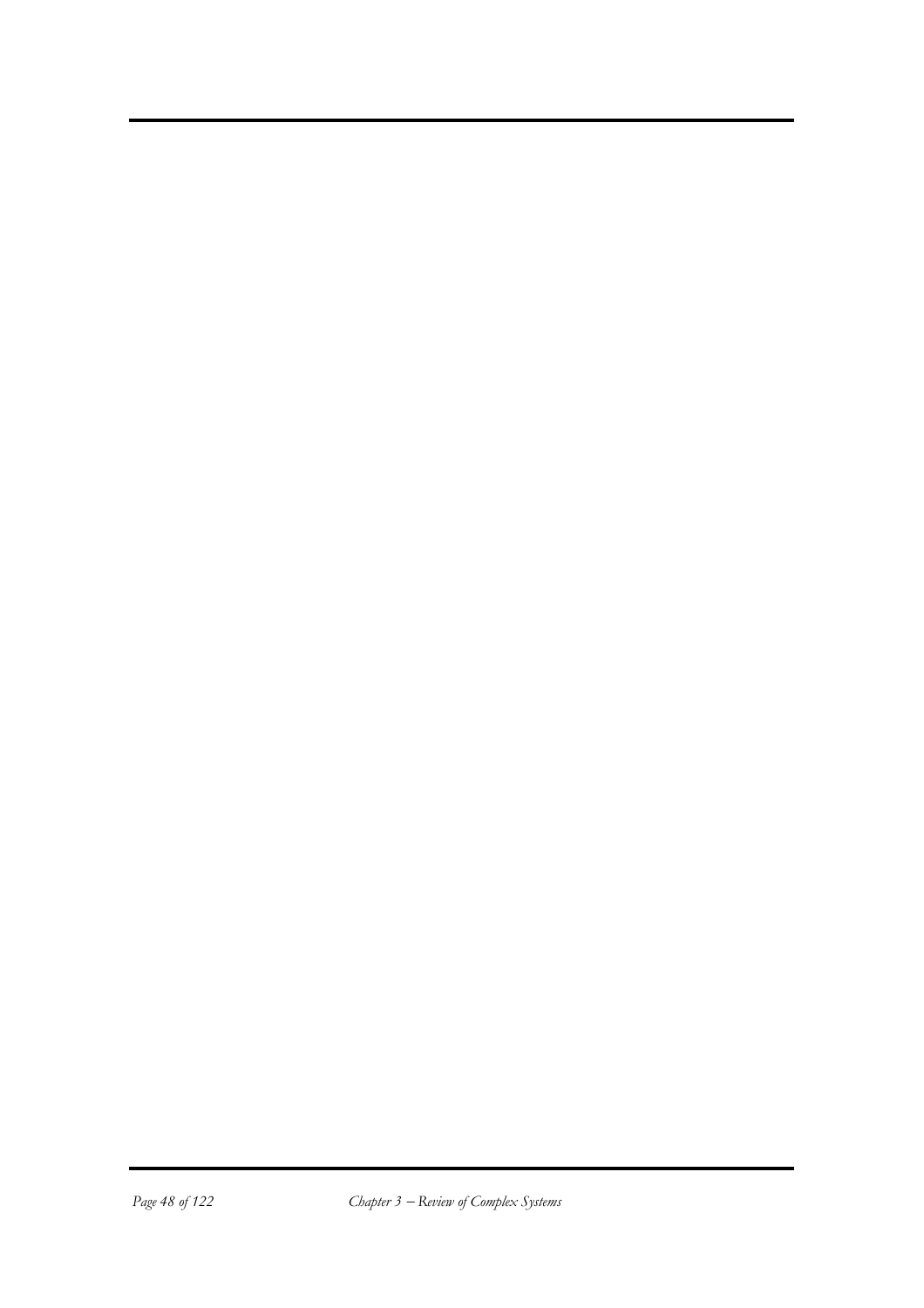# **Chapter 4 Scientific Establishments**

*"I have never doubted the truth of signs, Adso; they are the only things man has with which to orient himself in the world. What I did not understand was the relation among signs. I arrived at Jorge [i.e. the murderer] through an apocalyptic pattern that seemed to underlie all the crimes, and yet it was accidental. I arrived at Jorge seeking one criminal for all the crimes, and we discovered that each crime was committed by a different person, or by no one. I arrived at Jorge pursuing the plan of a perverse and rational mind, and there was no plan, or, rather, Jorge himself was overcome by his own initial design and there began a sequence of causes, and concauses, and of causes contradicting one another, which proceeded on their own, creating relations that did not stem from any plan. Where is all my wisdom, then? I behaved stubbornly, pursuing a semblance of order, when I should have known well, that there is no order in the universe.-But in imagining an erroneous order you still found something… The order that our mind imagines is like a net, or like a ladder, built to attain something. But afterward you must throw the ladder away, because you discover that, even if it was useful, it was meaningless… The only truths that are useful are instruments to be thrown away."* 

*Umberto Eco*<sup>9</sup>

*"A theory is more impressive the greater the simplicity of its premises is, the more different kinds of things it relates, and the more extended its area of applicability. Therefore the deep impression which classical thermodynamics made upon me. It is the only physical theory of universal content concerning which I am convinced that, within the framework of the applicability of its basic concepts, it will never be overthrown." Albert Einstein10*

It is often emphasized by scientists that "there is only one physical reality, but it has many facets". In the caption of this part the semiotician Umberto Eco puts the purpose of scientific inquiry into the form of epic. The patterns we are looking for − to possess more control − do not represent and aim at providing "absolute truths" in the philosophical sense, but "ladders", tools that are built to "attain something" and to be thrown away if we find another tool or discover another aspect of reality. Being and working in the knowledge of this idea is an important influential factor for researchers. In case of complex adaptive

<sup>9</sup> Umberto Eco, writer, Nobel laurate, also an expert in semiotics, quote from *The Name of the Rose,* p.492. 1980.

 $10$  Albert Einstein (1879-1955)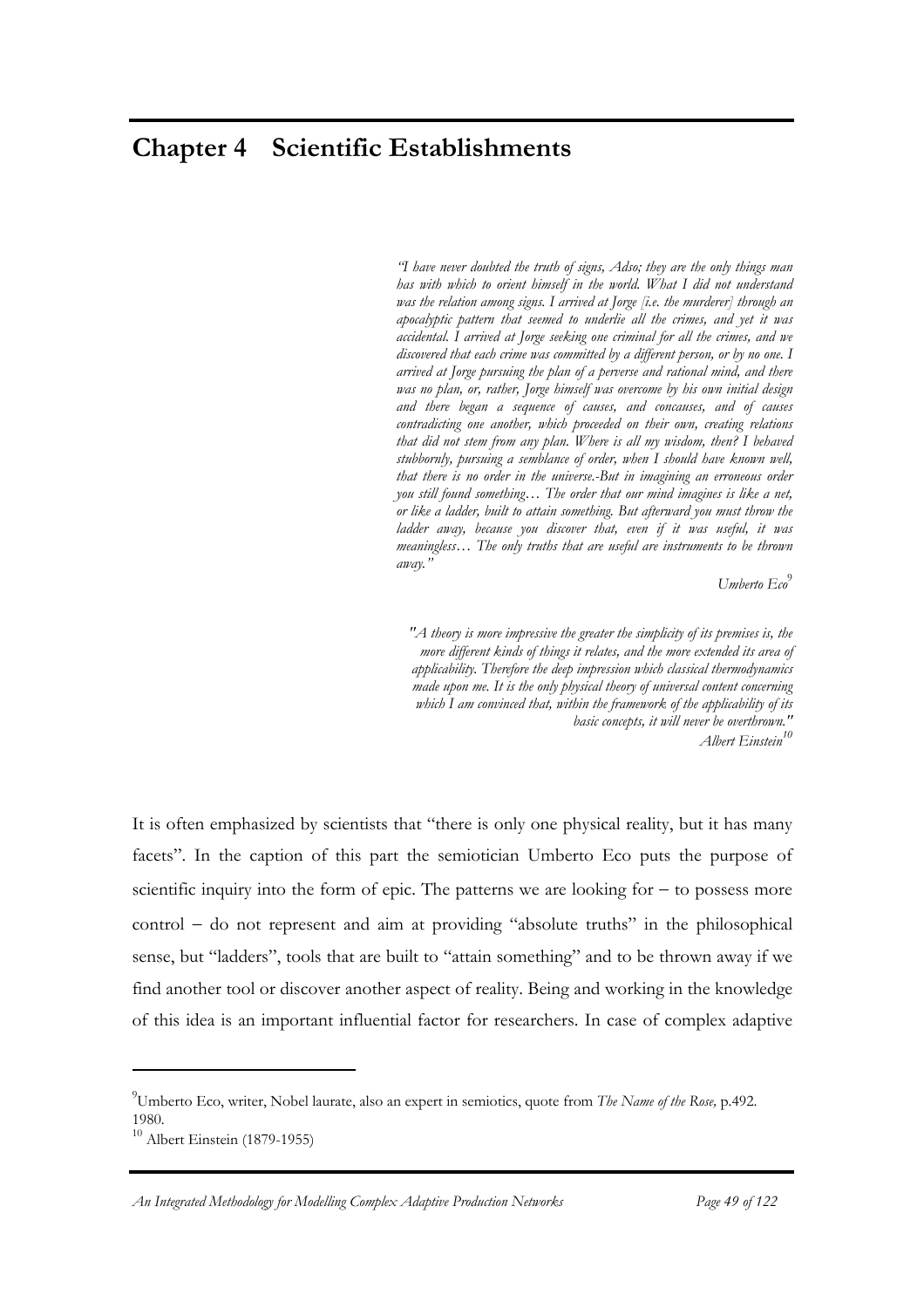systems it is especially important to realize this, since we can't even formulate the problem easily (as it may be a moving target). Our goal is to find a flexible, multifunctional "ladder".

Gaining knowledge includes scientific and metaphorical processes. In this chapter we find a collection of important scientific achievements and discover also the limitations they impose. Also, these scientific paradigms can serve as excellent metaphors, since the knowledge they "compress" is significant and has been used in many different contexts. So, in the next sections we first see a summary about scientific discovery, and a collection of scientific tools and candidate metaphors.

# **4.1 The Nature of Scientific Discovery**

The subject and scope of this work requires a more detailed exploration of its limitations and philosophical background than it is usual in engineering theses. As it is apparent in this chapter, the new paradigms of computational undecidability, chaos and unpredictability imply us to seriously consider the means and limitations of our scientific understanding and explore the possibilities for the advancement of our field. The basic questions regarding the background of this thesis are concerned about the following issues:

- *The relation of scientific and rhetorical knowledge*
- *Objectivity and subjectivity of human knowledge*
- *Knowledge discovery through computational modelling*
- *Practical consequences of the above*

The treatise of these important questions were significantly influenced by the work of Aristotle, Karl R. Popper, Henry Poincaré, Michael Polányi, and recently summarized in the context of complexity science by Fortunato T. Arecchi [1], whose conclusions provide a strong influence on the argumentation in the next sections.

As early as in Aristotel's work it was acknowledged that to arrive at conclusions and gather knowledge about the world we have at least two basic methods: the scientific and the rhetorical one, as it is depicted in *Fig.4.1.* The scientific method has been clearly dominant in the European culture, and the rhetorical one has been typically neglected.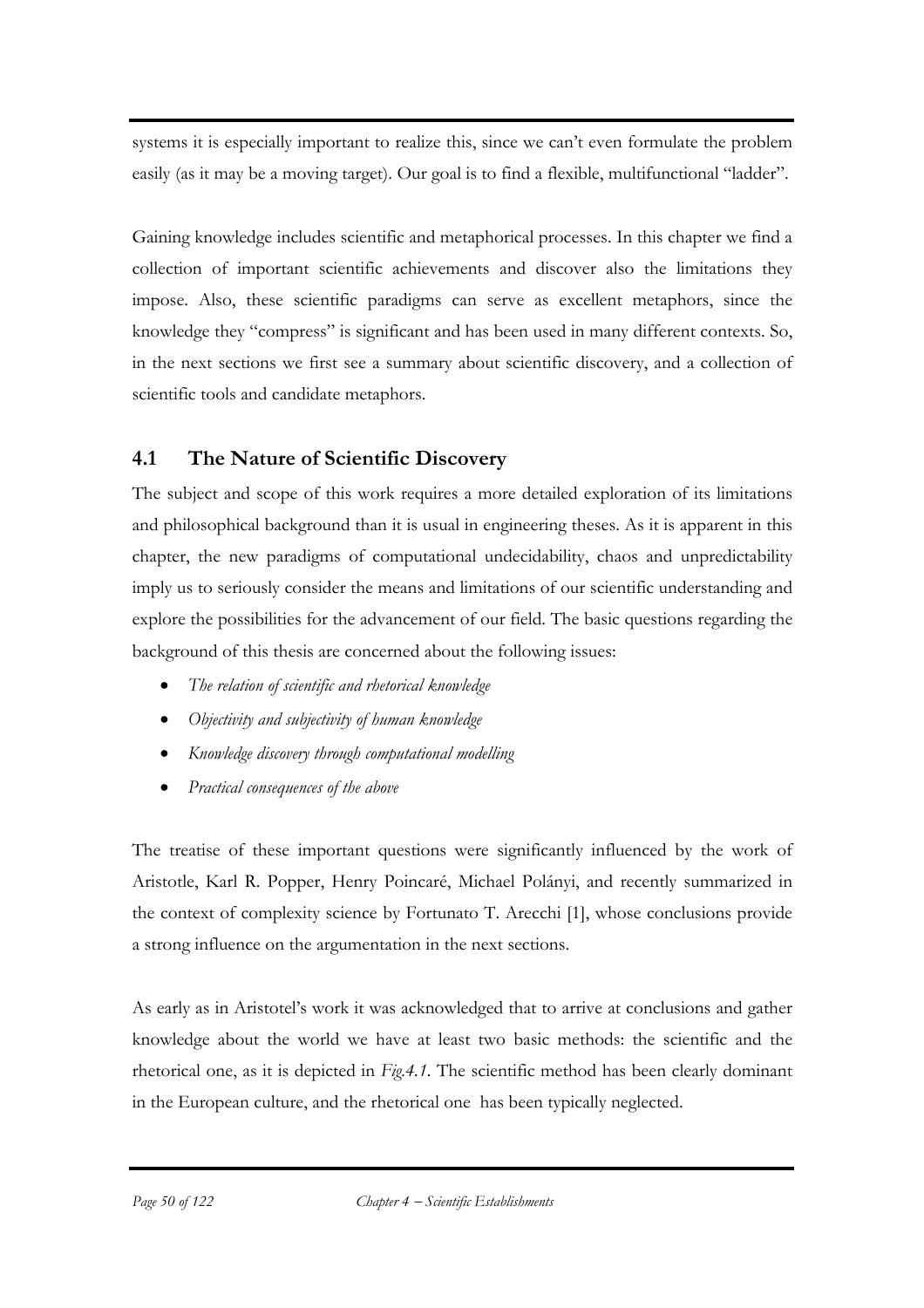As Encyclopedia Britannica puts it, *science is any system of knowledge that is concerned with the physical world and its phenomena and that entails unbiased observations and systematic experimentation. In general, a science involves a pursuit of knowledge covering general truths or the operations of fundamental laws.* However, this pursuit can take many paths and use different languages.

The first attempt at creating a scientific language was introduced by Galileo, who tried to overcome the limitations of everyday languages, where one linguistic symbol may describe several different objects or events, and one object might have several names − a potential confusion. Instead of a one-to-one association of lingual symbols and objects/events he shifted the emphasis to their measured quantities (and avoided the vague battle to grasp the essence of reality by words). In his scheme of the language of physics, reality is described by physically measurable quantities.



*Figure 4-1 A classification of human knowledge* 

In any scientific endeavor definitions, axioms and theorems have a central role. It is often disputed how we arrive at these mathematical objects. The so-called "transcendental" explanation says that they are "given", and after deducing theorems from the definitions and axioms we may find some natural phenomena that "match" the mathematical structure<sup>11</sup>. It is easy to see why this is called "transcendental": *the first is the idea and reality is* 

 $11$  This way of thinking is associated with german philosopher Immanuel Kant (1724-1804).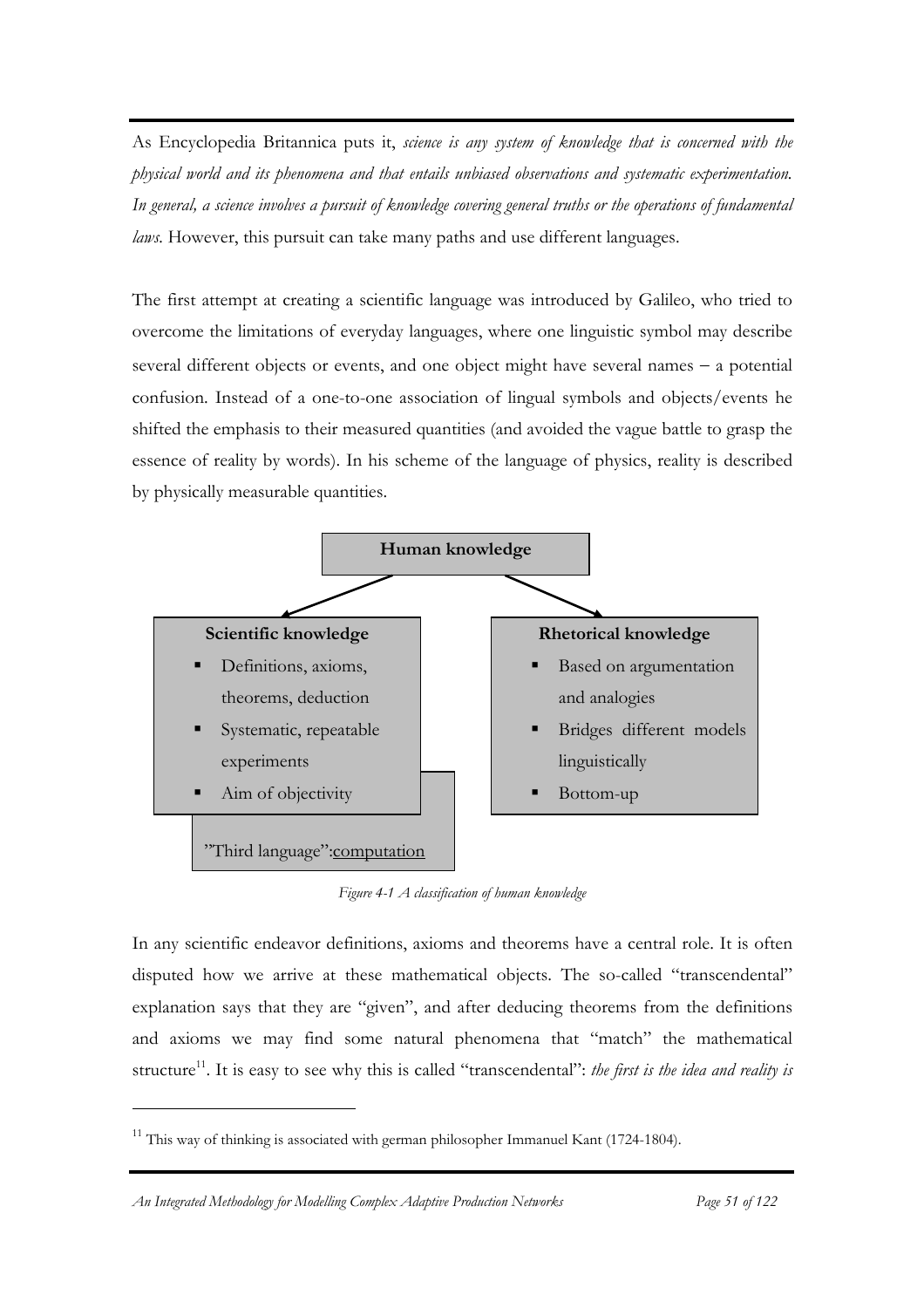*derived from it*. However, it is common experience that this is not how things happen. Usually the observations and experience of the scientist motivate the measurements and the axioms, definitions are also motivated by them. After a set of axioms, definitions and theorems is set up, this system is used for prediction − the ultimate goal of the whole scientific procedure – and its result can be compared to observations – i.e. reality – and the whole system is due to skeptical criticism and revision. Arecchi calls this procedure as "critical realism"[1].



*Figure 4-2 Development of different sciences of the same phenomenon by quantitative measurement and mathematization* 

An important step in the scientific method is the choice of axioms and definitions, the starting elements of the mathematical language (and its coevolution with observed reality), because this choice is subjective and depends largely on the decision maker's background and taste. This choice is also referred to as "common sense", warning us that even the most rigorous scientist is prone to make arbitrary decisions during the modelling process.

When looking at a problem (i.e. part of physical reality) we have some details and a global picture at hand. In the knowledge gathering process every involved individual has to find an optimum between the extremes of specificity and generality, and form their "own picture" of the problem (meaning that everybody will have a different optimum depending on their endogenous characteristics).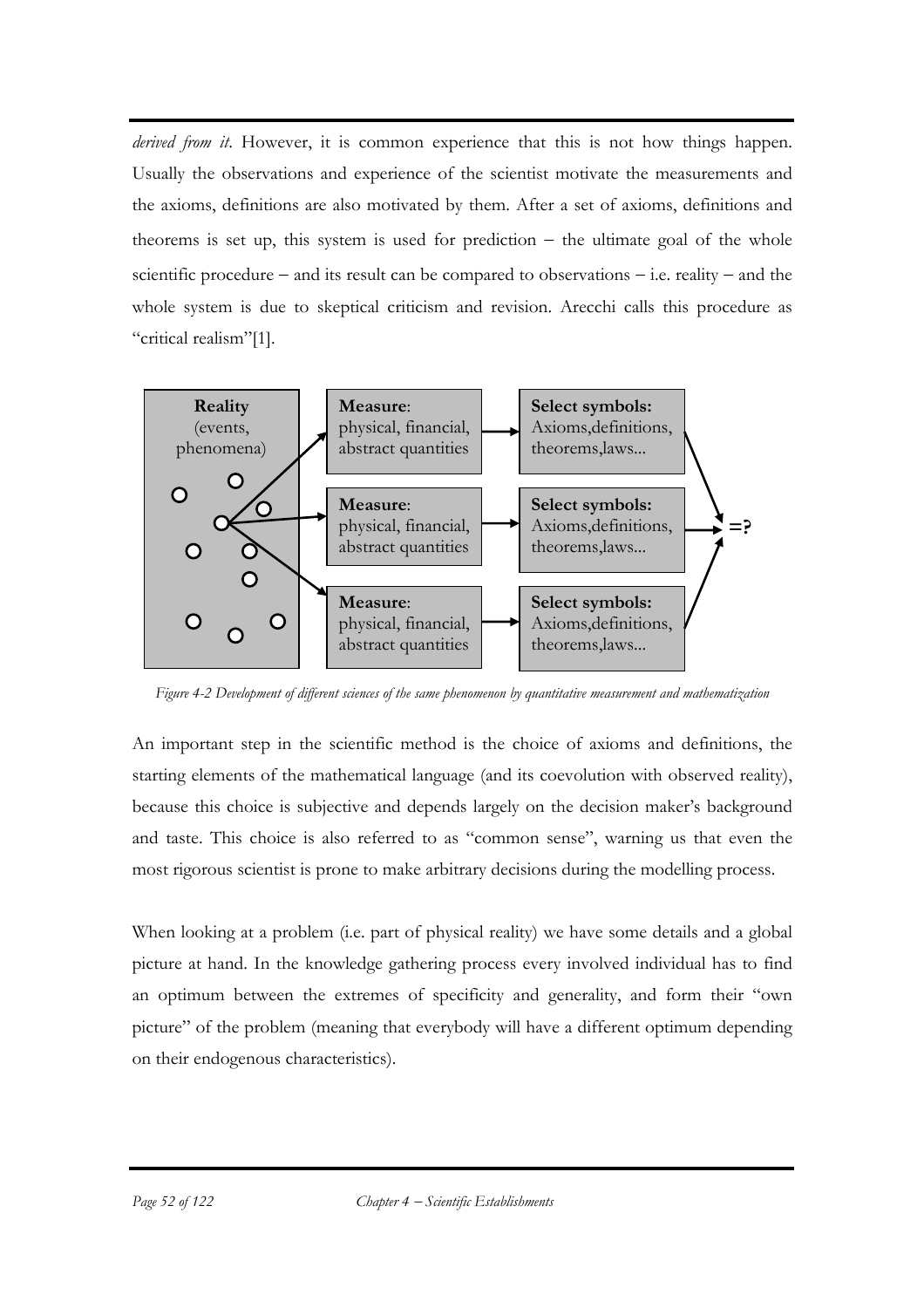It is a generally accepted conclusion that follows from these shortcomings or limitations of the scientific process that there is no unique science, only different aspects of reality (*Fig. 4.2* and [12]).

The introduction of metaphors and analogies into the scientific language [1] aims at providing bridges between the different aspects of reality (the products on the output of *Fig.4.2*) grasped by different scientific tools. Such a bridge can only be heuristic, making use of its previous compression of knowledge<sup>12</sup> in another environment. In the same time a metaphor − due to its external origin − has the potential of enriching the method with a view of reality not yet captured. The use of metaphors/analogies is going to be explored further and applied in the methodology development.

## **4.2 The Metaphor of Evolution and its Application**

The concepts of biology and evolution are often closely related to computation. Since optimization is inherent in many natural paradigms, their computational counterparts can often be applied in optimization problems, the most typical of which are evolutionary computation methods. However, it is not proven − and is not assumed by the evolutionary computation community − that simulated evolution applied to optimization problems works because it is essentially the same as biological evolution first observed by Darwin.

#### **4.2.1 Neo-Darwinian Evolution**

 $\overline{a}$ 

The paradigm of evolution that is the basis for some algorithmic optimization techniques is well described by D. Futuyuma:

*"In the broadest sense, evolution is merely change, and so is all-pervasive; galaxies, languages, and political systems all evolve. Biological evolution ... is change in the properties of populations of organisms that transcend the lifetime of a single individual. The ontogeny of an individual is not considered evolution; individual organisms do not evolve. The changes in populations that are considered evolutionary are those that are inheritable via the genetic material from one generation to the next. Biological evolution may be slight or substantial; it embraces everything from slight changes in the proportion of different alleles within a* 

 $12$  These are the schemata of science (i.e. a complex adaptive system) according to Gell-Mann [16].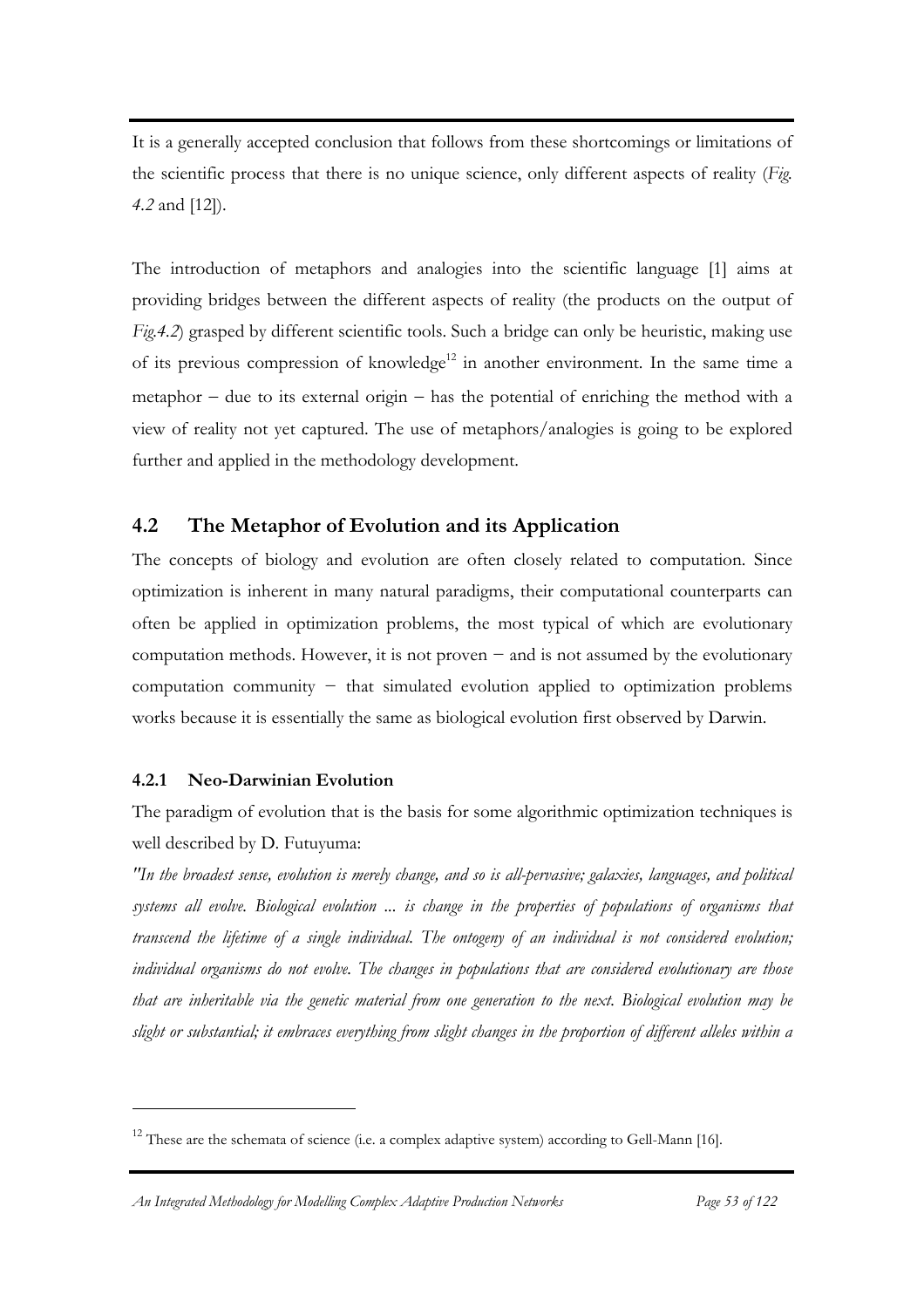*population (such as those determining blood types) to the successive alterations that led from the earliest protoorganism to snails, bees, giraffes, and dandelions."* [14]

## **4.2.2 Evolutionary Computation**

Evolutionary Computation (EC) or Evolutionary Algorithms (EA) is a general term for a number of simulated evolution strategies. Their general structure is represented as a pseudo−code below.

```
Start EA
```

```
 // start with an initial time 
t : = 0 // initialize a usually random population of individuals 
 initpopulation P (t); 
 // evaluate fitness of all initial individuals in population 
 evaluate P (t); 
 // test for termination criterion (time, fitness, etc.) 
 while not done do 
      // increase the time counter 
     t := t + 1; // select sub-population for offspring production 
      P' := selectparents P (t); 
      // recombine the "genes" of selected parents 
      recombine P' (t); 
      // perturb the mated population stochastically 
      mutate P' (t); 
      // evaluate its new fitness 
      evaluate P' (t); 
        // select the survivors from actual fitness 
      P := survive P,P' (t); 
 loop
```
**End EA**

The most important variations of EAs are:

- Genetic algorithms  $(GA)$
- Evolutionary programming (AP)
- Evolution strategies (ES)
- Classifier systems (CFS)
- Genetic programming (GP)

All these are very similar in the basic ideas, but their versatility indicates that in their design the engineer has a great variety of choices, and the success of the chosen and tested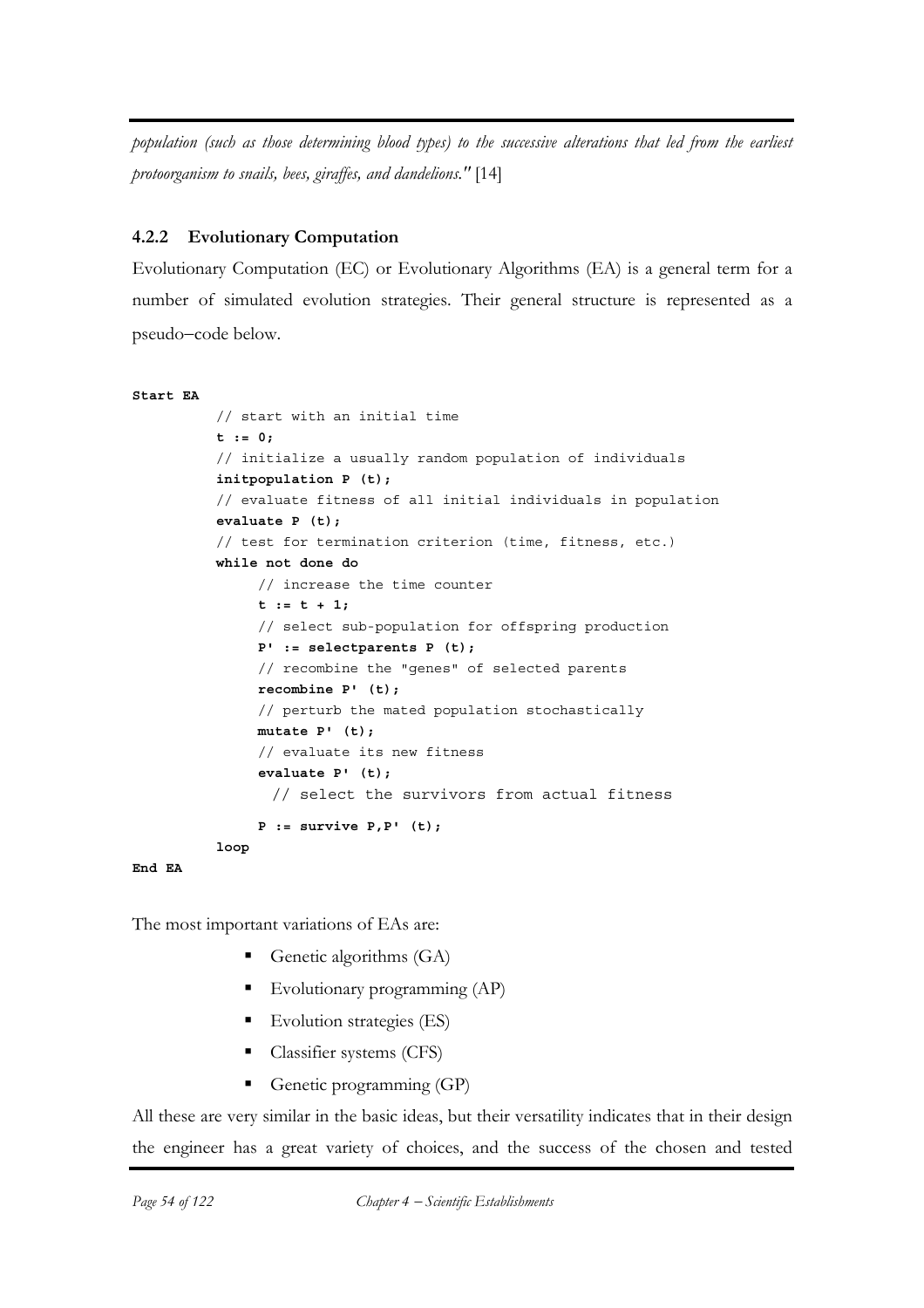solution depends mainly on his intuition. First we will provide a detailed description of the most frequently applied GAs and after the last four variations of evolutionary algorithms will be discussed.

#### **4.2.3 Genetic Algorithms (GA)**

GAs have many variations, but all of them follow the sequence of activities represented by the following pseudo−code.

```
Start GA 
           // start with an initial time 
          t := 0; // initialise a usually random population of individuals 
           initpopulation P (t); 
           // evaluate fitness of all initial individuals of population 
           evaluate P (t); 
           // test for termination criterion (time, fitness, etc.) 
           while not done do 
                // increase the time counter 
               t := t + 1; // select a sub-population for offspring production 
                P' := selectparents P (t); 
                  // recombine the "genes" of selected parents 
                recombine P' (t); 
                // perturb the mated population stochastically 
                mutate P' (t); 
                // evaluate its new fitness 
                evaluate P' (t); 
                // select the survivors from actual fitness 
               P := survive P.P' (t);
           loop 
End GA
```
It is the attribute of all evolutionary systems but especially the most widespread GAs that they can be − and have to be − "tailored" to the problem at hand. This is an advantage and a disadvantage in the same time. The termination of the algorithm is not clearly defined, most of the time it depends on the number of generations or the quality of the solution.

A simple and understandable definition is given in [49]: *"Genetic algorithms are a stochastic search method whose mechanisms are based upon simplifications of evolutionary processes observed in Nature".*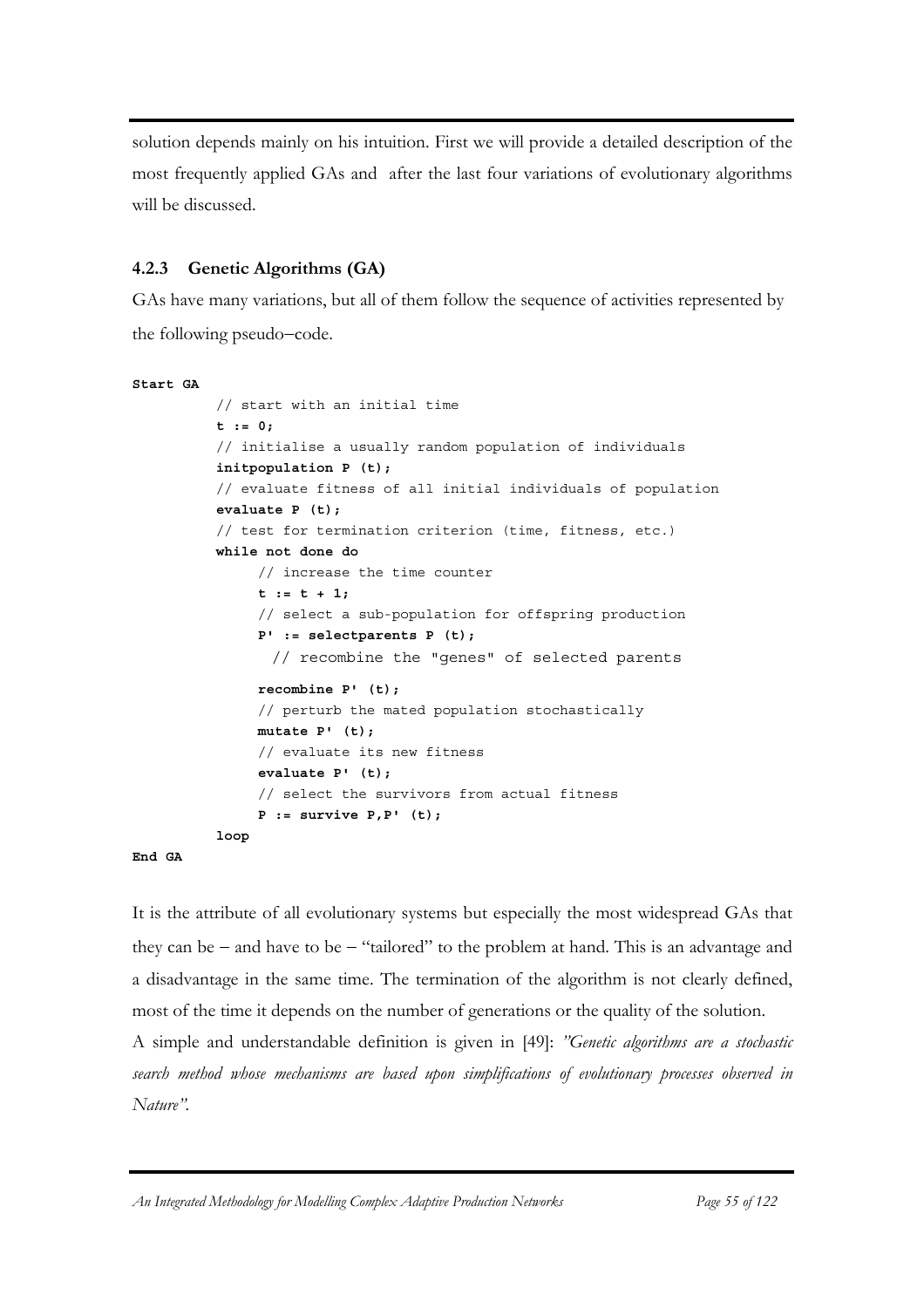Genetic algorithms operate independent of the problem to which they are applied. The genetic operators are heuristics, but they are not working in the *solution*−*space* (that is called *phenotype*−*space*), but in the *representation*−*space* (this is called *genotype*−*space*).

The parameters to be optimized form the *phenotype space*. The genetic operators, however, work on abstract mathematical objects like binary strings, or any other representation, i.e. on the *genotype space*. The mapping between the two spaces is done by the h' decoding function as shown on *Fig. 4.3*. There are two main different approaches related to decoding. The first one is to design the representation as close as possible to the phenotype space to make decoding easier. The second one is to choose a standard algorithm that is already available and then design the decoding function. Each has advantages and disadvantages: the first one requires a very specific solution and the second one struggles with complex decoding functions, which can introduce additional mathematical complexity, nonlinearity to the algorithm.

However, if we want to produce a well performing algorithm then most probably the only way of building it is to make it very specific, significantly different from standard algorithms. A great advantage of using evolutionary heuristics is that the requirements for their application are very modest in comparison to most other search techniques[8]. In addition, genetic algorithms use other heuristics for determining which individuals will mate (selection), which will survive to the next generation (replacement), and how the evolution should progress.

Some genetic algorithms measure the similarity between solutions, because their common problem is premature convergence, when the solution space is not well explored, the genetic composition is the same for all.

Usually the best individual is carried to the new generation, that makes the algorithm to converge quicker. Since the entire population is replaced, everything depends on the crossover operator's performance. This means that if that operator has high performance, then the population will improve, but anyway the algorithm will be just like a random search. However, this technique is usually not a reasonable one.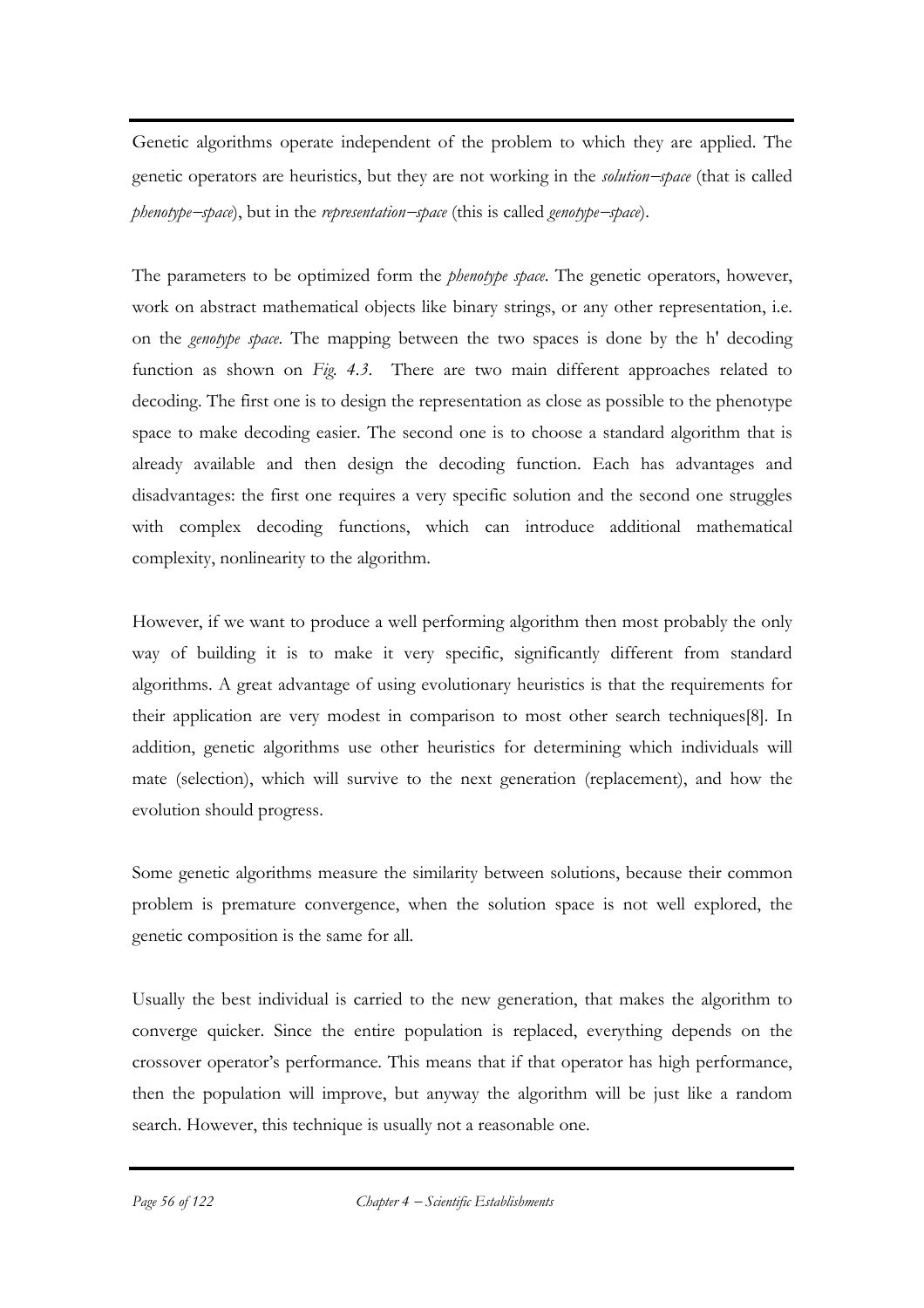The second variation of genetic algorithms is the steady-state algorithm with overlapping populations. A portion of the population is replaced by newly generated individuals. If only a few individuals are replaced the overlapping is close to 100%. However in the other extreme, if all of the individuals are replaced then we get the previously described simple genetic algorithm. This version has a quick convergence, because only the best individuals are selected to survive, and they are then replacing those that are not so good.



*Figure 4-3 Abstraction between the geno- and phenotypes of a genetic algorithm* 

The simple and the steady-state algorithms will result in many copies of the same individual from the population. Once it happens, the only source of change is the mutation operator. The struggle algorithm maintains the problem of diversity the best, but as in every other case, the performance depends on the operators. If the mutation rate is too high, then the algorithm will perform just as a random search.

#### **4.2.4 Evolutionary Programming (EP)**

*An Integrated Methodology for Modelling Complex Adaptive Production Networks Page 57 of 122*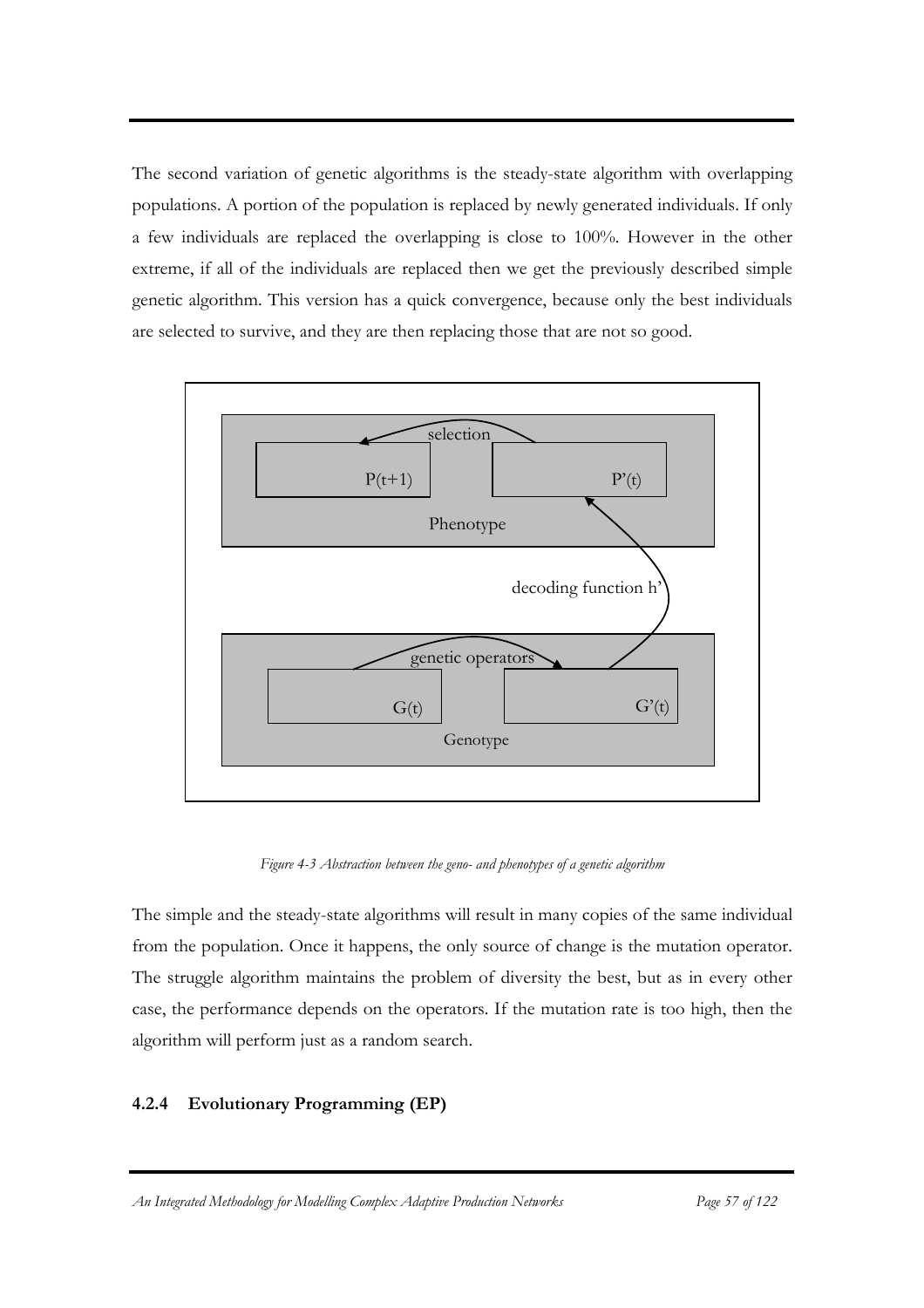EP was originally invented by Lawrence J. Fogel in 1960, and the method is similar to that of genetic algorithms. It is more concerned about the behavioral link between the *parents*  and the *offsprings,* and not the genetic operators. The process is as follows:

- 1. Generate an initial population of solutions. The size of this solution determines the quality and the speed of the convergence.
- 2. Execute *mutation* on all the members of the population. This mutation is different for all members, ranging from small to large mutating effects.
- 3. Determine the fitness of the members, and choose some of them to survive either by selecting them deterministically, or by stochastically.

It is important to note that there is no *crossover* as a genetic operator in this case.

Another important issue is that the representation is not constrained at all, there is no need for encoding, the representation follows from the problem. Also, the mutation operator is making minor changes only, and as the global optimum is likely to be approached it slows down.

The EP algorithm is represented in pseudo−code in [21] as follows:

```
Start EP 
       // start with an initial time 
      t := 0; 
       // initialise a usually random population of individuals 
       initpopulation P (t); 
       // evaluate fitness of all initial individuals of population 
       evaluate P (t); 
       // test for termination criterion (time, fitness, etc.) 
      while not done do 
             // perturb the whole population stochastically 
             P'(t) := mutate P (t); 
              // evaluate its new fitness 
              evaluate P' (t); 
              // stochastically select the survivors from actual fitness 
              P(t+1) := survive P(t), P'(t);
              // increase the time counter 
              t := t + 1;loop 
End EP
```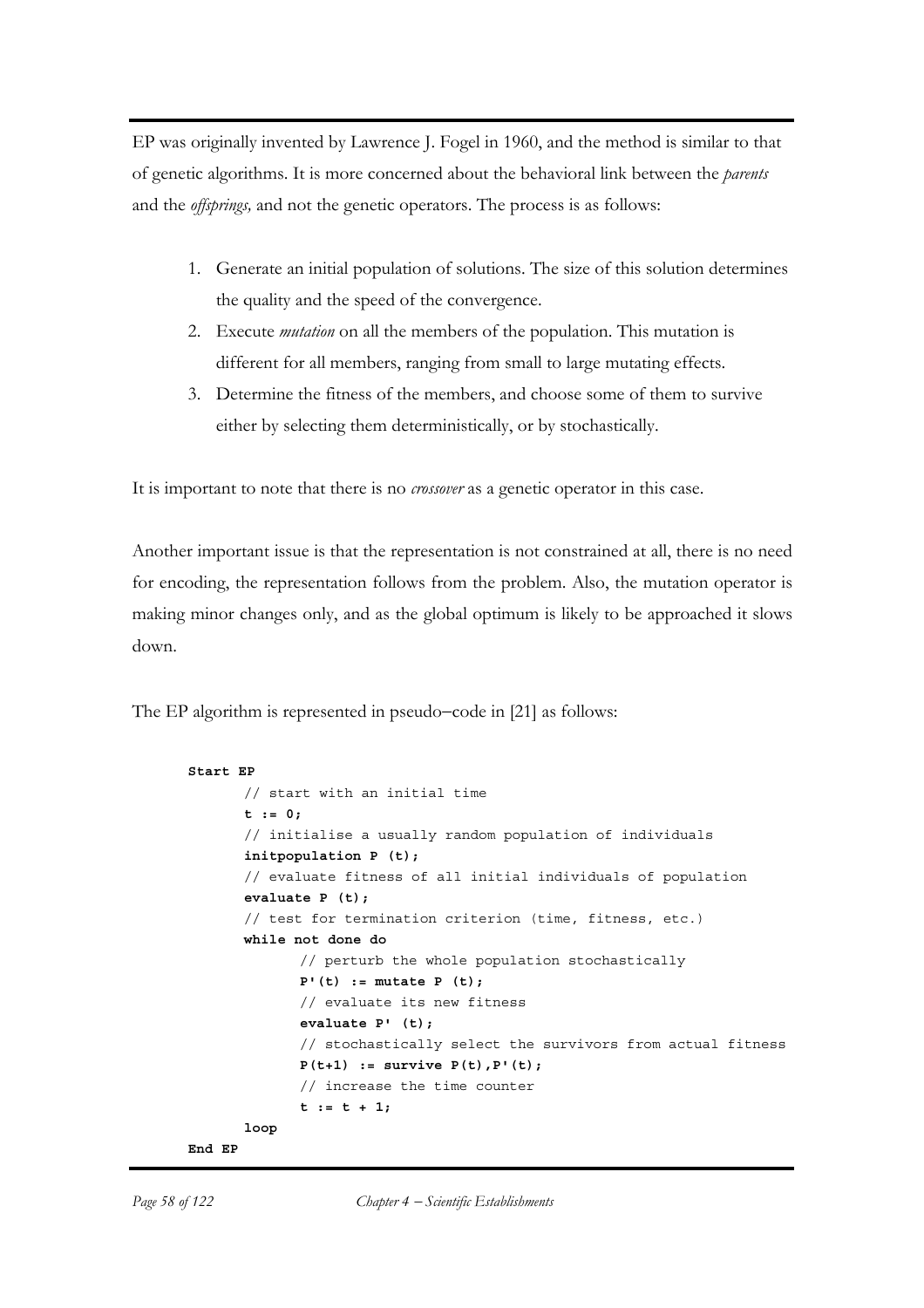#### **4.2.5 Evolution Strategy (ES)**

ES is a concept born in 1963 at the Technical University of Berlin by *Rechenberg*, *Bienert*, and *Schwefel*. The main idea is usually applied for technical optimization problems, e.g. designing optimal shapes of airplane wings, turbine blades, etc. The mechanism of an ES is very similar to an EP, and despite of their long isolation – the first moves of the research groups were made in 1992 − they share many of the theoretical basics [33].

The steps of a simple  $-$  two membered  $-$  ES start with the generation of an initial population, then follows with slow mutation of the subsequent generations, until the child performs better than its ancestor, and is replacing it. This is such a simple structure, that even a few theoretical results were derived. Applying the more complex algorithm of *Schwefel* is multimembered, and is employing recombination with random mating, and mutation and selection.

However, the selection in case of an ES is rather deterministic, the worst individuals in the population are eventually removed, while in case of an EP the selection is more stochastic, and makes more use of probability theory and statistics. Another difference is that EP is an abstraction at the level of populations, and ES is at the level of the individuals. This means that recombination does not occur between different populations of an EP, but an ES may incorporate the self−adaptive information at the genetic level.

#### **4.2.6 Classifier System (CFS)**

Classifier Systems − also called *Evolutionary Reinforcement Learning* − employs similar concepts to other EC methods, especially GAs. The idea envisioned by Holland is to create a system that can sense its environment, and is able to react appropriately. The following elements build up the model [13]:

- 1. Environment
- 2. Receptors
- 3. Effectors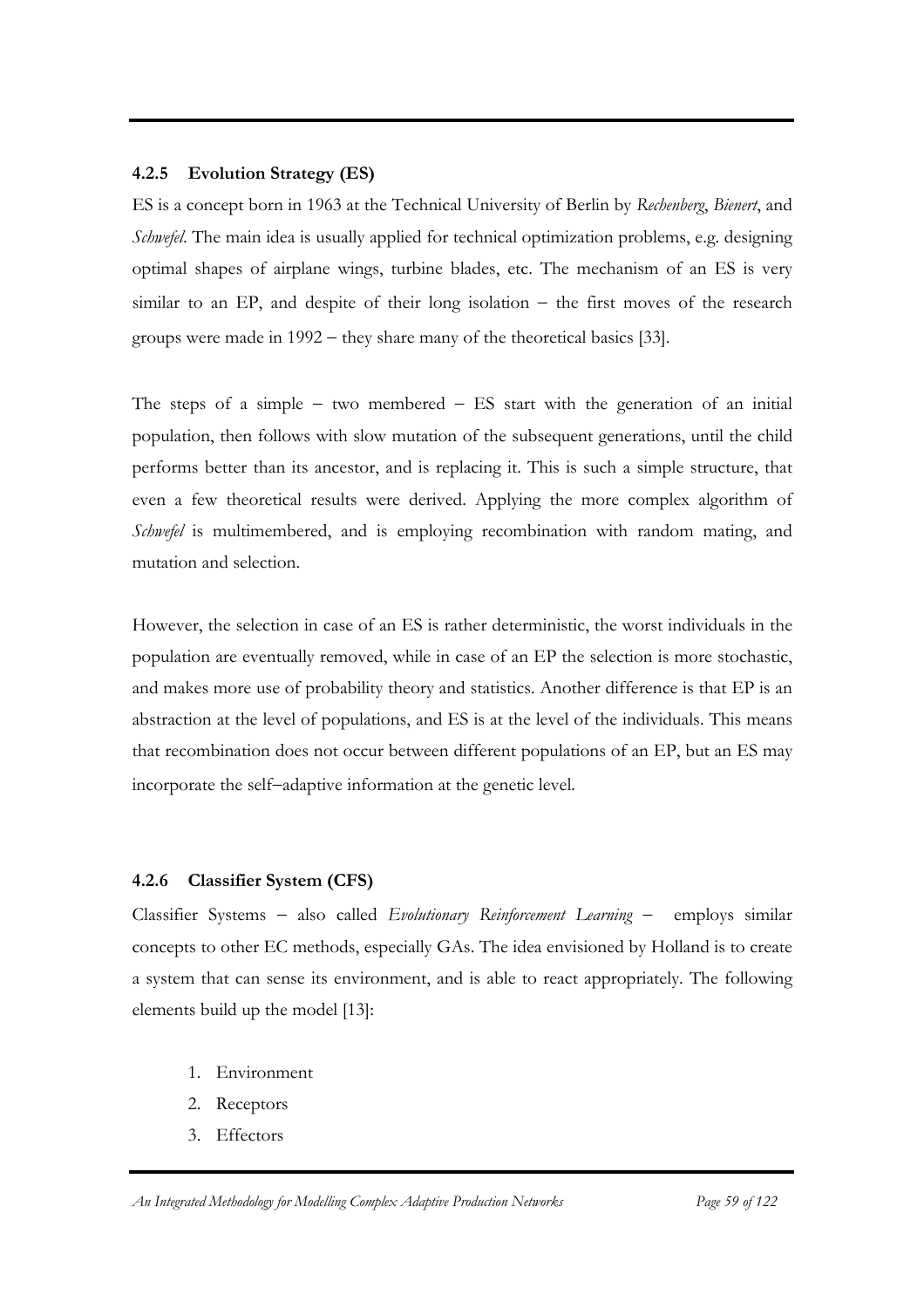### 4. CFS (the system itself, a black box)

The simplest black box (let us say this is the CFS) is a computer. The computer (4) is able to transform the environment's (1) interactions with its input (2) and take the actions − according to the rules stored in it, e.g. IF-THEN rules − through its output (3). If we call the rules a classifier, and encode it – e.g. in the classical evolutionary way – as a binary string, then the set of rules becomes a *population*. Since we already know the basics of EC the rest is easy, zeros and ones are floating through the black box, this is called the *message list*. During the operation the inputs send a message list – the initial population – and in the black box it is decided which of the IF-THEN rules are activated to produce an output. The message list is emptied and the cycle is repeated.

This cycle is represented below in pseudo code:

```
Start CFS
```

```
// start with an initial time 
       t := 0; 
       // an initially empty message list 
       initMessageList ML (t); 
      // and a randomly generated population of classifiers 
       initClassifierPopulation P (t); 
       // test for cycle termination criterion (time, fitness, etc.) 
      while not done do 
              // increase the time counter 
              t := t + 1;// 1. detectors check whether input messages are present 
             ML := readDetectors (t); 
             // 2. compare ML to the classifiers and save matches 
             ML' := matchClassifiers ML,P (t); 
             // 3. process new messages through output interface 
             ML := sendEffectors ML' (t); 
       loop 
End CFS
```
The general idea is to start with a randomly generated list, and then let the system learn the proper program itself by induction. However, CFSs is the area where there are the most problems coming up, and therefore its practical applications are not as widespread as most of the other EC methods, they are limited to research at the moment, but its unexplored nature makes it intriguing for experimentations.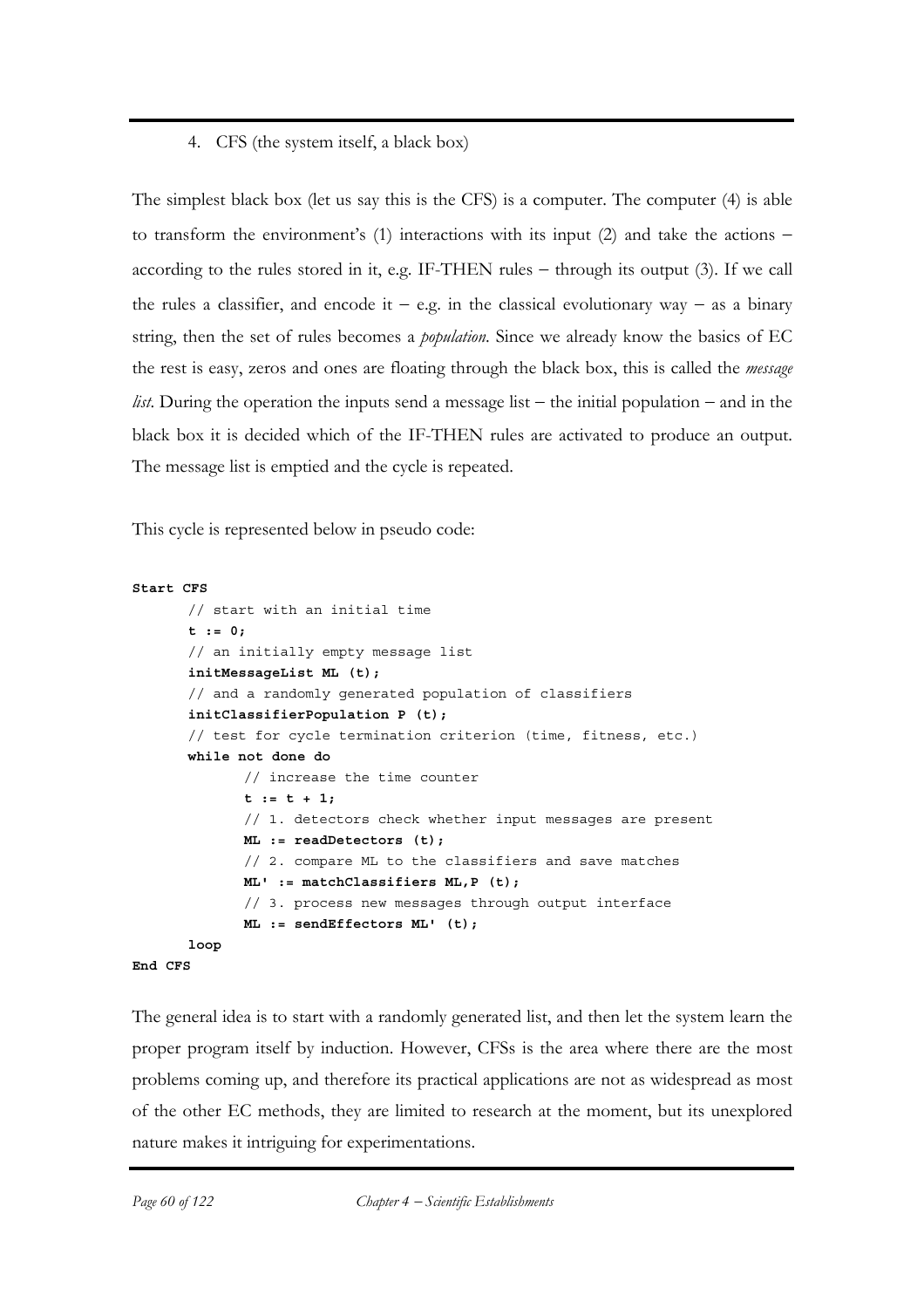### **4.2.7 Genetic Programming (GP)**

GP is the extension of the genetic model of learning into the space of programs. The representation is a tree of solutions, and is very special, and the population is not a set of fixed−length characters, but is variable, it is a program that represents a candidate solution. In GP the *crossover* is implemented by selecting subtrees randomly and exchanging them. In the classical GP there is usually no *mutation.* Also, GP is an offspring of GA. [28]

This simple introduction to genetic algorithms described the main idea of genetic evolution, but the simple concepts do not mean that their implementation is simple, too. Publications about the topic emphasize that designing genetic algorithms is still an art, and no standard methods exist. That is why their application is not as widely accepted as that of other heuristics, novice engineers easily build algorithms which perform only as well as a random search.

### **4.2.8 Conclusions on Evolution**

This chapter and the introduced evolutionary algorithms provided good examples for complex adaptive systems. At the same time they represent a metaphor-based knowledge transfer from biology to computing. It has not been proven that simulated evolution is the same as the biological one. However, simulated evolution has been very successful to solve real world problems.

# **4.3 Artificial Immune Systems**

In the last decade there has been a growing interest in the use of the biological immune system as a source of inspiration to the development of computational systems. The immune system contains many useful information-processing abilities, including pattern recognition, learning, memory and inherent distributed parallel processing. For these and other reasons, the immune system has received a significant amount of interest to use as a metaphor within computing. This emerging field of research is known as Artificial Immune Systems (AIS) [11].

Essentially, AIS are the use of immune system components and processes as inspiration to construct computational systems. AIS is very much an emerging area of biologically inspired computation and has received a significant amount of interest from researchers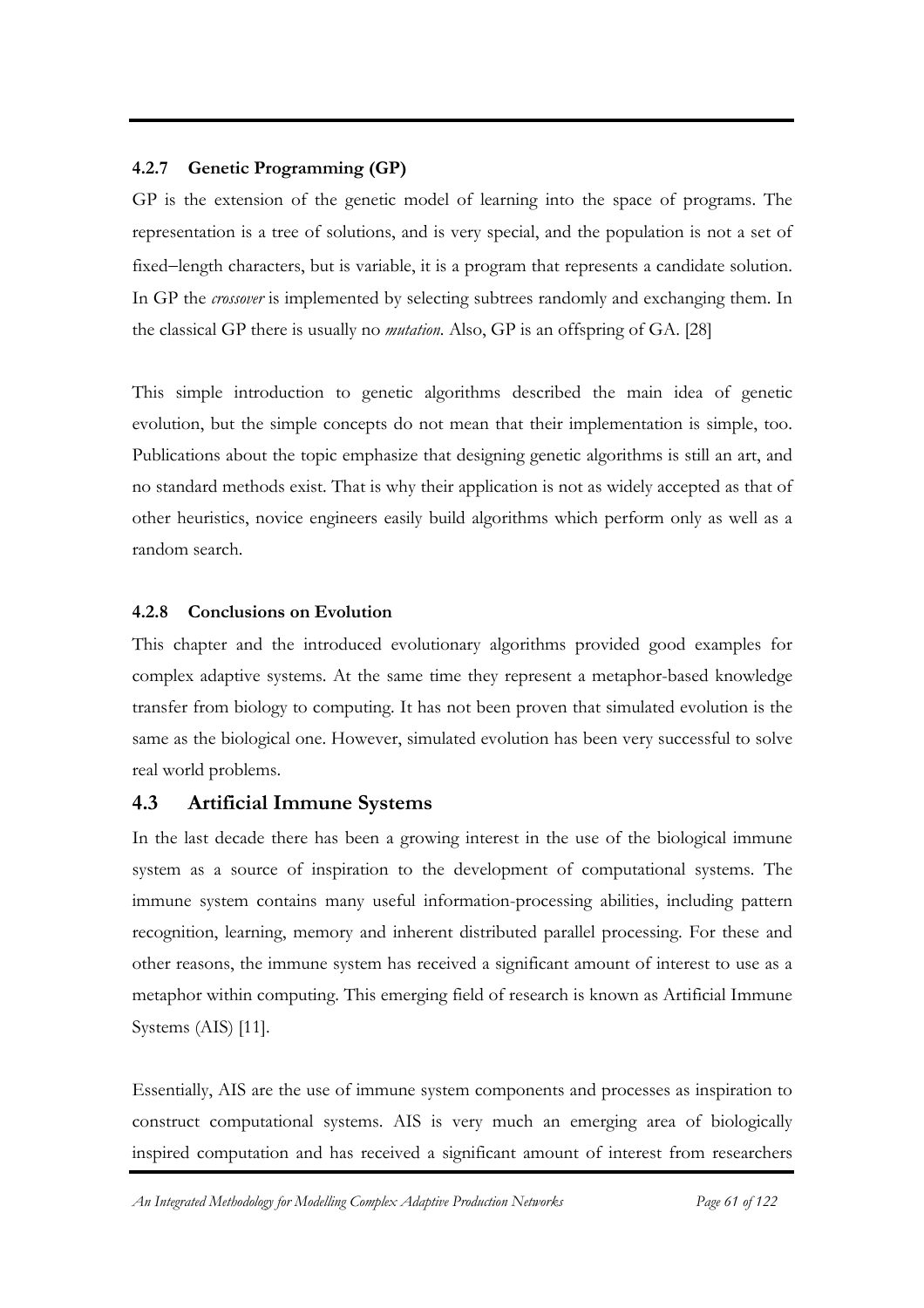and industrial sponsors in recent years. Applications of AIS include such areas as machine learning, fault diagnosis, computer security, scheduling, virus detection, and optimization. The field of AIS is showing great promise of being a powerful computing paradigm.

# **4.4 The Metaphor of Bacterial Chemotaxis**

The way bacteria react to chemo attractants in concentration gradients provides another applicable paradigm for algorithmic optimization. In case of airfoil optimization it performs about as well as an evolutionary strategy [34].

# **4.5 Some Basic Ideas from Physics**

The *Aristotelian13* meaning of Physics is *natural philosophy, a system of natural science* in the wider sense*,* but the application of the term has continually narrowed. It originally embraced the study of the whole of – organic and inorganic – nature, but further on, in the course of the  $XVIII^{\text{th}}$  century, its subject became limited to inorganic nature, and finally − by excluding chemistry − it has become *the scientific discipline that deals with matter and energy, and their interaction* [22].

In the previous two centuries this narrowing down continued in the separation of physical disciplines, also driven by the extensive support of engineering research. Instead of going into the details of listing fields of research, we favor the − somewhat simplistic and noniclusive, but very powerful − classification of Ilya Prigogine and Erich Jantsch. According to their view we can distinguish between three levels of inquiry in physics [24], *Classical* or *Newtonian dynamics* (4.5.1)*, equilibrium thermodynamics* (4.5.2) and *dissipative structures*  (4.5.3). It is characteristic of these "levels of inquiry" that the transition from one level to the other is taking place by so-called "symmetry breaks", i.e. the removal of an important "mathematical benefit" from the system.

In the following sections we introduce the basic concepts of the aforementioned three physical views and provide a summary of their potential applications (4.5.3).

#### **4.5.1 Classical Newtonian Mechanics**

<sup>13</sup> Aristotel (BC 384-BC322)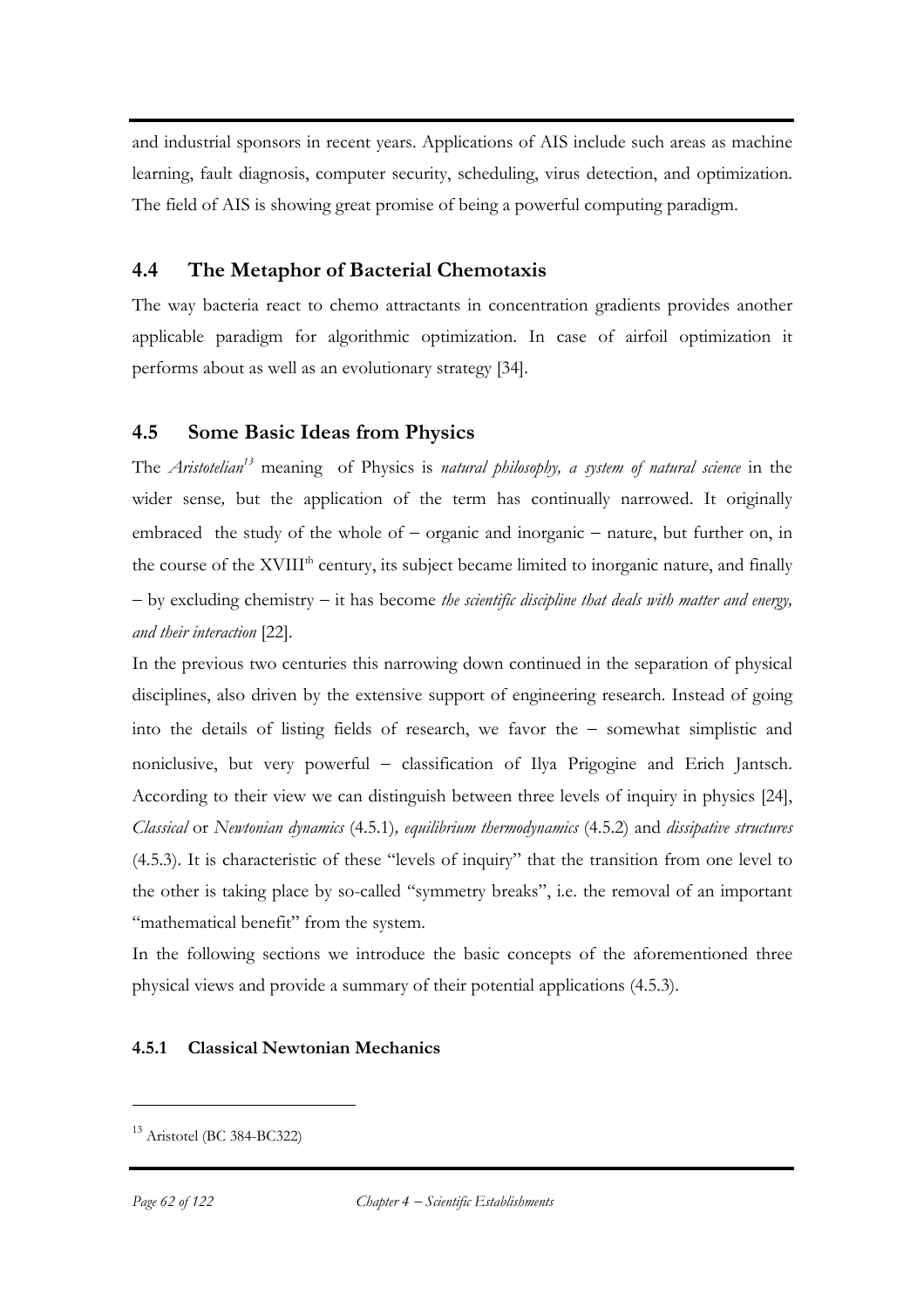Classical mechanics is the science upon which our belief in a deterministic, time-reversible description of nature is based [41]. The central figure of the first, classical formulation of physics was Isaac Newton<sup>14</sup>, therefore we often refer to classical mechanics as *Newtonian*. The breakthrough hallmarked by his name found its establishment on the geometry of Euclid<sup>15</sup> and the experimental investigations and generalizations of their results of Galilei<sup>16</sup>. Euclidean geometry is the first rigorous, mature axiomatic system of high aesthetic standards, and − in the same time − of practical applicability. Galilei was the first one who not only carried out systematic physical experimentations but formulated those in the language of mathematics. However, Newton initiated and elaborated the "marriage" of these two, the result of which is classical mechanics in its Newtonian form. The central idea of this discipline is that the "history" of the elementary events happening to the physical bodies can be described as the sum of the individual stories of certain *elementary mass points* being the abstractions obtained from the observation of very small pieces of matter. The existence of the inertial systems of reference made it possible to consider these individual stories as plays taking place in front of the "metaphysical" scenes of space and time. It is this scenery that has its own internal symmetries described by the Galilei Transformations and that of the Euclidean Geometry. Matter is bound to behave according to the rules set by this "metaphysical background".

It was Newton who strongly suggested that the aim of physics is to seek "hidden" internal symmetries in the functional relations between huge sets of experimentally obtained and mathematically formulated data. This idea helped physics to gain great momentum. It made it evident that all kinds of mathematical tools helping us in representing physical quantities may be of great practical advantage in implementing this program. This way of thinking made it plausible to incorporate various concepts in the mathematical toolbox of physicists, such as:

- algebraic means as Hamilton's quaternions
- Grassmann's vectors and tensors

 $14$  Sir Isaac Newton (1642-1727)

 $15$  Eucleides (BC325-BC265)

 $16$  Galileo Galilei (1564-1642)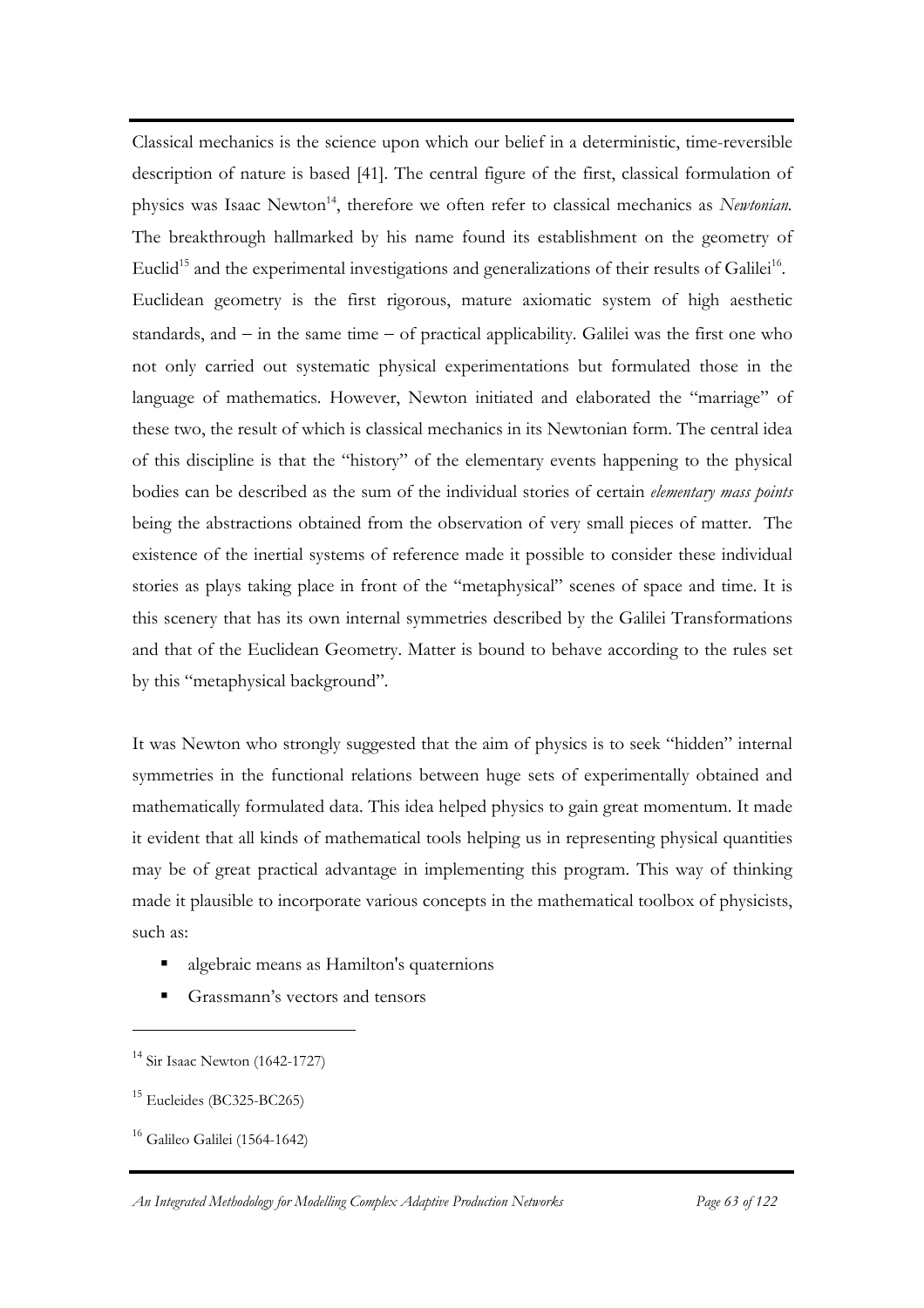- Lie groups
- metric spaces
- Banach spaces
- Hilbert spaces
- differentiable manifolds and their tangent space, etc.

All these tools entered into the toolbox of physics through the door opened by Newton.

Other essential improvements in physics include the introduction of extremum principles, which remained in close harmony with the symmetry principles. In classical mechanics one of the most successful extremum principles was the Hamilton Principle (also called *the principle of least action*) stating that among the elements of the set of imaginable trajectories leaving point  $\mathbf{q}_0$  at time instant  $t_0$  and arriving at point  $\mathbf{q}_1$  at time  $t_1$  nature selects the realized one for which the integral *S* (Eqn. 1.) – i.e. also called "the action" – has its extremum value:

$$
(Eqn. 1.) \qquad S = \int_{t_0}^{t_1} L(\mathbf{q}(t), \dot{\mathbf{q}}(t)) dt
$$

In this equation L is the Lagrangian of the physical system. This function can be constructed from the inertia, position, and velocity data of the points of the body measured with respect to an inertial system of reference. It serves as the link bridging the phenomenological and more abstract descriptions of classical mechanics. By the use of the means of variation calculus the above extremum principle yields a set of differential equations, the so-called Euler-Lagrange equations (Eqn. 2.), which can be solved in the knowledge of full information on the initial conditions of the solution. Since the system can have "s" degrees of freedom, we need as many *Lagrange's equations* to describe the system as there are degrees of freedom.

(Eqn. 2.) 
$$
\frac{d}{dt} \left( \frac{\partial L}{\partial \dot{q}_i} \right) - \frac{\partial L}{\partial q_i} = 0 \qquad (i = 1, 2, \dots, s).
$$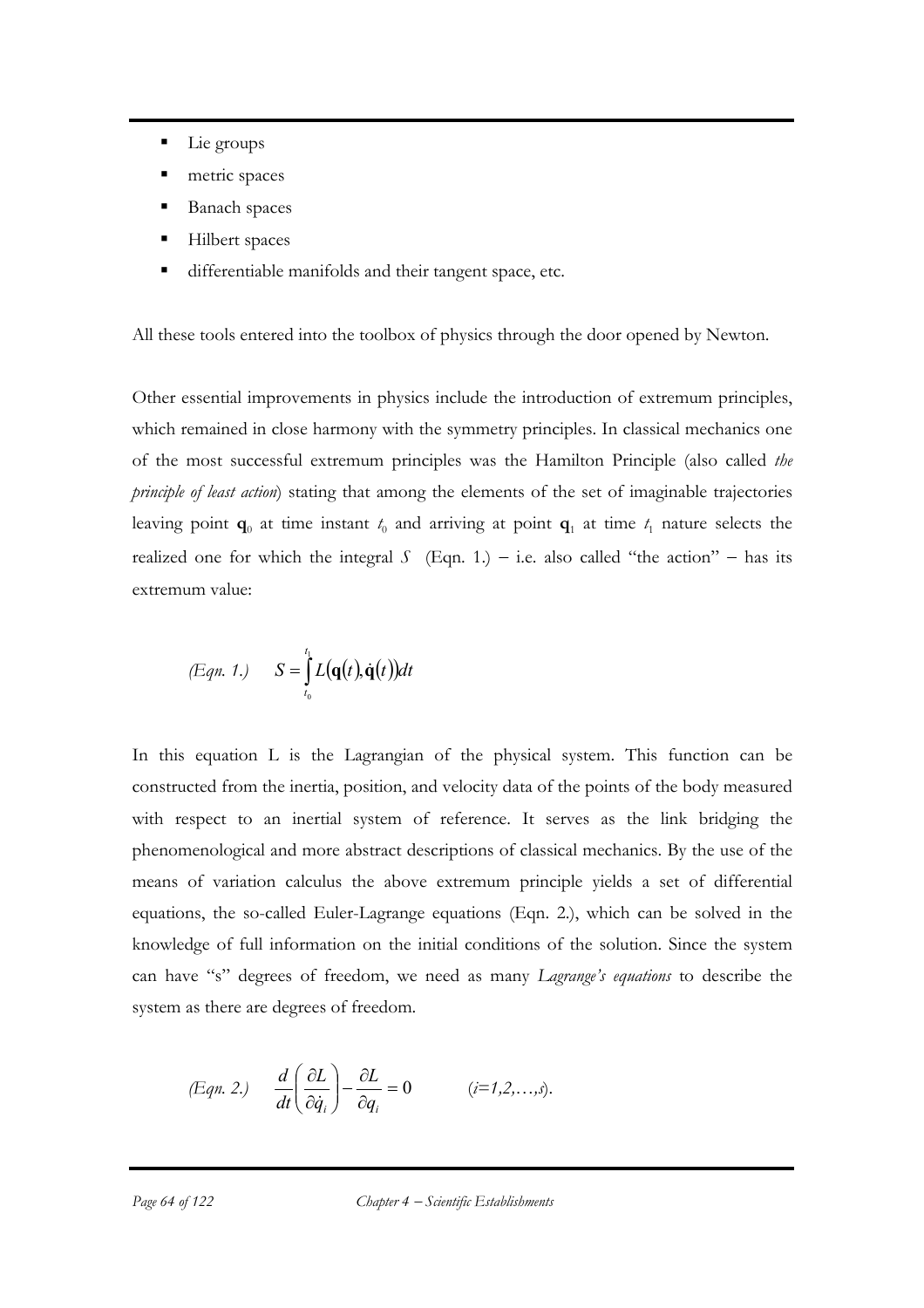The simultaneous existence of integral form of the extremum principle and the differential equation requiring initial conditions generated a philosophical debate in connection with the principle of "causality". This concept seems to be clearly manifesting itself in the formulation using differential equations: the initial state of the system with the equations of motion (i.e. with the rule or physical law) determines the whole trajectory for the future. In contrast to that – as the integral form suggests – for each time instant *t* lying between  $t_0$ and  $t_1$ , the past and future values have equally important effect on  $q(t)$ . This seems to be in apparent contradiction with the interpretation based on the concept of causality.

Within the frames of Classical Physics these false contradictions are logically resolved by a special property of the equations of motion. Due to it, in the possession of the initial conditions the motion can be predicted for the future, but its history in the past can also be traced (calculated). In this way the integral form is not in contradiction with the principle of causality. Since the future is unambiguously determined by the past, the state in  $t<sub>1</sub> > t$  can determine the state in  $t$  since from it the state in  $t_0$  preceding  $t_1$  can be uniquely calculated, too.

#### **4.5.2 Equilibrium Thermodynamics**

On the basis of the classical mechanical formulation it is possible to describe a very large number of particles (e.g. gases) by the Euler−Lagrange equations, or − for better handling − by Hamilton's equations of motion (that we obtain directly from the Lagrangian by the Legendre transformation [29] p. 131). These "Hamiltonians" are functions of the generalized coordinates and impulses and we obtain equations of motion twice the number of the degrees of freedom of the system (while in case of the Lagrangian we have *n* degrees of freedom and *n* equations of motion, (Eqn. 3.);  $q$  is the generalized coordinate and  $p$  is the generalized momentum, *H* is the Hamiltonian).

(Eqn. 3.) 
$$
\dot{p}_i = -\frac{\partial H}{\partial q_i} \dot{q}_i = \frac{\partial H}{\partial p_i}
$$

*An Integrated Methodology for Modelling Complex Adaptive Production Networks Page 65 of 122*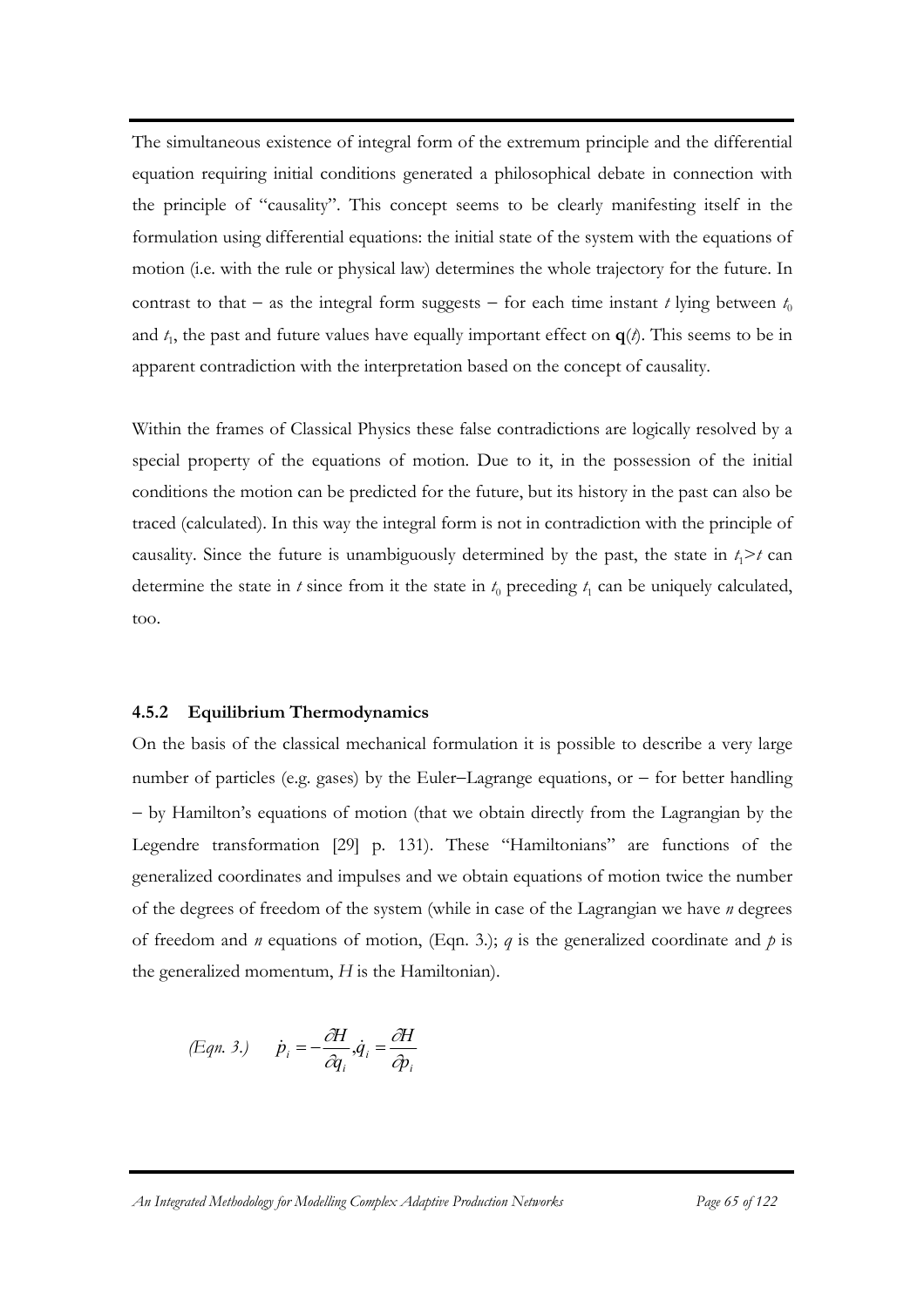In spite of the seemingly complete description of the system, in case of thermodynamic systems we give up the handling of exact mechanical information and concentrate on statistical averages, because the  $2<sup>nd</sup>$  law of thermodynamics states that even if the movement of the gas molecules and the flow of heat (that is the result of molecular collisions that transfer energy) can be described by equations of motion, on the macroscopic scale irreversibility, i.e. "the arrow of time" appears. This seemingly contradictory issue was resolved by Boltzmann<sup>17</sup>, who suggested a statistical formulation of entropy (Eqn. 4.), where *S* is the entropy of the system,  $k_B$  is the Boltzmann constant  $(k_B=1.381*10^{-23}$  J \* K<sup>-1</sup>).

$$
(Eqn. 4.) \quad S = k_B \ln W
$$

The *W* means the number of microstates corresponding to the macrostate whose entropy is *S* (as Max Planck suggested *W* is called *thermodynamic probability*).



*Figure 4-4 Distribution of gas molecules in a chamber* 

In Fig. 4.4 we can see the meaning of *W.* Considering the macrostate of a box containing a gas with *N*1 molecules in one half of it and *N*2 molecules in the other one, each molecule can be in any of the parts. The total number of ways in which the  $(N_1+N_2)$  molecules can be distributed between the two halves such that  $N_1$  molecules are in one and  $N_2$  are in the other is equal to *W.* The number of distinct "microstates" with *N*1 molecules in one half and  $N_2$  in the other is calculated in (Eqn. 5.) below.

<sup>17</sup> Ludwig Boltzmann, Austrian physisist (1844−1906)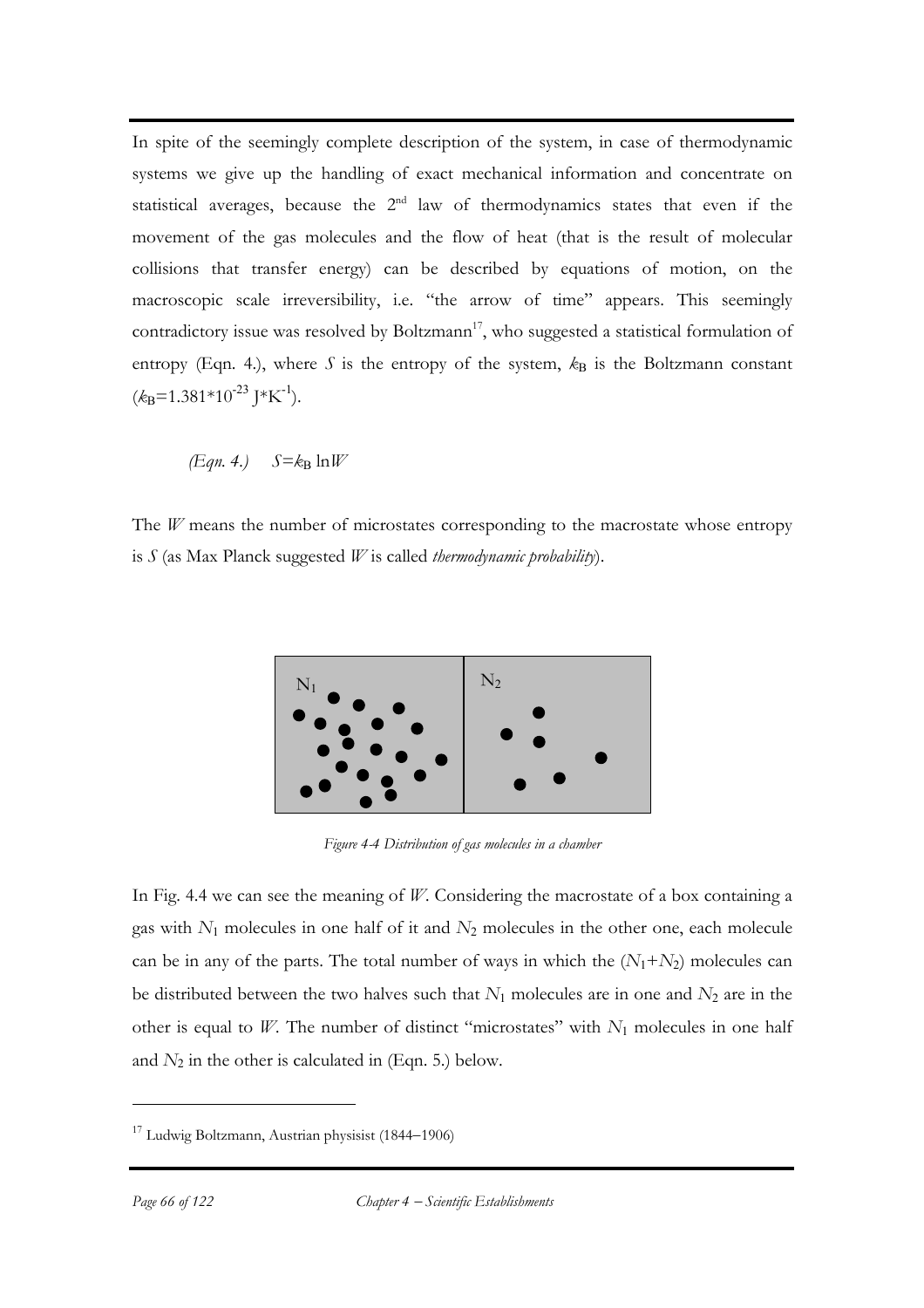(Eqn. 5.) 
$$
W = \frac{(N_1 + N_2)!}{N_1! N_2!}
$$

According to Boltzmann, macrostates with larger *W* are more probable. The irreversible increase in entropy (stated by the  $2<sup>nd</sup>$  law) then corresponds to evolution to states of higher probability. Equilibrium states are those for which *W* is maximum. In the above example *W* is maximum if  $N_1 = N_2$ . It follows from the 2<sup>nd</sup> law is that the entropy of an isolated system reaching equilibrium also reaches its maximum. This is the *entropy maximum principle*. The 2<sup>nd</sup> law also implies that at constant entropy and volume every system evolves to a state of minimum energy ([27] p.124).

#### **4.5.3 Nonequilibrium Thermodynamics**

In classical thermodynamics stability is defined by the Gibbs−Duhem theory. However, the stability theory based on entropy production is much more general, and allows us to use it in nonequilibrium conditions, too. Hence the 2<sup>nd</sup> law we know, that the entropy change has two components, the entropy change due to irreversible processes and due to exchange of energy and matter:

$$
(Eqn. 6.) \quad dS = d_eS + d_iS.
$$

For isolated systems:

(Eqn. 7.) 
$$
d_e S = 0 \text{ and } d_i S \ge 0
$$

For closed systems:

(Eqn. 8.) 
$$
d_e S = \frac{dQ}{T} = \frac{dU + pdV}{T}
$$
 and  $d_i S \ge 0$ 

For open systems that exchange both energy and matter (where  $dU + pdV + dQ$ ):

*An Integrated Methodology for Modelling Complex Adaptive Production Networks Page 67 of 122*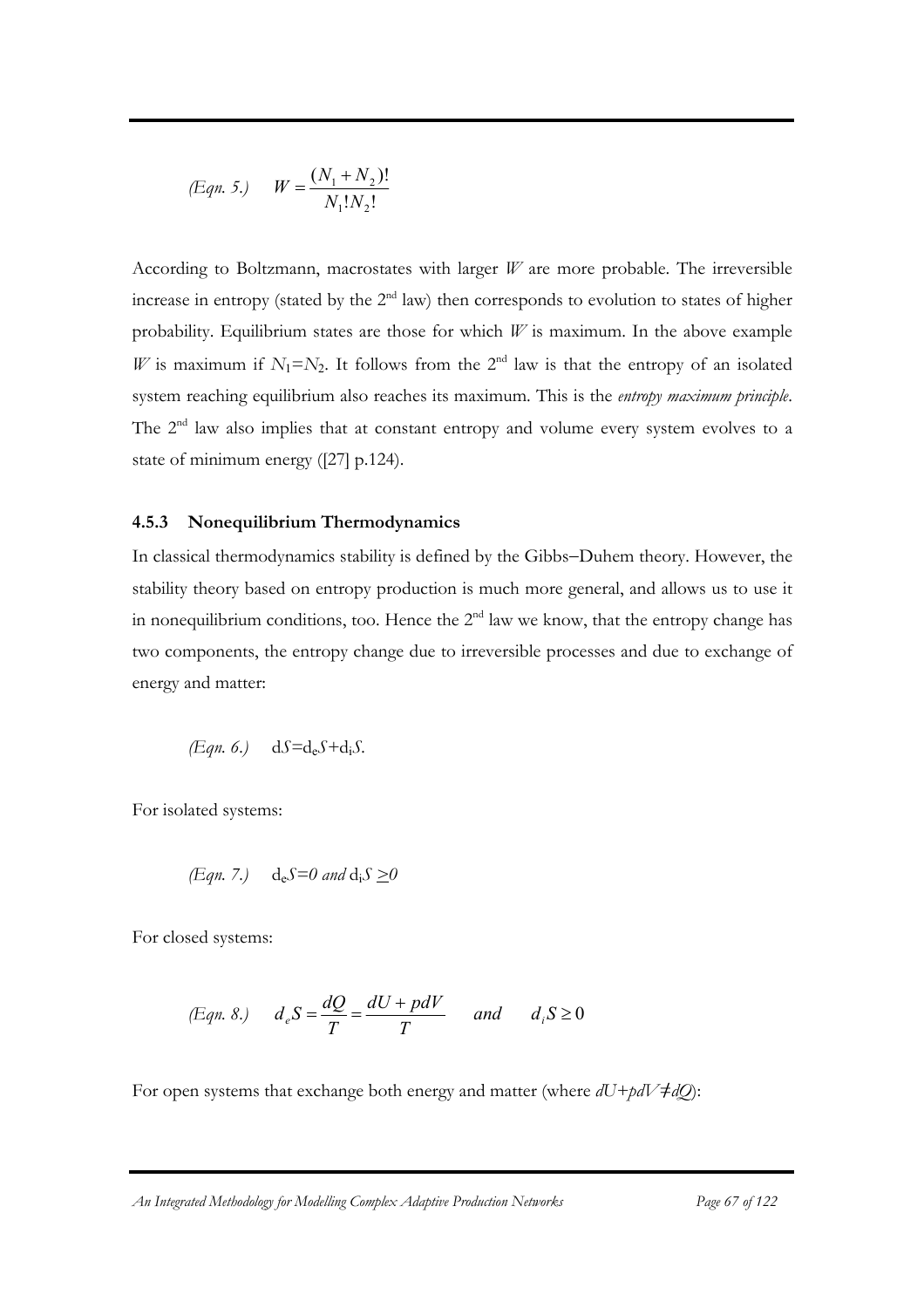(Eqn. 9.) 
$$
d_e S = \frac{dQ}{T} = \frac{dU + pdV}{T} + (d_e S)_{matter}
$$
 and  $d_i S \ge 0$ 

Since the Second Law of thermodynamics is a local law, we can divide the system into *r*  parts:

(Eqn. 10.) 
$$
d_i S = d_i S^1 + d_i S^2 + ... + d_i S^r \ge 0
$$

in which diSk is the entropy production in the kth part. Also:

(Eqn. 11.) 
$$
d_i S^k \ge 0
$$
 for every k

This statement is stronger than the Second Law, because it states that the *entropy production due to irreversible processes is positive in every part of any systems, regardless of boundary conditions.* Local entropy production is defined as:

(Eqn. 12.) 
$$
\sigma(x,t) = \frac{d_i s}{dt} \ge 0
$$
  
(Eqn. 13.)  $\frac{d_i s}{dt} = \int_V \sigma(x,t) dV$ 

The nonequilibrium regime of thermodynamics can be further distinguished into the nearequilibrium, or linear regime, and the far from equilibrium, or nonlinear regime. In case of the linear regime the entropy production per unit volume can be expressed in terms of the forces and flows, such as the heat flow:

$$
(Eqn. 14.) \quad \sigma = \sum_{k} F_{k} J_{k}
$$

where  $F_k$  are forces and  $J_k$  are flows. The forces drive the flows, and they disappear when the system is in equilibrium. In far-from-equilibrium systems, in the nonlinear regime, the thermodynamic flows are no longer linear functions of the thermodynamic forces.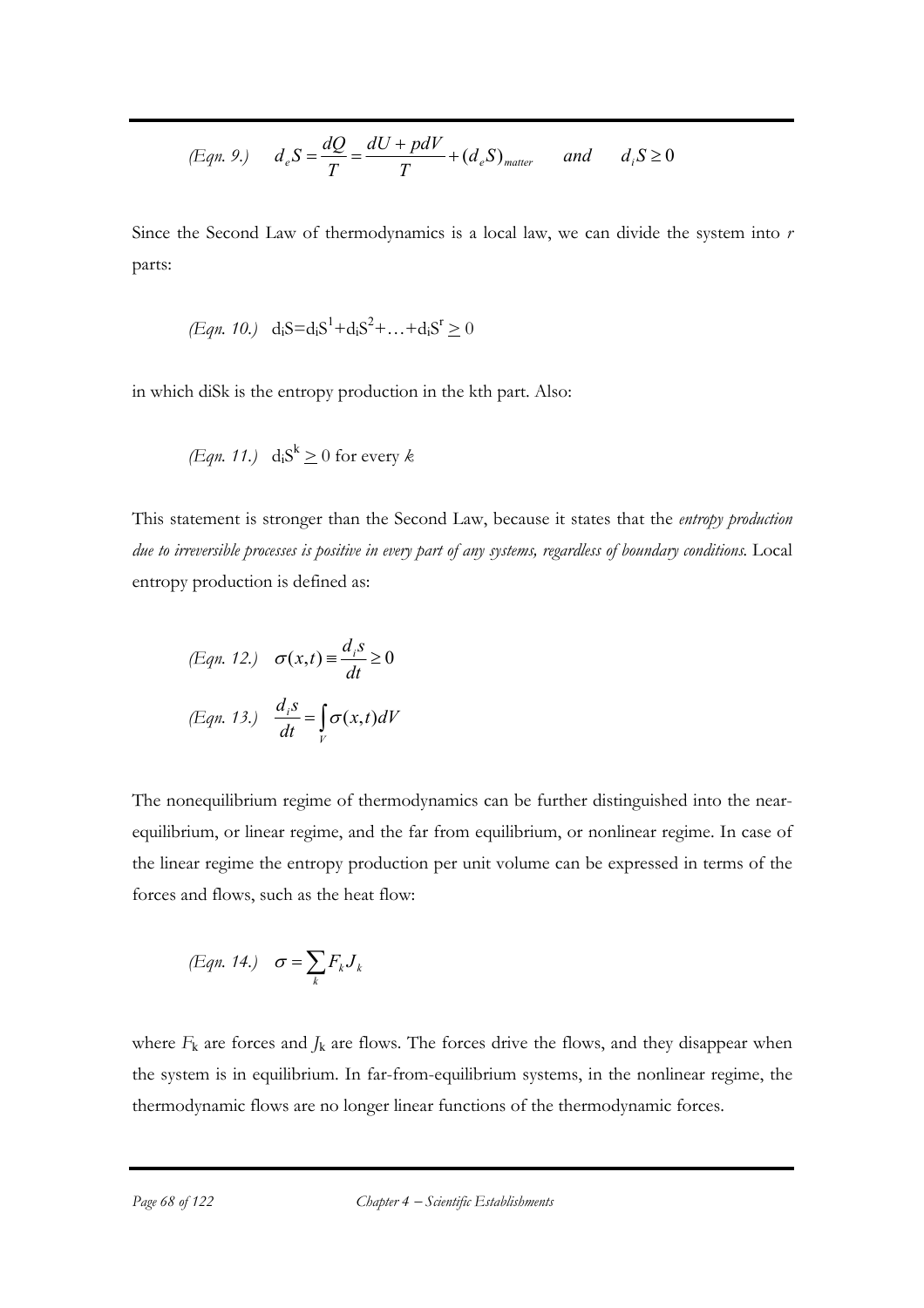In the linear regime the stationary states are those where the total entropy production:

$$
(Eqn. 15.) \quad P = \int\limits_V \sigma dV
$$

reaches a minimum, and

$$
(Eqn. 16.) \quad \frac{d_F P}{dt} = \frac{d_J P}{dt}
$$

Where  $d_F P$  and  $d_I P$  represent entropy production due to changes in forces and flows, respectively.

Outside of the linear regime:

$$
(Eqn. 17.) \quad \frac{d_F P}{dt} \le 0
$$

The fact that  $d_F P$  can only decrease does not tell us how the state will evolve, but e.g. in case of chemical reactions we have some absolute measures based on affinities that describe the extent of unbalance. Irreversibility has a double role: destroying nearequilibrium and creation of order far from equilibrium. In these far from equilibrium systems there are no extremum principles that uniquely predict the future state of systems.

Opposite to equilibrium systems where states evolve by minimizing a free energy, nonequilibrium systems tend to evolve rather unpredictably, because for a set of nonequilibrium conditions it is possible to evolve to more than one state. This is symmetry breaking at its best. Since the new state attained is often an "ordered" state, this evolutionary process is referred to as "order through fluctuations". These systems typically maintain continuous entropy production and dissipate the accruing entropy, thus we call them "dissipative structures". A basic feature of these systems is that they are able to amplify small fluctuations under certain conditions, this makes the system stable. Then through the larger fluctuation the systems finds a new state of different organization. The

*An Integrated Methodology for Modelling Complex Adaptive Production Networks Page 69 of 122*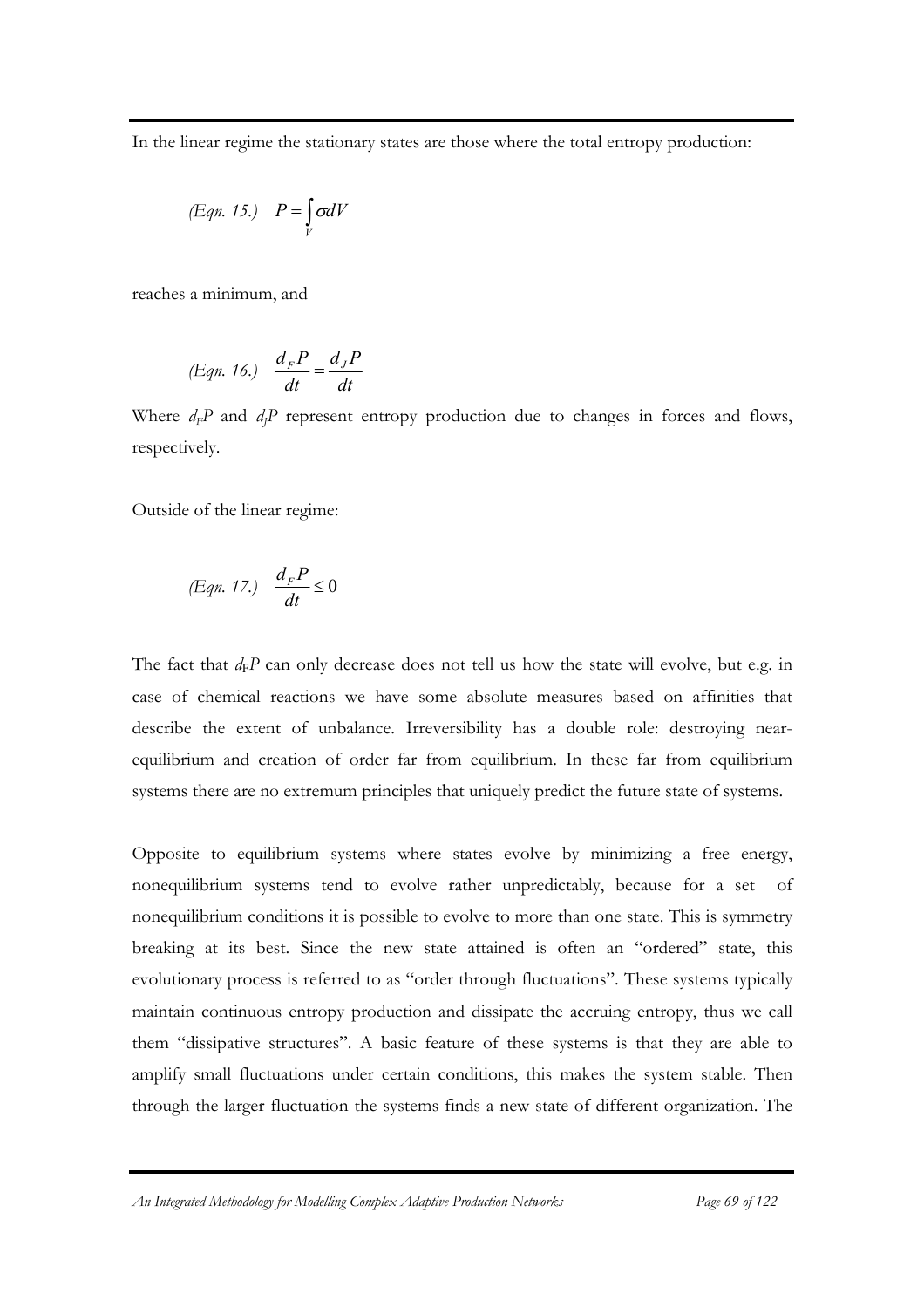two terms *order through fluctuations* and *dissipative structures* cover the main aspects of nonequilibrium thermodynamics.



*Figure 4-5 Symmetry breaking between the different levels of physical inquiry* 

These observations were made mainly in the realm of chemical reactions, however, they have far-reaching consequences in cosmology, materials engineering, various fields of physics and arguably in nearly all other disciplines including socioeconomic systems.

#### **4.5.4 Summary of Dissipative Systems**

In the first section of this chapter we have seen that Newtonian mechanics has had a strong influence on our thinking, enforcing the concept of time symmetry. This concept has various advantages, e.g. it is easy to calculate the state of a mechanical system at any time point, if we are in the knowledge of the initial conditions and the equations of motion. However, the study of thermodynamic systems revealed that the nature of these processes is not adequately described by Newtonian equations, and this realization resulted in useful abstractions, the introduction of Boltzmann's statistical entropy that gave up the desire for exact mechanical information about the particles of the system. This abstraction causes a symmetry break, as it is schematically explained in Fig. 4.5. Leaving the thermodynamic equilibrium behind we arrive at another symmetry break; far from equilibrium systems dissipate entropy and reorganize into new states not foreseeable before the appropriate bifurcation point.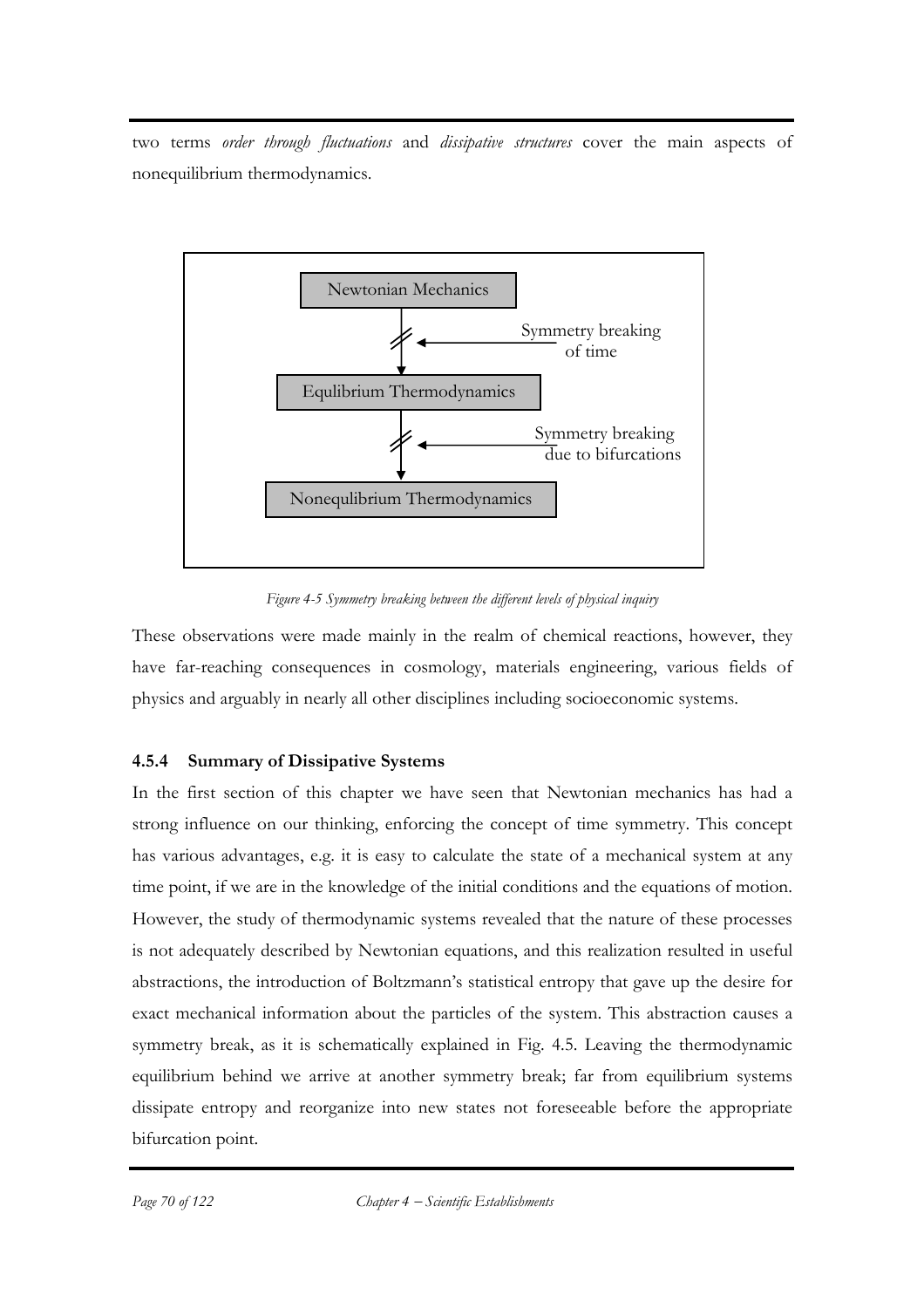#### **4.6 Computation**

The advent and widespread use of computers had a profound effect on the way we think about the word "computation". In common parlance a computer carries out computations, and these computations are the basis for everyday computer programs like word processing, spreadsheet calculations, games, internet browsers and electronic mail. These are all valid associations of computers with applications, but Computer Science has a lot more to tell about computation, computability, incomputability and models of computation that has lessons to teach for those attempting to use − digital, or any other type of − computers to extend the capabilities of the human mind and society. Computer Science is concerned about the techniques and methods of data processing, *not* computers.

#### **4.6.1 Computers and Computation**

Turning to the definition of the *computer* we may find that the emphasis on *electronic devices* is possibly a narrowing of scope. No one would argue that "the" computer is the boxy object sitting below our working desk, but going back to the original meaning of the word − i.e. a comput*er* is something or somebody that can compute − we may be able to abstract to many processes and organisms in nature which can carry out computation.



*Figure 4-6 The concept of universal computation by Gödel numbers (and other media)*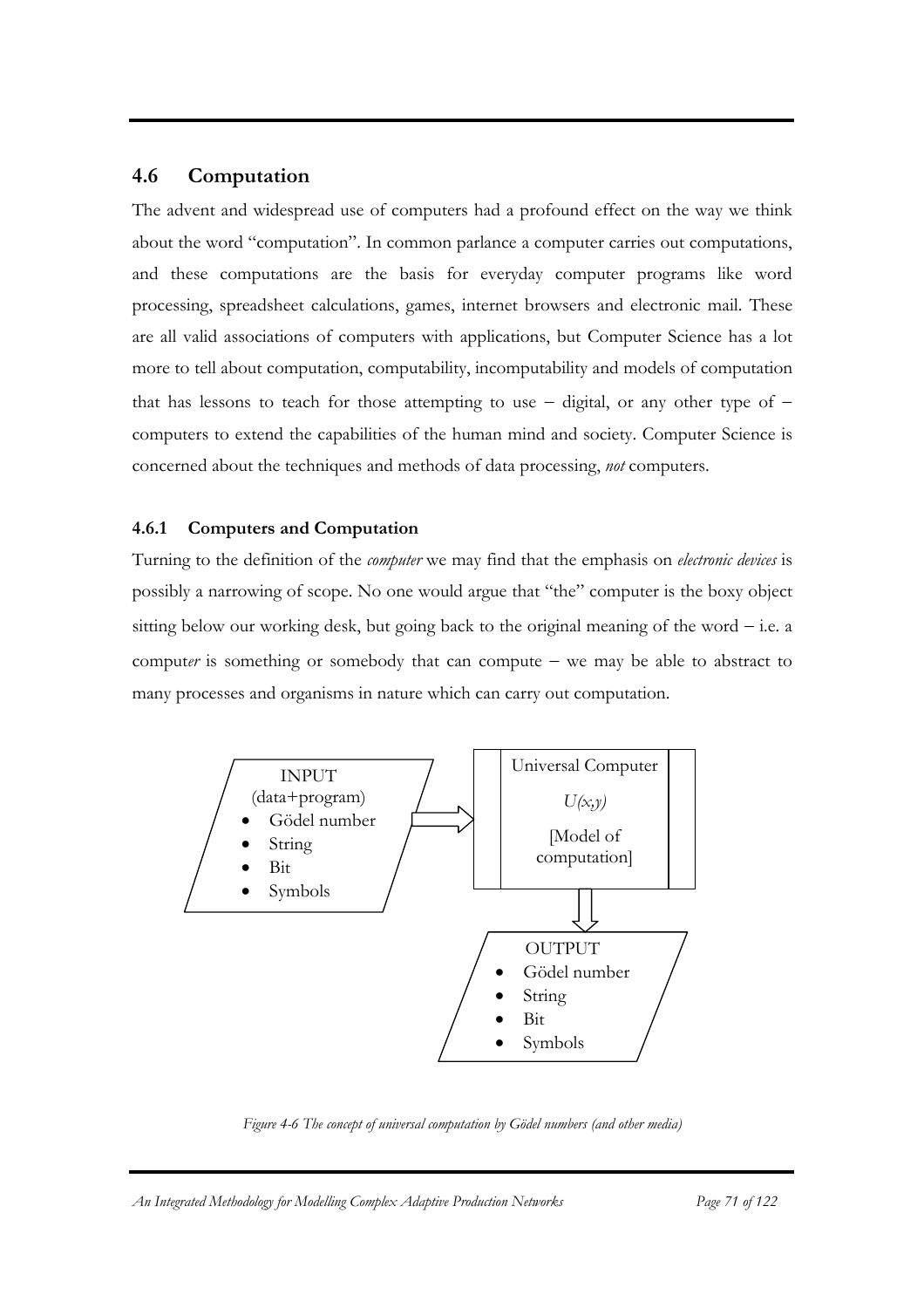Such an overgeneralization of the computer might sound somewhat farfetched, however, such abstractions in general are often very powerful. As David Rogers put it: "*The most extensive computation known has been conducted over the last billion years on a planet-wide scale: it is the evolution of life.*"

To provide a more accurate definition of computation we have to turn to the so-called *Gödel numbers*. The *Gödelization* process is a mapping of several natural numbers into one single integer. The basis of this is the prime factorization of natural numbers. In case we would like to produce the Gödel number of the natural numbers  $x_1$  and  $x_2$ , we have to use prime numbers  $p_1$  and  $p_2$  to carry them in their exponents, as shown with more general notations in the equation:

(Eqn. 18.) 
$$
\prod_{i=1}^{n} p_i^{x_i} = p_1^{x_1} p_2^{x_2} ... p_n^{x_n}
$$

These numbers will be large, and therefore less practical, but we only use them for the purpose of definitions.

**Definition** The Universal Computer  $U(x, y)$  is a medium for executing a program of Gödel number *x* on an input of Gödel number *y* and producing a result at the output. (See Figure 4.6).

As it is shown in Figure 4.6, the input and output can be anything from a bit or symbol to Gödel numbers, the Universal Computer will carry out the transformation of the input variable to the output according to its program.

#### **4.6.2 Models of Computation**

Based on the concept of the Universal Computer we can see that there is a mapping that is carried out by computations according to a program. This program can be an algorithm, a method, a series of instructions, but in any case it consists of elementary units, ingredients or rules. The characteristics of these ingredients determine the type of *model of computation*  that describes how the mappings can be constructed.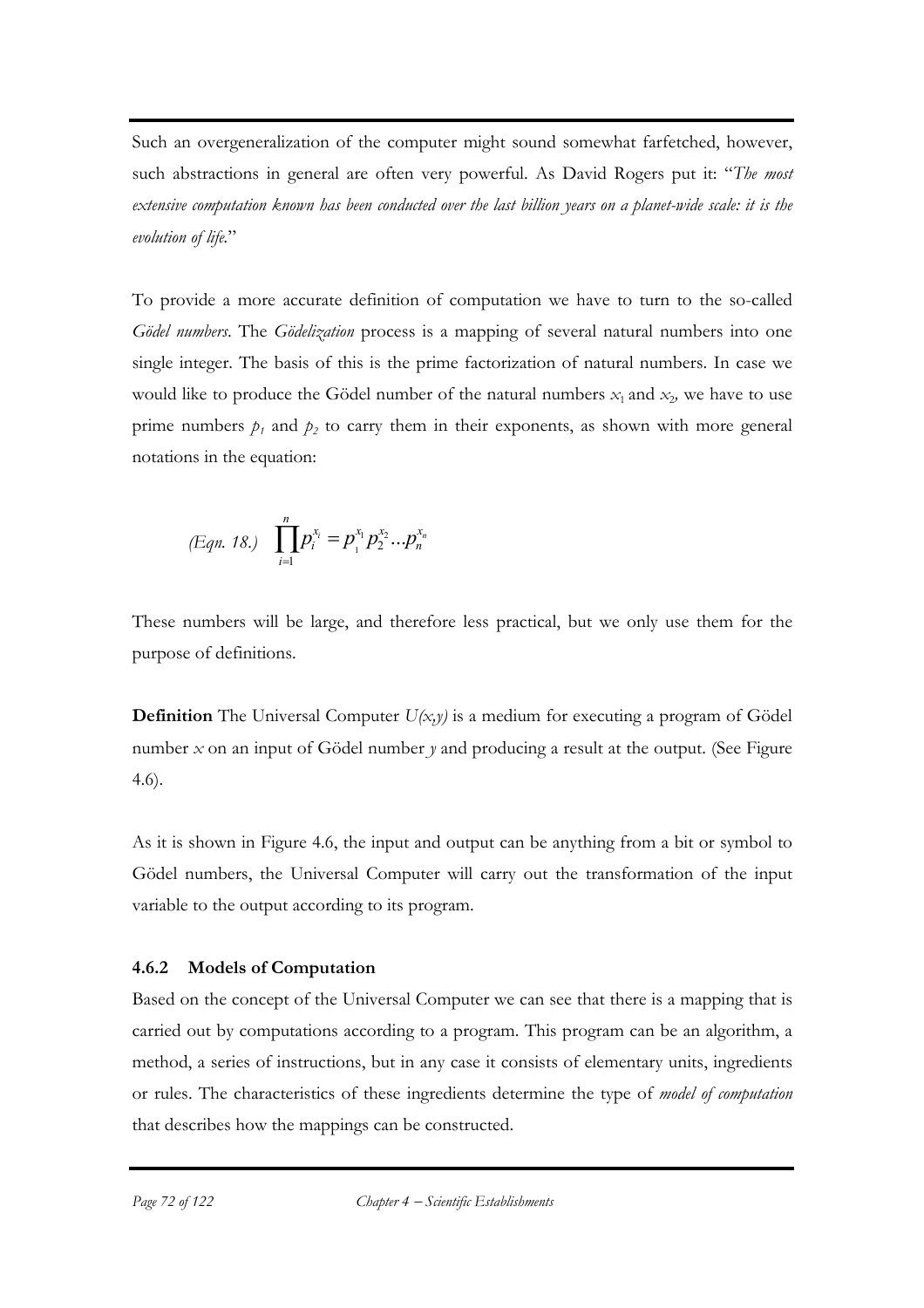One appealing feature of having numerous models of computation is what Church stated in 1941, i.e. *all computable functions can be computed by several equivalent models of computation*  (actually he only speaks about Lambda Calculus, General Recursive Functions and Turing Machines)[51]*.* This is called the Church−Turing thesis, that is still not proven and impossible to do because of its fundamental nature. (A disproof would be a model of computation that can compute a function not possible to do by other models).

It is important to point out, that the equivalency of different models of computation provides us some freedom to choose the one most suitable for us. In the following subsections some of the models of computation will be shortly introduced, not so much for their immediate practicality in this work, but for the purpose of demonstrating their equivalence despite of their significant differences in representation. In Fig.4.7 the possible emulation of different models of computation by others is shown schematically.

| Zero             | The <i>zero function</i> returns zero for any argument, e.g. $Z(x)=0$          |
|------------------|--------------------------------------------------------------------------------|
| <b>Successor</b> | The <i>successor function</i> adds one to its argument, e.g. $S(x)=x+1$        |
| Projection       | The <i>projection rule</i> allows that a general recursive function            |
|                  | returns any of its arguments as the result, e.g. $P_i(x_1, \ldots, x_n) = x_i$ |
|                  | The <i>composition rule</i> allows the construction of a new                   |
| Composition      | function by two or more functions. If $g(x)$ and $f(x)$ are                    |
|                  | general recursive functions, then so is $g(f(x))$                              |
|                  | Recursion allows recursive definitions. E.g. if $g(x)$ and $h(x)$              |
| Recursion        | are general recursive, then so is $f(x,y)$ defined as $f(x,0)=g(x)$ ,          |
|                  | for $y=0$ , and $f(x,y+1)=f(h(x),y)$ , for all other y.                        |
|                  | A general recursive function can be expressed as the                           |
|                  | minimization of another such function. E.g., if $g(x, y)$ is                   |
| Minimization     | general recursive, then so is the function $f(x)=\mu y/g(x,y)=50$              |
|                  | where $\mu$ is the minimization operator. (It is possible that                 |
|                  | there is no $y$ that satisfies this equation).                                 |

*Table 4-1The rules of General Recursive Functions*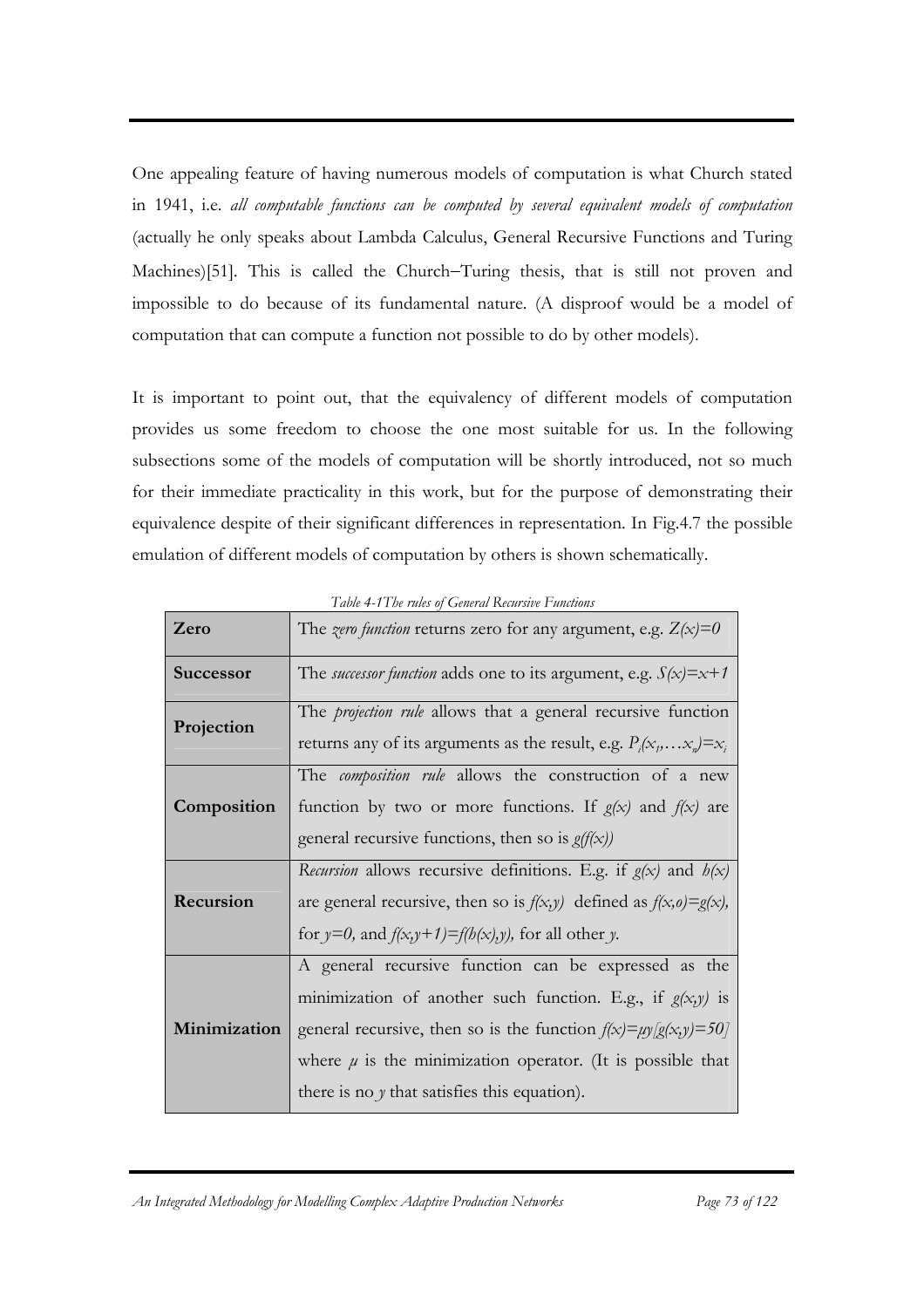#### **4.6.3 General Recursive Functions**

The rules found in Table 4.1 may be repeatedly applied to construct General Recursive Functions. The rules are either basic functions or rules for creating another function.

#### **4.6.4 Turing Machines**

A Turing machine is an abstract representation of a computing device. It consists of a read/write head that scans a possibly infinite one-dimensional (bi-directional) tape divided into squares, each of which is inscribed with a 0 or 1. Computation begins with the machine, in a given "state", scanning a square. It erases what it finds there, prints a 0 or 1, moves to an adjacent square, and goes into a new state. This behavior is completely determined by three parameters: (1) the state the machine is in, (2) the number on the square it is scanning, and (3) a table of instructions. The table of instructions specifies, for each state and binary input, what the machine should write, which direction it should move in, and which state it should go into. (E.g., "If in State 1 scanning a 0: print 1, move left, and go into State 3".) The table can list only finitely many states, each of which becomes implicitly defined by the role it plays in the table of instructions. These states are often referred to as the "functional states" of the machine [13].

A Turing machine, therefore, is more like a computer program (software) than a computer (hardware). Any given Turing machine can be realized or implemented on an infinite number of different physical computing devices. Computer scientists and logicians have shown that if conventional digital computers are considered in isolation from random external inputs (such as a bit stream generated by radioactive decay), then given enough time and tape, Turing machines can compute any function that any conventional digital computer can compute.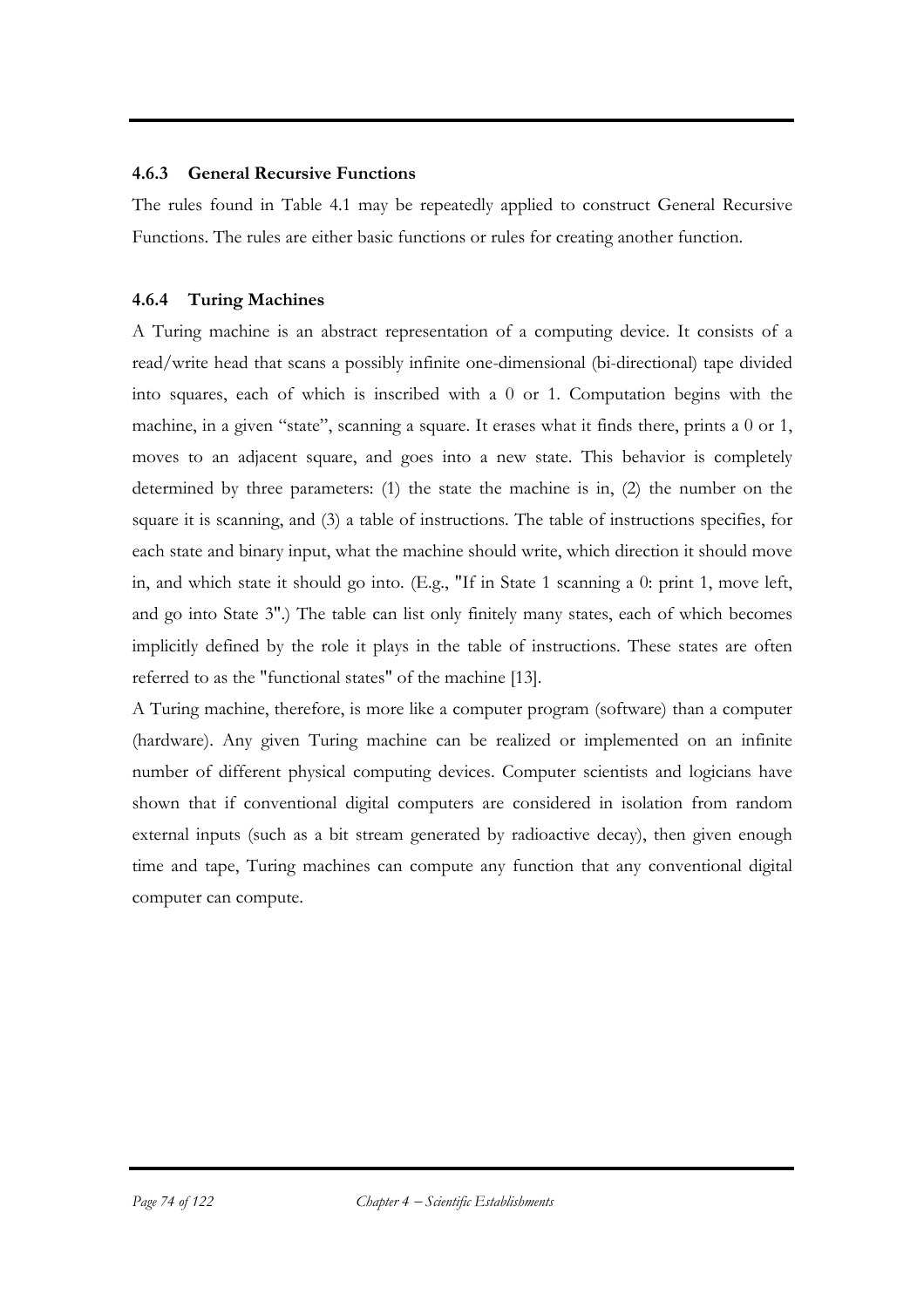

*Figure 4-7 Emulation of different Models of Computation on a Universal Computer* 

Turing's interpretation of his ideas suggested that human intuition could correspond to incomputable steps in an argument.

Therefore the formulation of e.g. production networks in terms of a computational, information processing machinery offers significant advantages for the following reasons:

- easy and straightforward definition of the problem
- possibility for the exploration of computational limitations
- **•** possibility for direct computer modelling
- application of the results of computer science
- direct connection to other methods and principles
- more possibilities for theoretical investigation of the model
- Related to the theory: because of the Gödel theorem any formalization of the systems in question are limited, so any of them describe only one part of reality.
- The Gödel limitation is overcome by the extended, metaphor-enriched science. [1] p.143.

The introduction of universal computation and models of computation lead us to the conclusion that the generalized concept of computation is a very good basis for the scientific investigation of large complex systems.

The benefits are:

- Universal computation is a mathematically clear concept
- The limits of computation is a thoroughly and rigorously studied and explored area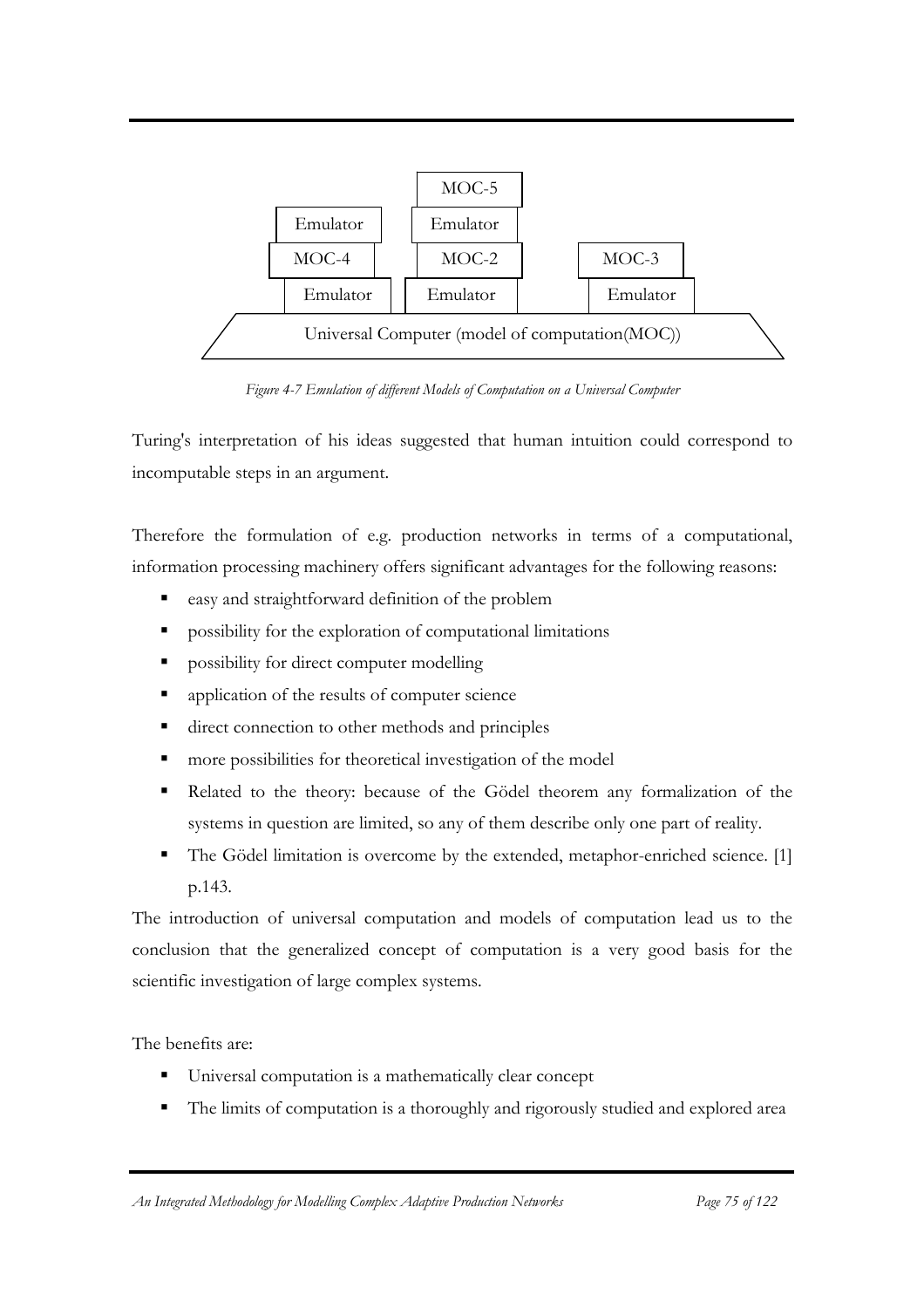The availability of relatively fast computers are an excellent media for carrying out experiments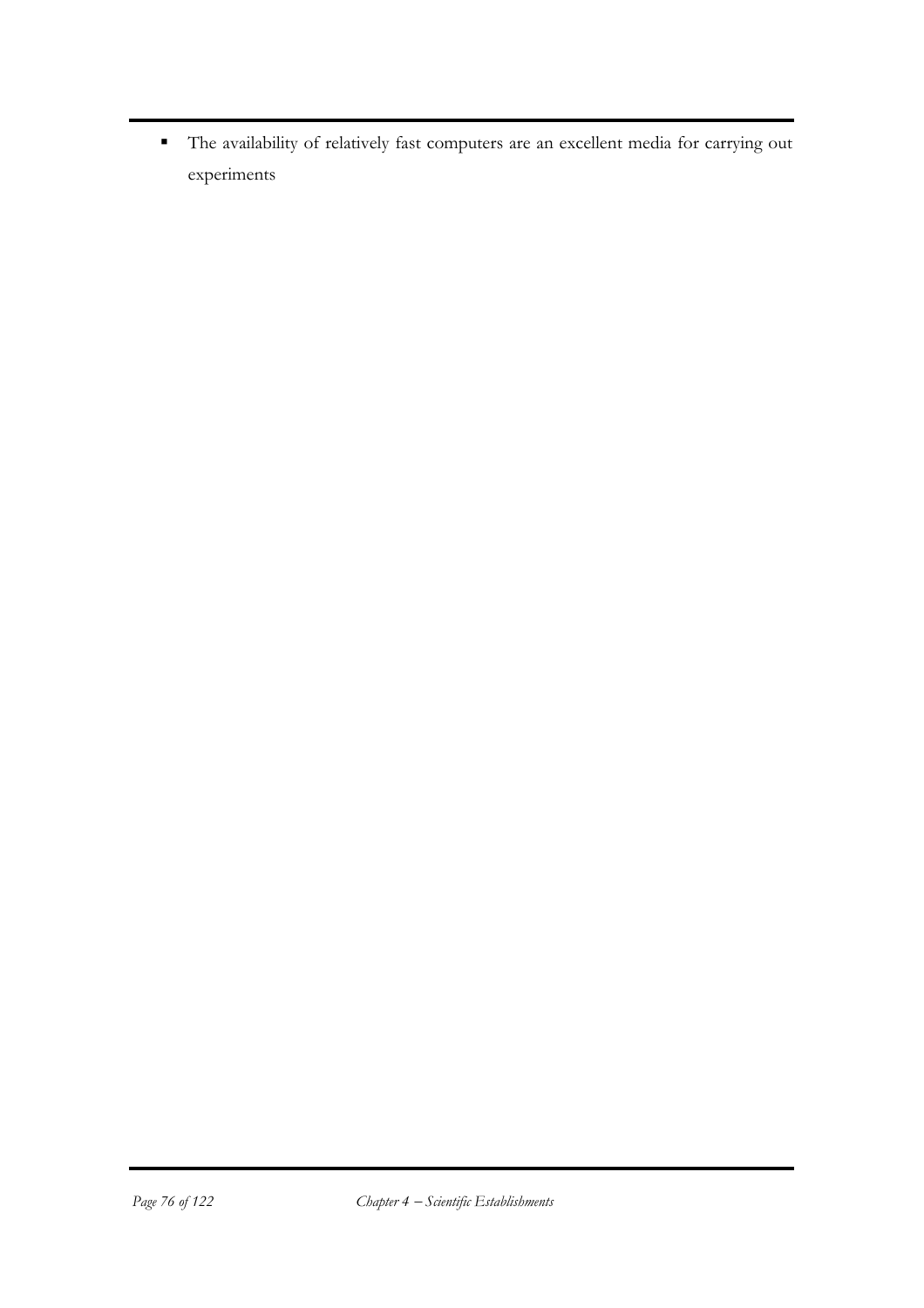# **Chapter 5 The ModNet Toolbox and Simulator**

*"Not only do we use instruments to give us fineness of detail inaccessible to direct sense perception, but we also use them to extend qualitatively the range of our senses into regions where our senses no longer operate" P.W. Bridgman* 

The purpose of the *ModNet production network modelling toolbox and simulator* is to provide a Java class library for the Swarm ABM simulator that aids those who want to use the methodology of the next chapter, or just to create agentbased models of production networks, including machining equipment, orders, schedules, controllers, decision making entities (including humans)  $[40]$ <sup>18</sup>

#### **5.1 The ModNet Toolbox**

 $\overline{a}$ 

In Fig.5.1, 5.2 and 5.3 the main classes of the ModNet class hierarchy is shown. The Swarm classes are not indicated, the full Java documentation is available on the web<sup>19</sup>.

The most important classes of the ModNet toolbox are the the following :Factory, Machine, Intelligence, Controller, Job, Operation, Workpiece, OrderStore, JobSchedule. This class hierarchy can be easily extended in many ways. Since the Intelligence class only includes basic heuristic rules (or "rules of thumb") it is convenient to use evolutionary computation to build new rules. A convenient way of doing it is to use a Java class library

*An Integrated Methodology for Modelling Complex Adaptive Production Networks Page 77 of 122* 

<sup>&</sup>lt;sup>18</sup> In the same research project this toolbox and simulator had been developed, a graphical Gantt charting tool and a problem generator was implemented [26]. However, in this thesis only the design of the basic class hierarchy of the toolbox and simulator is claimed to be an individual contribution.

 $19$  More extensive documentation and related material is continuously updated at available at http://www.pe.tut.fi/personal/patkai/software/modnet/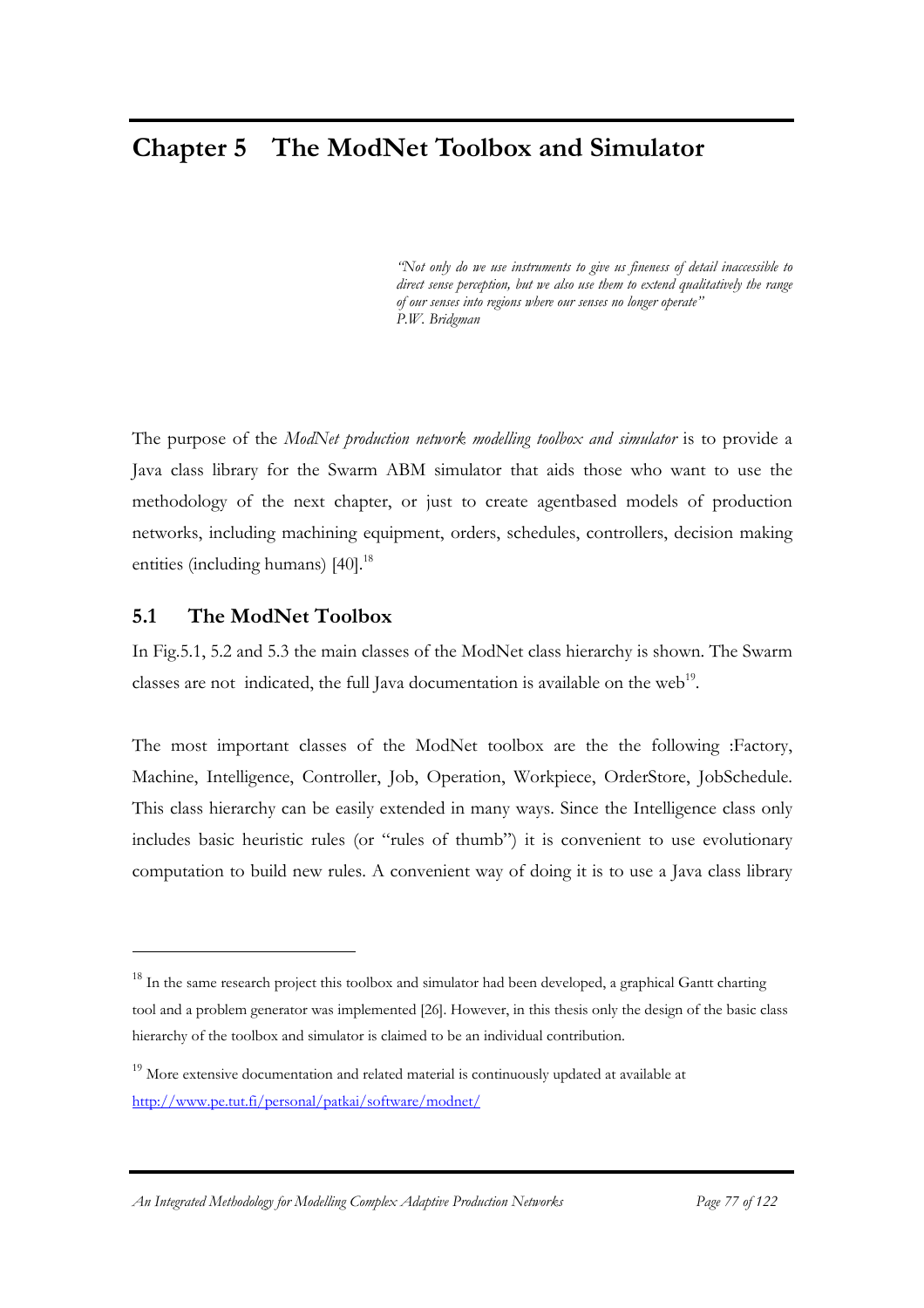called Evolvica, that is freely available for research purposes<sup>20</sup>. This same tool can also be used to set up and optimize/evolve production network topology.



*Figure 5-1 The class diagram of the core, interdependent classes in the ModNet toolbox* 

 $\overline{a}$ 

<sup>20</sup> Available at http://www.evolvica.org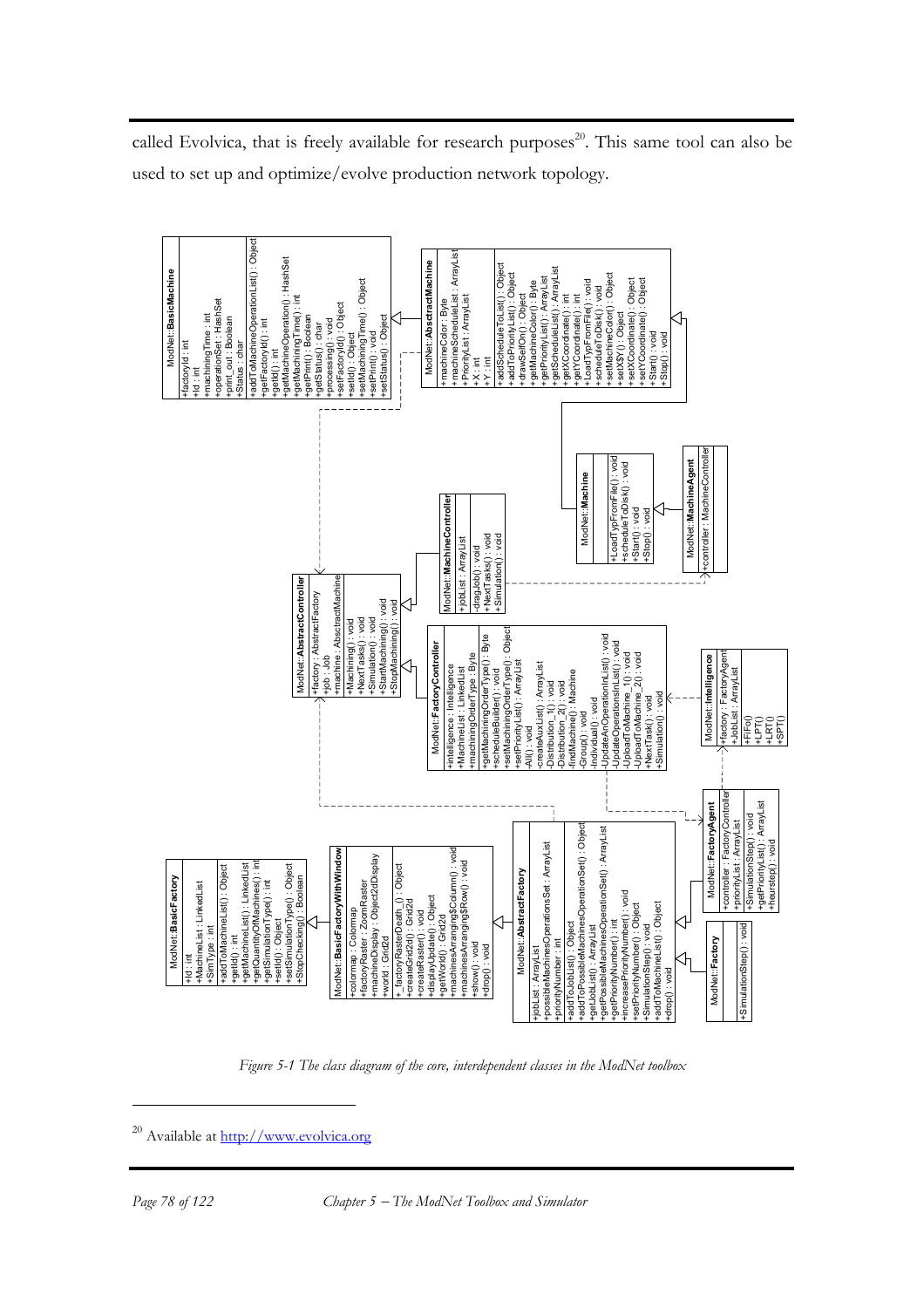

*Figure 5-2 The class diagram of the Operation classes*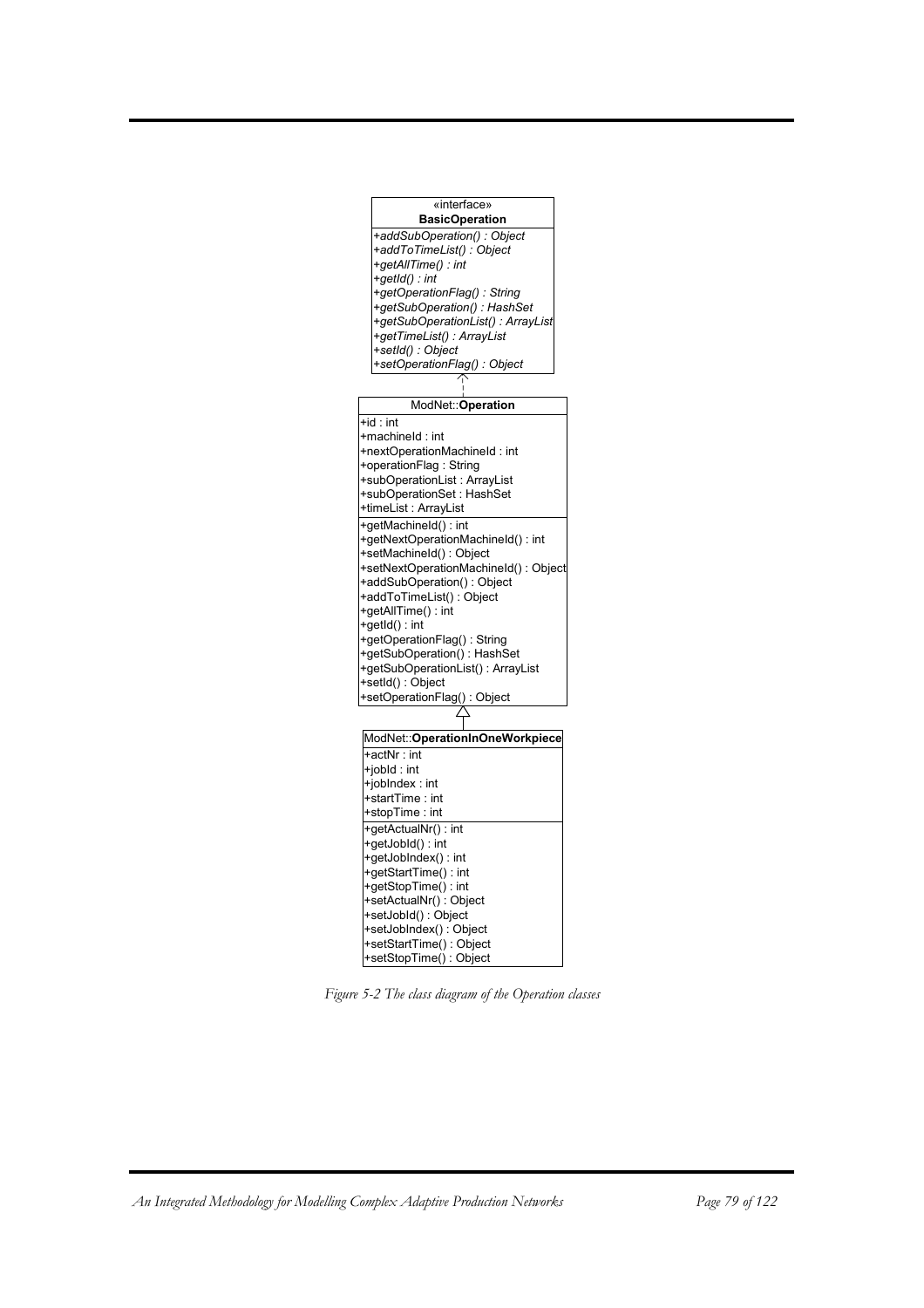

*Figure 5-3 The class diagram of some other important classes in the ModNet toolbox* 

## **5.2 The ModNet PN Simulator**

The ModNet toolbox in itself is only usable for those who can write programs in Java and in any case consumes time, requires debugging. To speed up and simplify the creation of agentbased production network simulations the toolbox is extended with some useful tools for programming-free setup. This method supports the definition of factories and production networks, machine types and capabilities, orders, basic process plans, several control options and operational modes. In the next subsections these are discussed.

#### **5.2.1 Simulation Types**

As it is depicted in Fig.5.4 , control in the simulated system can have at least three different kinds of arrangements. The following options are available (obviously by programming more options can be added):

■ Centralized control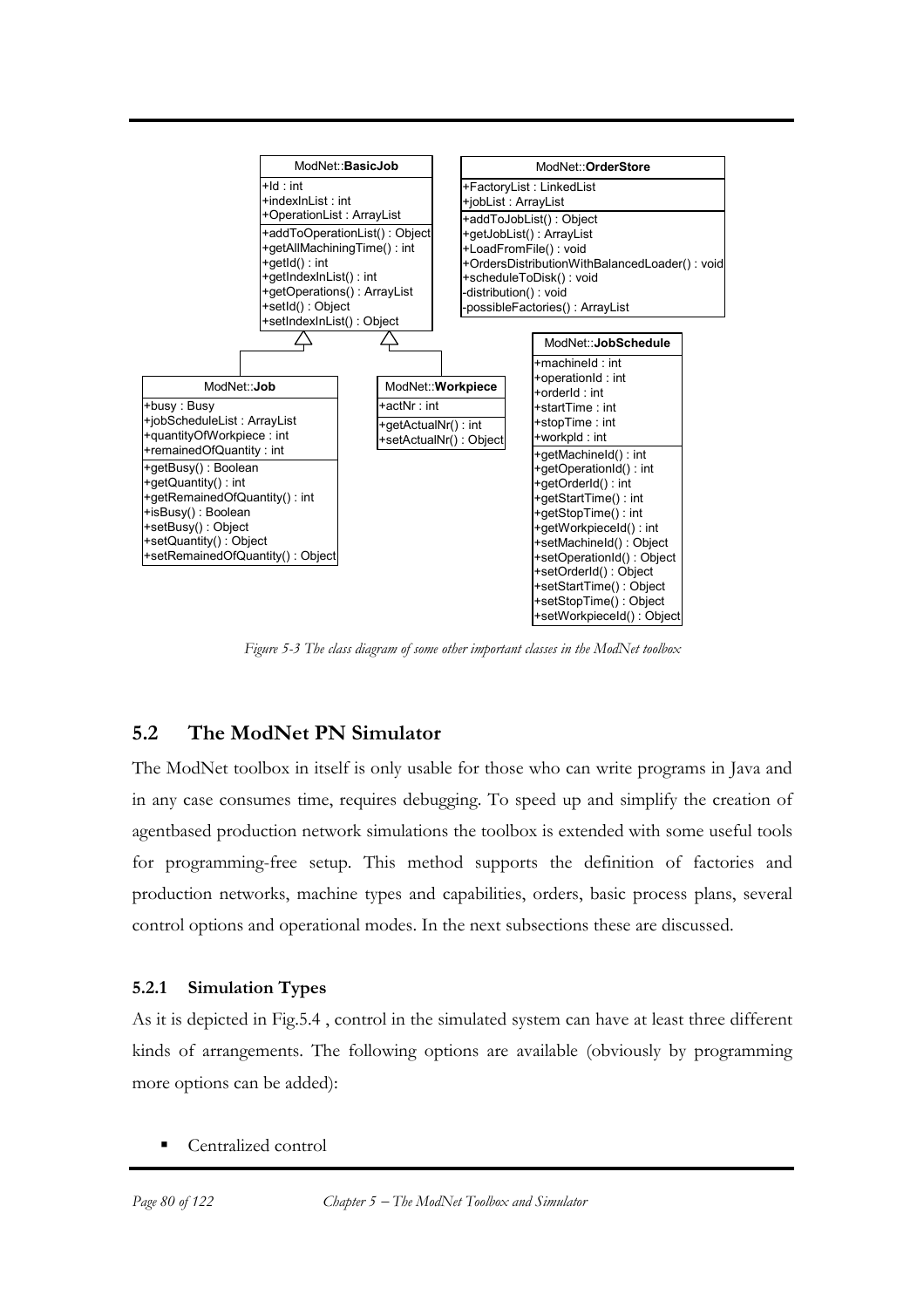- Factory level control
- Distributed control

These three control methods resemble typical configurations that can be a subject of investigation by this simulator.



*Figure 5-4 Preprogrammed options of centralized, decentralized and distributed control in production networks* 

#### **5.2.2 Operational Modes**

The operational mode is a constraint on the execution of jobs in the simulation. The following options can be set:

- Individual: *any workpiece can be processed whenever priority or physical constraints allow.*
- Group: *workpieces have to be entirely finished before the next one is processed.*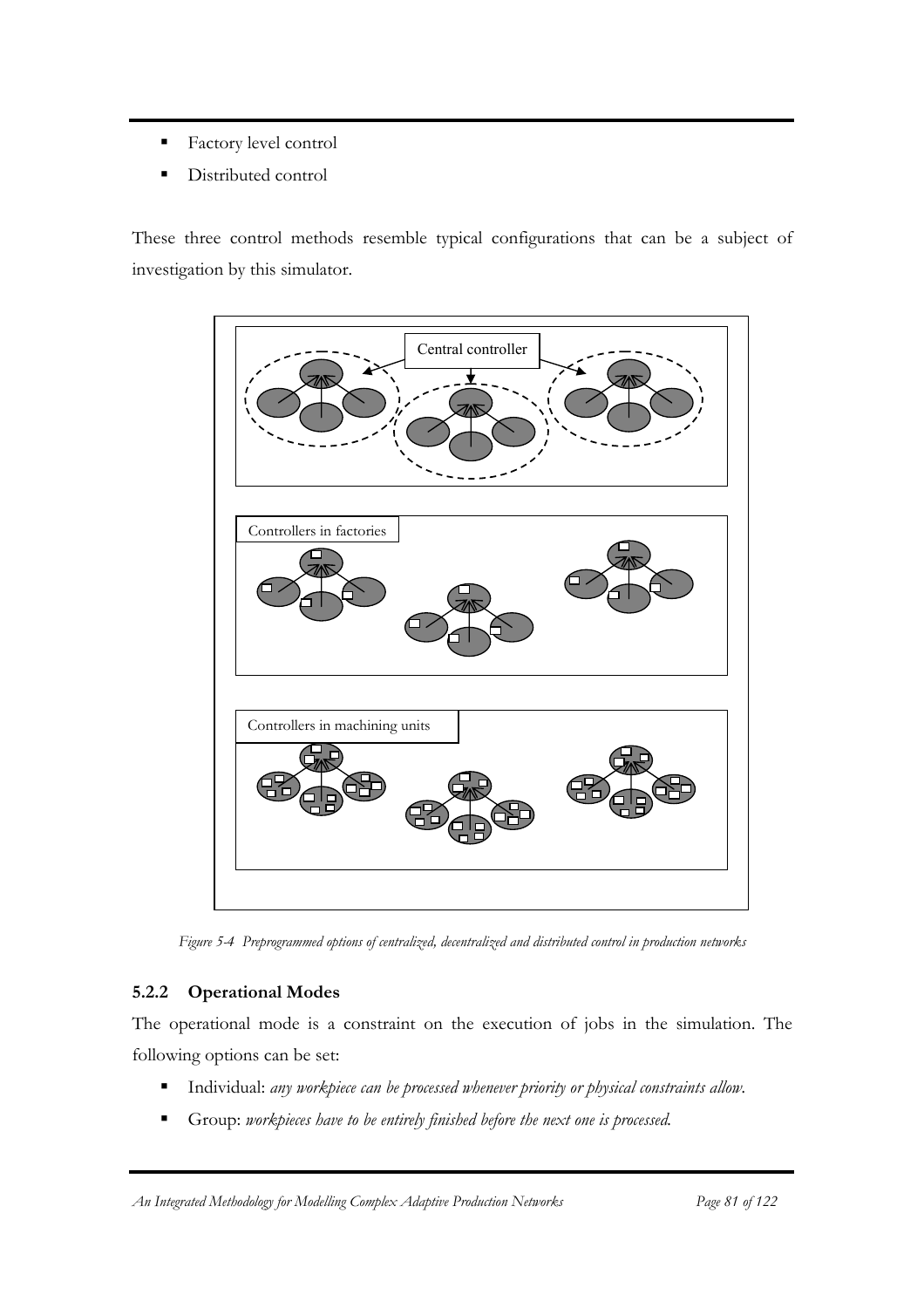■ Total: *in case there are multiple workpieces in a job, the next one can be started after all of these are completed.*

#### **5.2.3 Configuration of the Simulator**

The ModNet simulator is configured in three text files, and in case we want to use the automatic problem generator then a fourth one is used. All these files are .csv (i.e. comma separated), and their layout is shown in the following three tables.

The first step is to define the characteristics of the production network as shown in Table 5.1.

| Simulation     | Machine type | Machine  |    |    |               |    |    |    |
|----------------|--------------|----------|----|----|---------------|----|----|----|
| type           | code         | quantity | MC | MQ | MC            | MQ | MC | MQ |
| Factory no.    | (MC)         | (MQ)     |    |    |               |    |    |    |
| $\overline{2}$ |              |          |    |    |               |    |    |    |
|                |              | 5        | 2  | 10 | 3             | 4  | 4  | 10 |
| $\mathfrak{D}$ | 3            | 10       | 4  | 10 | $\mathcal{L}$ | 6  |    |    |
| 3              |              | 5        | 3  | 10 |               |    |    |    |

*Table 5-1 Configuration of the production network layout* 

In the layout table each row is one describes a factory. In the upper left corner there is a single code denoting the type of simulation (1-centralized, 2-factory level, 3-distributed). The odd numbered columns denote machine types and the even numbered columns following them denote the number of the machines from that type. This way we have a basic description of a set of factories and the method of their control. Despite calling the entities *machines* they are actually *actors,* and therefore they can denote any kind of equipment playing a role in production, even humans can have a code.

The definition of machine types and their capabilities is seen in Table 5.2. Along the machine (actor) ID we can see the code of the operations they can carry out. (Again, these can be non-machining, general operations, such as handling by a human. E.g. an actor/machine ID may be followed by human operation codes.)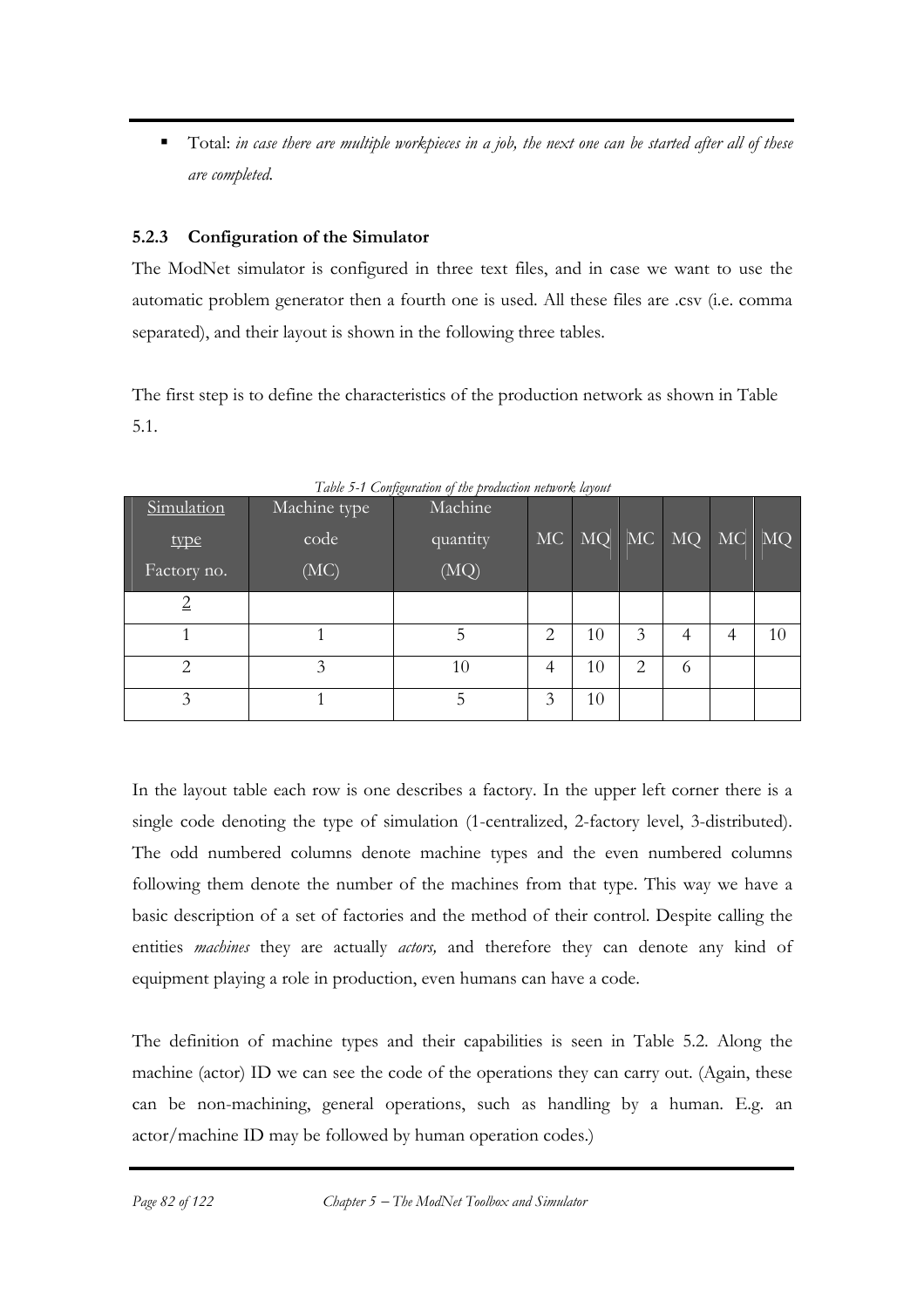| Machine<br>ID | <b>Tavie</b> <i>I</i> -2 <i>Ivialisme</i> aestription tavie<br>Cutting codes<br>(capabilities of the machining<br>centers) |    |    |    |    |    |    |
|---------------|----------------------------------------------------------------------------------------------------------------------------|----|----|----|----|----|----|
|               | 23                                                                                                                         | 24 | 25 | 29 | 32 | 43 | 47 |
| 2             | 11                                                                                                                         | 14 | 17 | 19 | 23 | 29 | 33 |
| 3             | 44                                                                                                                         | 51 | 53 |    |    |    |    |

*Table 5-2 Machine description table* 

In Fig. 5.3. the order definition file is depicted. This file is already preprocessed, in a real order database we don't immediately know the resource requirements, assigned machine types and machining/processing time units. However, from the point of view of our investigations this only makes the system simpler, without any practical loss.

| Job<br>quantity/code | Machining code<br>(MC) | Machining time<br>(MT) | $\rm MC$       | MT | $\rm MC$ | $\text{MT}$ | MC | MT |
|----------------------|------------------------|------------------------|----------------|----|----------|-------------|----|----|
| 1200                 |                        |                        |                |    |          |             |    |    |
| 12                   | 10                     | 23                     | 20             | 25 | 10       | 32          | 20 | 29 |
| 11                   | 12                     | 21                     | $\overline{4}$ | 27 | 20       | 28          | 30 | 29 |
| 23                   | 10                     | 19                     | 20             | 29 | 30       | 33          | 70 | 44 |
| 28                   | 10                     | 29                     | 30             | 31 | 20       | 41          | 50 | 51 |
| 3000                 |                        |                        |                |    |          |             |    |    |
| 23                   | 20                     | 12                     | 10             | 32 | 20       | 25          | 10 | 29 |
| 21                   | $\overline{4}$         | 11                     | 12             | 28 | 30       | 27          | 20 | 29 |
| 19                   | 20                     | 23                     | 10             | 33 | 70       | 29          | 30 | 44 |
| 29                   | 30                     | 28                     | 10             | 41 | 50       | 31          | 20 | 51 |

*Table 5-3 Order definition with resource requirements* 

After setting up a simulation − either by the simplified method or by programming − the Swarm machinery starts running and the orders are dispatched according to the chosen control strategy. This dispatching and scheduling is done in default by the simple dispatching rules, but new ones can be added or evolved by an evolutionary algorithm.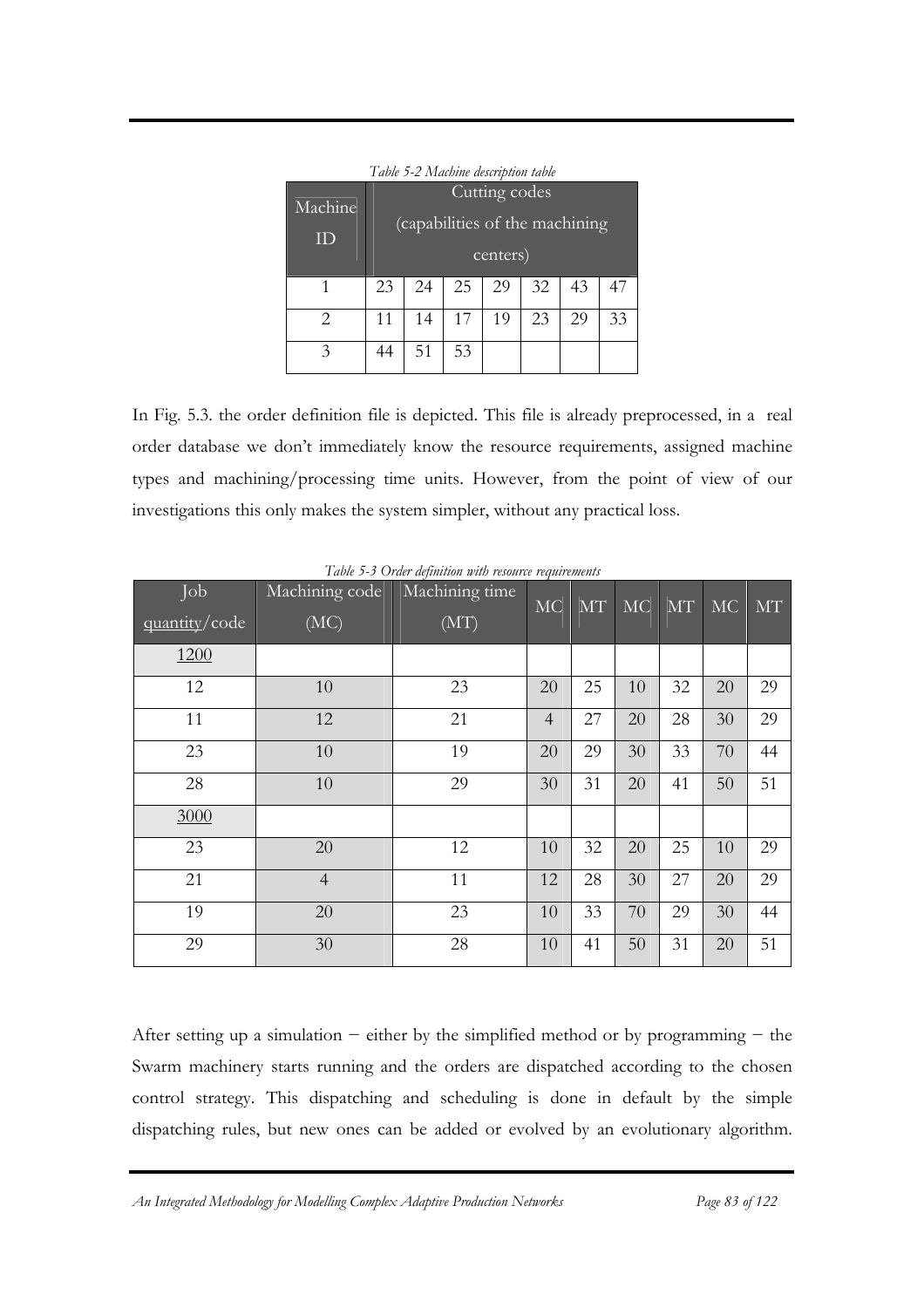Also, the configuration of the production network can be changed dynamically. Depending on the goals of the investigation probes and metrics have to be introduced, especially in case of an evolutionary algorithm that needs an objective function.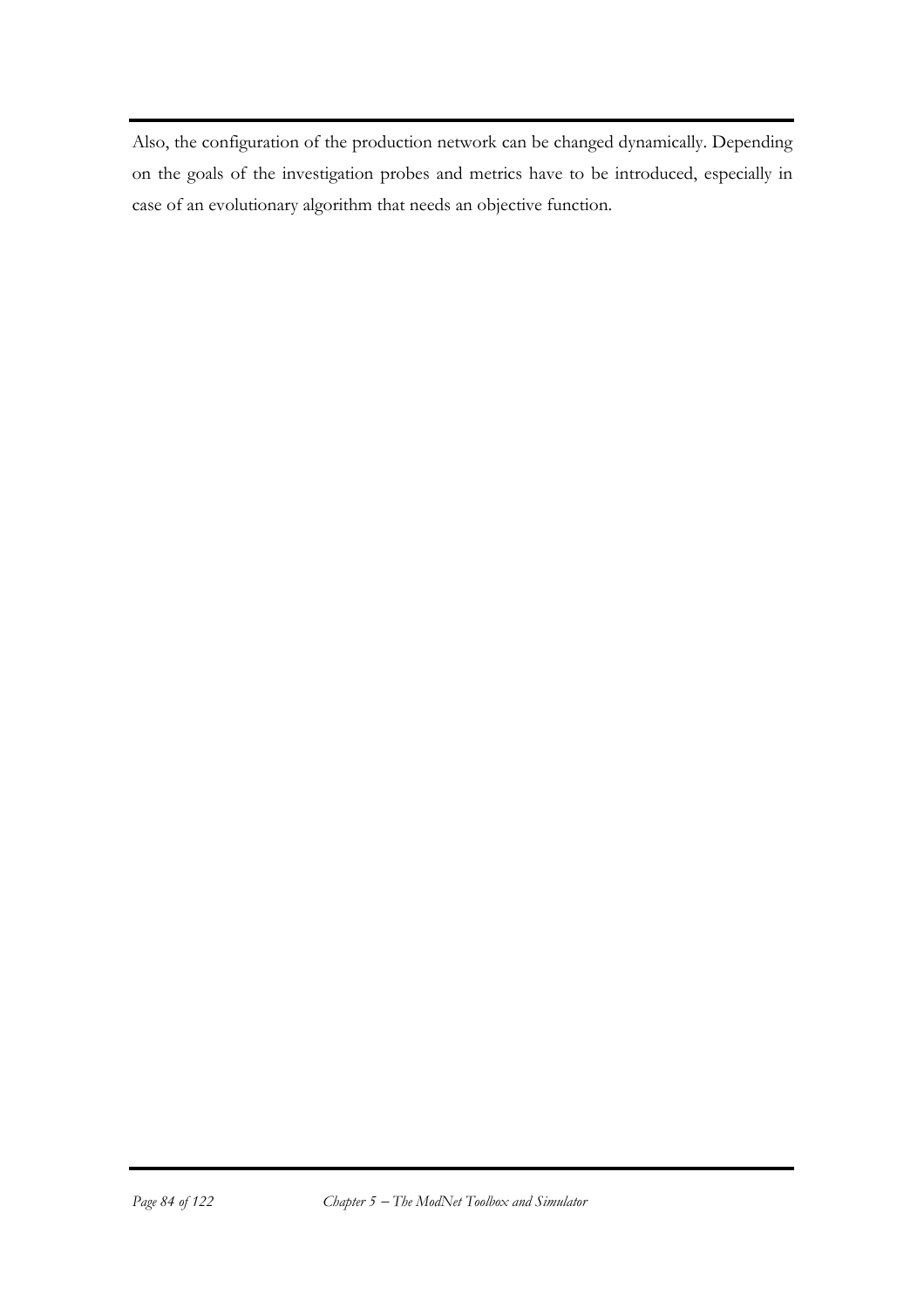## **Chapter 6 The Integrated Methodology**

*"Understanding what is going on around us is equivalent to building models and confronting them with observations. This statement may sound like a truism to a physicist or a chemist, but it goes far beyond physics and chemistry. At each moment our sensory systems scan the surroundings, the brain registers and compares the observations with respect to images already formed, and eventually reaches a preliminary conclusion. One of the basic steps in this procedure is the extensive use of analogies and archetypes. Physico-chemical systems giving rise to transition phenomena, long-range order, and symmetry breaking far from equilibrium can serve as an archetype for understanding other types of systems that show complex behavior* − *systems for which the evolution laws of the variables involved are not known to any comparable degree of detail. More important, in many of these systems the very choice of what should be a pertinent variable may well be part of the problem we try to solve." Ilya Prigogine21*

*"It is a wonderful feeling to recognize the unity of a complex of phenomena that to direct observation appear to be quite separate things." Albert Einstein*<sup>22</sup>

After the attempt of the previous chapters to establish a scientific and metaphorical background for methodology development, in this chapter the synthesis of a *methodology* for complex system modelling is introduced. This methodology is integrating scientific and rhetoric knowledge by the systematic use of metaphors, analogies and agentbased models.

The methodology we describe is an emergent complex adaptive system itself. It is assumed that it benefits from the previously evolved schemata of different fields, and is due to further evolution and adaptation. One of the main intentions of this thesis is represented in the way we aim at providing an *integrating* framework, or a "meta-methodology" that can be the template for other, more refined methods. This is also emphasized in this chapter as it promotes general complex system modelling.

 $\overline{a}$ 

 $^{21}$  Ilya Prigogine received the Nobel prize in chemistry for his discoveries related to non-equilibrium systems. Quote from [36].

 $22$  Written in a letter to Marcel Grossmann.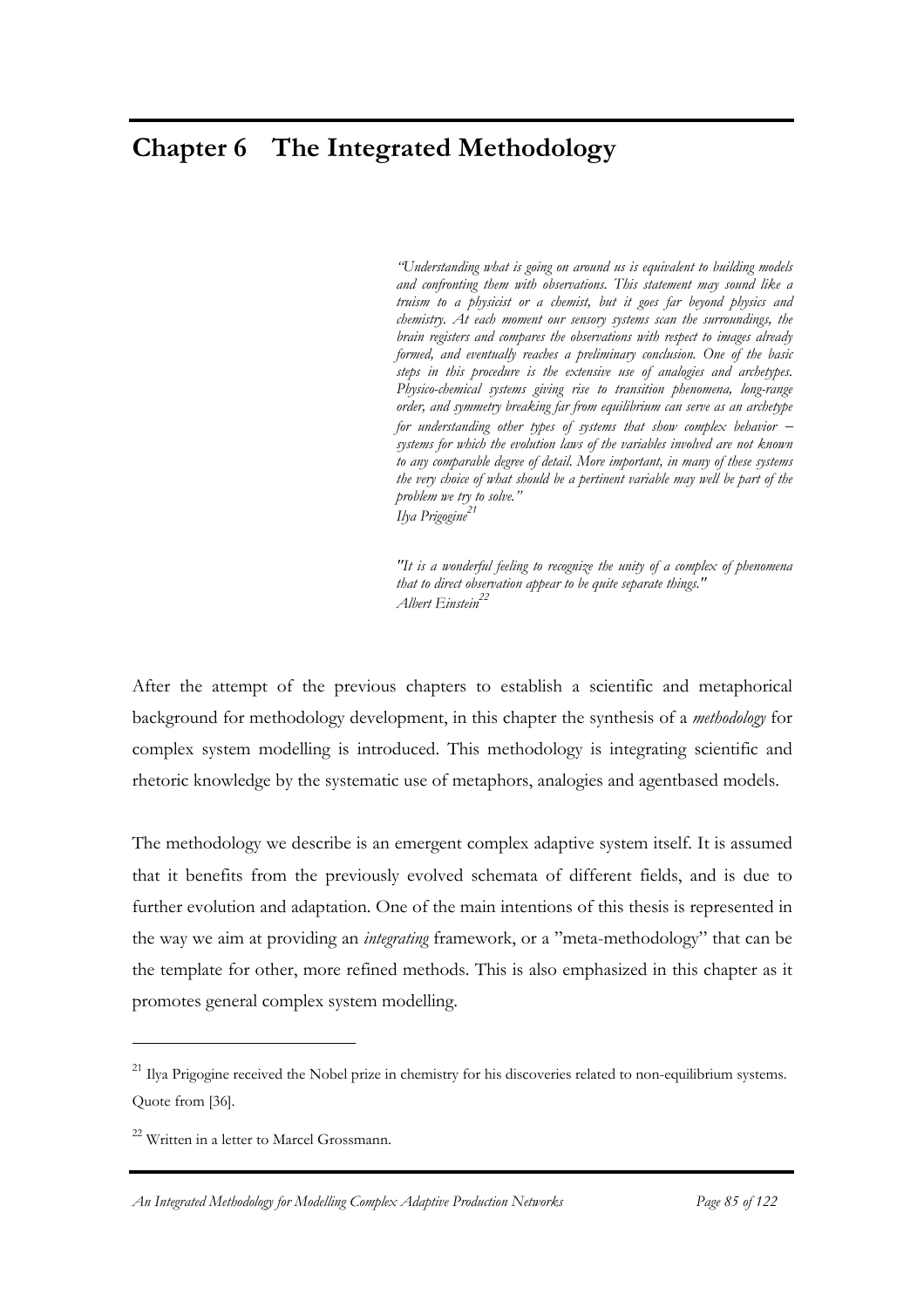In the next sections the limitations of methodology development and the proposed methodology itself is presented.

### **6.1 Limitations & Challenges of System Models and Methodologies**

Figure 6.1 shows a summary about the different number sets from the point of view of computability. This is also a summary about some of the limitations of computation as such.

The following sets are identified:

- 1) Recursive sets: *a set of numbers about which a program can decide if a number is a member or not.*
- 2) RE sets: *recursively enumerable, but not computable, or the "halting set".*
- 3) CO-RE sets: *computable recursively enumerable*
- 4) Not RE sets: *not recursively enumerable*
- 5) not CO-RE sets:*not computable recursively enumerable*



*Figure 6-1 Classification of numbers according to their computability* 

Algorithmically indescribable objects are Not RE and Not CO-RE. These categories provide the basis for distinguishing between mathematical computations according to their usefulness. Here is the most serious limitation of computation, we assume that not all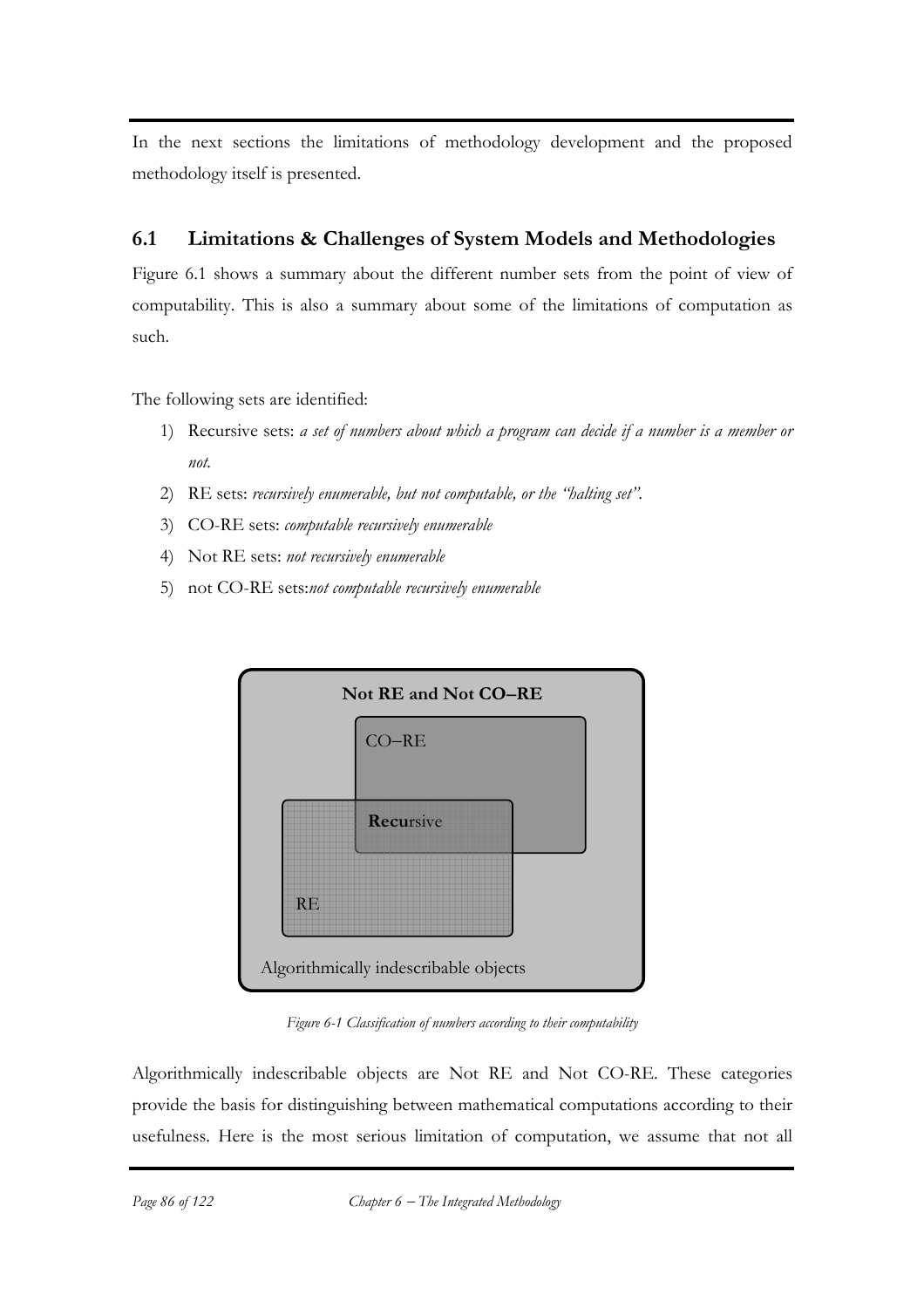processes and phenomena can be described by computation. However, this is still a matter of debate amongst mathematicians. We also assume in this thesis that an associated methodology that integrates computation and *other* representations such as rhetoric has the potential of covering the whole problem.

| Scientific                     |                                                               |                                    |                                                                                                                                                         |                                                                                                                          |  |  |
|--------------------------------|---------------------------------------------------------------|------------------------------------|---------------------------------------------------------------------------------------------------------------------------------------------------------|--------------------------------------------------------------------------------------------------------------------------|--|--|
| dogma                          | Problem and                                                   | New dogma                          | Consequence                                                                                                                                             | Practical                                                                                                                |  |  |
| (common                        | time of                                                       |                                    |                                                                                                                                                         | consequence                                                                                                              |  |  |
| knowledge)                     | appearance                                                    |                                    |                                                                                                                                                         |                                                                                                                          |  |  |
| Decidability<br>Predictability | Gödel<br>theorem, 1931<br>[19] [20]<br>Chaos, Lorenz,<br>1963 | Undecidability<br>Unpredictability | Any formal language<br>leads to paradoxes<br>sometimes,<br>we<br>can<br>only derive partial<br>truths.<br>A very small change<br>in the input variables | We<br>cannot<br>develop a single<br>for<br>theory<br>a<br>reasonably<br>difficult problem<br>Long term<br>forecasting is |  |  |
|                                | [31][13][36]<br>Complex                                       |                                    | up our<br>mess<br>can<br>predictions totally.                                                                                                           | mostly<br>impossible<br>have<br>We<br>can                                                                                |  |  |
| Explainability                 | emergence,<br>Kolmogorov,<br>Chaitin, 1960's<br>[13][36]      | Unexplainability                   | The<br>components of<br>the system do not<br>explain its collective<br>behavior.                                                                        | difficulties<br>understanding<br>the<br>situation,<br>common sense stops<br>working                                      |  |  |

*Table 6-1The transition of basic paradigms and dogmas in contemporary science*

Chapter 3 provided some insight into the nature and characteristics of "systemic" scientific endeavors, but falls short of the great expectations for practical applications. The reason for this is that handling (i.e. understanding, modelling, simulating, controlling) large, complex, heterogeneous systems is a challenge incomparable to problems modeled by causal mechanistic equations, and is even impossible, because the complexity of complex adaptive systems that include humans and machinery cannot be captured by a single exact model borrowed from the hard sciences. In *Table 6.1* we can see a summary of the key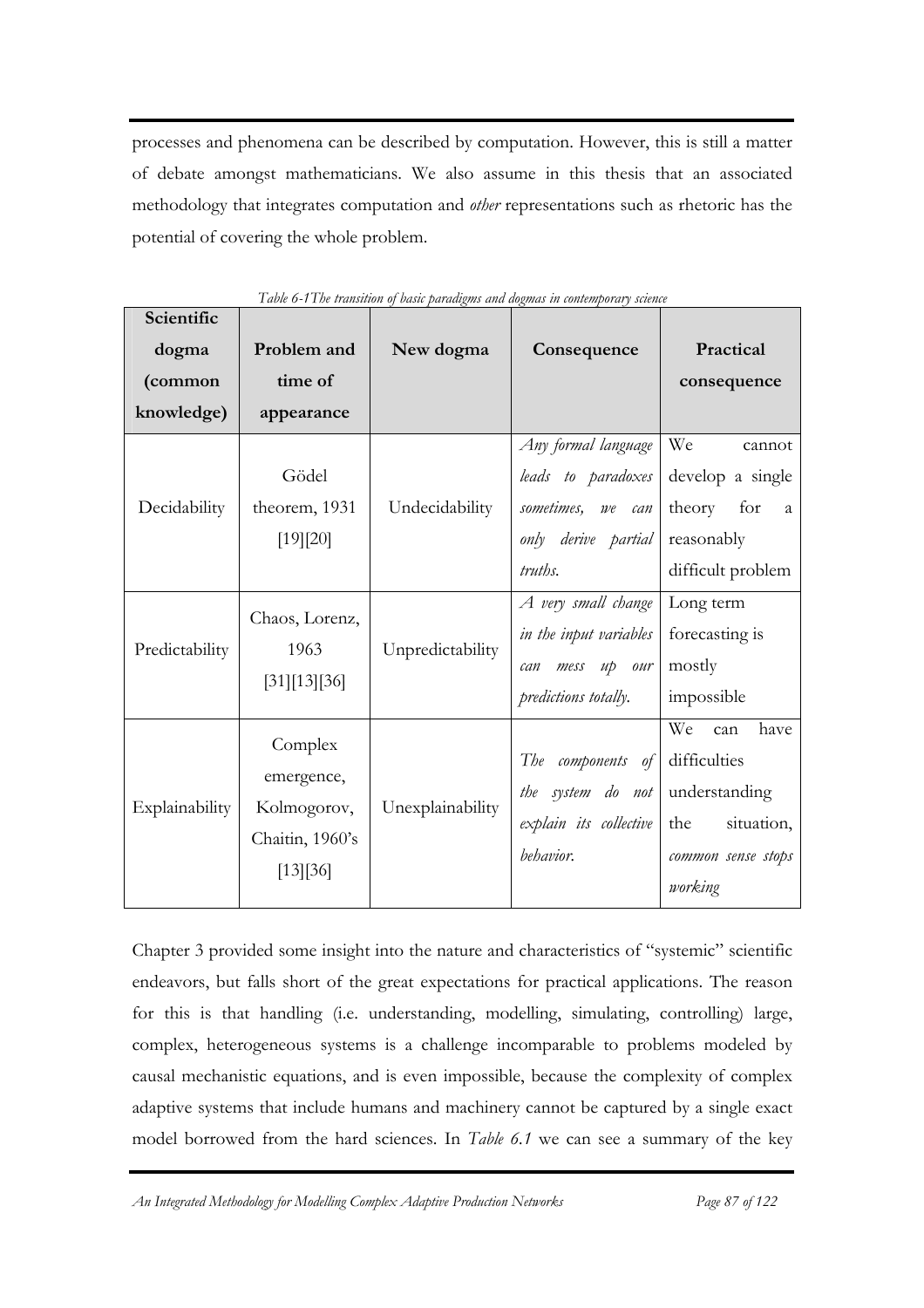problems that strongly influence all the present and future solution methods trying to gain control over such systems.

The earliest of these is the Gödel theorem that has shaken mathematics and the belief in unifying formalisms that embrace and perfectly solve a problem area.

The actual consequences are crucially important, because rhetorically formulating it provides an explanation why in practice there have are always been competing theories even in specialized fields. In the next chapter the metaphoric bridging method provides a way to get around this problem, by acknowledging it first and filling in the gaps by rhetoric (despite the fact that rhetoric as a tool has a low respect amongst scientist and especially engineers, because it is very easy to abuse to cover the gaps instead of bridging them).

The observation of chaos in meteorological calculations by Lorenz has resulted in the unpleasant knowledge of another limitation, i.e. the impossibility of long term prediction of system states. This directly modifies the objectives of the research we do, and we are no longer aiming at exact, quantitative forecasts, but use our models in a less direct way to explore possibilities, to "harness complexity" as Axelrod puts it.

The so-called "reductionist" scientific approach is often criticized that translates observations to mechanistic equations. In spite of this fashionable criticism no-one denies that equation-based analytical models are more desirable than "soft" models involving significant uncertainty, fuzziness and the lack of causality. The corresponding methodology aiming at minimally an increase in the understanding of such systems. As in case of the previous two problems, this can only be achieved by a modification in goals and approach.

## **6.2 Knowledge Transfer Between Models by Metaphors**

In Chapter 2 the importance of metaphors as the bridging material between different models was described, and in *Fig. 6.2* it is shown in more detail. The basic knowledge that any scientific or computational model can represent only a segment of reality − as reflected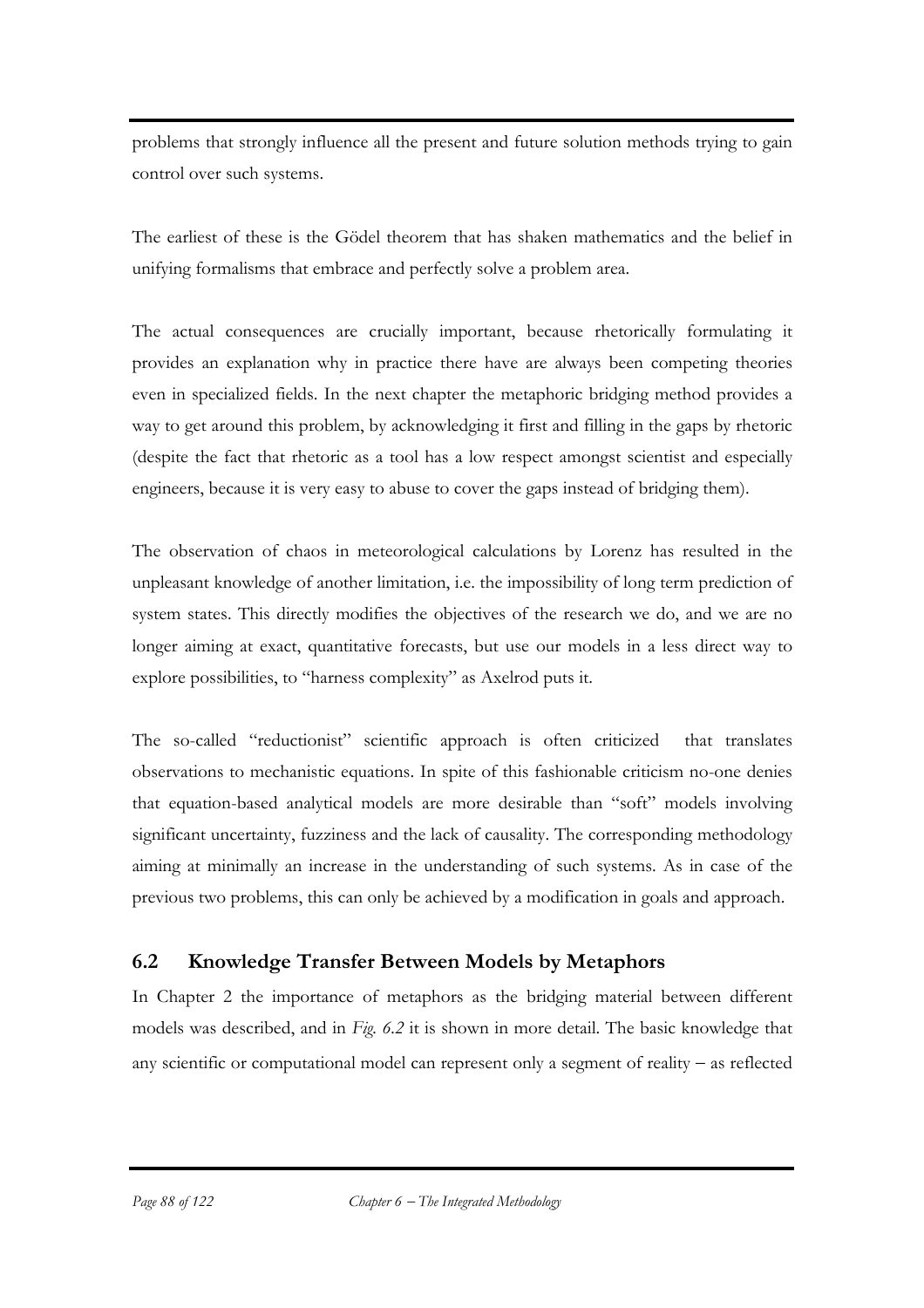by measurements, observations and models − requires that we fill the gaps between them by our continuous mental– and the corresponding rhetorical models<sup>23</sup>.

Using the scientific language and method observations and measurements are put into a mathematical model, assuming that the experiments are repeatable and reproducible by others. This satisfies the requirement of objectivity. Part of the process is the validation of the model through numerous experiments that are usually carried out by other parties ensuring that no subjective mistakes are generated during experiments and measurements.

The "third" language or symbol system of computation [37] is in many ways related to the language of mathematics, as it can represent equations and solve them with some limitations related to continuity and problem size. However, computation also became a very flexible and multi-purpose tool due to the ubiquitous availability of computing machinery. Various modelling approaches make it possible to create models that are not possible to describe by equations. One of these possibilities is agentbased modelling − mentioned in chapter 3 − that approaches modelling from a quite different aspect. Parunak [39] describes the advantages of agentbased modelling and points out that they represent a different aspect of reality, since equation based models represent the relation of observables and agentbased models represent the internal behavior of the modeled individual.

Following the process shown in *Fig. 6.2* we can model reality or natural phenomena (including manmade systems) and exert a varying amount of control over them, depending on the success of the model. Since we know that in case of complex problems none of our models will cover the whole and provide a grip on the controls we have to make use of different models and either integrate them or use a different one in different circumstances. The knowledge of the possibility about building bridges by rhetoric is not new at all, but its use is mostly unconscious or not systematic.

 $\overline{a}$ 

<sup>&</sup>lt;sup>23</sup> This strictly means the gaps in between multiple theoretical and compuational tools, not in physical reality.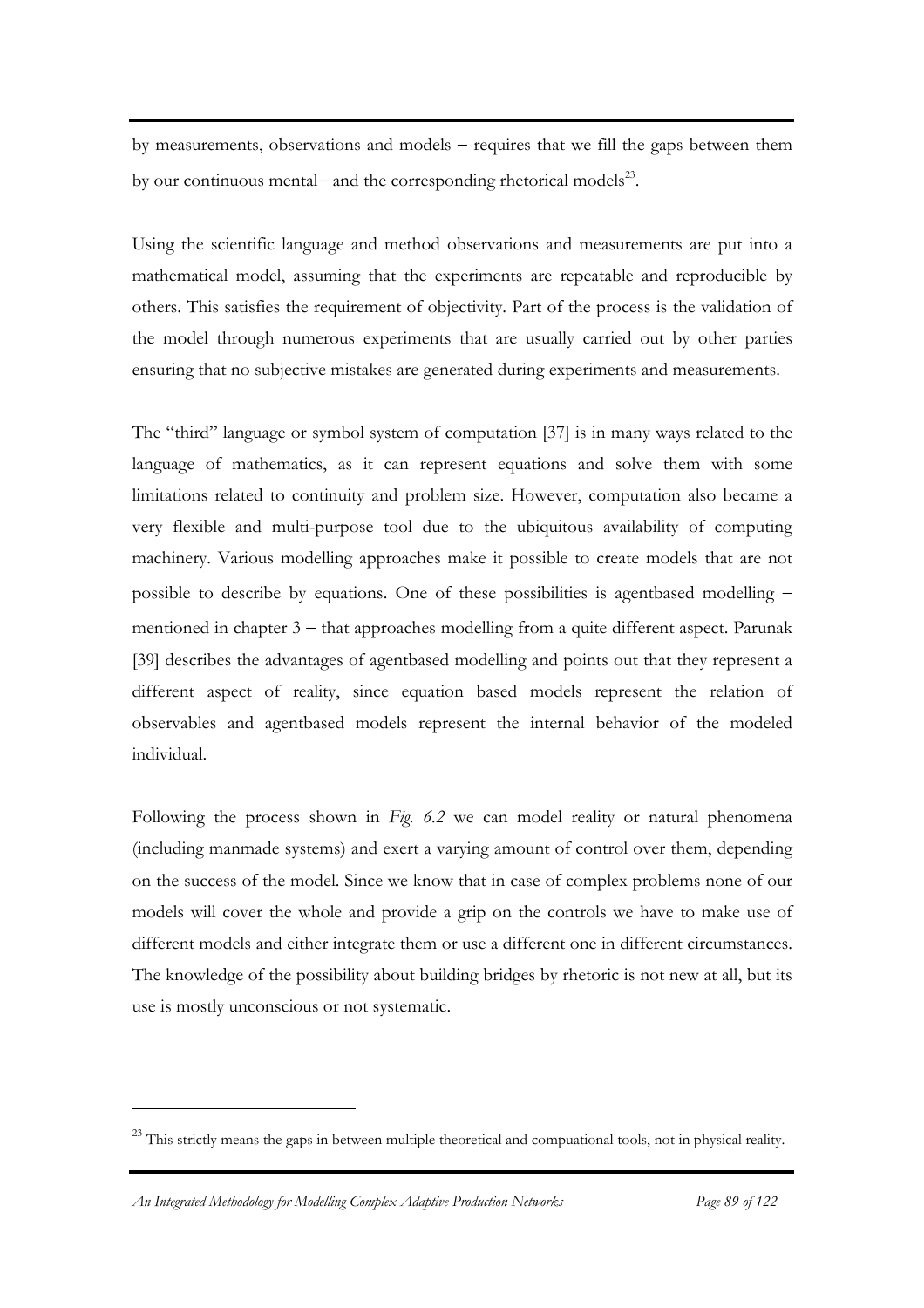The method for transferring knowledge between different models and even has long been part of scientific discourse. The method, however, is described by e.g. Nicolis and Prigogine [36] and by others [1], in the realm of complex systems where such knowledge transfer becomes crucial, since we have systems that require us to be approached in a systematic and knowledge integrative manner. In *Fig. 6.2* this algorithm is shown in an area enclosed by dotted line.



*Figure 6-2 Transferring knowledge between models by drawing analogies* 

#### **6.2.1 Knowledge Transfer Example − the Metaphor and Analogy of Evolution**

A good example of this knowledge transfer is the evolutionary computation methods introduced in chapter 4. In case of the *"evolution metaphor"* the knowledge transfer process is as follows:

> 1. Darwin analyzed species and came to conclusions about the basic process of evolution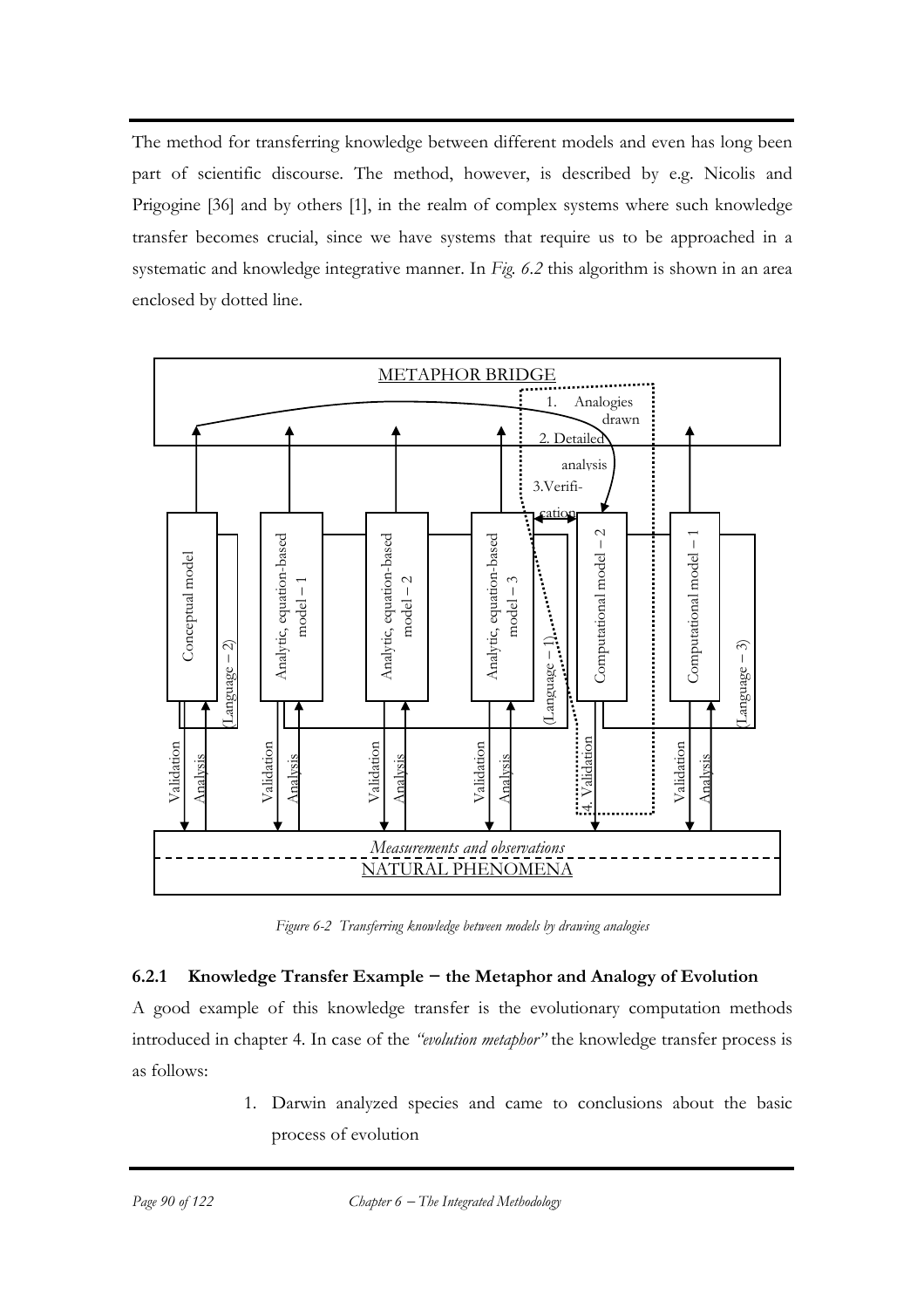- 2. Microbiologists developed analytic methods down to the genetic level and showed how genetic inheritance works, defined such concepts as population genetics, crossover, gene mutation, selection pressure and process.
- 3. Computer scientists found that some of the problems they face cannot be solved by exact mathematical equations or algorithms, and realized that it is necessary to approach these problems heuristically.
- 4. Somebody had the idea that looking for better candidate solutions is metaphorically similar to the evolution of species.
- 5. The evolutionary concepts in (2) were given meaning in the realm of computing.
- 6. The evolutionary algorithm was assembled and it was observed that simulated evolution is able to develop individuals by selection, crossover, mutation, etc.

It is not sure, that such a knowledge transfer always works, but the general observation is that interdisciplinary cooperation is mostly very fruitful[6]. In the same time this emphasizes the importance of a methodology that directs us in making such experiments.

### **6.3 Synthetic System Modelling with Knowledge Transfer**

Synthesis is often regarded as a secondary approach to analysis, not a complementary or equal alternative [39]. However, searching for new structures, new knowledge, imaginary-, nontrivial systems and in case we have no other way for the investigation of a mechanism (with possibly explanatory power) synthesis provides a viable alternative.

A characteristic example of synthesis is the modelling of cellular automaton, where we have no analytical knowledge about the emergent phenomena, at most heuristic rules, which were formed on the basis of extensive computational studies $24$ .

 $\overline{a}$ 

<sup>&</sup>lt;sup>24</sup> Chris Langton introduced the  $\lambda$  parameter that hints whether the cellular automata will be chaotic, repeat a pattern or be random [13].

*An Integrated Methodology for Modelling Complex Adaptive Production Networks Page 91 of 122*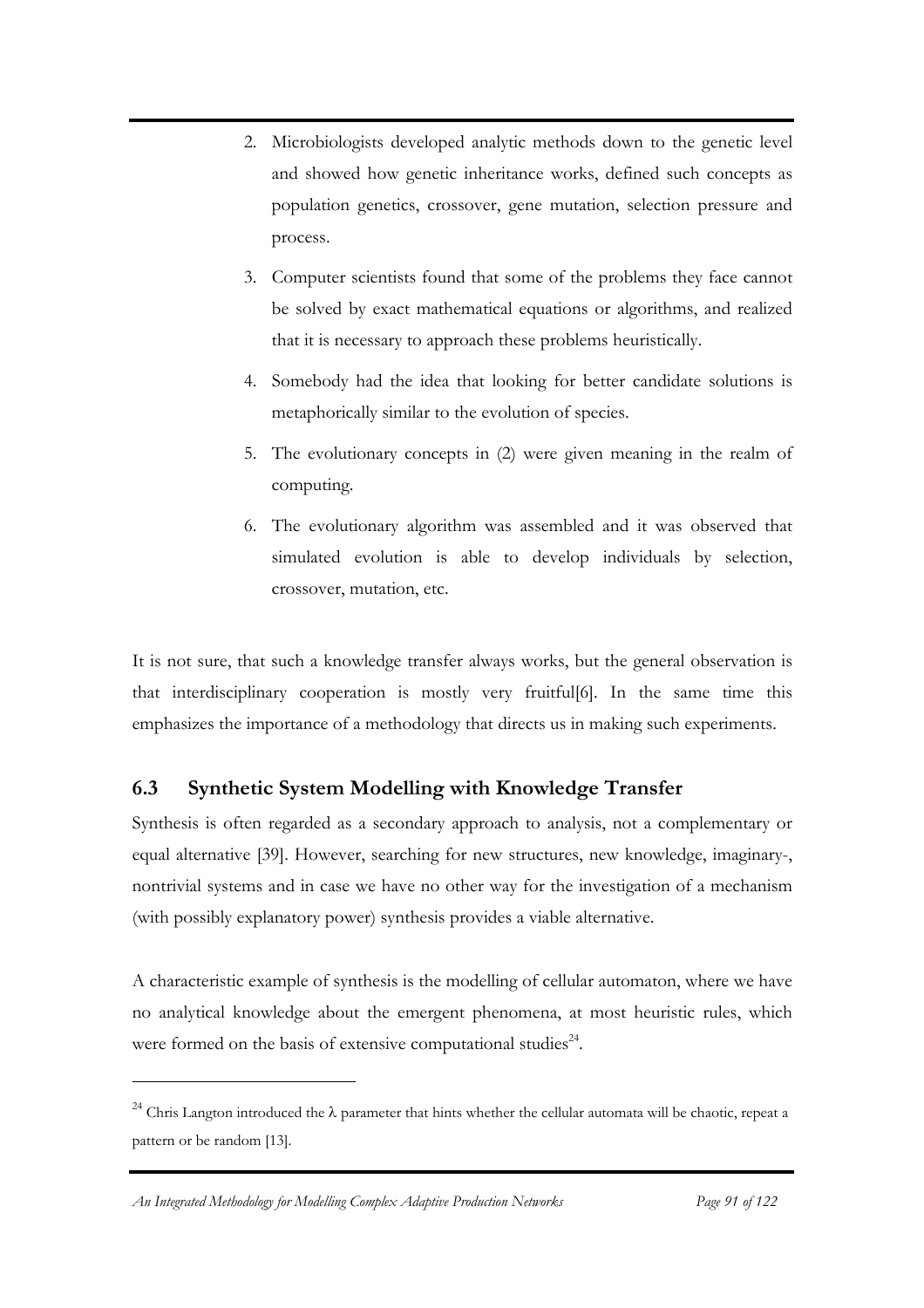

*Figure 6-3 Computational Synthesis of System Models* 

#### **6.3.1 Bottom-up System Modelling**

In *Fig. 6.3* a computational synthesis method is shown and explains the idea how agentbased models can fit into the integrating scenario. Model building itself is not science without a methodology that insures the required objectivity, the repeatability of experiments, applicability and predictive power. By following the thick arrows in the figure we can see the following steps of the method:

- 1. Formulate conceptual entities by abstraction from measurements and observation of a phenomenon.
- 2. Extract a metaphor from the conceptual model.
- 3. "Translate" the metaphor into a computational component model, i.e. *agents*. (At this point there are many possibilities, there is plenty of space for creativity.)
- 4. Assemble a synthetic computational model, i.e. a simulation model. (Choosing the parameters and the simulation scenarios again provides many custom options.)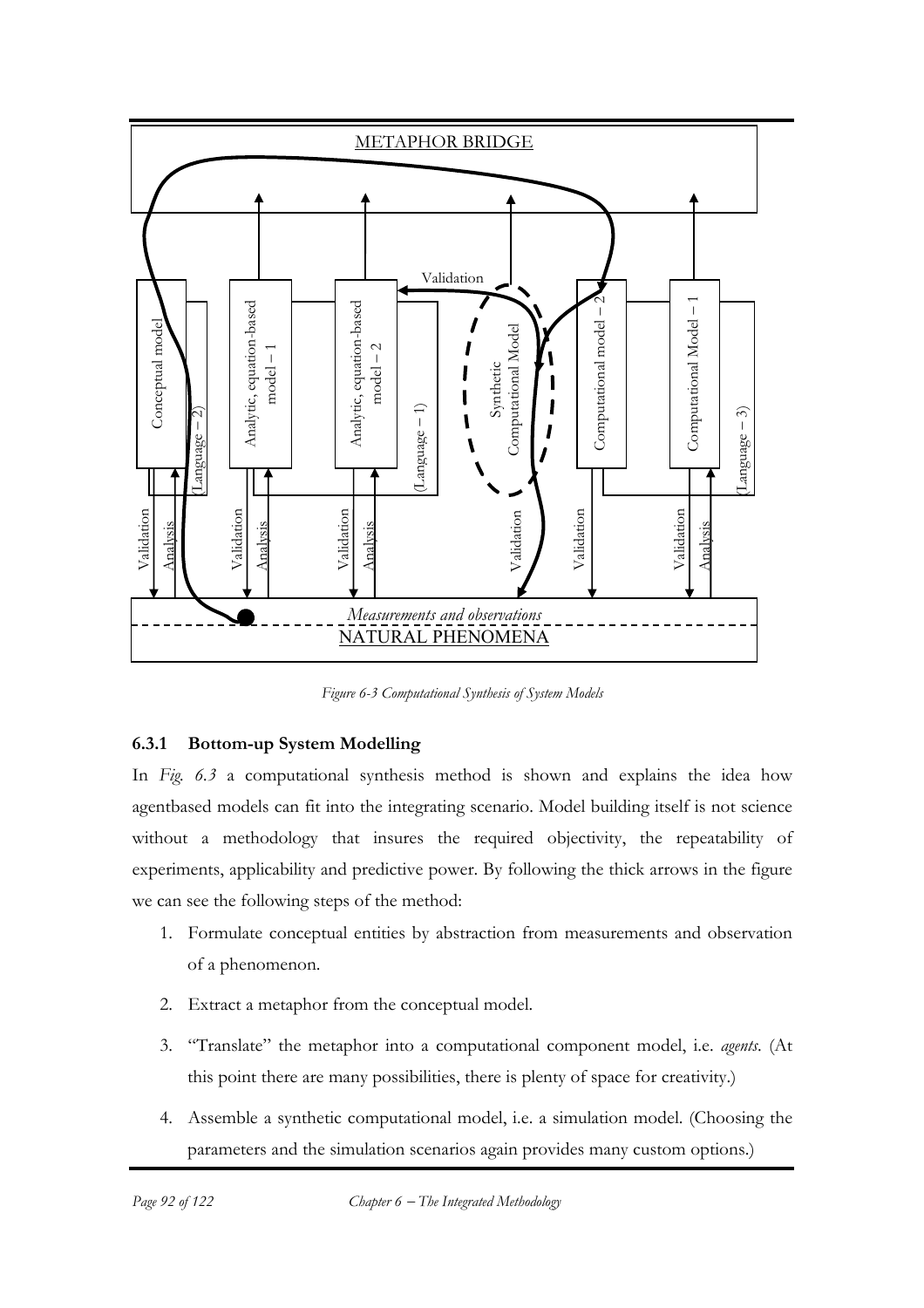- 5. Run the simulation model and explore it with various configurations, parameters.
- 6. Validate it against other type of models.
- 7. Validate it against reality.

By this procedure we have integrated an empirical, synthetic (meaning bottom-up) modelling method in a scientific environment. This integration doesn't mean that we have a flawless scientific method, but it is not far from it, because it provides a systematic way of handling computer experiments and uses analytical and rhetorical knowledge to put the model into context, validate it and use it for gaining extra insight into systems.

#### **6.3.2 Methodology**

In *Fig. 6.4* a detailed view of the empirical methodology is shown from a different aspect.

This methodology helps avoiding some of the trivial problems of agentbased, synthetic, bottom-up modelling.

- 1. The first step is to put down in written form what we expect of the model, because building in expectations into a model is very easy. By making these intentions "transparent" we admit our skepticism concerning the model. This methodology leads to its applications also, because − as it can be expected from the scenario of *Fig. 6.2* − we do not expect that such a model will be omnipotent and able to replace the equation-based, mathematically sound models. Agentbased modelling and synthetic methods have the advantage that they can produce models that would not have been thought of by humans, and by running various open-ended evolutionary simulations many malfunctioning structures can be "explored" as well [31]. This is why the complementarity of such a modelling methodology is emphasized.
- 2. Document the problem and its environment − i.e. more than the problem − targeted *by* the model. This indicates that the description we are aiming at is usually more than the pure problem we know, therefore it is desirable to have a descriptive documentation about the environment, (e.g. what does the simple mathematical formulation of a job-shop scheduling problem tell about how the workers use the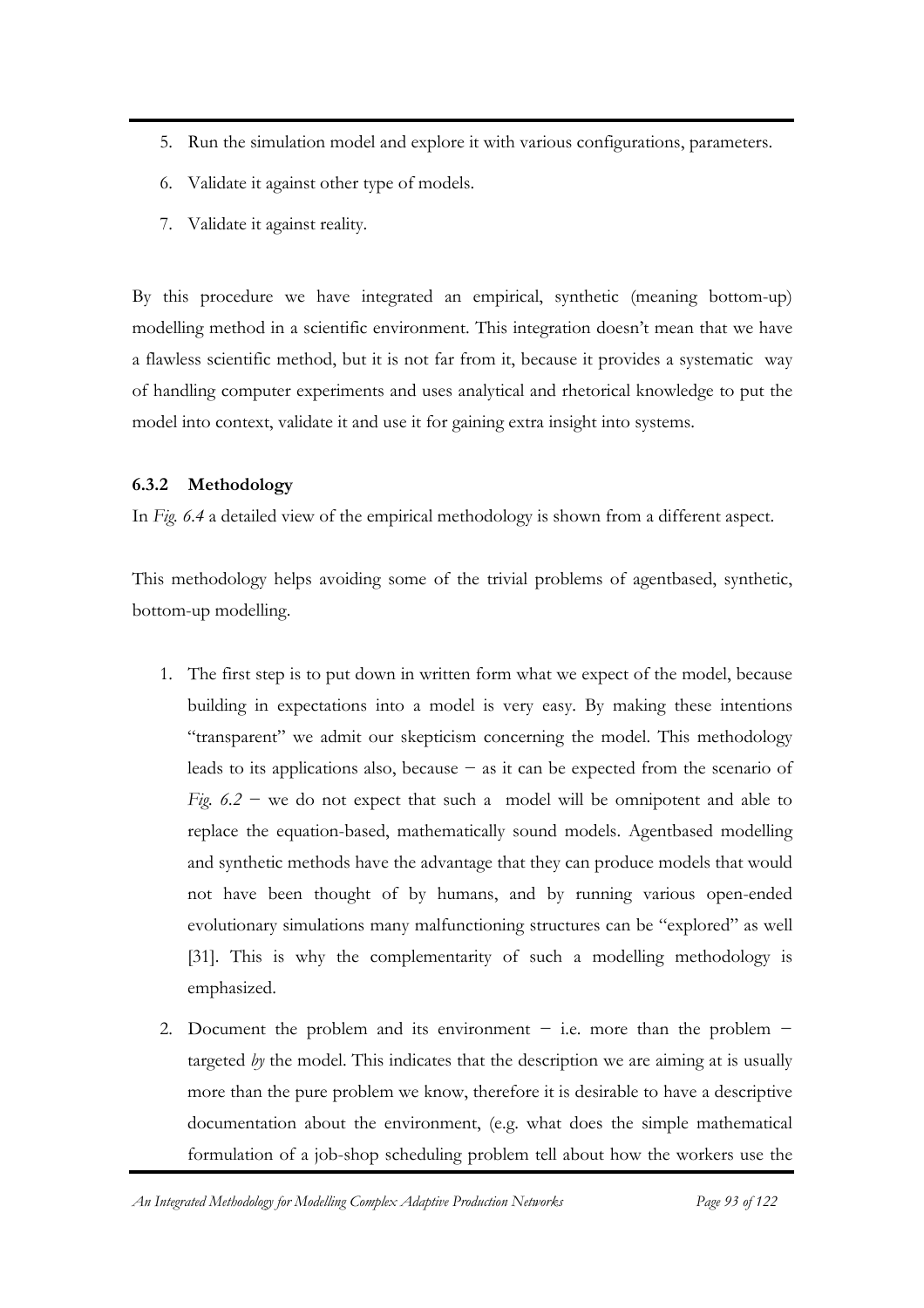system on the shop floor? Or what do the route and time scheduling of trucks tell about issues like speeding, alternative routes used, reversing from one-way streets?) A good documentation gives clues how much we can rely on the formal description of the problem.



*Figure 6-4The computational system model synthesis methodology* 

- 3. The fact that we are making models itself suggests that we have certain metrics that we are aiming at influencing. These have to be at least qualitative but more desirably quantitative. These metrics are often not trivial, e.g. when talking about complex adaptive systems the observation and quantitative description of *emergence* is a serious challenge.
- 4. From the previous figure we have seen that for a bottom-up model we need to find elementary components, agents, to be able to build a simulation. This selection process has some arbitrariness, but often a very similar selection is made by different people.
- 5. Define and implement the components.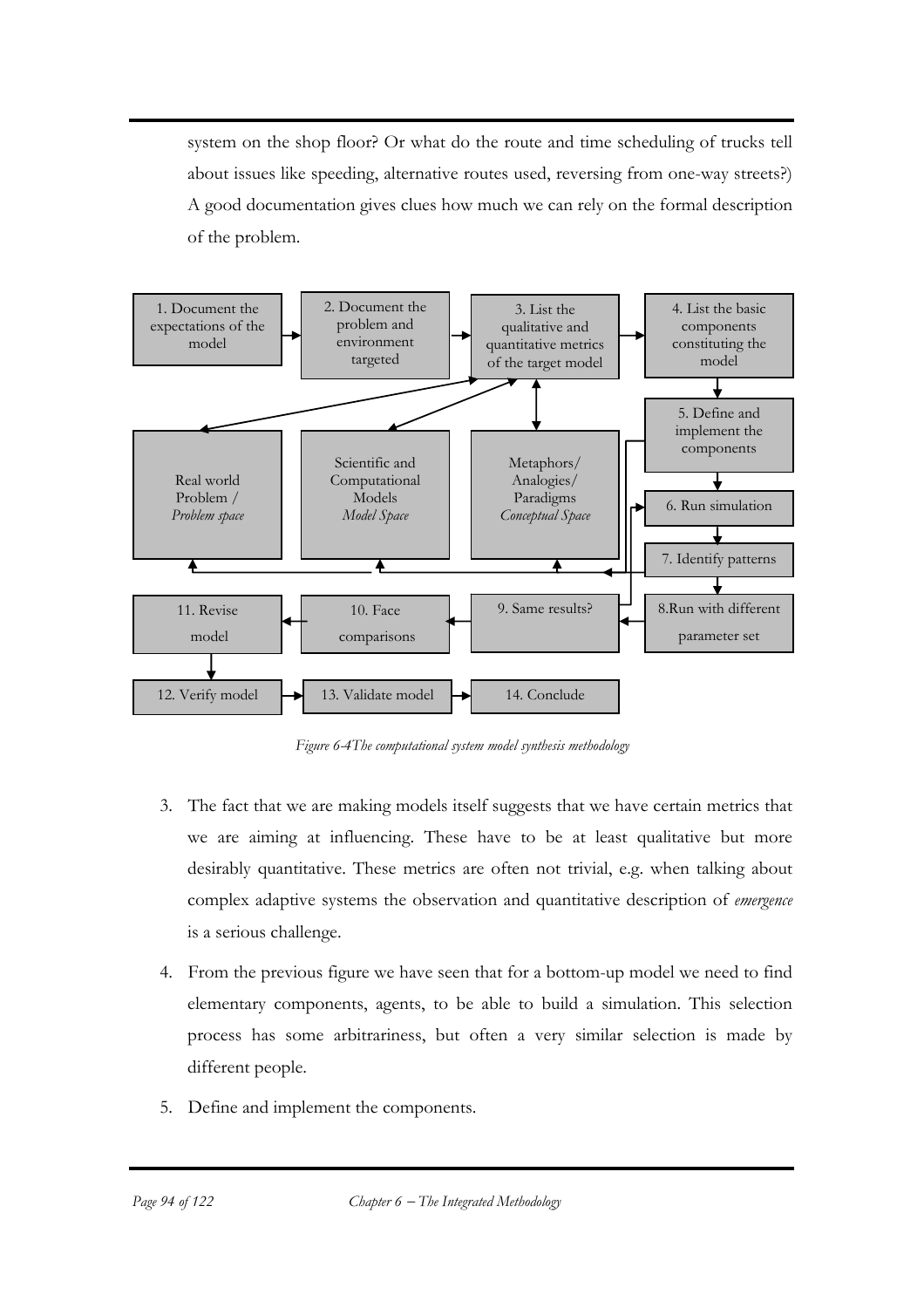- 6. Run the simulation with an initial setup, i.e. parameters, initial and boundary conditions.
- 7. Identify patterns that have the potential to tell something about the defined metrics in 3.
- 8. The computational exploration of the model with different parameters.
- 9. In case the model shows responsiveness to parameter tuning it has to be explored as well as possible.
- 10. Face comparisons: the results of the simulations can be simply compared by looking at the results, and visually deciding whether they follow a pattern.
- 11. Based on the results so far the model can be revised.
- 12. Verification of the model can be done e.g. by implementing it on another simulation platform. This step also depends on the software development methodology.
- 13. Validation can be done by comparing the results to equation based models or any quantitative results.
- 14. Concluding the work involves documentation, comparisons with the initial expectations.

This methodology based on the processes in Fig.6.2 and Fig. 6.3 integrates agentbased modelling (involving the "third language") rhetoric knowledge and validates against equation-based models therefore represents a universal tool for modelling and simulating complex adaptive systems.

### **6.4 Chapter Conclusions**

- Some limitations of systems inquiry approaches have been drawn
- It is claimed that metaphor exchange between different analytical and computational models is a common, but formally and consciously rarely discussed method
- The abstract, generalized synthesis algorithm was introduced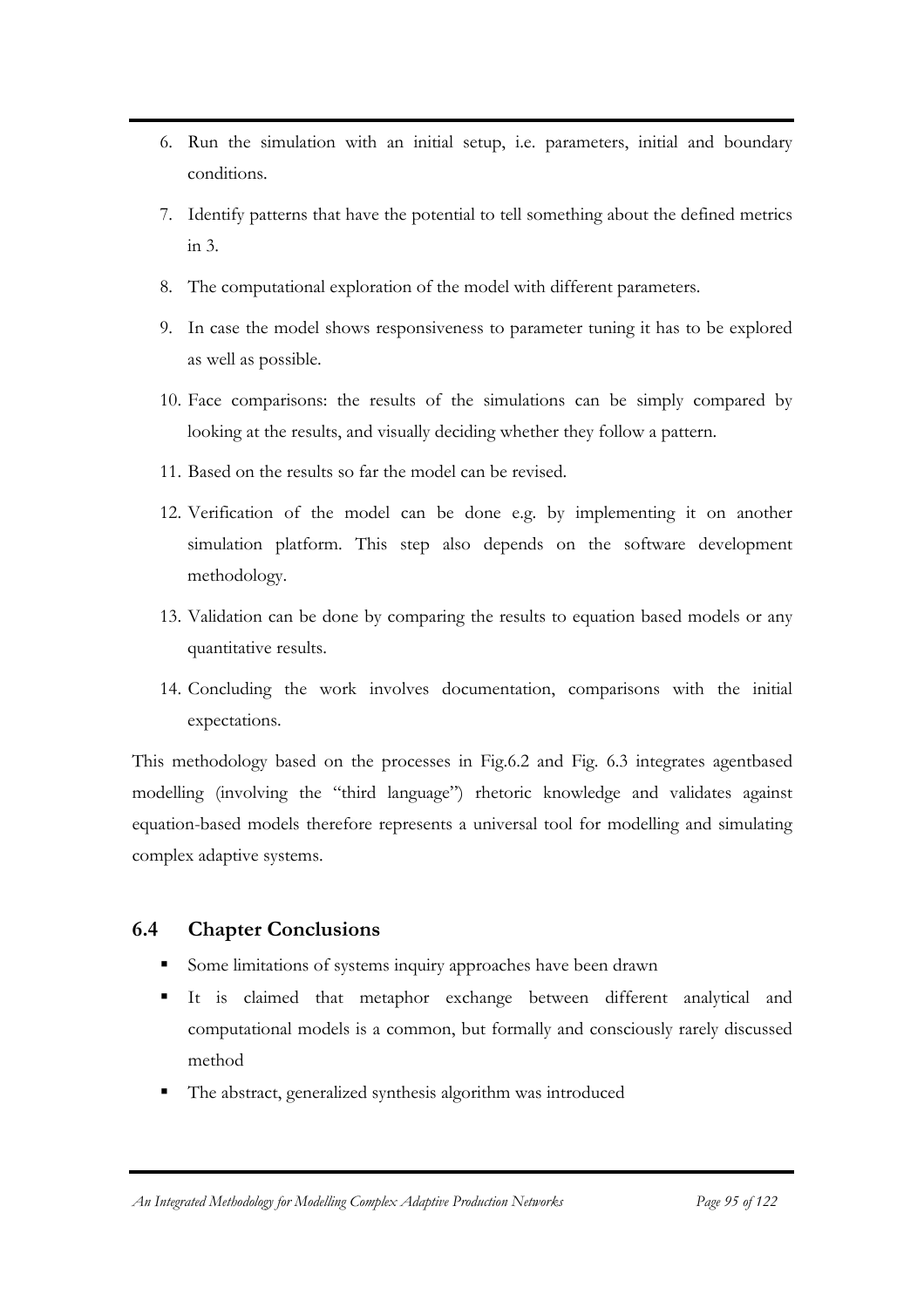- It was concluded that the introduced and formalized methodology has a looser connection with other models therefore its use and role is different and complementary
- Summarized the application possibilities of the integrated complex system model synthesis methodology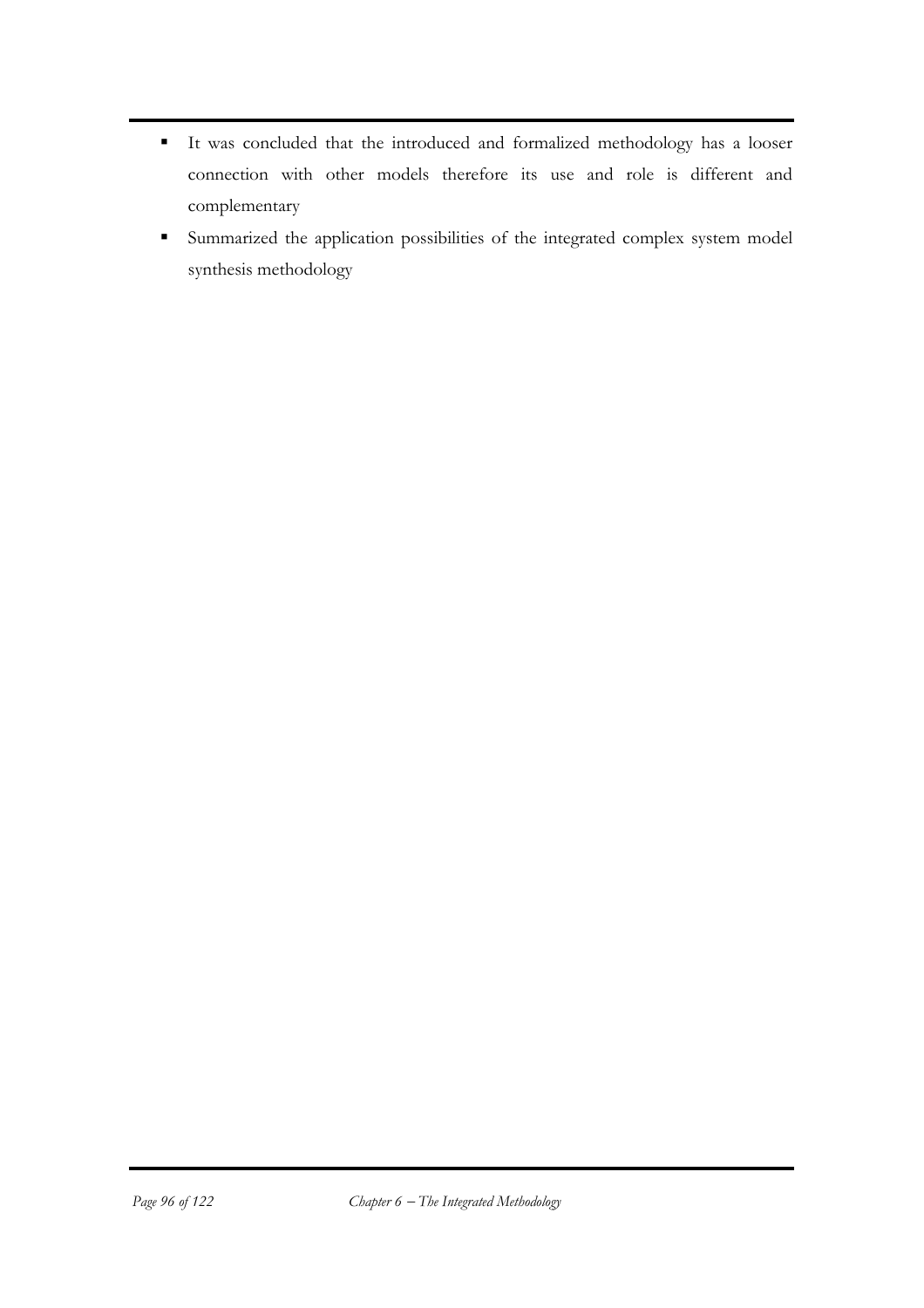## **Chapter 7 Complex Adaptive Production Networks**

*"It is not so much important to be rigorous as to be right. " A.N.Kolmogorov* 

In chapter 3, Fig.3.4 it was shown that to arrive at a scientific model a concretization of metaphors and analogies is necessary. In case we find a metaphor that seems to capture that essence of a problem we can refine it and transform it into a conceptual model. This model can be advanced even further, if it is put in a scientific, rigorous form of mathematics or logic. In case of complex systems very often the observer is stuck with a metaphor or a conceptual model, and the formation of a scientific model eludes him. Based on the experience of the complex systems research community − described in chapter 3 − it is quite usual that the "1)metaphor-2)conceptual model-3)scientific model" process becomes problematic in the last step and a lot of effort is consumed in building agentbased simulations that actually don't meet the scientific criteria. In the next sections an attempt is made to use the metaphor of complex adaptive systems and dissipative structures to form a basic conceptual model and show their analogies with production networks. Together with the ModNet toolbox and the methodology of the previous chapter this forms the original contributions of this thesis. The completion of the process would mean that we prove that dissipative structures are isomorphic with production network problems, but this step is not carried out because simulation is not an adequate tool to make such a proof. However, the analogy itself has some value and the suggested future work is likely to find some use of this conceptual mapping.

#### **7.1 Production Network Modelling**

One of the central issues related to this thesis is the computational modelling and synthesis of production networks. Computation and reproducible computer models provide the objective basis for discussion, and since it is very expensive − and directly impossible − to carry out scientific experiments with real enterprises we are challenged to find computational models.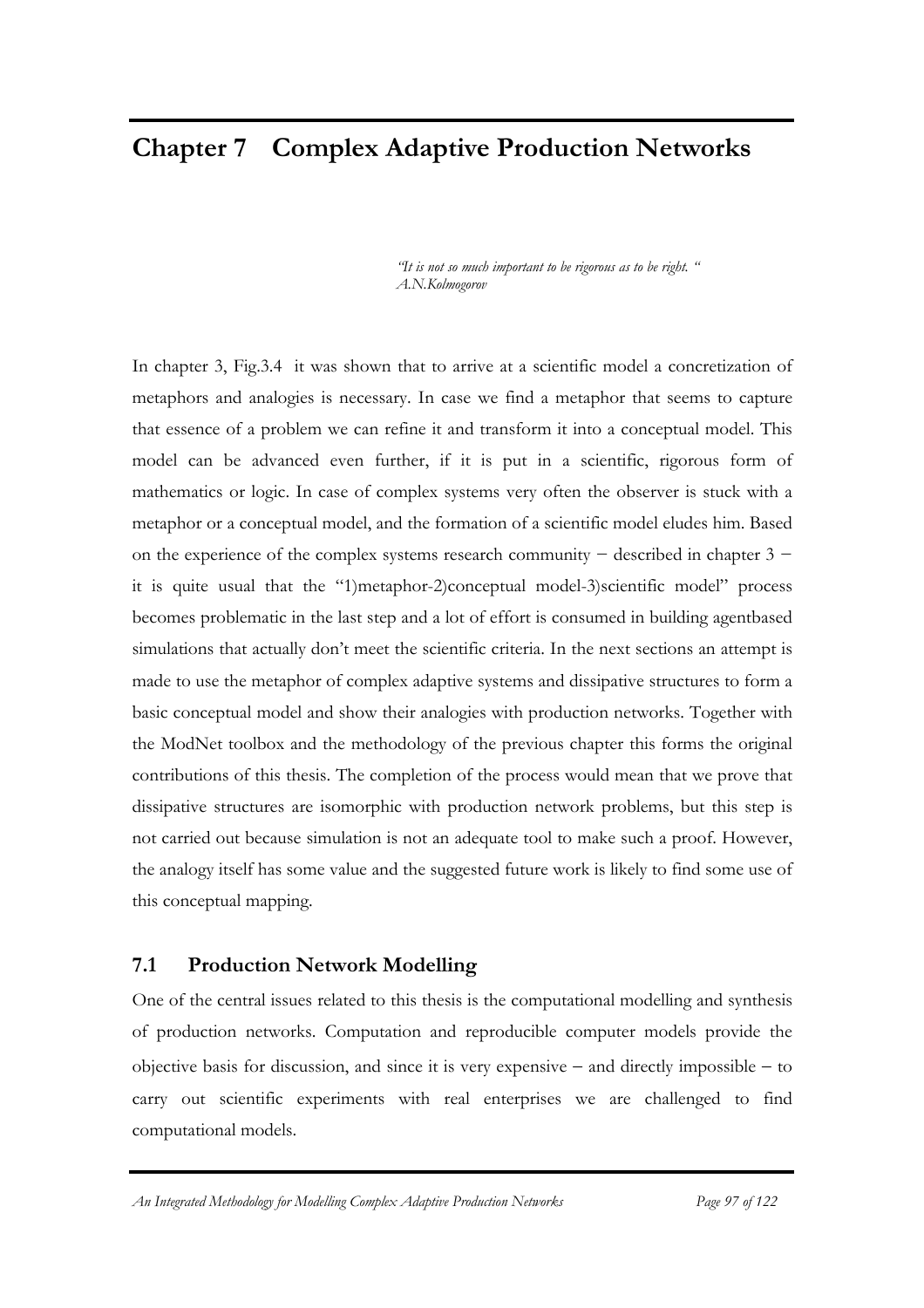Chapter 4 of this thesis has introduced some basic scientific paradigms aiming to show the possible metaphors and limitations, and we attempted to provide a computation-based framework that matches the basic requirements for a synthetic study.

This section is the application of the previous one for production networks synthesis, and therefore builds on the establishments of the integrated methodology.

#### **7.1.1 Complex Adaptive Production Networks**

It is always important to remember that modelling is an activity that is strongly influenced by our minds, the theories we know, the goals we and our society pursue. This is why it is so important to aim at objectivity, develop several scientific, engineering or management methodologies so that the many facets of reality are all represented. Also, it is important to note, that the computational models we build and talk about are only the result of the interaction of software and computing machinery, i.e. they rely on the basic assumption of scientific activity that our world is strongly interconnected and the "truths" found in a discipline have a place in another one, and as we put it in previous chapters: it is possible to experience the unity of knowledge through the use of metaphors. In common parlance it means that we *believe* that our observation at a certain time and place getting to know e.g. a simulation model's behavior we also learn about the modeled system that it represents.

In chapter 2 we talked about production networks and throughout the thesis complex adaptive systems and their computational models were often mentioned. Because of their similarities and mutual interests it is plausible to connect the two and propose a definition of such production networks that strongly resemble complex adaptive systems. In *Table 7.1*  we can see some of the parallels of complex adaptive systems and production networks.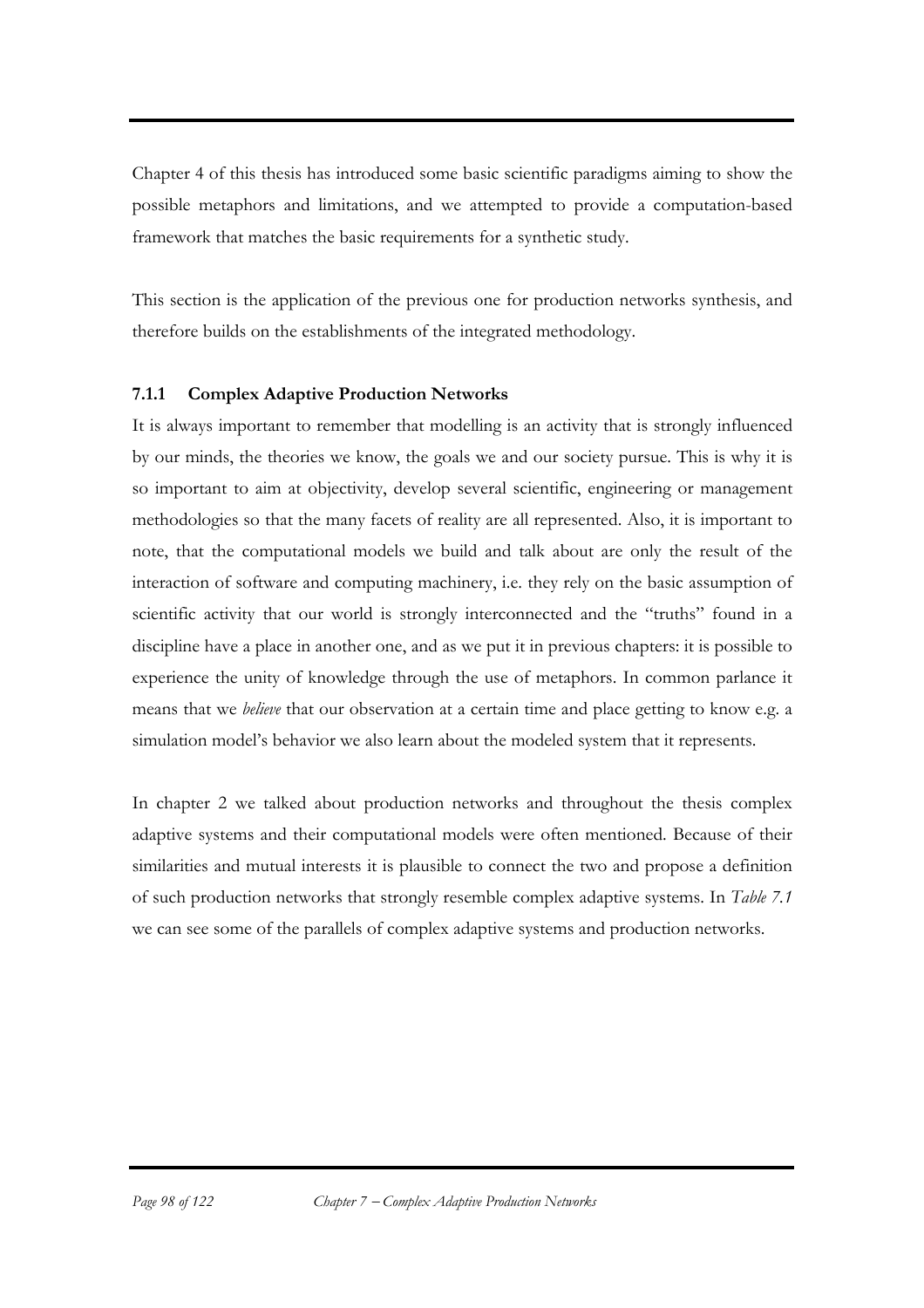| Table 7-1 Similarities of Complex Adaptive Systems and Production Networks |                                                |  |  |  |  |
|----------------------------------------------------------------------------|------------------------------------------------|--|--|--|--|
| Complex Adaptive Systems                                                   | <b>Production Networks</b>                     |  |  |  |  |
|                                                                            | Consist of a hierarchic system of supply       |  |  |  |  |
|                                                                            | chains, factories, manufacturing cells,        |  |  |  |  |
| Constructed of a great number of                                           | machining centers and equipment with their     |  |  |  |  |
| independent units, i.e. agentbased                                         | own operators, including different levels of   |  |  |  |  |
|                                                                            | scheduling                                     |  |  |  |  |
|                                                                            | All production units from the bottom up        |  |  |  |  |
| Agents are heterogeneous                                                   | are different in capabilities, decision making |  |  |  |  |
|                                                                            | rules, size, quality, efficiency               |  |  |  |  |
|                                                                            | Production units can be reorganized,           |  |  |  |  |
| Agents adapt to their environment                                          | personnel changed, equipment modified,         |  |  |  |  |
|                                                                            | reorganized                                    |  |  |  |  |
|                                                                            | Because of virtuality, fluctuating demand,     |  |  |  |  |
|                                                                            | cultural, political, transportation problems   |  |  |  |  |
| Dynamism - Chaos                                                           | the bullwhip effect creates a very dynamic,    |  |  |  |  |
|                                                                            | often chaotic system (by chaotic we mean       |  |  |  |  |
|                                                                            | very small change causing very large effect)   |  |  |  |  |
|                                                                            | Though rules are simple at the micro level,    |  |  |  |  |
|                                                                            | the complexity of the whole can be large.      |  |  |  |  |
|                                                                            | Many of the features of a system are not       |  |  |  |  |
| Emergence of complex patterns                                              | planned, they merely occur, i.e. emerge.       |  |  |  |  |
|                                                                            | These features can be desirable or             |  |  |  |  |
|                                                                            | undesirable, too.                              |  |  |  |  |
|                                                                            | Erroneous policies or business                 |  |  |  |  |
|                                                                            | environmental factors can accelerate           |  |  |  |  |
|                                                                            | unwanted change and break the system -         |  |  |  |  |
| Positive feedback – pressure to reorganize                                 | and then it reorganizes after bankruptcy,      |  |  |  |  |
|                                                                            | ownership changes, selling some production     |  |  |  |  |
|                                                                            | units, etc.                                    |  |  |  |  |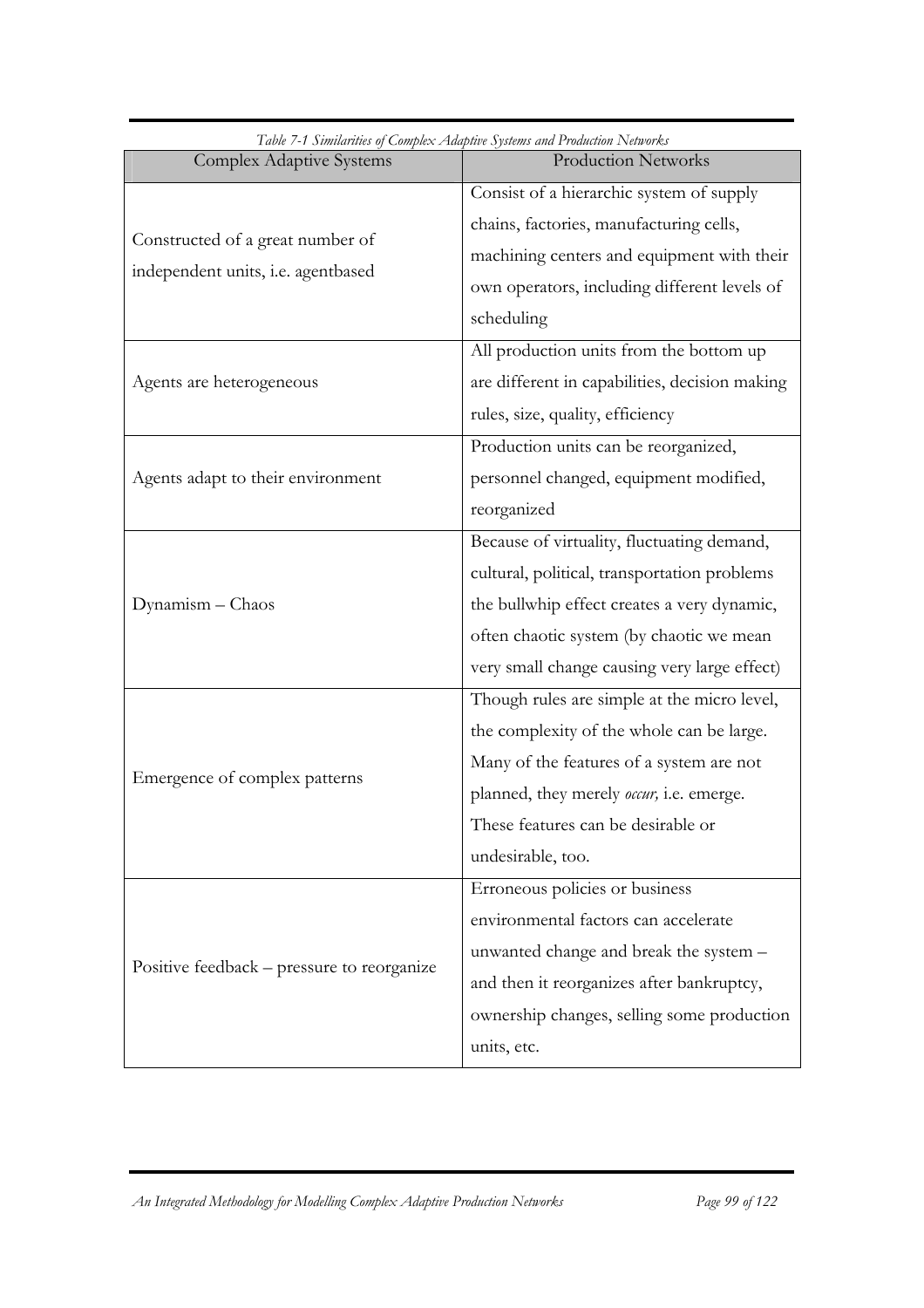The main reasons for constructing a definition of complex adaptive production networks are:

- it is an aim of this thesis to bring the vocabulary of complex systems closer to that of production networks
- in either modeled or real production networks complexity and adaptation have a very significant role
- such a name distinguishes and emphasizing the kind of research carried out in relation to it
- also emphasizes that we assume that production networks are complex and adaptive, in cases where it is possible to simplify them or complexity is not an issue we are not interested in them

**Definition:** *A "complex adaptive production network" − CAPNET − is an abstraction of networked production systems that can be a real organization or a computerized production network model exhibiting the characteristics of complex adaptive systems.* 

With this definition and concept we direct the focus of our research of production networks to complexity and adaptation.

This view is already represented in the methodology and provides a tool for achieving the goal described in [31] by D. Levy as:

*"By understanding industries as complex systems, managers can improve decision making and search for innovative solutions. …Chaos [complexity] theory is a promising framework that accounts for the dynamic evolution of industries and the complex interactions among industry actors. By conceptualizing industries as chaotic systems, a number of managerial implications can be developed. Long-term forecasting is almost impossible for chaotic systems, and dramatic change can occur unexpectedly; as a result, flexibility and adaptiveness are essential for organizations to survive. Nevertheless, chaotic systems exhibit a degree of order, enabling short-term forecasting to be undertaken and underlying patterns can be discerned. Chaos [complexity] theory also points to the importance of developing guidelines and decision rules to cope with complexity, and of searching for non-obvious and indirect means to achieving goals."*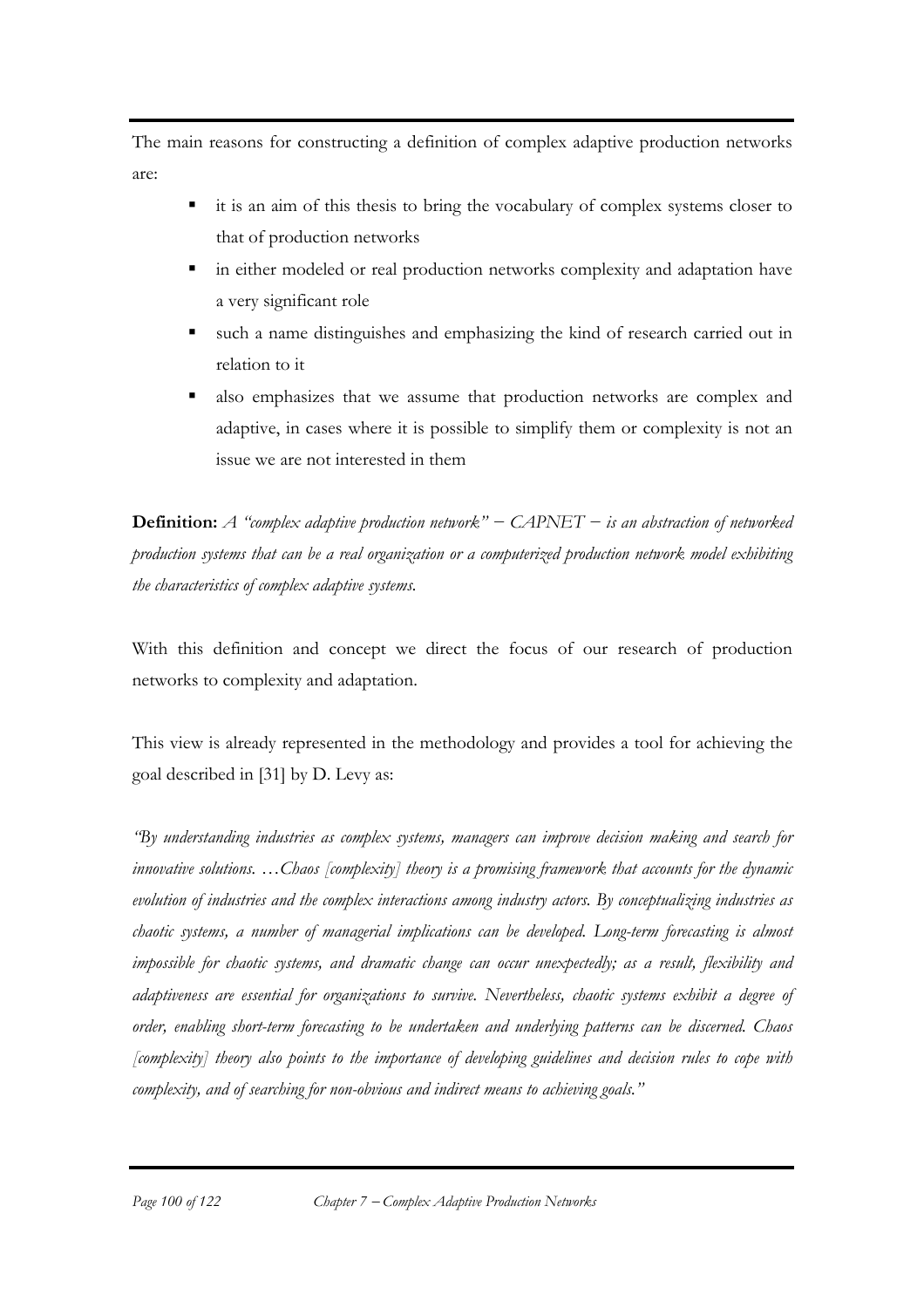#### **7.1.2 Dissipative Structures**

In addition to the complex adaptive systems paradigm, the dissipative structures introduced in chapter 4 show promising characteristics, which hint that drawing analogies between them and developing the ModNet toolbox further in that direction is potentially useful.

The characteristics of dissipative structures are the following:

- 1) The systems considered are open
- 2) Positive feedback dominates in the reorganization of the state
- 3) They maintain continuous entropy production and dissipate the accruing entropy
- 4) They emerge from dissipative selforganization
- 5) Autocatalitic
- 6) Autopoietic: self-referential, the function of the system is to renew itself
- 7) The dissipative structure finds and maintains its form and size independent from the environment
- 8) Dynamic nonequilibrium structures never achieve absolute stability
- 9) Fluctuations continuously "test" the stability of the structure
- 10) The environment can enforce stability even when the subsystem would be unstable
- 11) The farther we go from thermodynamic equilibrium the more choices become available to find a metastable dissipative structure
- 12) The principle of maximum entropy production: the system is procuring high entropy close to its instability, where it forms a new structure, but production of entropy is low close to an autopoietic stable state

The process of dissipative structure formation and evolution is the following:

- 1) Shift starts from near equilibrium conditions due to openness, entropy production is low
- 2) System enters the linear nonequilibrium regime, thermodynamic forces and flows are in balance
- 3) System enters the nonlinear nonequlibrium regime, entropy production is high(!)
- 4) System reaches a bifurcation point, goes beyond and finds a new state
- 5) Entropy production is lower, the system manages the state or goes for another reorganization

#### **7.1.3 Metaphor Transfer Possibilities to CAPNs**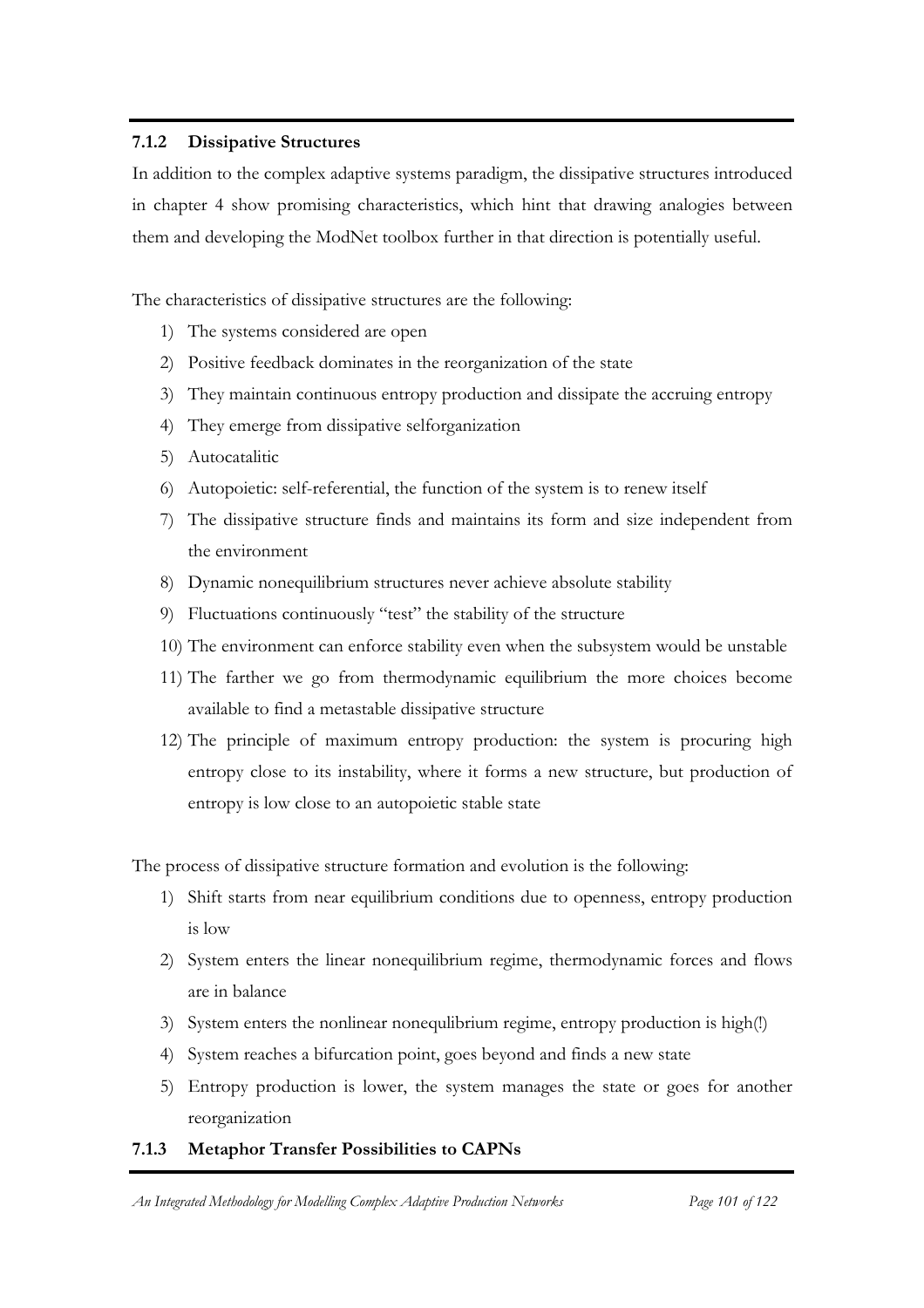As one of the major themes of this thesis is the integration of knowledge gathering tools, in *Table 7.2* a collection is provided about the possible metaphor transfers from concepts to computational models.

| Metaphor          | Implementation                                                   |  |  |  |
|-------------------|------------------------------------------------------------------|--|--|--|
| Dissipative       | Not yet implemented. Strong bounds with complexity is            |  |  |  |
| structures        | promising.                                                       |  |  |  |
| Evolution         | Implemented, available standard tools <sup>25</sup> . The ModNet |  |  |  |
|                   | simulator can be extended with evolution, agents can be          |  |  |  |
|                   | evolved (removed/added to population). By genetic                |  |  |  |
|                   | programming we can also evolve decision rules easily in e.g.     |  |  |  |
|                   | Scheme or Lisp.                                                  |  |  |  |
| Classifier system | Indirectly implemented. A ModNet simulation $-$ in case it       |  |  |  |
|                   | is evolvable – naturally behaves as a CS, however, the           |  |  |  |
|                   | schemata are not easy to analyze and follow in this              |  |  |  |
|                   | architecture. A transparent method of handling schema            |  |  |  |
|                   | evolution would be desirable.                                    |  |  |  |

Based on information in chapter 4 it is apparent that evolution is a very well researched metaphoric knowledge transfer method while dissipative structures were only recently proposed and have not received proper attention [36], and especially no application in the field of production networks. The reason for this is most probably the straightforward application possibilities of evolutionary search methods for optimization problems, helped by the inherent abstraction of these algorithms in the separation of the geno- and the phenotype. Also, evolutionary computation methods started to gain attention in the 1960's, while dissipative structures were only suggested for such a use and became known in general only a few years ago.

In case we would like to model production networks as dissipative structures a series of concepts would have to be translated into other terms, and the appropriate ("modelable") aspect of CAPNs to be found. Since dissipative structures dissipate entropy, information

 $\overline{a}$ 

 $^{25}$  A good example is found at www.evolvica.org an advanced Java toolbox for Evolutionary Computation.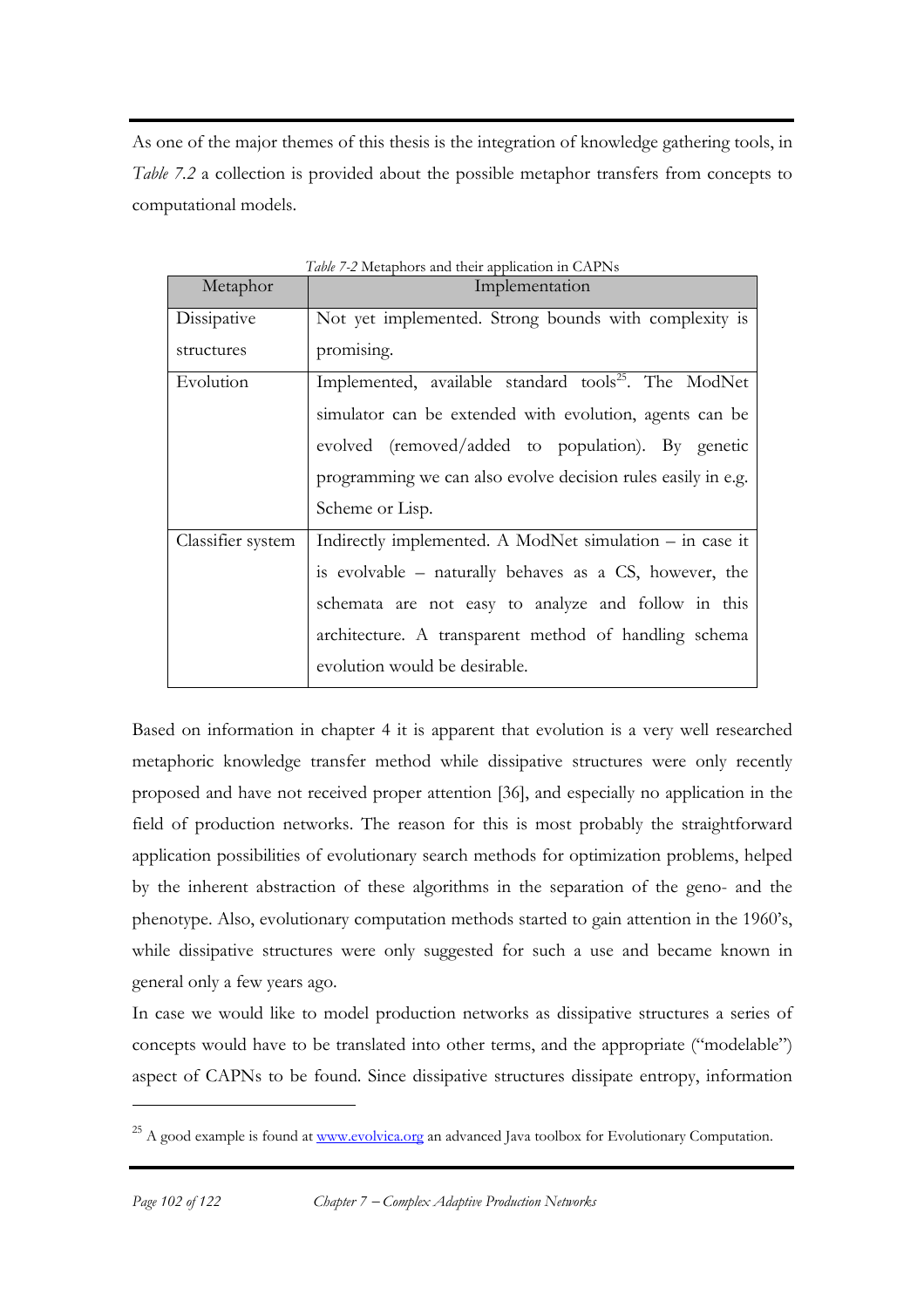entropy could be an applicable idea, and all the actual processes and transformation of matter, energy and information could be handled as information. However, this is only speculation about application, in the framework of this thesis these ideas are not worked out in detail.

#### **7.1.4 Chapter Conclusions**

This chapter has:

- Listed the analogies between complex adaptive systems and production networks
- Defined complex adaptive production networks
- Listed some potential and partially implemented or at least initiated metaphor transfer methods to production network modelling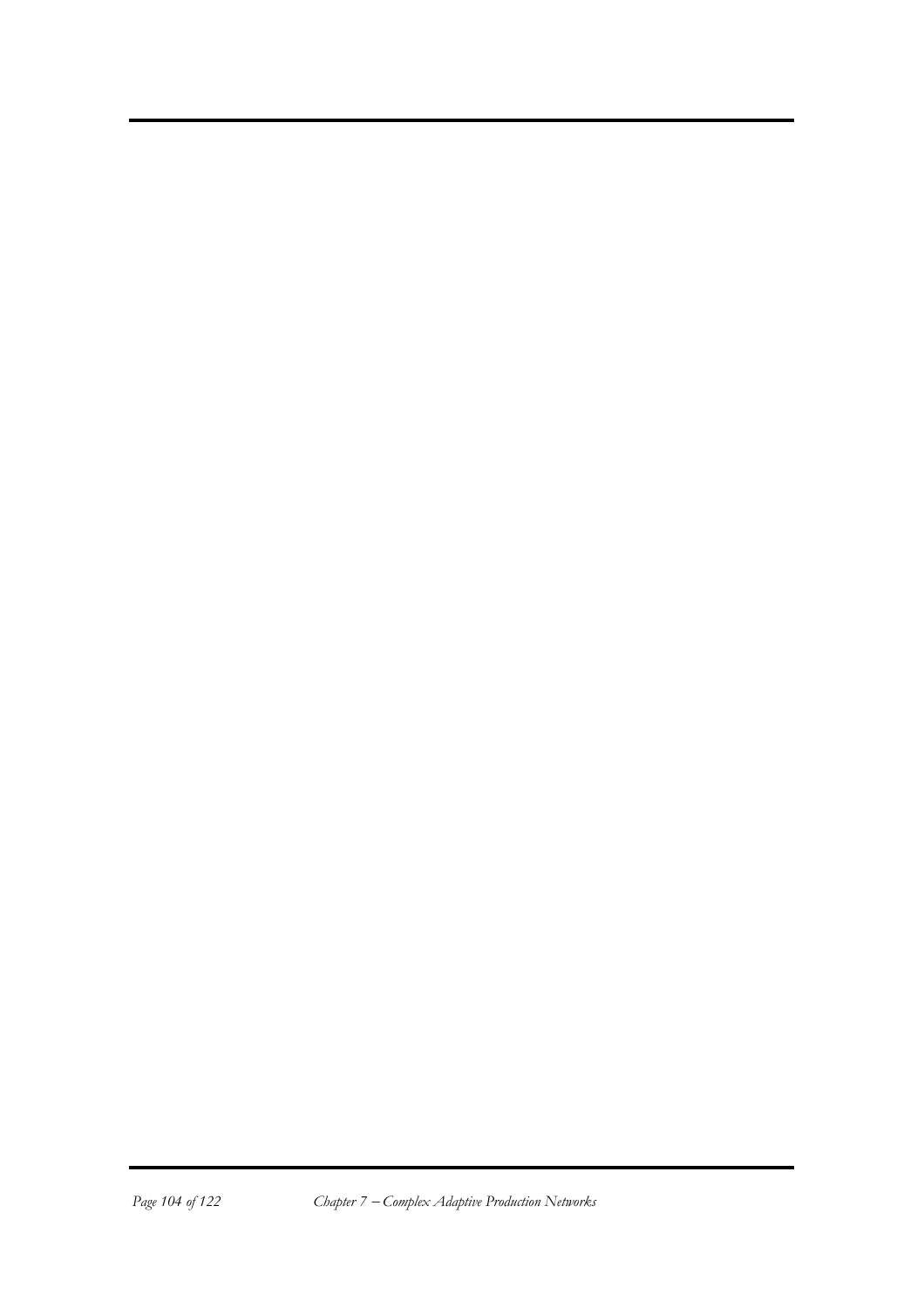## **Chapter 8 Summary, Conclusions and Outlook**

*"Vladimir Nabokov's conviction rings true: "What can be controlled is never completely real; what is real can never be completely controlled"".26 Ilya Prigogine* 

*"Plasticity is a double-edged sword: the more flexible an organism is the greater the variety of maladaptive, as well as adaptive, behaviors it can develop; the more teachable it is the more fully it can profit from the experiences of its ancestors and associates and the more it risks being exploited by its ancestors and associates." Donald Symons27*

*"All models are wrong, some are useful." R. Sargent* 

The motivation behind this thesis has been to face the challenge of newly appearing degrees of freedom in the globalizing arena of production networks. Because of the complexity and fuzziness of the problem set related to complex systems/production networks we considered the problem itself and solution methods complex adaptive systems. In the following sections the original objectives of chapter 1 are listed and some evaluating comments added.

#### **8.1 Comments about Meeting the Objectives**

**1) Establish the epistemological background for the research, including the critical view of science and rhetoric** 

The basic Aristotelian scenario of scientific and rhetorical knowledge was presented, also the so-called "third language", i.e. computation was added with the remark that computation is not essentially different from scientific knowledge, it has strong links to it, they are intertwined. It was claimed that the integration of these methods is rarely addressed in scientific papers and that conscious integration should provide an advantage in systems investigations.

 $\overline{a}$ 

<sup>26</sup> Ilya Prigogine: The end of certainty, p.154. [41]

<sup>27</sup> Gary Flake,: *The Computational Beauty of Nature,* pp.361. [13]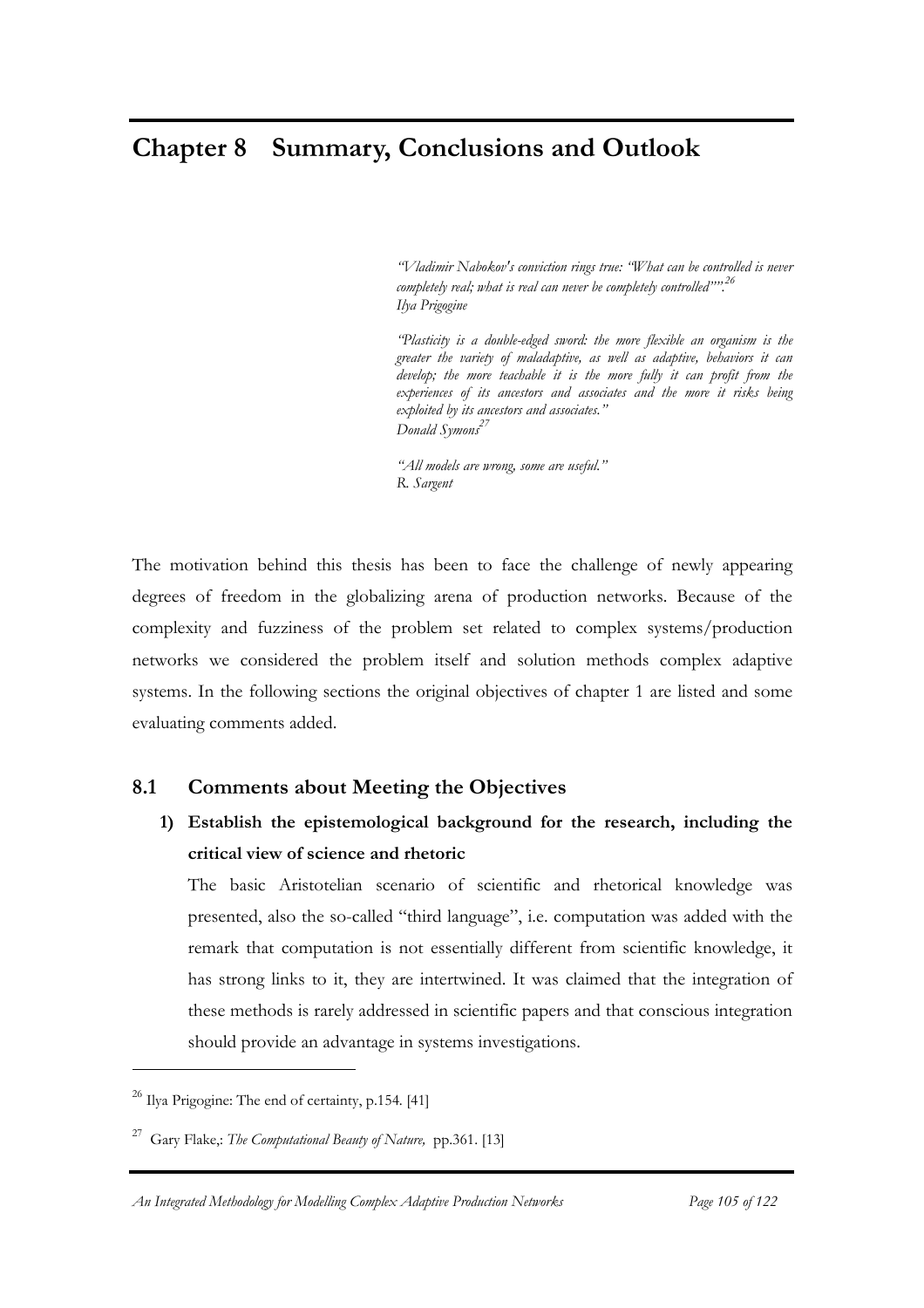**2) Define a new problem class based on the observations made related to complex adaptive systems and production networks** 

Several problems and problem classes were introduced in narrative. Complex adaptive production networks as an abstract problem class have been defined. This definition puts proper emphasis on production networks as complex adaptive systems and focuses attention on complexity and adaptation, two crucial questions in case of the management of large interconnected systems.

## **3) Survey state-of-the-art methods and tools related to the identified problem, formulate this from an original point of view to make it a minor original contribution**

A short introduction and list of software, management and analytical methods was provided. It was emphasized that in the area of complexity and adaptation investigation there are only a limited number of tools available, and especially in case of agentbased modelling there are no properly worked out and tested methodologies aiming at generality (ABM is an "art"). Commercially available tools are typically limited to controlling, information storage and analysis, and sometimes provide what-if analysis features, but open ended evolution and systematic synthetic simulations are not supported, except in the jESevol package that is at testing stage.

- **4) Identify and explore scientific tools showing potential for successful application either as exact methods or as applicable metaphors/analogies**  A multidisciplinary study has been carried out in the fields of physics, computer science, biology and "systems and complexity". The studied areas are all rich in well understood paradigms, potential analogies − all of them in the fields of basic research of natural sciences waiting for intuitive knowledge transfer methods. There are certainly many more scientific results that could have been mentioned and used.
- **5) Identify the limitations of the methodology with special attention to computational and philosophical issues**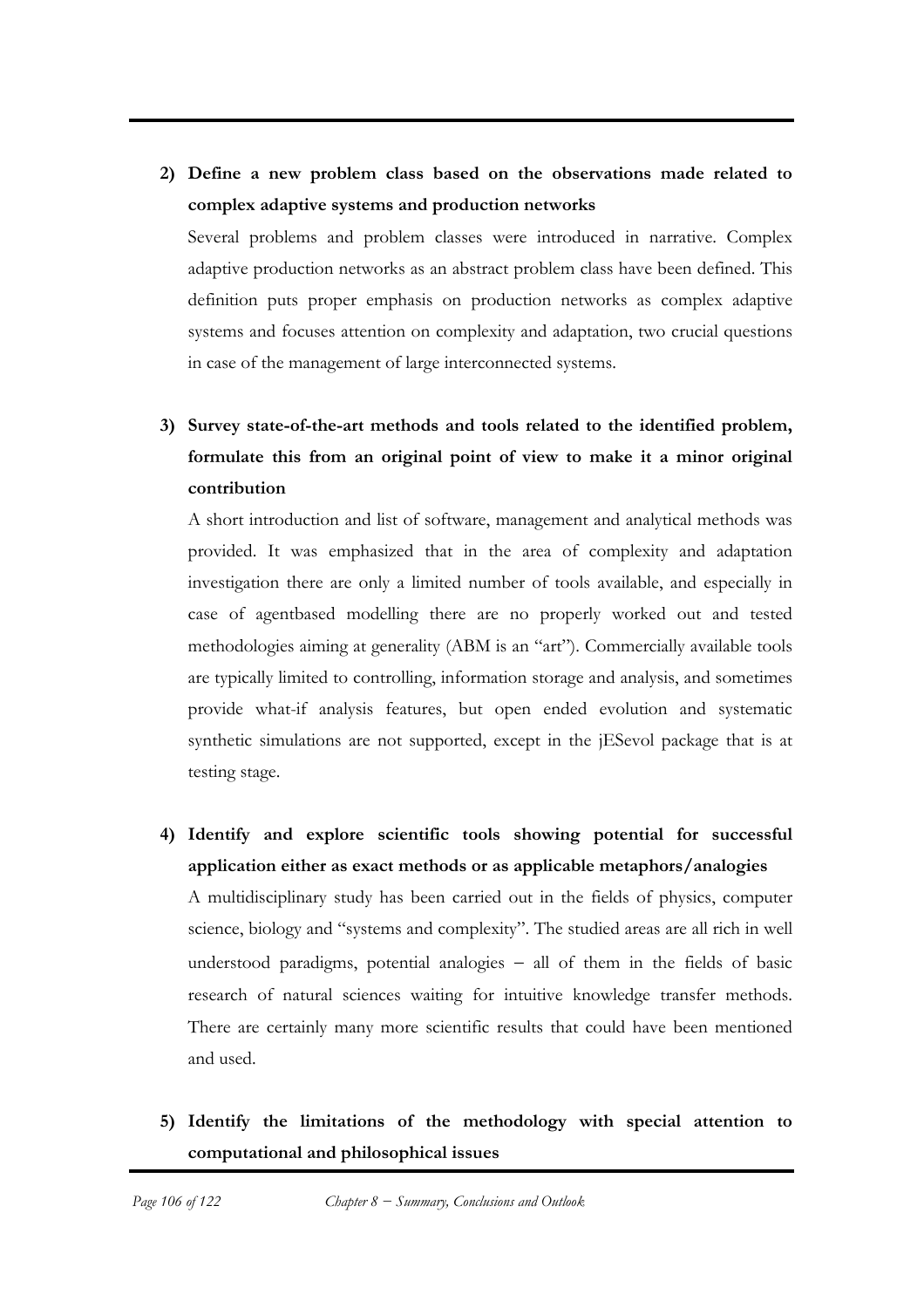Computers as the media of simulational investigations have strict limitations, even though the available computing power on a chip is doubling about every 18 months for several decades now and networking offers an even greater power for distributed computing. The real limitations – however – are not in the clock speed of microprocessors, but in computability. It is of major concern whether a computer can represent all the solutions for a problem and how it can find the good ones. It can be concluded that computation by computers is a valuable resource that is by far not exhausted yet, and in spite of its limitations there is plenty of potential in computational methods. On the philosophical side the transfer of knowledge by analogies is a good possibility and the proposed methodology builds on it.

#### **6) Formulate an integrated methodology for buttom−up complex system modelling**

The integration of the two main types of knowledge has been proposed in a computational framework by incorporating rhetorical, verbally formulated methods in various components of the simulation model. The components of this methodology are not new inventions, but their integration is shifting the unconsciously and unknowingly used methods into an organized one that can be a subject of further research itself. There are many aspects of this methodology − especially applications and refinement − that are not completely worked out and belong to future plans.

**7) Design an agentbased modelling software library that enables researchers to run comparable and reproducible simulations of distributed production systems with different distribution of control** 

The ModNet agentbased production network simulator was introduced in chapter 5. This software library has components/agents and collections that represent production network components and make it easy to build agentbased models.

**8) Describe an analogy transfer in detail, showing how knowledge is transferred through a scientific metaphor into a model** 

*An Integrated Methodology for Modelling Complex Adaptive Production Networks Page 107 of 122*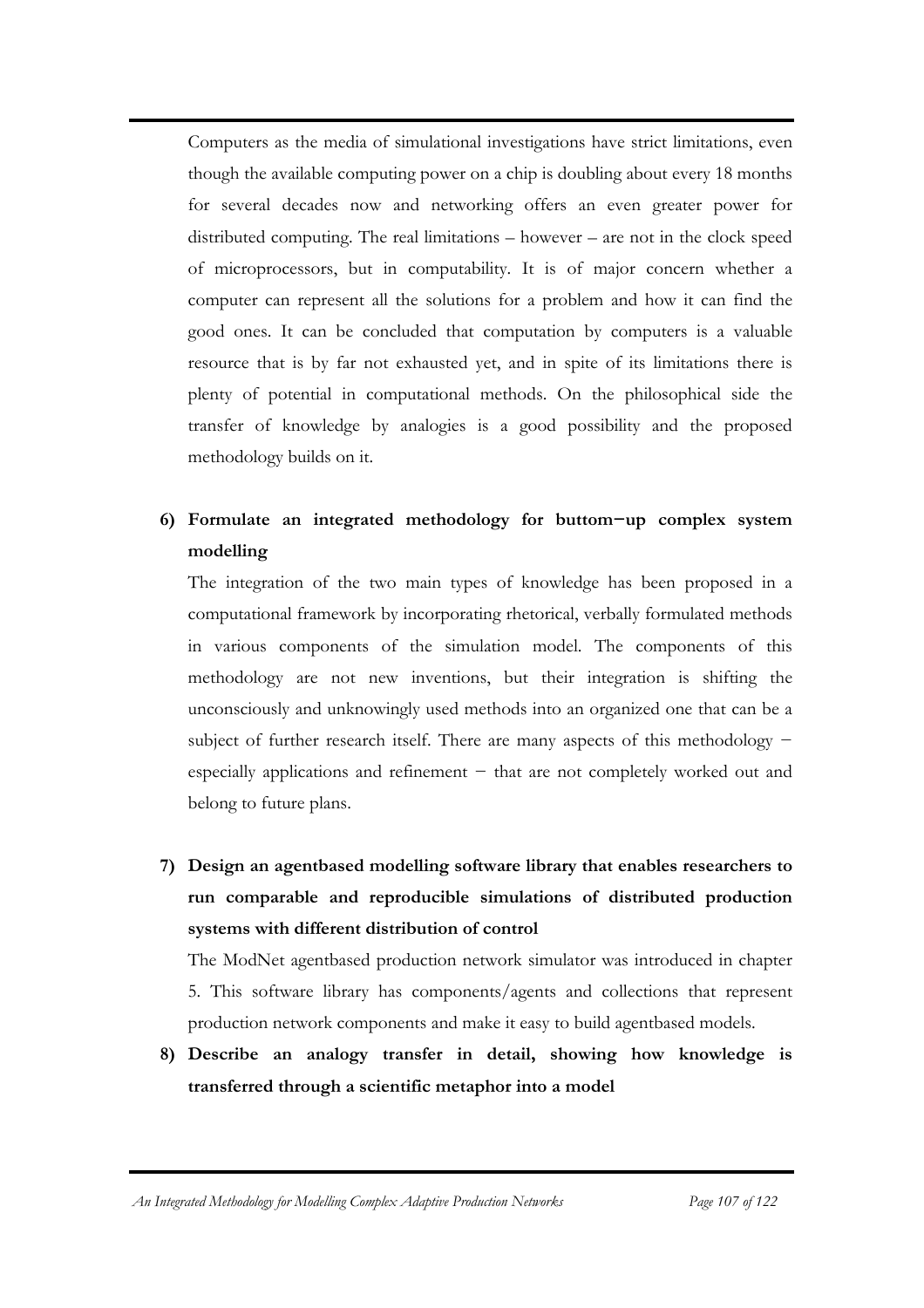There are several analogy transfer examples in the manuscript. The evolutionary is described in chapter 6, and the complex adaptive systems and dissipative structures analogies introduced in chapter 7.

#### **8.2 Summary of Arguments in the Thesis**

The list of arguments below is a summary of the claims made in this manuscript. They represent and summarize the key issues, opinions and realizations related to the topic of this work. Not all of them in this list are original, but together they represent the originality of this dissertation.

*I.* **Complex Adaptive Production Networks:** During their recent evolution − driven by fast transportation, communication, technological possibilities, political and economical stability − production networks became nonlinearly coupled distributed systems best described as complex adaptive systems, shifting the emphasis of their scientific investigation from optimization to complexity and adaptation.

*II.* **Complex adaptive solution systems:** The different languages of inquiry can be integrated by a flexible rhetorical establishment. Specialization has created large gaps between disciplines, computational models are disintegrated, therefore the bridging is only possible by a cognitive-conceptual model, where rhetoric and metaphors are the glue. The key to a good solution is successful integration of science, computational models and rhetoric. Scientific models cannot fully describe social- and business systems, but they can be (1) part of the model and (2) provide metaphoric knowledge through analogies.

*III.* **Exchange of knowledge between models by metaphors:** Metaphors provide an ideal medium for exchanging knowledge between models. The method of metaphoric knowledge transfer is used in practice since the birth of science, but it is usually not formally integrated into scientific methodologies.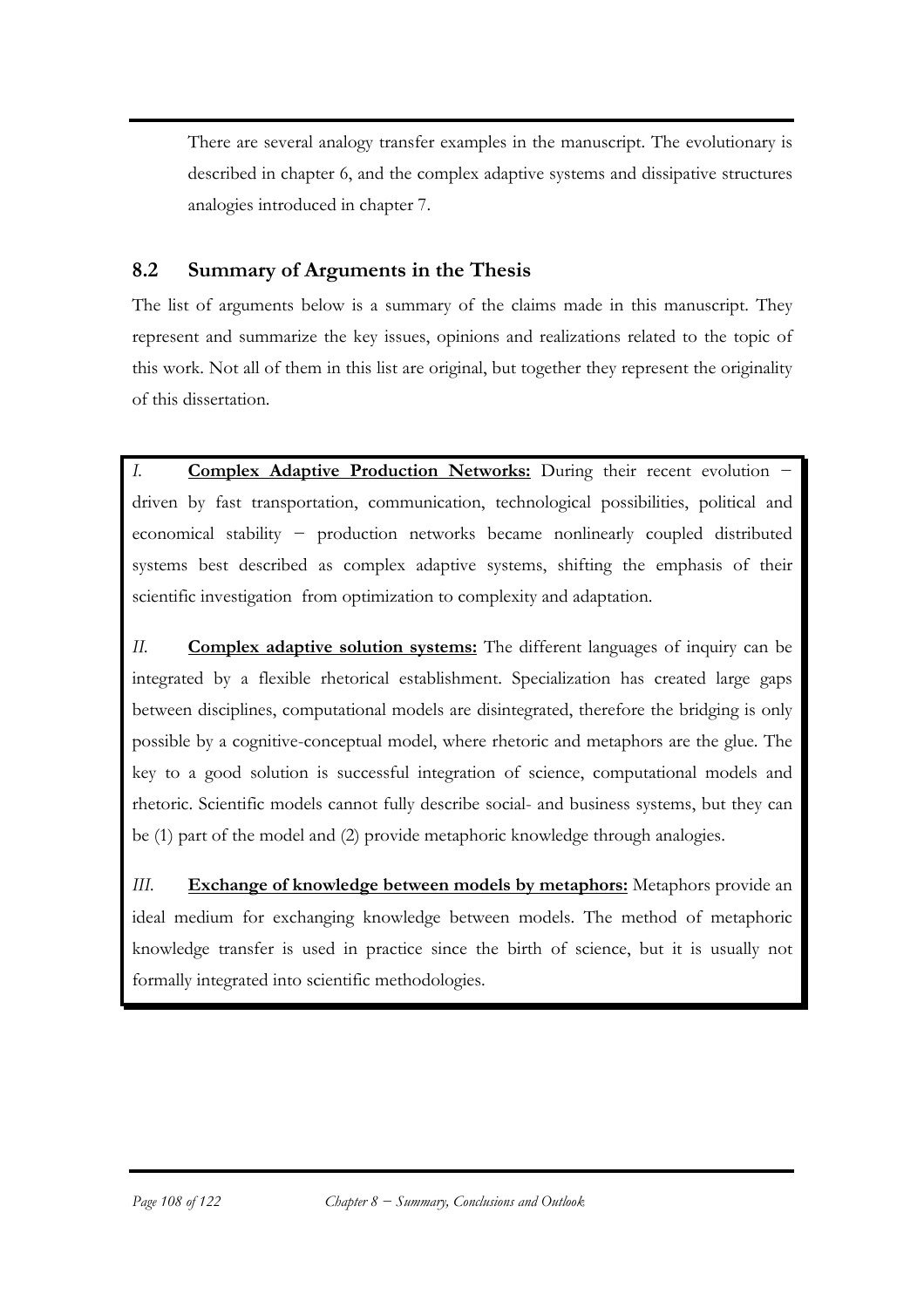*IV.* **Agentbased Modelling is the most suitable paradigm for the implementation of the presented methodology:** The most suitable programming/modelling/simulation paradigm for the investigation of complex adaptive systems is ABM. This should be part of this system of solutions. ABM is *not* the goal, the most important or central tool of complex adaptive systems research, it can only be part of the exogenous utility network we use to gather knowledge and support decisions.

*V.* **Agentbased Modelling in itself is not valuable:** By such a flexible computational method it is mostly possible to prove and disprove the same claims. ABM needs a methodology that embeds it and gives meaning to the simulations.

*VI.* **Agentbased Modelling is just as limited computationally as other programming paradigms:** Programming an ABM produces code that could be created by other programming paradigms, in theory the resulting machine code is a bitstring of data a control code just like in case of any other software. The only advantage, the *value* of the method is that this paradigm forces us to think and create a model in a certain way that we would most probably not do with other paradigms.

*VII.* **Agentbased Modelling has to remain an art:** The existence of a closed form method would mean that we are not modelling a complex system. The formation of a model, especially an ABM, requires significant human input that is necessarily subjective. Therefore the model is only complete *for* the modeler and *with* the modelers state of mind.

#### **8.3 Conclusions**

The modelling and simulation of complex systems is not without traps and pitfalls. First of all we know that chaotic systems are extremely hard and mostly impossible to predict, also in case of deterministic chaos. Aiming at the modelling of such aspects of large production networks is a questionable attempt, but necessary, at least for the identification of chaotic regimes and the gathering of knowledge by simulation. Complex systems are even more problematic than just chaotic ones, because of the great number of interacting parts where we are not satisfied with modelling and observing the global dynamics, but are interested in the internal representation of the components.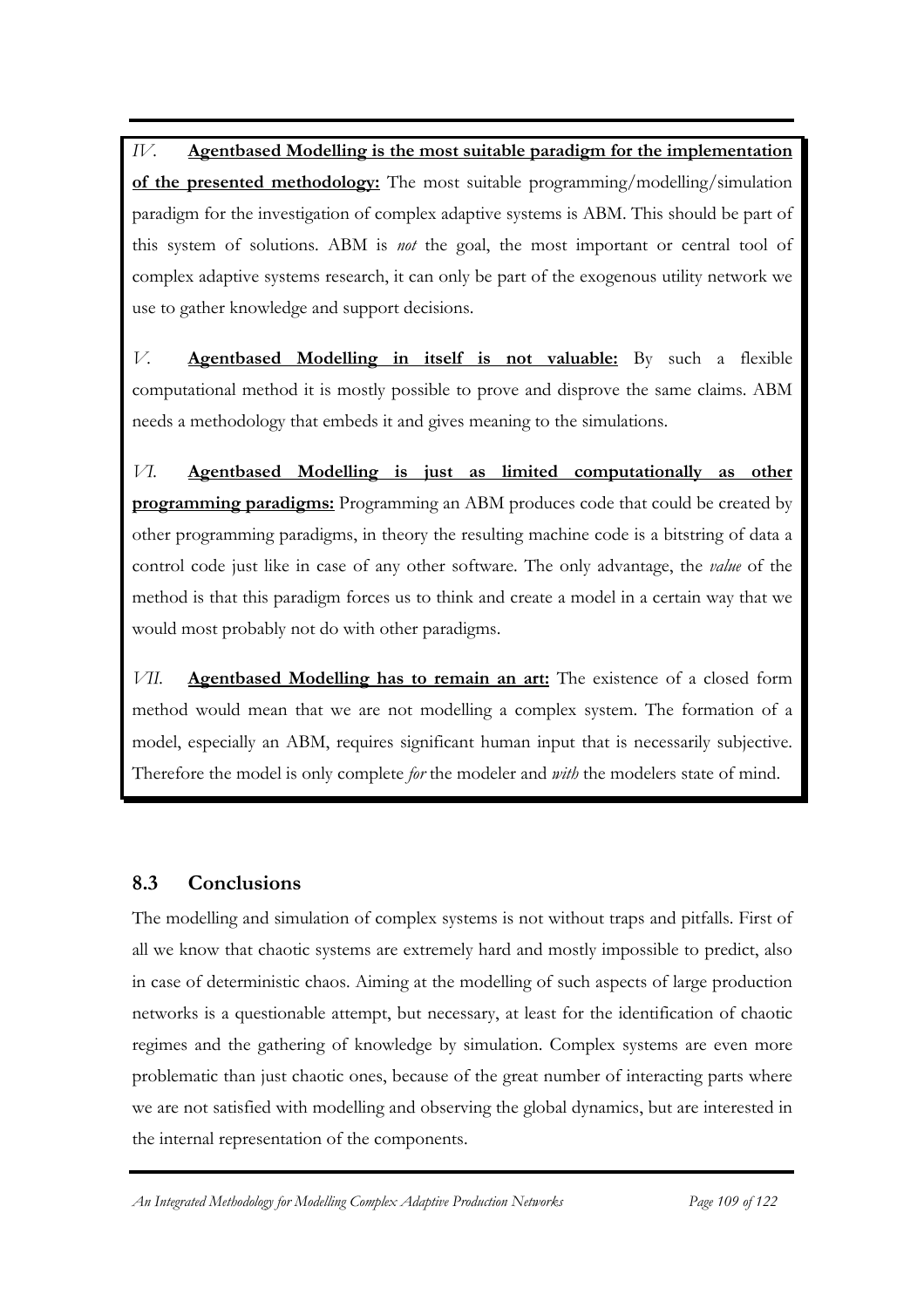One interesting aspect of the work carried out in this thesis was that the research was drawn towards − without such intentions − the philosophy of science. It was necessary to face some very basic questions related to human knowledge, undecidability, incompleteness and unexplainability. Complex systems cannot be handled with the ease of more traditionally formulated ones, especially since formal systems have been proven to be incomplete and contradicting themselves.

Production systems of significant size we are talking about *are* complex adaptive systems − or more precisely they do have such an aspect − even if we don't model or consider them in that fashion. This is a key issue. However, even if the managerial search for best practices is an evolutionary search for better schemata, *formalized, self-aware methods are always superior* − as close to scientific standards as possible − and this is the direction this thesis is aiming to progress. Even if we don't model strategies, rules, or policies, firms are subject to extinction − and they do get extinct. Extending the area of interest to modelling these aspects complicates our task and makes us face many limitations, but avoiding them do not make us wiser either.

Already in the 1940's John von Neumann promoted that many systems such as enterprises should be modeled based on individuals. Due to the availability of cheap computing power his challenge can be pursued and the area of computational modelling and complex systems is receiving more and more attention. The biggest problem is that system theories fashionable in the XX<sup>th</sup> century have quickly reached their limitations and did not go much further from observations and pointing out some interesting aspects of systems. This is very well understandable if we consider the combinatorial explosion that the complication and detail of description can cause in an interconnected system. This is what most probably inspires the pursuers of systemic understanding to postpone the development of system theories (and its applications in domains subject to hype-and-disappointment) nowadays and concentrate on details, gathering lots of knowledge at the micro level. All this vast amount of generated data – when time comes − can provide an establishment for formulating a theory.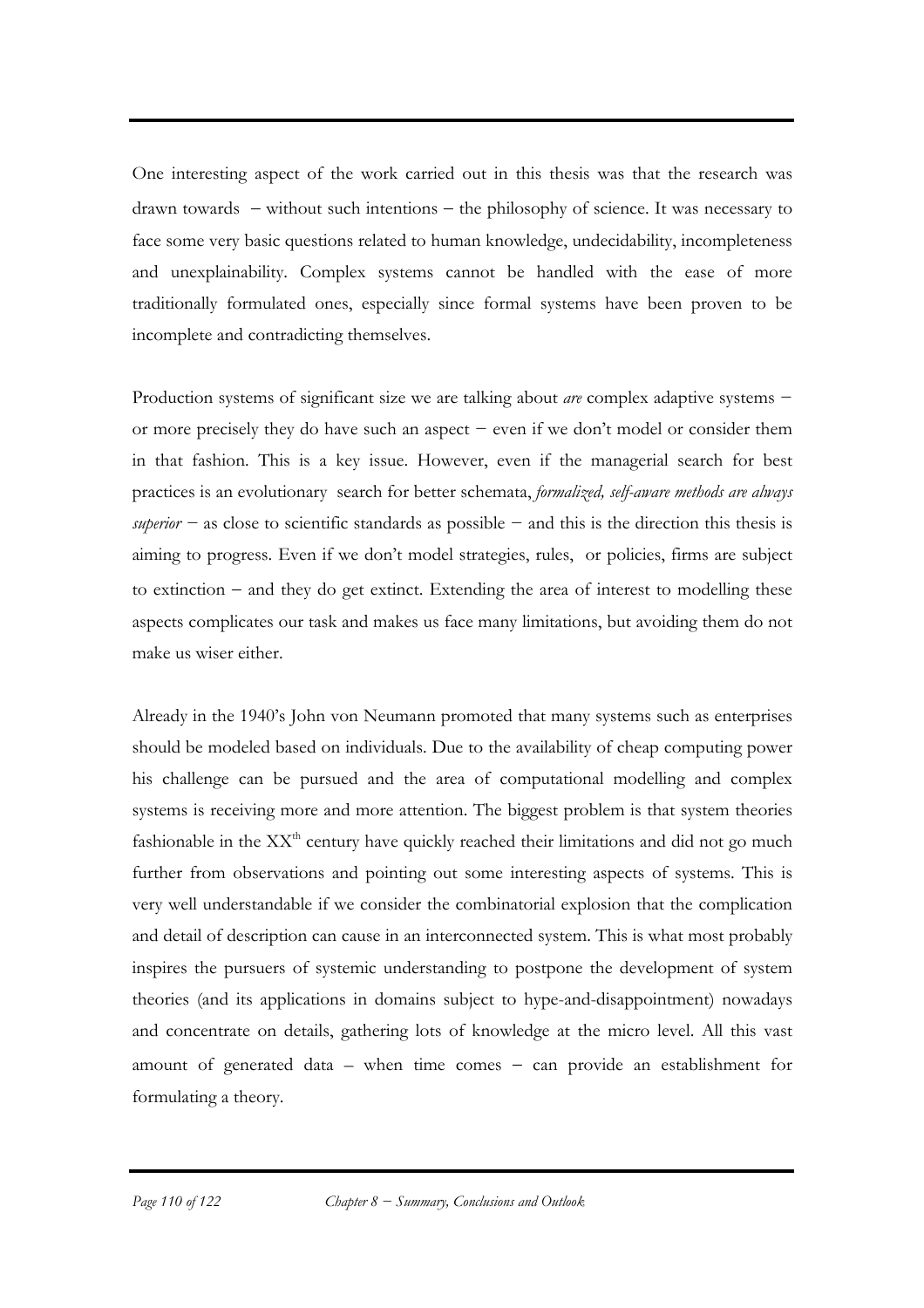To sum up the concerns mentioned so far: it is dangerous to talk about systems and complexity, because there are no standard methodologies developed for them yet, and many who tried made only very modest claims [32], or had to step back and modify goals and research methods. In the same time it is somewhat paradox to even talk about a "standard methodology", because we have just made it a point that only an abstract methodology captures complexity at its best. This work is therefore relatively abstract and does not make claims at the quantitative level, and reaches back to basic knowledge about the philosophy of science and possible development concerning the integration of computers into the knowledge gathering process.

#### **8.4 Future Plans and Opportunities**

The wide range of scientific disciplines explored and mentioned in this work naturally implies that they couldn't have been and were not exploited fully. The level of detail isn't low either, therefore plans are already on the way to work it out by e.g. reviewing more potential metaphors, work out their transfer in detail, provide ample software to represent them computationally and most importantly refine a methodology for the investigation and application of such systems.

The ultimate vision associated with the proposed methodology is that it will eventually become a day-to-day tool, supporting modelling for the assessment of opportunities, false scenarios and potential changes integrated with the rest of the analytic tools, methods, software currently used in the business of production networks.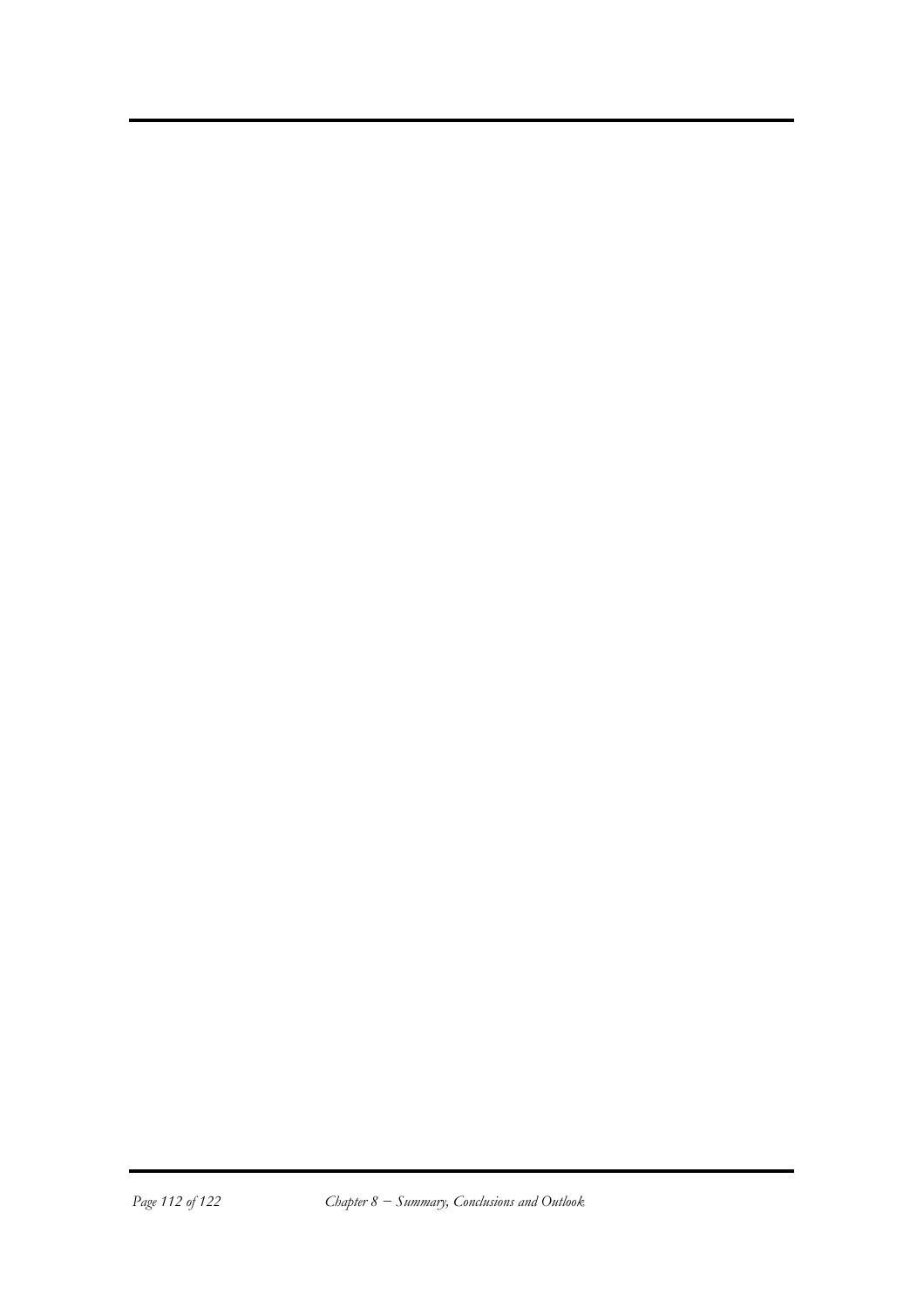### **References**

[1] F.T. **Arecchi**, *Complexity in Science: Models and Metaphores,* in The Emergence of Complexity in Mathematics, Physics, Chemistry and Biology, Pontifica Academia Scientiarvm, 27-31 October, 1992. Princeton University Press. 1992.

[2] Ross W. **Ashby**, *An Introduction to Cybernetics,* Chapman and Hall Ltd., London, 1956.

[3] Robert **Axelrod**, *The Complexity of Cooperation − Agent-Based Models of Competition and Collaboration,* Princeton University Press, 1997.

[4] Robert **Axelrod**, Michael D. Cohen, *Harnessing Complexity − Organizational Implications of a Scientific Frontier,* Basic Books, 2000.

[5] Robert **Axtell**, *The Emergence of Firms in a Population of Agents: Local Increasing Returns, Unstable Nash Equilibria, And Power Law Size Distributions,* Working paper No. 3., 1999.

[6] Stafford **Beer**, *Decision and Control − The meaning of Operational Research and Mangement Cybernetics,* Wiley, 1966.

[7] Suzanne **Berger**, Constanze Kurz, Timothy Sturgeon, Ulrich Voskamp, Volker Wittke: *Globalization, Production Networks and National Models of Capitalism – On the Possibilities of New Productive Systems and Institutional Diversity in an Enlarging Europe,* Soziologisches Forschungsinstitute Göttingen e.V., www.sofi-goettingen.de, 2003.

[8] T. **Bäck**, U. Hammel, H.P. Schwefel, *Evolutionary Computation: Comments on the History and State,* IEEE Transactions on Evolutionary Computation, Vol. 1, No.1, April 1997.

[9] Ludwig von **Bertalanffy**, *General System Theory, Foundations, Development, Applications,*  George Braziller, New York, 1968.

[10]G.A. **Britton**, S.B. Tor and W.Y. Zhang, *Techniques in Knowledge−Based Expert Systems for the Design of Engineering Systems.* Book chapter in Business and Technology of the New Millenium, ed. C.T. Leondes. To be published 2004.

[11]Dipankar **Dasgupta,** *Special Issue on Artificial Immune Systems,* IEEE Transaction on Evolutionary Computation, Vol.6., No.3., June 2002.

*An Integrated Methodology for Modelling Complex Adaptive Production Networks Page 113 of 122*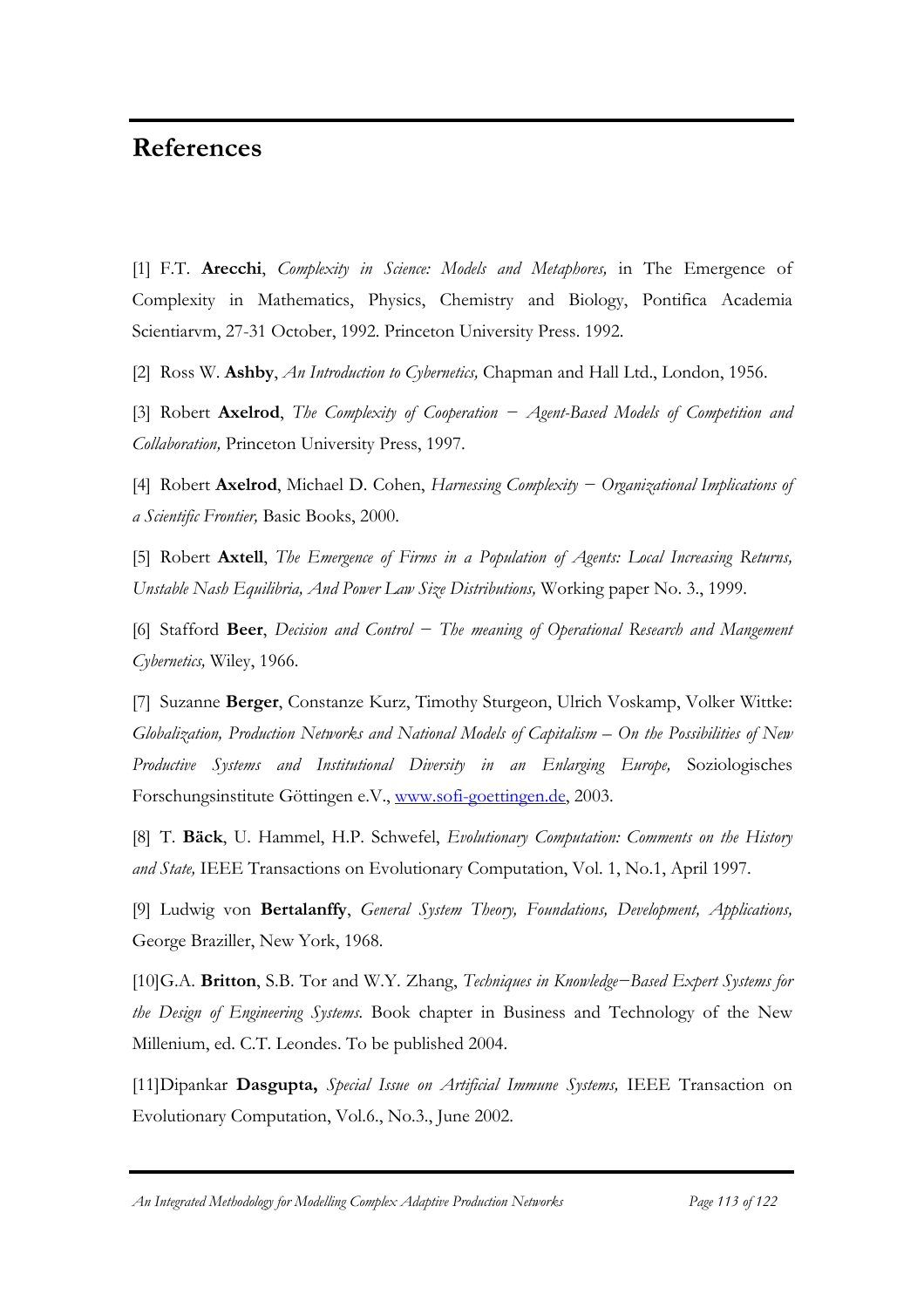[12]Gregory N. **Derry**, *What Science is and How it Works*, Princeton University Press, 1999.

[13]Gary W. **Flake**, *The Computational Beauty of Nature* − *Computer Explorations of Fractals, Chaos, Complex Systems, and Adaptation,* MIT Press, 1998.

[14]Douglas J. **Futuyma**, *Evolutionary Biology,* Sinauer Associates 1986.

[15]Ram **Ganeshan**, Terry P. Harrison. *An Introduction to Supply Chain Management.* Penn State University. URL:http://silmaril.smeal.psu.edu/misc/supply\_chain\_intro.html

[16]Murray **Gell-Mann**, *The Quark and the Jaguar – Adventures in the Simple and the Complex,*  Abacus, Little, Brown and Co., UK, 1995.

[17]F.H. **George**, *Automation, Cybernetics and Society,* Leonard Hill Books Ltd., London, 1959.

[18]Robert **Gibbons**, *Why Organizations Are Such a Mess (and What an Economist Might Do About It),* draft paper, MIT Sloan School, 2000.

[19]Kurt **Gödel**, *Über Formal Unentscheidbare Sätze der Principia Mathematica und Verwandter Systeme, I.* Monatshefte für Math. u. Physik 38, 173-198, 1931.

[20]Kurt **Gödel**, *On Formally Undecidable Propositions of Principia Mathematica and Related Systems*. New York: Dover, 1992.

[21]Jörg **Heitkötter** and David Beasley, eds. *"The Hitch*−*Hiker's Guide to Evolutionary Computation: A list of Frequently Asked Questions (FAQ)",* USENET: comp.ai.genetic. http://www.cs.bham.ac.uk/Mirrors/ftp.de.uu.net/EC/clife/www/. 2000.

[22]A.S. **Hornby**, S. Wehmeier, *Oxford Advanced Learners Dictionary*, Oxford University Press, 1989.

[23]Ricki G. **Ingalls**, *The Value of Simulation in Modeling Supply Chains,* Proceedings of the 1998 Winter Simulation Conference, D.J. Medeiros, E.F. Watson, J.S. Carson and M.S. Manivannan, eds.

[24]Erich **Jantsch**, *The Self-Organizing Universe* − *Scientific and Human Implications of the Emerging Paradigm of Evolution,* Pergamon Press, 1989.

[25] Stuart **Kauffman**, *At Home in the Universe,* Oxford University Press. 1995.

[26] Janne **Keskinarkaus**, Béla Pátkai, Seppo Torvinen, *Generating and Solving Resource-Constrained Project Scheduling Problems Emulating Virtual Production Networks,* ICPR'03, The 17th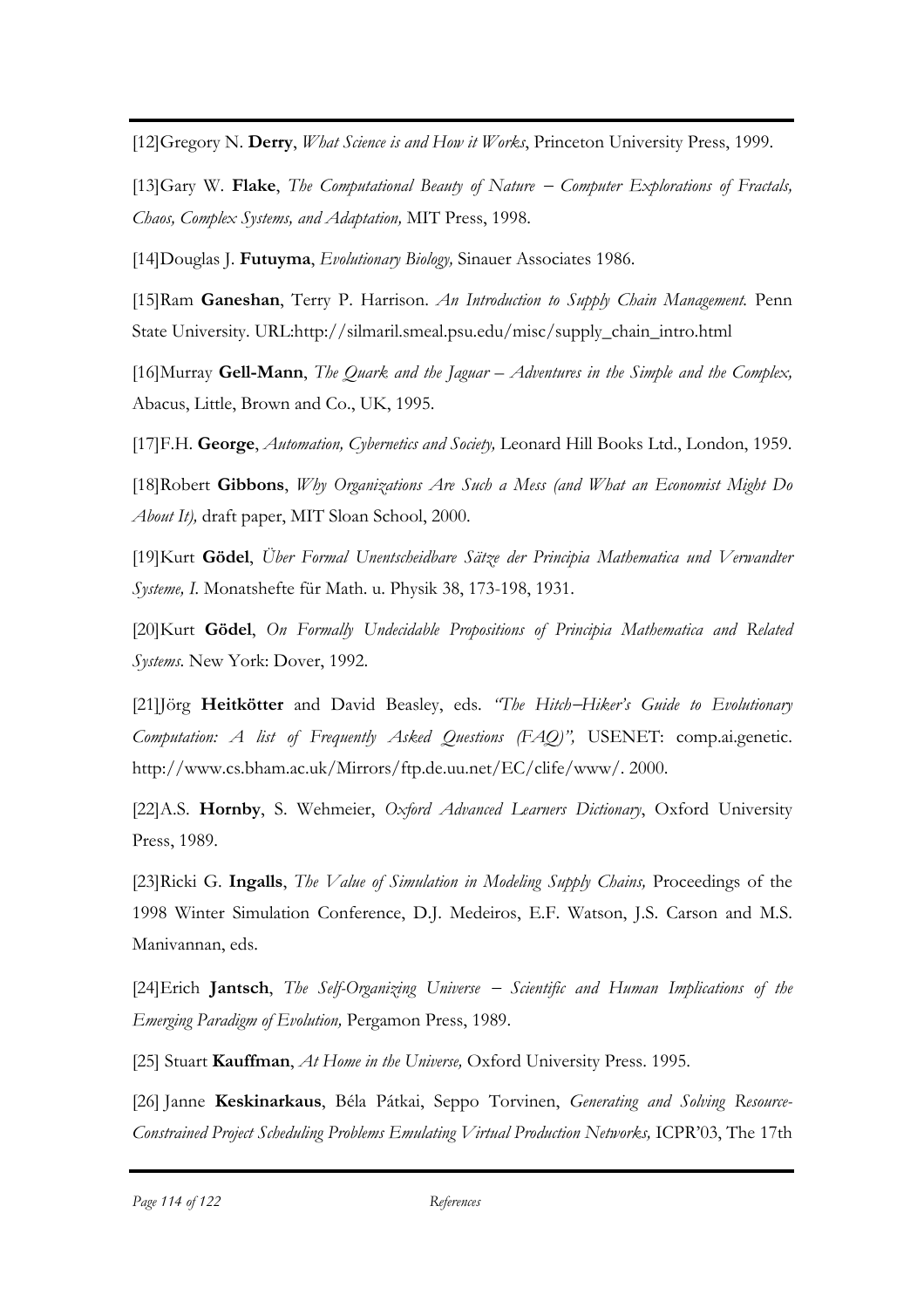International Conference on Production Research, August 3-7, 2003, Blacksburg, Virginia, USA.

[27]Dilip **Kondepudi**, Ilya Prigogine, *Modern Thermodynamics* − *From Heat Engines to Dissipative Structures,* John Wiley & Sons Ltd, 1998.

[28]John R. **Koza**, *Genetic Programming II., Automatic Discovery of Reusable Programs (Complex Adaptive Systems),* Bradford Books, 1994.

[29]L.D. **Landau**, E.M. Lifshitz, *Mechanics, Volume 1 of Course of Theoretical Physics,* Pergamon Press, 1969.

[30]Christopher L. **Langton**, *Artificial Life: The Proceedings of an Interdisciplinary Workshop on the Synthesis and Simulation of Living Systems,* September, 1987, Los Alamos (Proceedings Volume in the Santa Fe Institute Studies in the Sciences of comPlexity, V. 6.)

[31]D. **Levy**, *Chaos Theory and Strategy, Theory, Application and Managerial Implications,* Strategic Management Journal, 15 (Summer), 167–78. 1994.

[32]Francesco **Luna**, Benedikt Stefansson, *Economic Simulations Swarm: Agent-Based Modelling and Object Oriented Programming,* Kluwer Academic Publishers, 2000.

[33]K. **Miettinen**, M.M. Mäkelä, P.Neittaanmäki, J. Périaux, *Evolutionary Algorithms in Engineering and Computer Science, Recent Advances in Genetic Algorithms, Evolution Strategies, Evolutionary Programming, Genetic Programming and Industrial Applications,* Wiley, 1999.

[34]Sibylle D. **Müller,** Jarno Marchetto, Stephano Airaghi, Petros Koumoutsakos, *Optimization Based on Bacterial Chemotaxis,* IEEE Transactions on Evolutionary Computation, Vol.6., No.1., February 2002.

[35] John von **Neumann**, Oskar Morgenstern, *Theory of Games and Economic Behavior,* Wiley, 1967.

[36]Grégoire **Nicolis**, Ilya Prigogine, *Exploring Complexity – An Introduction,* R. Piper GmbH and Co. KG Verlag, Munich, 1989.

[37]T. **Ostrom**, *Computer Simulation: the third symbol system.* Journal of Experimental Social Psychology, vol.24., pp.381−392. 1998.

[38]John F. **Padgett**, Doowan Lee and Nick Collier, *Economic Production as Chemistry,* Industrial and Corporate Change, 2003.

*An Integrated Methodology for Modelling Complex Adaptive Production Networks Page 115 of 122*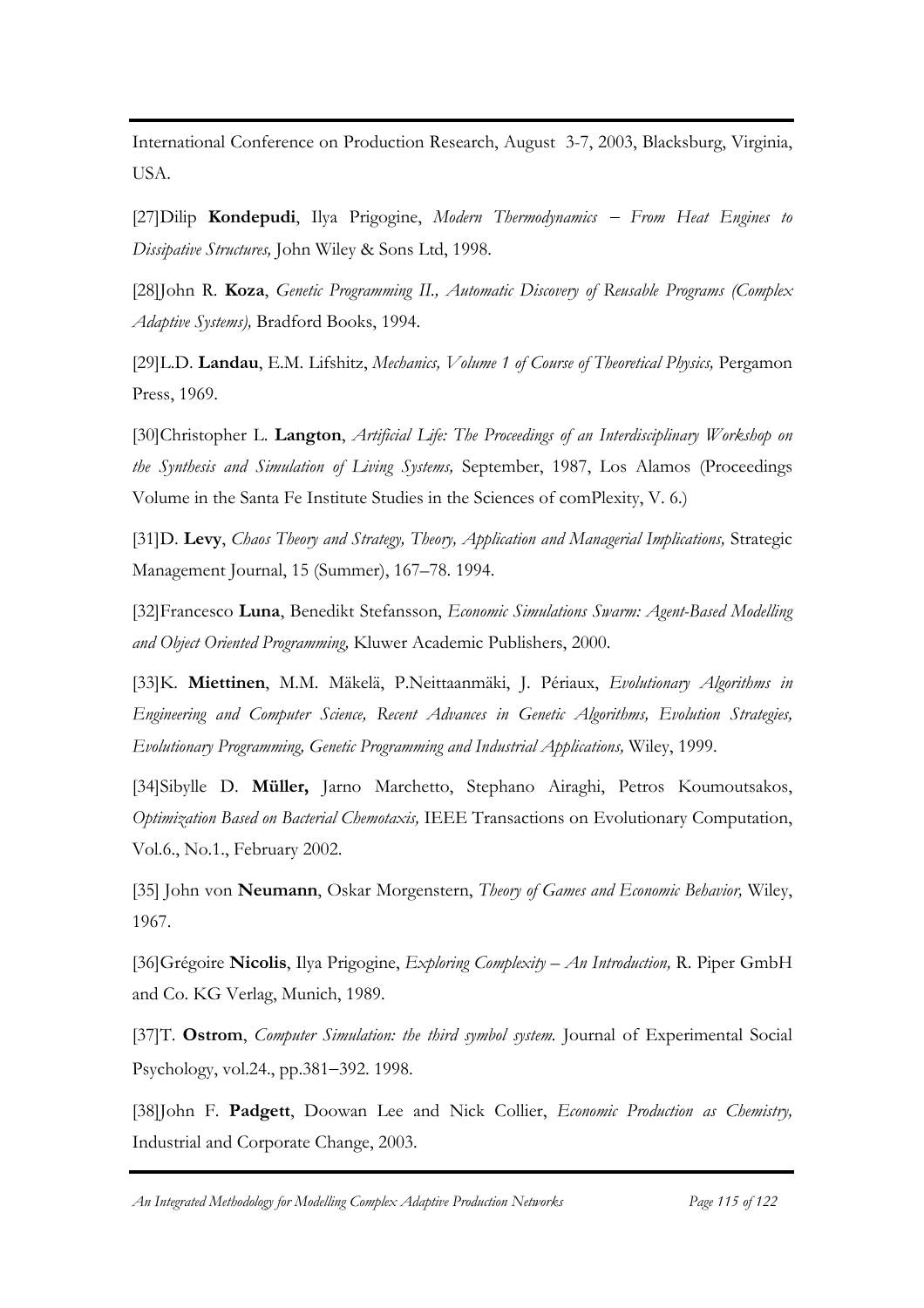[39]H.Van Dyke **Parunak**, Robert Savit, Rick L. Riolo, *Agent-Based Modeling vs. Equation-Based Modeling: A Case Study and User's Guide,* Proceedings of Multi-Agent Systems and Agent-Based Simulation, MABS'98, 10-25, Springer, LNAI 1534. 1998.

[40]Béla **Pátkai**, J. Keskinarkaus, S.Torvinen, *An Agentbased Computational Framework for Production Network Modelling,* International Conference on Computational Cybernetics, ICCC'2003, Siófok, Hungary, August 29-31, 2003.

[41]Ilya **Prigogine**, *The End of Certainty* − *Time, Chaos, and the New Laws of Nature,* The Free Press, 1997.

[42]Robert D. **Putnam**, *Bowling Alone: The collapse and revival of American community,* Simon and Schuster, 2000.

[43]Nicholas **Roegen (Georgescu-)**, *The Entropy Law and the Economic Process,* Harvard University Press, 1999.

[44]Timothy J. **Sturgeon**, *How Do We Define Value Chains and Production Networks?*, Bellagio Value Chains Workshop, Sep.25-Oct.1, 2000.

[45] Timothy J. **Sturgeon**, *Turn-key Production Networks: A New American Model of Industrial Organization?,* University of California at Berkeley. Berkeley Roundtable on the International Economy. Working paper 92A, August 1997.

[46] Timothy **Sturgeon**, *Turn-key Production Networks: The Organizational Delinking of Production from Innovation,* In: Ulrich Juergens (ed.), New Product Development and Production Networks. Global Industry Experience, Springer Verlag, Berlin, New York. 1999.

[47]József Kázmér **Tar**, *Novel Adaptive Control of Roughly Modelled Non-linear Systems Exemplified in Robotics and Chemical Reactions*, lecture delivered at the 2nd International Symposiuum on Mechatronics Bridging Over Some Fields of Science, Budapest, November 15, 2002.

[48] Pietro **Terna**, *How to use the Java Enterprise Simulator (jES) Program?,* Dipartimento di Scienze economiche e finanziarie G. Prato, Universita di Torino, Italia. Nov. 2003.

[49]M.B. **Wall**, *A Genetic Algorithm for Resource*−*Constrained Scheduling,* PhD Thesis, Massachusetts Institute of Technology 1996.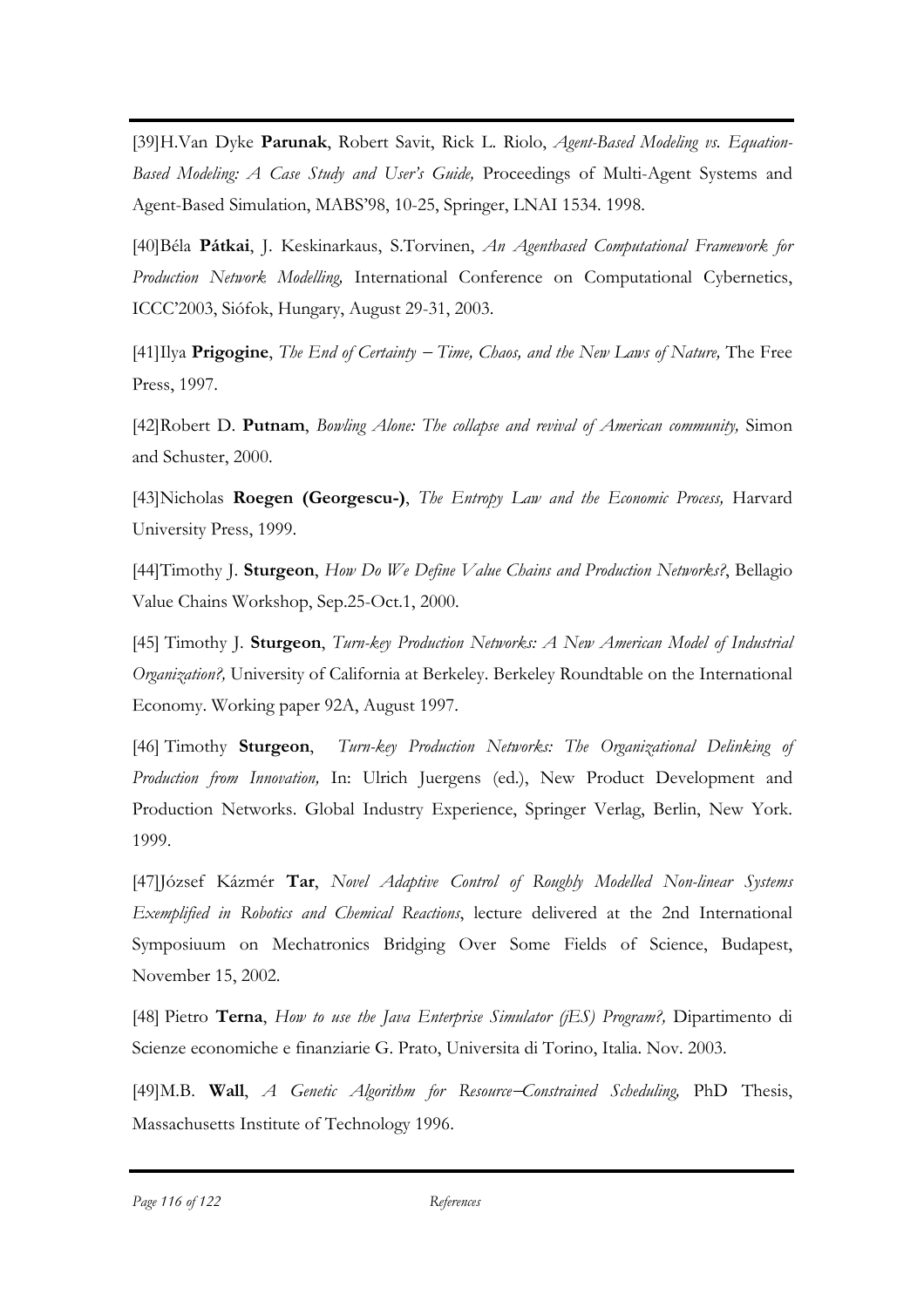[50]Gerald M. **Weinberg**, *An Introduction to General Systems Thinking,* Wiley-Interscience, 1975.

[51]Eric W. **Weisstein** et al. *Church-Turing Thesis* From MathWorld--A Wolfram Web Resource. http://mathworld.wolfram.com/Church-TuringThesis.html 2004.

[52]Norbert **Wiener**, *Cybernetics or Control and Communication in the Animal and the Machine,*  MIT, 1971.

[53]M. **Wooldridge**, N.R. Jennings, D. Kinny, *The Gaia Methodology for Agent-Oriented Analysis and Design*.

[54]H. **Wörn**, D. Frey, J. Keitel, *Digital Factory Planning and running enterprises of the future,* IECON'2000, The IEEE International Conference on Industrial Electronics Control and Instrumentation, Nagoya, Japan. October 22-28. 2000.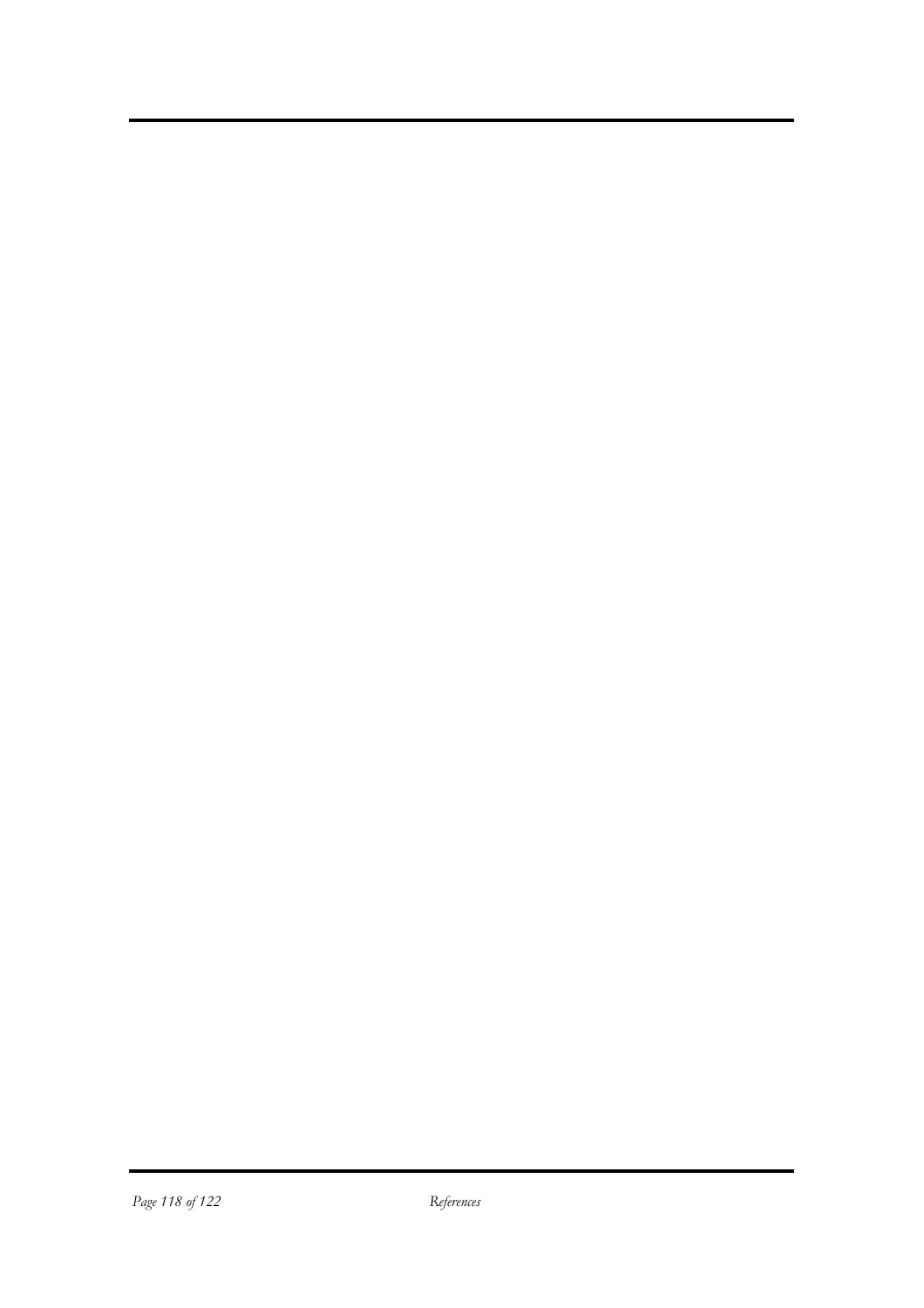# **Bibliography**

[55]Emile **Aarts**, Jan Korst, *Simulated Annealing and Boltzmann Machines,* Wiley, 1989.

[56]Ibrahim **Al-Harkan**,*On merging sequencing and scheduling theory with genetic algorithms to solve stochastic job-shops,* PhD thesis, University of Oklahoma, 1997.

[57]**APICS**−**1998**, Finite Capacity Scheduling Software Survey

http://lionhrtpub.com/apics/surveys/fcs/fcs97.shtml

[58]A. **Bauer**, R. Bowden, J. Browne, J. Duggan and G. Lyons, *Shop Floor Control Systems,*  Chapman and Hall 1994.

[59]Christian **Bierwirth**, Dirk C. Mattfeld, *Production Scheduling and Rescheduling with Genetic Algorithms,* MIT Press, Evolutionary Computation, Volume 7, Number 1, 1999.

[60]Agostino **Bruzzone** and Robert Signorile, *Simulation and Genetic Algorithms for Planning and Shipyard Layout,* Simulation, Special Issue on Harbour and Maritime Simulation, Volume 71, Number 2, August 1998.

[61]S.J. **Buckley** and S.S.Murthy, IEEE Expert, pp. 23., January−February, 1997.

[62]R. E. **Burkard** and E. Çela, *An Asymptotical Study of Combinatorial Optimization Problems by Means of Statistical Mechanics*. SFB Report No. 133, Institute of Mathematics B, Technical University Graz, July 1998.

[63]H. **Crowder**, M. Padberg, *Solving large-scale symmetric salesman problems to optimality*, Management Science*,* vol. 26, pp. 495−509, 1980.

[64]P. **Cunningham**, J. Browne, *A LISP*−*based heuristic scheduler for automatic insertion in electronics assembly,* Int. Production Research, 24 (6), 1398−1408. 1986.

[65]G. **Dagtzig**, D. Fulkerson, S. Johnson, *Solution of a large scale travelling salesman problems*, Operations Research*,* vol. 2., pp. 393−410. 1954.

[66]Charles **Darwin**, *The Origins of Species,* 1859.

*An Integrated Methodology for Modelling Complex Adaptive Production Networks Page 119 of 122*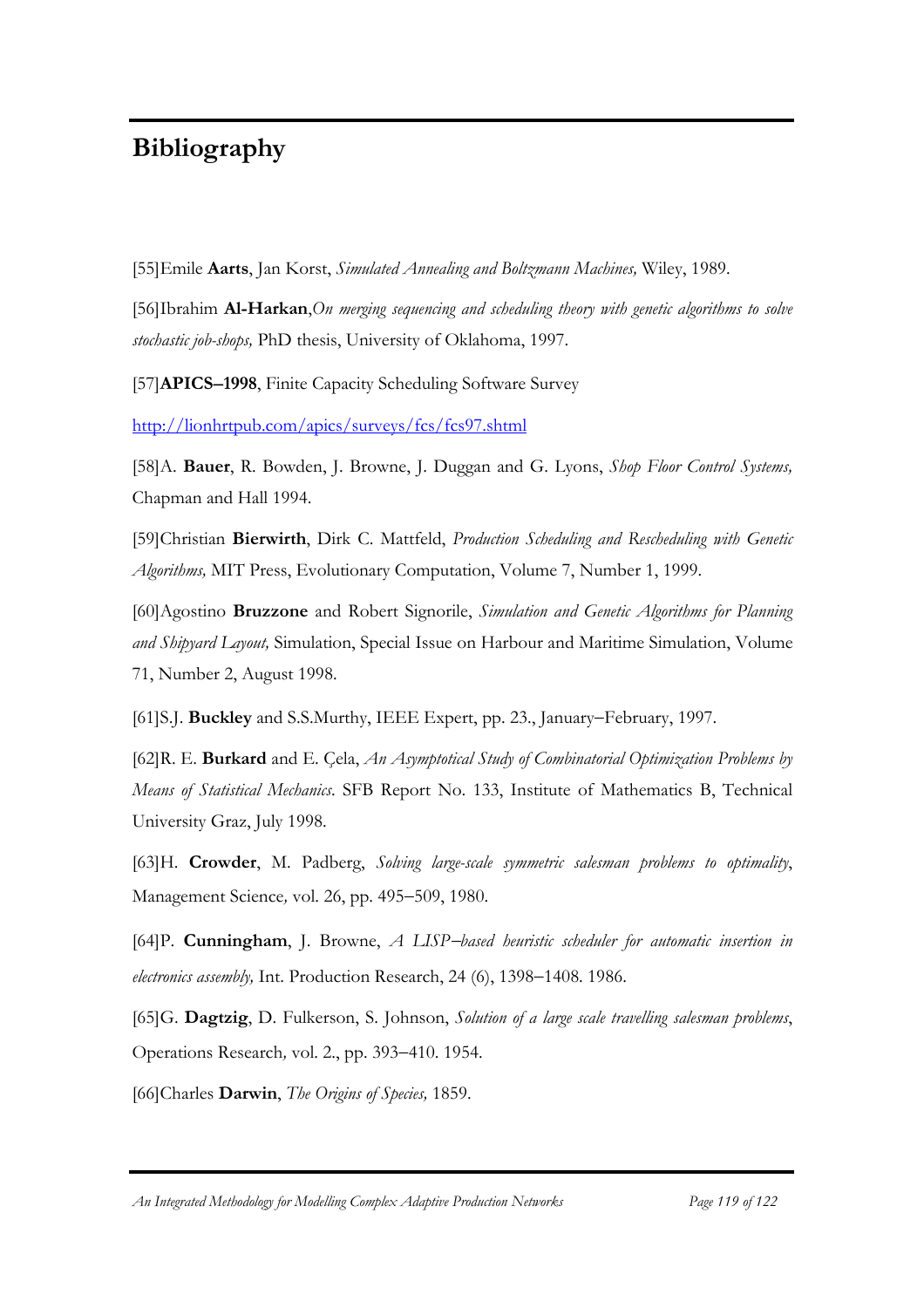[67]P. **Esquirol**, P. Lopez, *Constraint*−*Oriented Cooperative Scheduling for Aircraft Manufacturing,*  IEEE Expert, pp. 32-39., January−February, 1997.

[68]W.J. **Fabricky**, P.M. Ghare, P.E. Torgersen, *Industrial Operations Research,* Prentice−Hall 1972.

[69]**FlexGA,** *Evolutionary and Genetic Algorithms User's Guide.* 1999.

[70]D. **Fyffe**, W. Hines, N. Lee, *System reliability allocation and a computational algorithm*, IEEE Transactions on Reliability*,* vol. R−17, pp.64−69, 1968.

[71]Mitsuo **Gen**, Runwei Cheng, *Genetic Algorithms and Engineering Design*, Wiley−Interscience Publication, 1997.

[72]J. **Giarratano**, G. Riley, *Expert Systems*−*Principles and Programming,* PWS−KENT Publishing, 1989.

[73]R. **Graham**, P. Hell, *On the history of the minimum spanning tree problem*, Annals of the History of Computing*,* vol. 7., pp. 43−57, 1985.

[74]M. **Grötschel**, O. Holland, *On the symmetric traveling salesman problem: solution of a 120-city problem*, Mathematical Programming Studies*,* vol. 12, pp. 61−77, 1980.

[75] M. **Grötschel**, O. Holland, *Solution of large*−*scale symmetric traveling salesman problems*, Mathematical Programming*,* vol. 51, pp. 141−202, 1991.

[76]G. **Halevi**, *The Role of Computers in Manufacturing Processes,* Wiley and Sons, 1980.

[77]E. **Hart**, P. Ross, J. Nelson, *Producing robust schedules via an artificial immune system*. In Proceedings of the IEEE World Congress on Computational Intelligence*,* 1997.

[78]Emma **Hart**, David Corne, *The State of the Art in Evolutionary Approaches to Timetabling and Scheduling,* EvoStim: The EVONET Working Group on Evolutionary Scheduling and Timetabling, 1999.

[79]D. **Hildum**, *Flexibility in a Knowledge*−*based System for Solving Dynamic Resource*−*Constrained Scheduling Problems,* Umass CMPSCI Technical Report 94-77, University of Massachusetts, Amherst, 1994.

[80]Paul **Hoffman**, *The Man Who Loved Only Numbers, The Story of Paul Erdős and the Search for Mathematical Truth*, Little Brown & Company, 1999.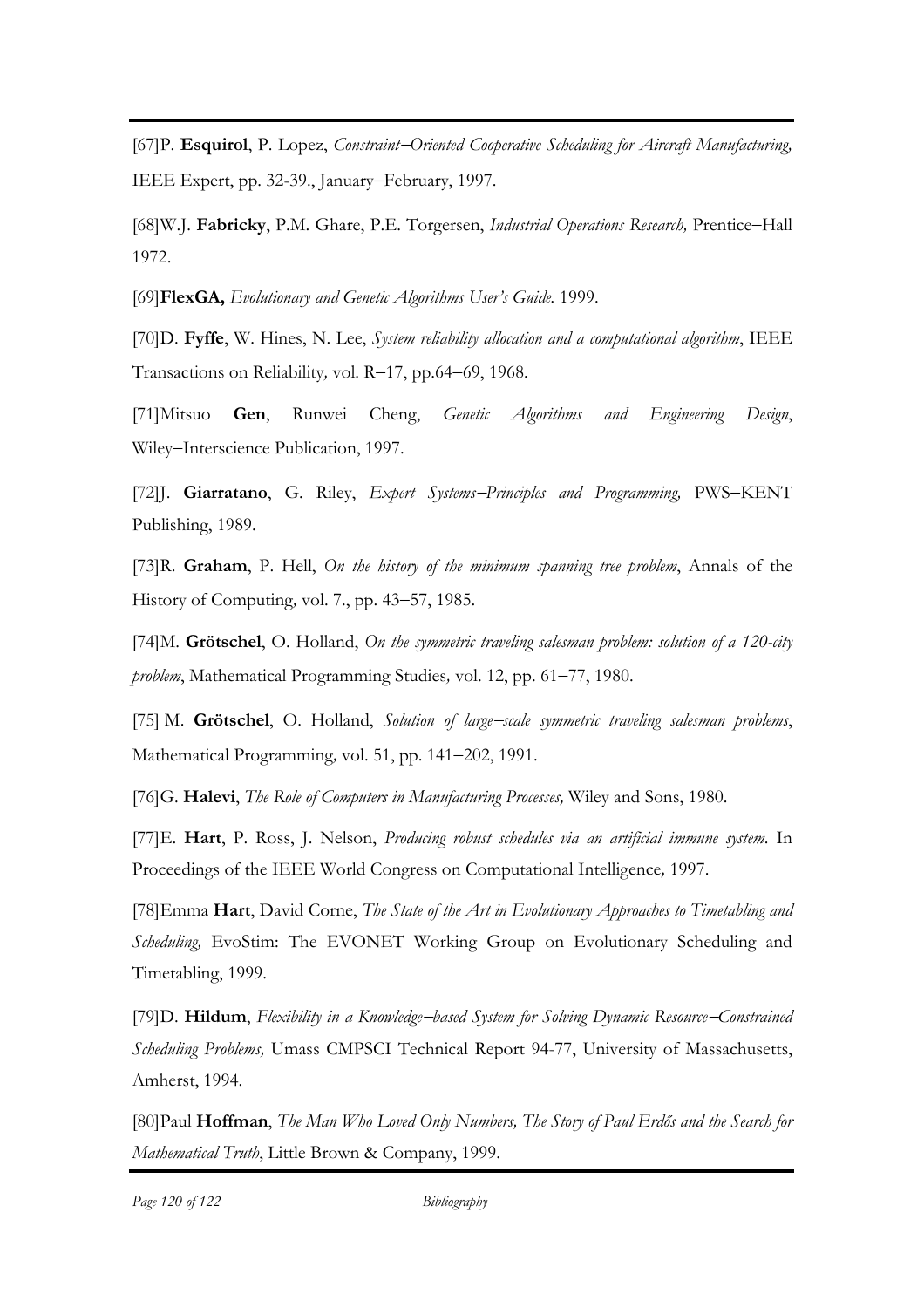[81]J.H. **Holland**, *Outline for a logical theory of adaptive systems,* J. Assoc. Comput. Mach., Vol. 3, pp. 297−314, 1962.

[82]S. **Johnson**, *Optimal two*−*and*−*three stage production schedules with setup times included*, Naval Research Logistics Quarterly*,* vol. 1, pp. 61−68, 1954.

[83]S. **Kirkpatrick**, C.D. Gelatt Jr., M.P. Vecchi, *Optimization by simulated annealing*, IBM Research Report RC 9355*.* 1982.

[84]J. **Kruskal** Jr., *On the shortest spanning subtree of graph and the traveling salesman problem*, Proc. ACM, vol. 7, no. 1., pp. 48−50, 1956.

[85]Mika **Kuhmonen**, *The Effect of Operational Disturbances on Reliability and Operation Time Distribution of NC*−*machine Tools in FMS,* Lappeenranta University of Technology, Finland. Doctor of Technology Thesis, 1997.

[86]Cornelius **Lanczos**, Space Through the Ages, 1974.

[87]Hau L. **Lee**, Corey Billington, *The Evolution of Supply-Chain-Management Models and Practice at Hewlett-Packard.* Interfaces 25 (pp.42-63): 5 September-October, 1995.

[88]B.L. **Maccarthy**, Jiyin Liu, *Addressing the gap in scheduling research: a review of optimization and heruistic methods in production scheduling,* International Journal of Production Research, Vol. 31., No.1., 1993.

[89]Ernst **Mach**, *Popular Scientific Lectures,* Chicago, 1895.

[90]Abbe **Mowshowitz**, *Virtual Organization: The New Feudalism*, COMPUTER, pp. 110−112. April 2001.

[91]M. **Numao**, S. Morishita, *Cooperative Scheduling and its Application to Steelmaking Processes,*  IEEE Trans. Industrial Electronics, vol. 38, no. 2, pp. 150-155. 1991.

[92]M. **Padberg**, G. Rinaldi, *Optimization of a 532-city symmetric traveling salesman problem by branch and cut,* Operations Research Letters, vol. 6, pp. 1−7, 1987.

[93]M. **Padberg**, G. Rinaldi, *A branch and cut algorithm for the resolution of large scalesymmetric traveling salesman problems,* SIAM Review, vol. 33, pp. 60−100, 1991.

[94]S.S. **Panwalker**, W. Iskander, *A survey of scheduling rules,* Operations Research, 1977.

*An Integrated Methodology for Modelling Complex Adaptive Production Networks Page 121 of 122*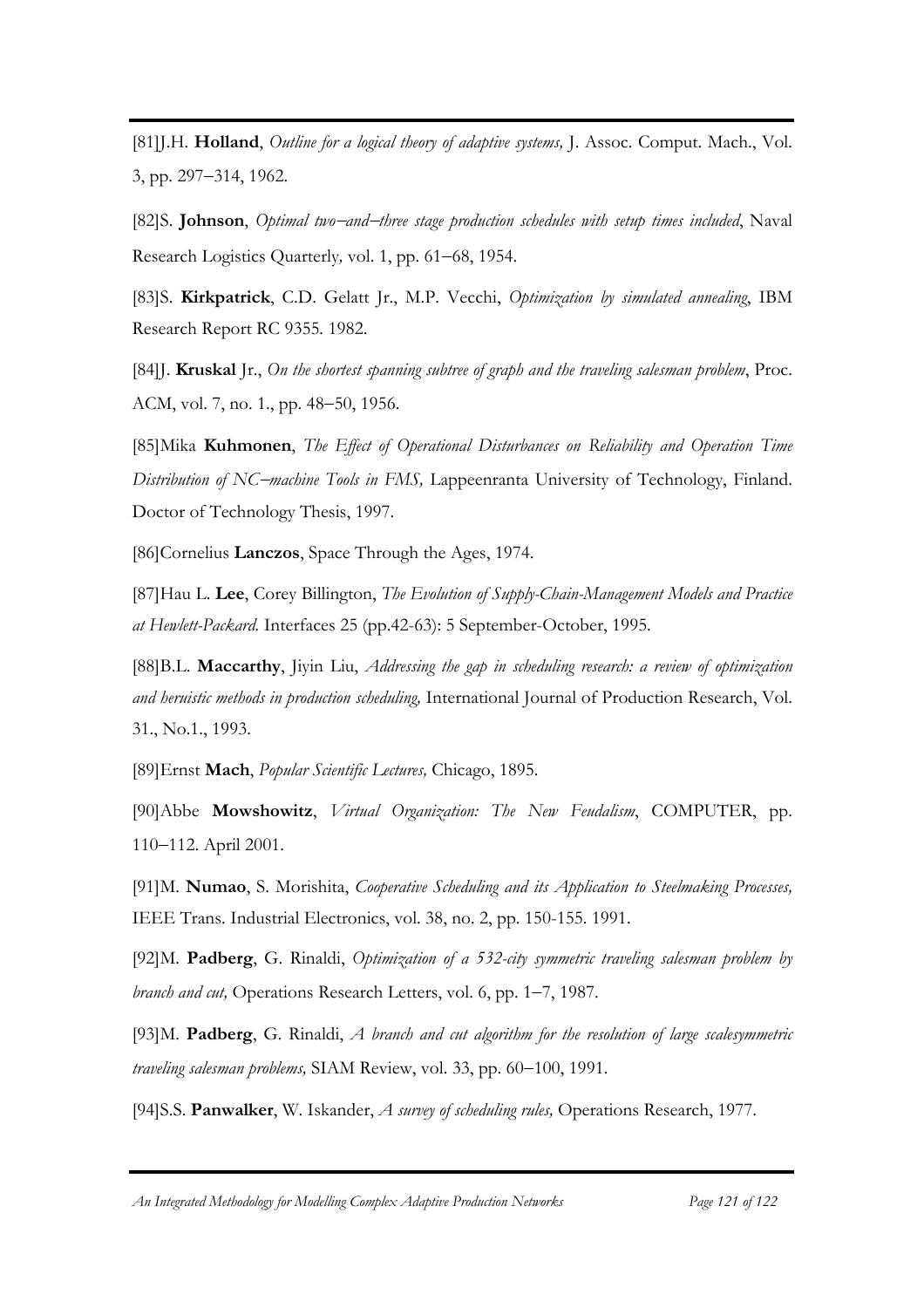[95]Judea **Pearl**, *Heuristics* − *Intelligent Search Strategies for Computer Problem Solving,*  Addison−Wesley 1984.

[96]Jens **Rasmussen**, *Information Processing and Human*−*Machine Interaction,* North−Holland, 1986.

[97]Herbert **Simon**, *Administrative behavior, 4th Edition,* Free Press, April 1997.

[98]Arno **Sprecher**, *Scheduling Resource*−*Constrained Projects Competitively at Modest Memory Requirements,* Manuskripte aus den Instituten für Betriebswirtschaftslehre der Universität Kiel, 1997.

[99]Janyashankar M. **Swaminathan**, Stephen F. Smith, Norman M. Sadeh, *A Multi Agent Framework for Modeling Supply Chain Dynamics.* Technical Report, The Robotics Institute, Carnegie Mellon University, 1996.

[100] Lester C. **Thurow**, *Building Wealth – the New Rules for Individuals,Companies in a Knowledge*−*Based Economy,* MIT press, 1999.

[101] F. **Tillman**, C. Hwang, W. Kuo, *Optimization of Systems Reliability,* Marcel Dekker, New York, 1988.

[102] Seppo **Torvinen**, *Model Factory Concept, Company Networking and Subcontracting Collaboration.* Seminar organised by the Finnish Federation of Metal, Engineering and Electrotechnical Industries, Hanasaari Culture Centre, Espoo, Finland, 22.4.1998.

[103] Gordon **Walker**, Bruce Kogut, Weijian Shan, *Social Capital, Structural Holes and the Formation of an Industry Network,* Organizational Science, (JSTOR) Vol.8.Issue 2, 1997.

[104] Gerhard **Weiss**, *Multiagent Systems: A Modern Approach to Distributed Artificial Intelligence,* The MIT Press, 2000.

[105] D.H. **Wolpert**, W.G. Macready, *No Free Luch Theorems for Optimization,* IEEE Transactions on Evolutionary Computation, Vol. 1, No.1, April 1997.